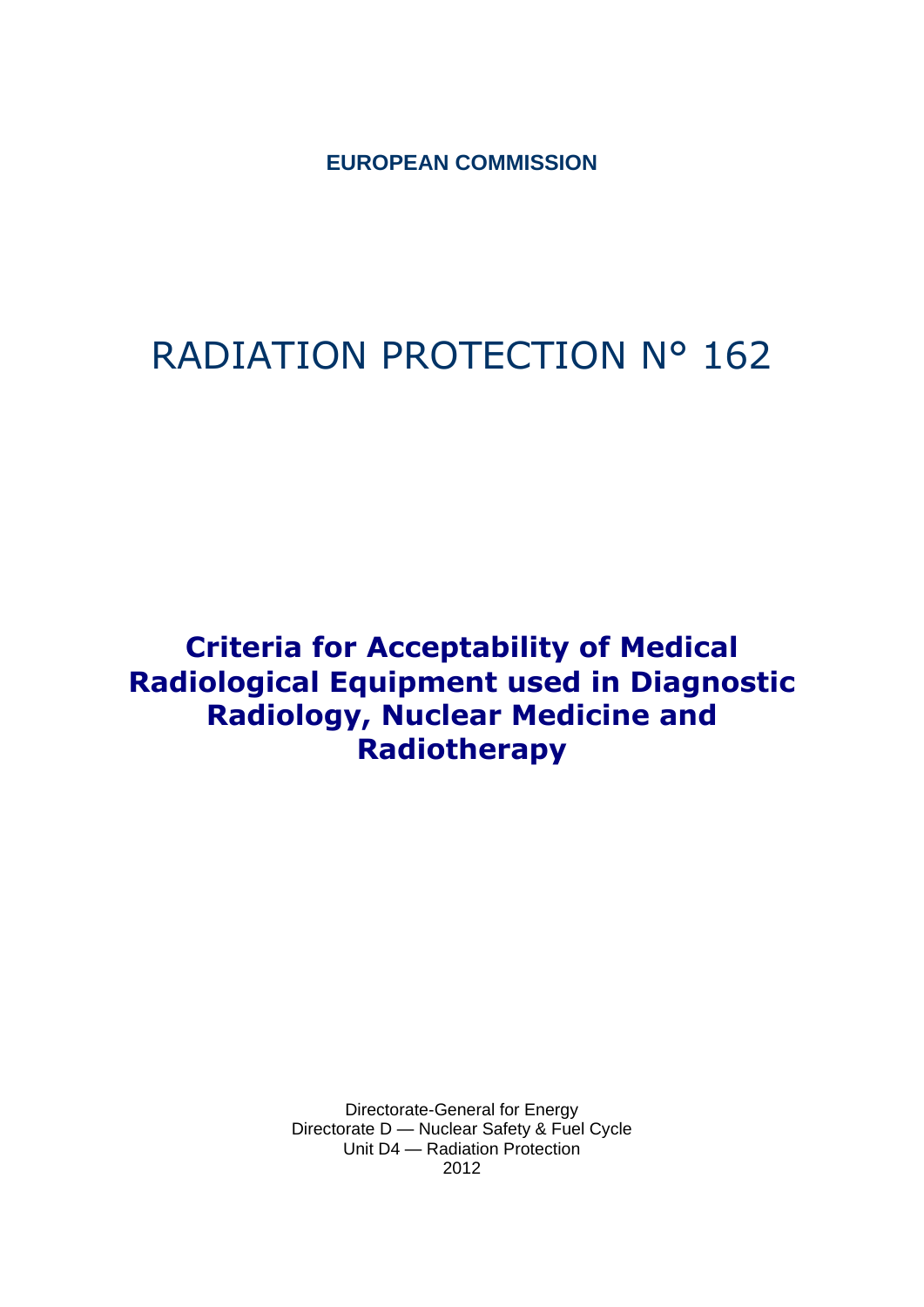This report was prepared by Quality Assurance Reference Centre for the European Commission under contract N°. ENER/10/NUCL/SI2.581655 and represents those organisations' views on the subject matter. The views and opinions expressed herein do not necessarily state or reflect those of the European Commission and should not be relied upon as a statement of the Commission's views. The European Commission does not guarantee the accuracy of the data included in this report, nor does it accept responsibility for any use made thereof.

#### *Europe Direct is a service to help you find answers to your questions about the European Union*

### **Freephone number (\*): 00 800 6 7 8 9 10 11**

[\(\\*\)](http://europa.eu.int/citizensrights/signpost/about/index_en.htm#note1#note1) Certain mobile telephone operators do not allow access to 00 800 numbers or these calls may be

billed.

More information on the European Union is available on the Internet (http://europa.eu).

Luxembourg: Publications Office of the European Union, 2012

ISBN 978-92-79-27747-4 doi: 10.2768/22561

© European Union, 2012 Reproduction is authorised provided the source is acknowledged.

*Printed in Luxembourg*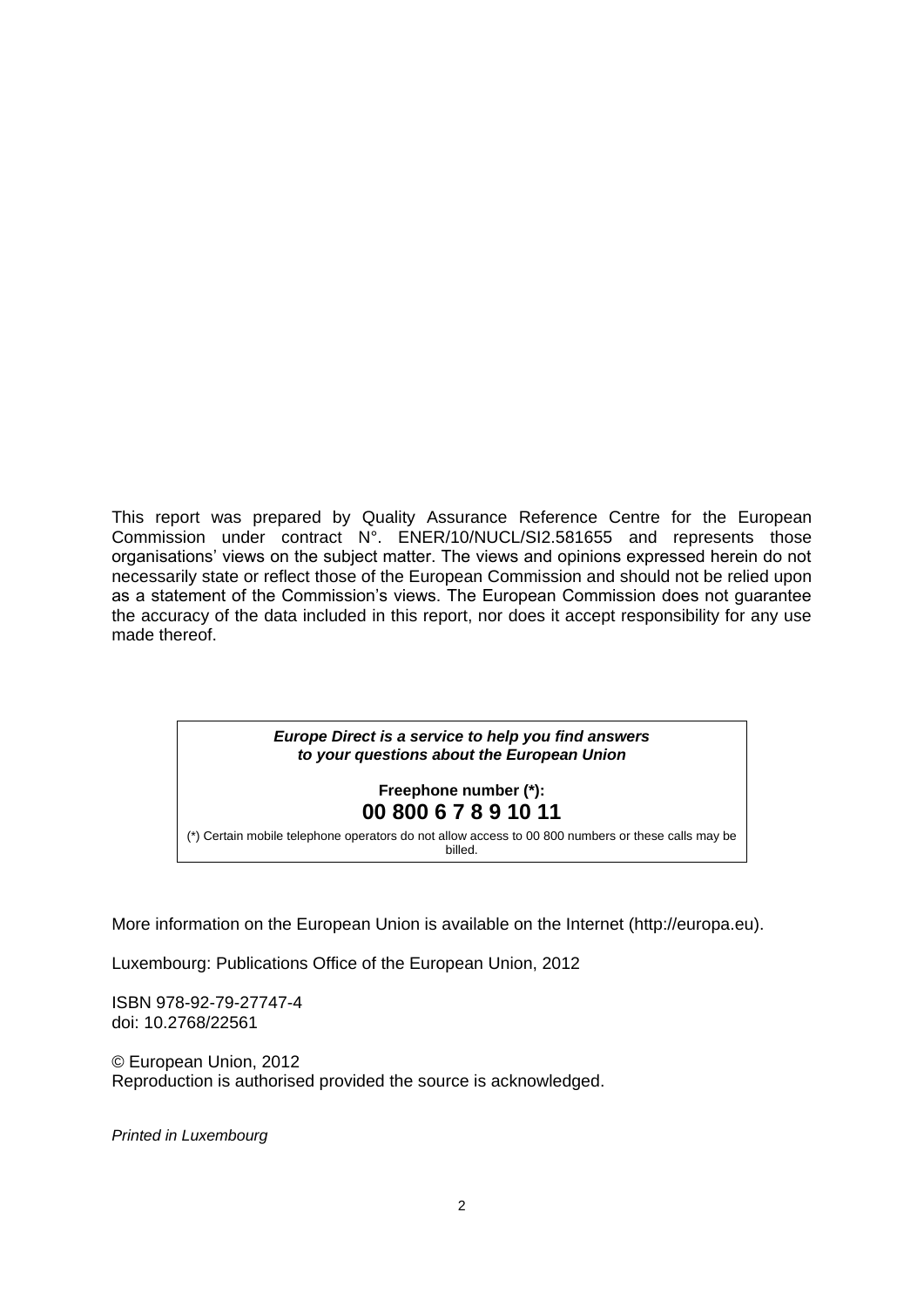Luxembourg, October 2012

<span id="page-2-0"></span>The work of the European Commission in the field of radiation protection is governed by the Euratom Treaty and the secondary legislation adopted under it. Council Directive 97/43/Euratom (the Medical Exposure Directive, MED) is the legal act defining the Euratom requirements on radiation protection of patients and of other individuals submitted to medical exposure.

The MED requires the adoption of criteria of acceptability for equipment in order to indicate when remedial action is necessary (including, if appropriate, taking the equipment out of service).

In 1997 the Commission issued publication Radiation Protection 91 (RP91) containing a non-binding set of criteria for acceptability of radiological installations. Later Commission guidance on transposition of the MED into national legislation notes that RP91 "gives only the absolute minimum requirements" and that "holders of installations should make effort(s) to adopt more stringent criteria."

The present report (RP162) updates and considerably expands the scope of RP91. The recommended approach to the establishment and the use of criteria for acceptability of radiological equipment, as well as the technical parameters and values contained in the document, have been extensively reviewed and discussed between 2007 and 2012. This was done in many technical meetings involving specialists in different areas, through an open public consultation from January to June 2010 and in a dedicated workshop held in Dublin in September 2011. The final result is a quite extensive set of *non-binding* criteria that will help holders of radiological installations assess the (continuing) acceptability of the equipment they use and undertake appropriate remedial action, if indicated.

The report should also be useful for regulators when deciding on the adoption of national criteria for acceptability of radiological equipment. However, *the Commission does not recommend the direct adoption of the RP162 suspension levels in national regulations*, as this may pose unnecessarily stringent limitations on the use of equipment. The adoption of regulatory restrictions on equipment use should be based on careful and thorough evaluation of national circumstances. Hence, RP162 should be used by regulators only as an example of criteria to be considered.

While primarily intended for holders of radiological equipment in clinical use and for regulators dealing with safety of such equipment, this report could also be useful for wider audiences. These include designers, manufacturers and suppliers of equipment as well as other players involved in different stages of the equipment lifecycle.

The publication of this report in the Commission's Radiation Protection series of publications has been recommended by the Group of Experts established under Article 31 of the Euratom Treaty. It is our hope that it will contribute to a continuous improvement of the protection of the health of the European citizens against the risks accompanying the growing and generally beneficial use of ionising radiation in medicine.

Augustin Janssens Head of Radiation Protection Unit Directorate General for Energy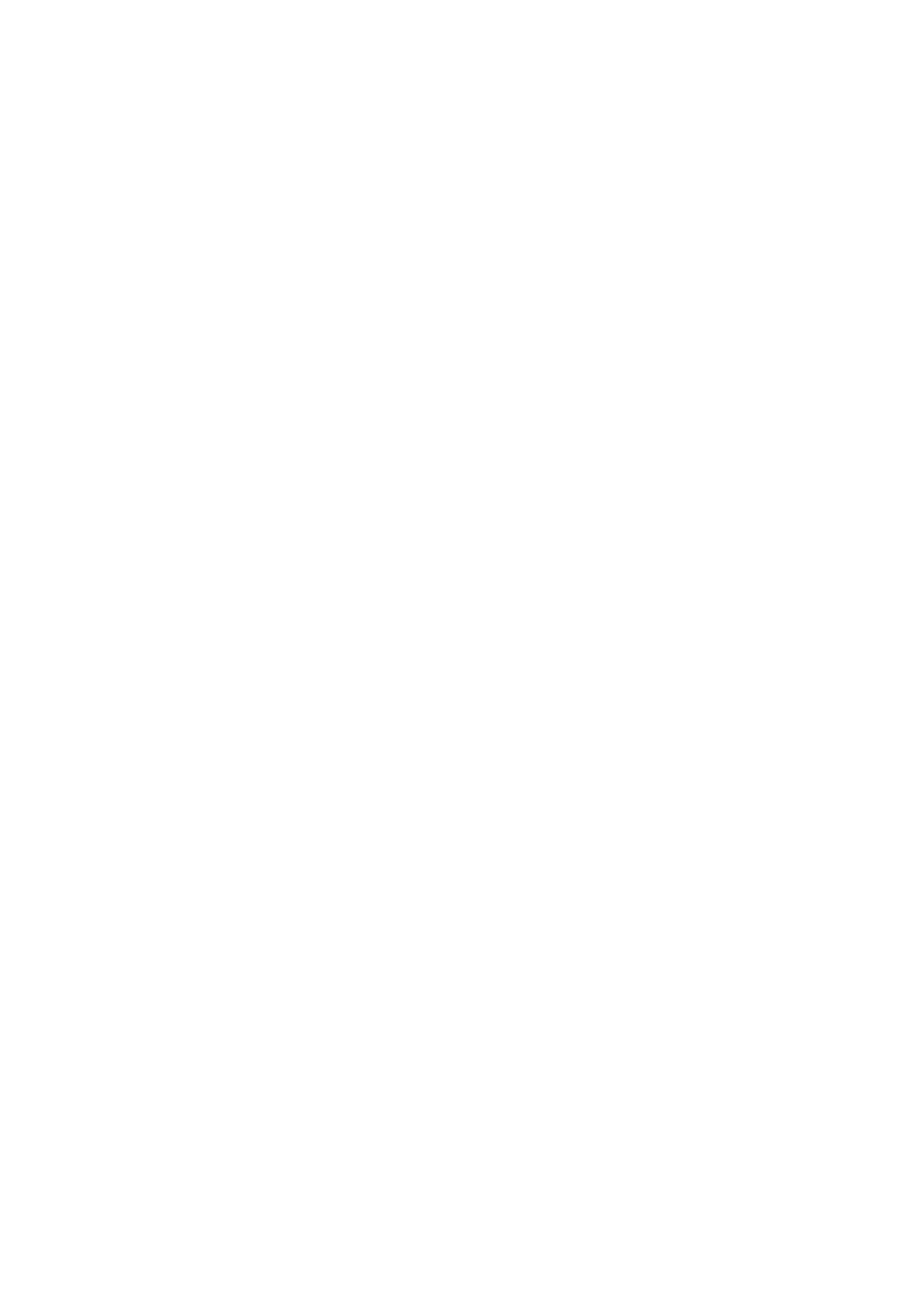## <span id="page-4-0"></span>**CONTENTS**

| 1              |       |                                                                     |  |
|----------------|-------|---------------------------------------------------------------------|--|
|                | 1.1   |                                                                     |  |
|                | 1.2   | Basis for criteria for acceptability in the European directives  11 |  |
|                | 1.2.1 | Requirements of the Medical Exposure Directive (MED)  11            |  |
|                | 1.2.2 | Requirements of the Medical Devices Directives (MDD) and equipment  |  |
|                | 1.3   |                                                                     |  |
|                | 1.4   |                                                                     |  |
|                | 1.5   |                                                                     |  |
|                | 1.5.1 |                                                                     |  |
|                | 1.6   |                                                                     |  |
|                | 1.7   |                                                                     |  |
|                | 1.7.1 |                                                                     |  |
|                | 1.7.2 |                                                                     |  |
|                | 1.7.3 |                                                                     |  |
|                | 1.7.4 |                                                                     |  |
|                | 1.8   |                                                                     |  |
|                | 1.9   |                                                                     |  |
|                | 1.10  |                                                                     |  |
| $\overline{2}$ |       |                                                                     |  |
|                | 2.1   |                                                                     |  |
|                | 2.2   |                                                                     |  |
|                | 2.2.1 |                                                                     |  |
|                | 2.2.2 | Suspension levels for X-ray generators and general radiography 25   |  |
|                | 2.3   |                                                                     |  |
|                | 2.3.1 |                                                                     |  |
|                | 2.3.2 |                                                                     |  |
|                | 2.4   |                                                                     |  |
|                | 2.4.1 |                                                                     |  |
|                | 2.4.2 |                                                                     |  |
|                | 2.5   |                                                                     |  |
|                | 2.5.1 |                                                                     |  |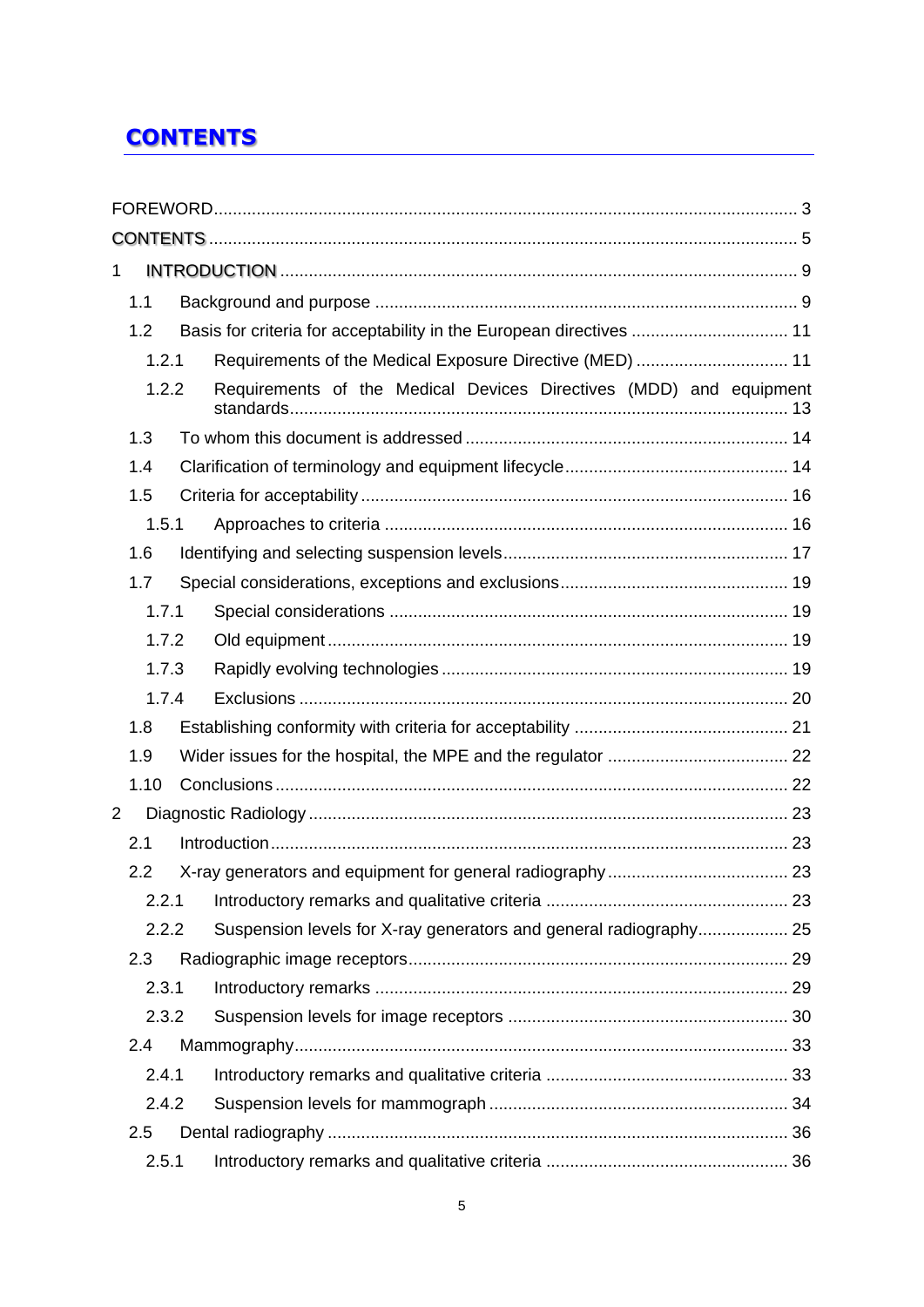|   | 2.5.2 |  |  |
|---|-------|--|--|
|   | 2.6   |  |  |
|   | 2.6.1 |  |  |
|   | 2.6.2 |  |  |
|   | 2.7   |  |  |
|   | 2.7.1 |  |  |
|   | 2.7.2 |  |  |
|   | 2.8   |  |  |
|   | 2.8.1 |  |  |
|   | 2.8.2 |  |  |
| 3 |       |  |  |
|   | 3.1   |  |  |
|   | 3.2   |  |  |
|   | 3.2.1 |  |  |
|   | 3.2.2 |  |  |
|   | 3.3   |  |  |
|   | 3.3.1 |  |  |
|   | 3.3.2 |  |  |
|   | 3.4   |  |  |
|   | 3.4.1 |  |  |
|   | 3.4.2 |  |  |
|   | 3.4.3 |  |  |
|   | 3.4.4 |  |  |
|   | 3.4.5 |  |  |
|   | 3.5   |  |  |
|   | 3.5.1 |  |  |
|   | 3.5.2 |  |  |
|   | 3.6   |  |  |
|   | 3.6.1 |  |  |
|   | 3.6.2 |  |  |
| 4 |       |  |  |
|   | 4.1   |  |  |
|   | 4.2   |  |  |
|   | 4.2.1 |  |  |
|   | 4.2.2 |  |  |
|   | 4.3   |  |  |
|   | 4.3.1 |  |  |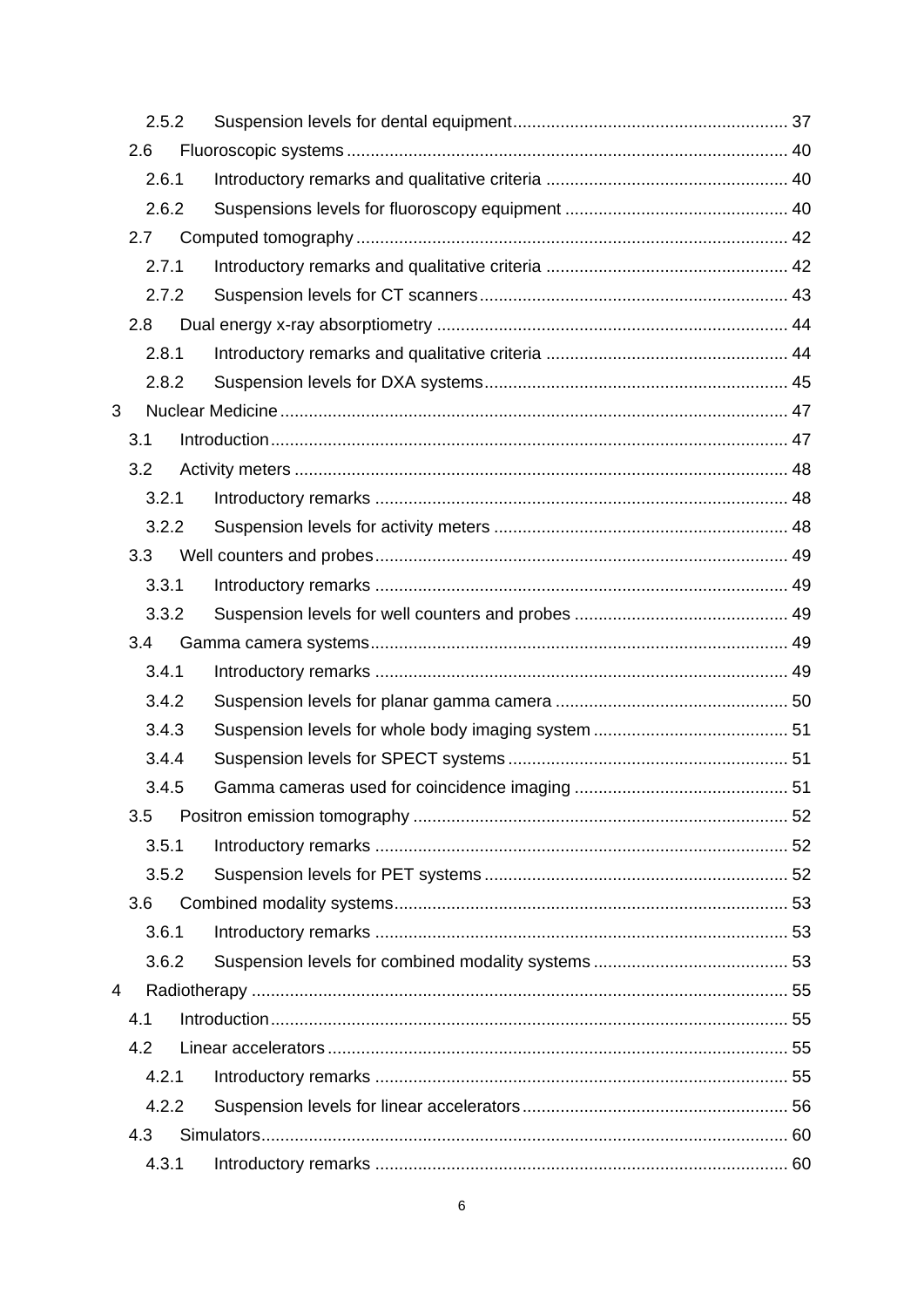|     | 4.3.2 |  |  |  |  |  |
|-----|-------|--|--|--|--|--|
| 4.4 |       |  |  |  |  |  |
|     | 4.4.1 |  |  |  |  |  |
|     | 4.4.2 |  |  |  |  |  |
| 4.5 |       |  |  |  |  |  |
|     | 4.5.1 |  |  |  |  |  |
|     | 4.5.2 |  |  |  |  |  |
| 4.6 |       |  |  |  |  |  |
|     | 4.6.1 |  |  |  |  |  |
|     | 4.6.2 |  |  |  |  |  |
| 4.7 |       |  |  |  |  |  |
|     | 4.7.1 |  |  |  |  |  |
|     | 4.7.2 |  |  |  |  |  |
| 4.8 |       |  |  |  |  |  |
|     | 4.8.1 |  |  |  |  |  |
|     | 4.8.2 |  |  |  |  |  |
| 4.9 |       |  |  |  |  |  |
|     | 4.9.1 |  |  |  |  |  |
|     | 4.9.2 |  |  |  |  |  |
| 5   |       |  |  |  |  |  |
|     |       |  |  |  |  |  |
|     |       |  |  |  |  |  |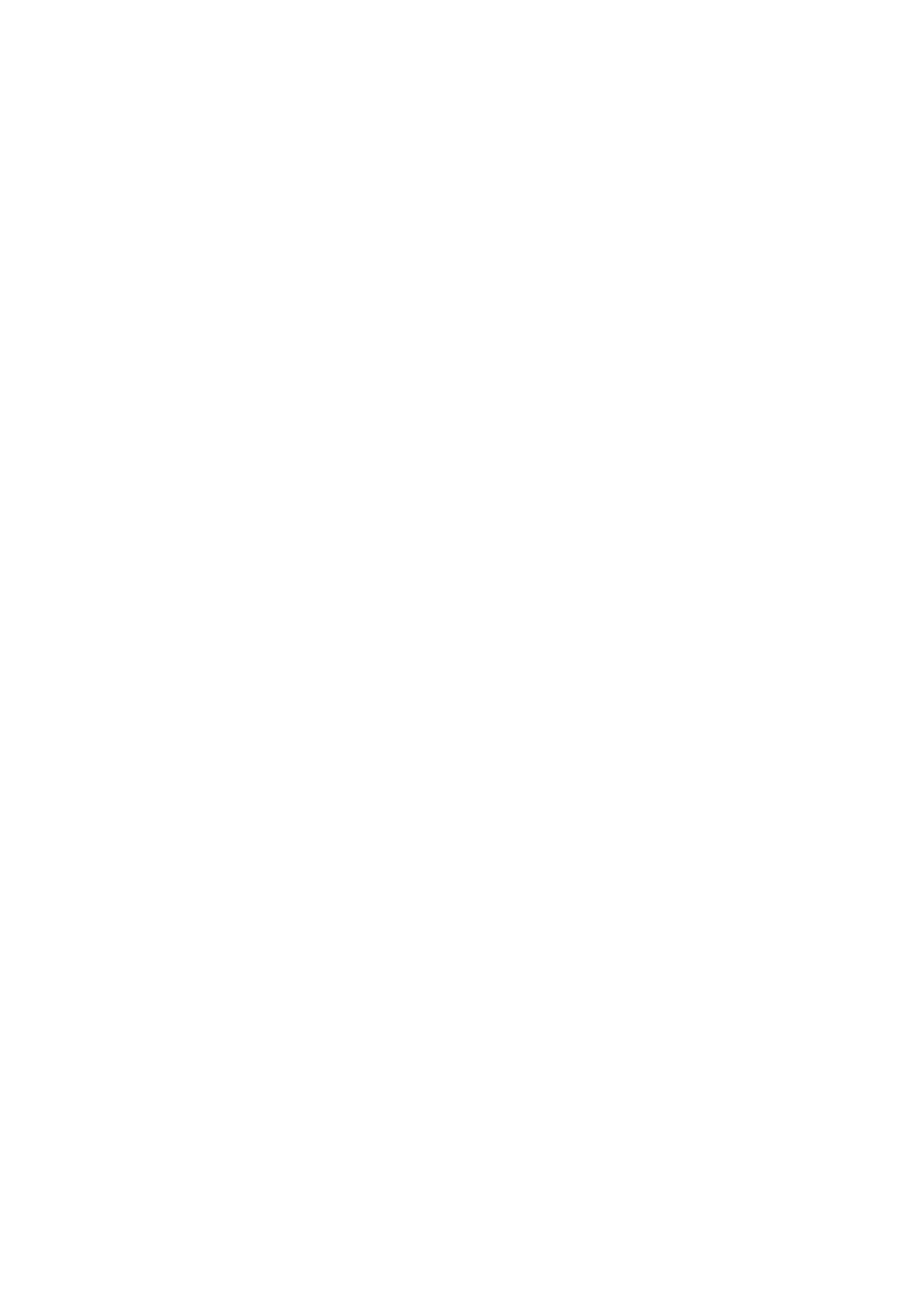## <span id="page-8-0"></span>**1 INTRODUCTION**

This report provides a compendium of criteria which radiological, nuclear medicine and radiotherapy equipment in normal use ought to be able to pass. The most common form of criterion is a "suspension level" for a measurement of a performance or safety parameter. Failure to meet a suspension level will establish that the operation of the equipment involved is sufficiently poor to raise an alarm indicating action is required. The assessment up to this point will generally be a matter for the holder<sup>1</sup>. The equipment failing to meet the suspension level will have to be repaired, temporarily suspended from clinical service, designated usable for limited purposes, or completely suspended from service. This will have serious consequences for the practitioner(s) involved and for hospital/clinic management, particularly if the equipment has to be suspended or replaced.

Sets of suspension criteria for particular equipment types are provided with advice on the way they should be used. Particular emphasis is placed on the roles of the medical physics expert, the medical practitioner and the holder of the equipment who is generally represented by the management of the institution involved. The importance of the practitioner and the holder/management is considered further in sections 1.3, 1.7, 1.8 and 1.9. Regulators will also have an interest in both the suspension levels and their application.

The report provides about 347 suspension levels across all the types of radiological equipment. This may appear to be a large number, but it must be remembered they are applied across about 30 equipment types. In practice, except at the beginning and end of the life of equipment, a full set of suspension levels is unlikely to be used. Generally testing against criteria for acceptability is triggered by evidence that something is wrong. This may be, for example, deterioration in a quality assurance measure or an aspect of clinical performance. The response to such an event will normally be limited to testing against the criteria relating to the area of concern. The report presents a compendium of such criteria to be selected from, rather than a list to be followed slavishly. At the beginning of the life of equipment acceptance testing may well establish that most if not all of the suspension levels are met without the need for further testing. Similar considerations may apply when refurbished or second hand equipment is brought back into clinical use. Thus, in practice actions will be determined from testing against a limited number of the criteria.

## <span id="page-8-1"></span>**1.1 Background and purpose**

The purpose of this report is to provide advice and detailed guidance to responsible professionals in Member States on the implementation of part of the MED Directive (Council Directive 97/43/EURATOM (1997). Specifically the MED requires that medical exposures be justified and optimised. Optimisation includes satisfactory performance of the equipment used. To help give effect to this, the Directive stipulates that *criteria of acceptability* for radiological, nuclear medicine and radiotherapy equipment shall be adopted by Member States (see section 1.2 below)<sup>2</sup>. In 1997, the European Commission published Radiation Protection 91, proposing specific criteria for acceptability (RP 91,  $EC(1997b)^3$  to help

1

<sup>1</sup> The holder is defined for the purpose of the MED (see page 9) as any natural or legal person who has the legal responsibility under national law for a given radiological installation (Council Directive 97/43/EURATOM (1997)), EC (1999)).

<sup>2</sup> The terms *Criteria of Acceptability* and *Criteria for Acceptability* are both used in this report. *Criteria of -* ---- is used when specific reference is made to the MED in which it is employed. *Criteria for* ----- is generally used otherwise, as it was the title of RP 91 and is the form widely used in practice.

Herein after referred to as RP 91.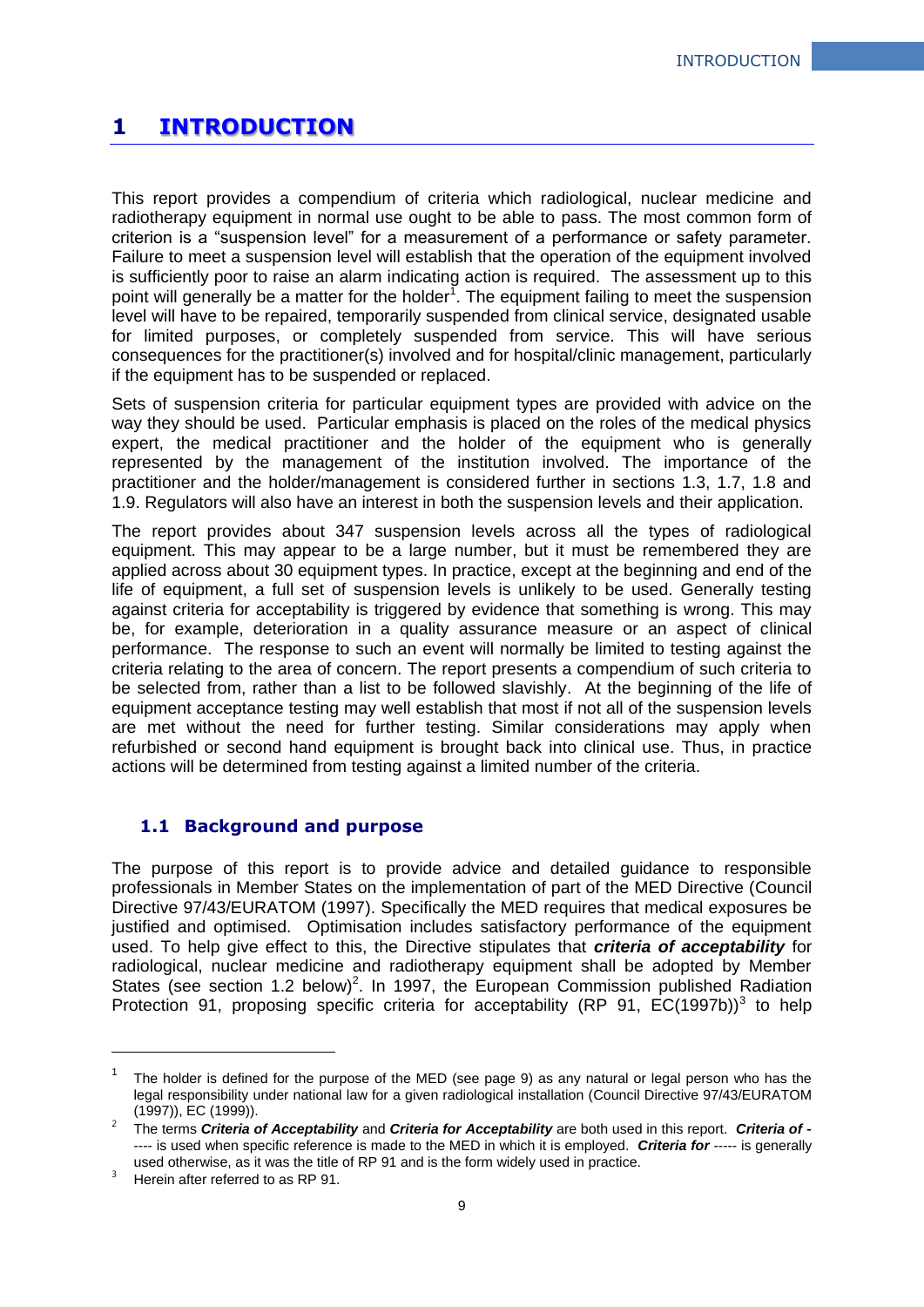#### CRITERIA FOR ACCEPTABILITY OF MEDICAL RADIOLOGICAL EQUIPMENT

implement this requirement. Equipment performance not meeting the minimum standards specified in RP 91 is regarded as unacceptable. This publication has been used as guidance by individual professionals, particularly MPEs, and has also been incorporated into guidance or legislation throughout the Member States and elsewhere in the world. The criteria for acceptability apply to new equipment and to installed equipment, regardless of age. This revised report is intended to meet the objectives set out in the box.

### **Objectives of RP-162**

- 1. Update existing criteria for acceptability.
- 2. Update and extend criteria for acceptability to new types of installations. In diagnostic radiology, the range of systems available has been greatly extended (e.g. computed radiography, digital radiography, digital fluoroscopy, multislice computed tomography (MSCT) and dual energy X-ray absorptiometry (DXA)). In nuclear medicine there are now positron emission tomography (PET) systems and combined modalities. In radiotherapy, there are linear accelerators with multileaf collimators.
- 3. Identify an updated and more explicit range of methods to better assess the criteria for acceptability.
- 4. Provide criteria for acceptability that are achievable throughout the Member States.
- 5. Provide advice on implementation and verification in practice, including advice on how to deal with situations where criteria for acceptability do not exist, or where there is rapid innovation in equipment.
- 6. Deal, where practical, with the implications for screening techniques, paediatric examinations, high dose examinations and other special issues noted in the MED.
- 7. Promote approaches that are, as far as possible, consistent with those employed by the Medical Devices Directive (MDD) (Council Directive 93/42/EC (1993)), industry, standards organizations and professional bodies.

RP 91 considered diagnostic radiological installations including conventional and computed tomography, dental radiography and mammography, and, in a limited way, radiotherapy and nuclear medicine installations. However, development of new systems and technologies, improvements in traditional technologies and changing clinical needs have created situations where the criteria need to be reviewed to contribute to the standards of equipment performance are upheld. To give effect to this, the Commission, on the advice of the Article 31 Group of Experts, initiated a study aimed at reviewing and updating RP 91, which has led to this revised report. As with RP 91, this report is designed to ensure patient safety and efficacious diagnosis or treatment. Staff safety issues are not addressed here and are comprehensively addressed in the European Basic Safety Standards (BSS) (Council Directive (1996)) and its associated publications.

To achieve the objectives of RP 162, the development and review process has involved a wide range of individuals and organizations, including experts from relevant professions, professional bodies, industry, standards organizations and international organizations. It was easier to achieve the last objective (item 7 in the box) with radiotherapy than with diagnostic radiology. This is because of a long tradition of close working relationships between radiotherapy physics and the international standards organisations, which has facilitated the development and adoption of common standards in radiotherapy. An attempt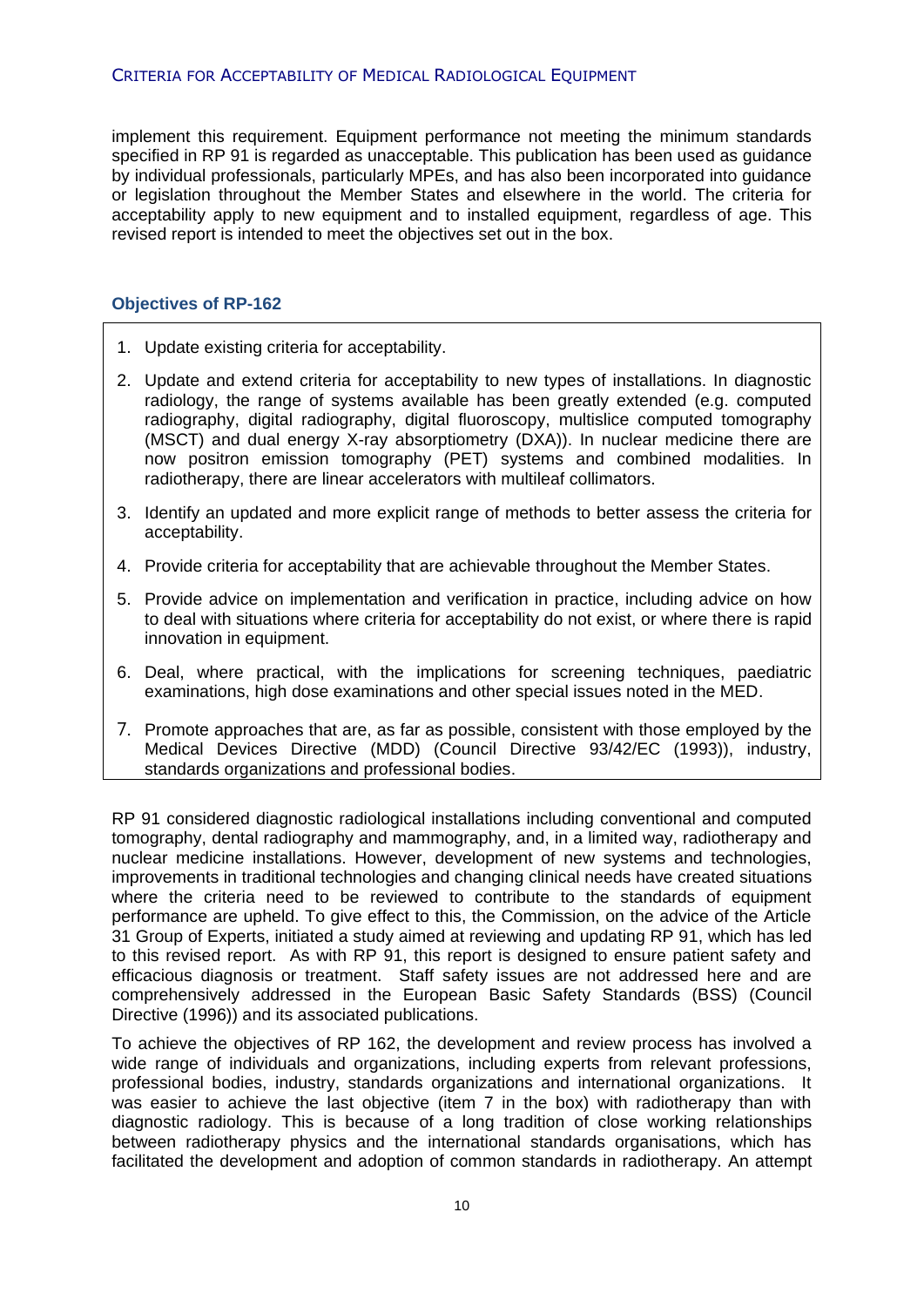has been made, with the cooperation of the International Electrotechnical Commission (IEC), to parallel this approach in diagnostic radiology and to extend it, where it already exists, in nuclear medicine.

The *criteria for acceptability* developed generally fall into two categories, *qualitative and quantitative* (Table 1-1). Qualitative prohibitions apply to certain equipment types or features (e.g. prohibition of direct fluoroscopy or requirement for patient dose indication systems). These generally arise from the MED, the law or widely accepted norms of good practice. Methodology.

| Table 1-1 | Two Categories of Criteria for Acceptability |
|-----------|----------------------------------------------|
|-----------|----------------------------------------------|

| <b>Category</b>                                                       | <b>Features</b>                                                                                                                                                                                                            |
|-----------------------------------------------------------------------|----------------------------------------------------------------------------------------------------------------------------------------------------------------------------------------------------------------------------|
| <b>Qualitative Criteria</b>                                           | Qualitative prohibitions of some equipment<br>types or features (e.g. direct fluoroscopy is<br>not allowed by the MED).                                                                                                    |
| Quantitative Criteria also<br>known<br>as<br><b>Suspension Levels</b> | Based on quantitative indices, which must be<br>met (e.g. leakage radiation from X-Ray tube<br>housing must be less than the prescribed<br>value). The quantitative limit is generally<br>described as a Suspension Level. |

Quantitative indices of performance can be measured and suspension levels which must be met are provided. If these are not met, the equipment must be suspended from use and the poor performance must be investigated. The equipment may be returned to use following remedial action. Alternatively its clinical use may be restricted or terminated after a risk assessment, if satisfactory performance cannot be restored. The processes involved are more fully presented in sections 1.4 to 1.9.

It is important to bear in mind that the present report follows the precedent established in RP 91 and is limited to safety and performance issues with radiological, nuclear medicine and radiotherapy equipment. It does not address mechanical and electrical safety, standards of operation, and wider issues such as those associated with, for example, the requirements for suitable buildings/installations and information technology (IT) systems, such as picture archiving and communication systems (PACS), displays, radiological information systems (RIS) and radiotherapy networks.

## <span id="page-10-0"></span>**1.2 Basis for criteria for acceptability in the European directives**

## **1.2.1 Requirements of the Medical Exposure Directive (MED)**

<span id="page-10-1"></span>The work of the EC in the field of radiation protection is governed by the Euratom Treaty and the Council Directives made under it. The most prominent is the BSS for the protection of radiation workers and the public. This was originally adopted in 1959. The current version, Council Directive (1996), is presently being revised. Radiation protection of persons undergoing medical examination or treatment was first addressed in Council Directive 84/466/EURATOM. This was replaced by MED (Council Directive 97/43/EURATOM  $(1997)<sup>4</sup>$ . This prescribes a number of measures to ensure that medical exposures are delivered under appropriate conditions. It requires, among other things:

1

<sup>4</sup> Council Directives (1996) and the MED, Council Directive 97/43/EURATOM (1997), are at the time of writing, being incorporated into a single "recast" Directive which draws together the various European Radiation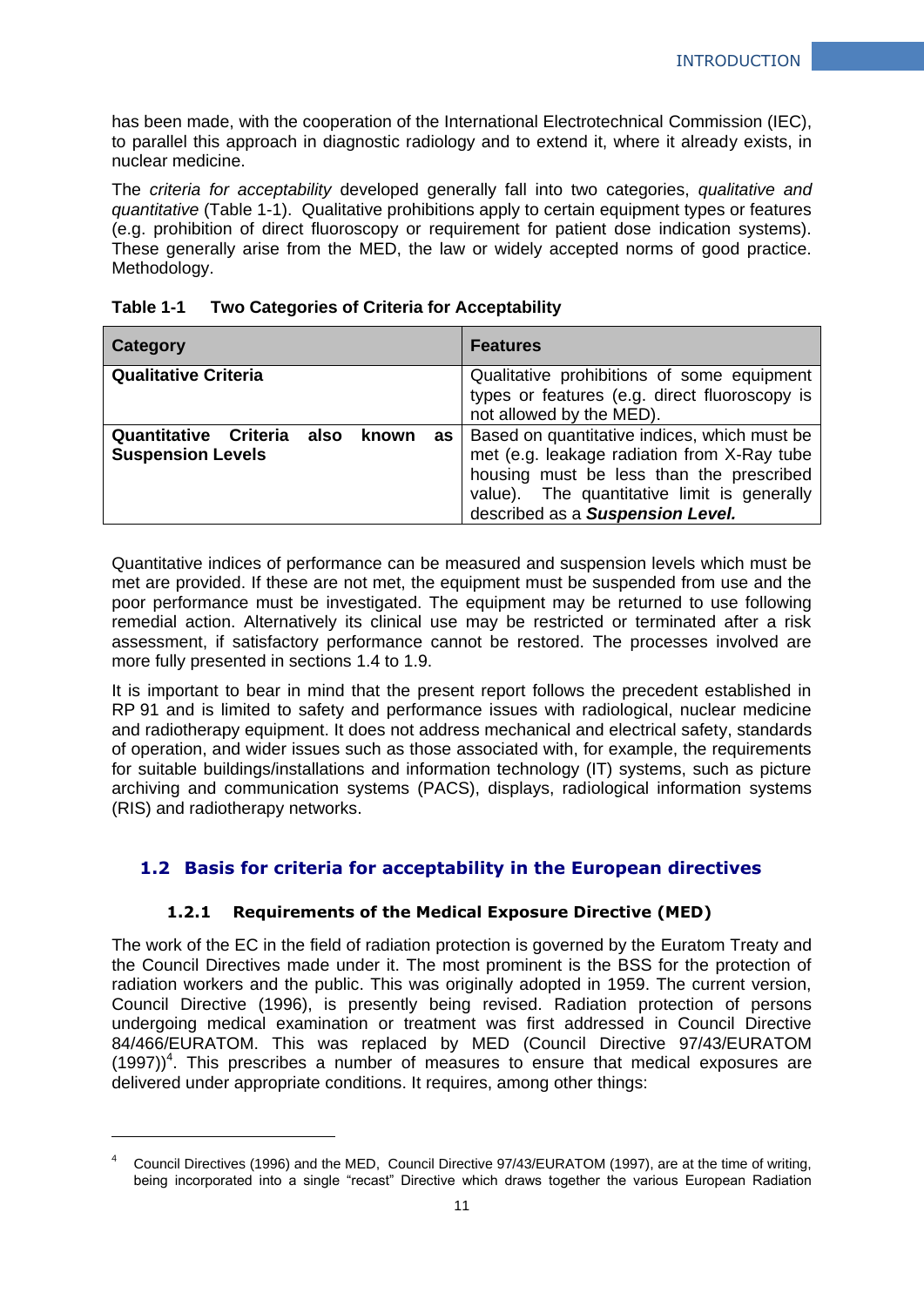- acceptance testing of new equipment,
- identification of criteria of acceptability for equipment safety and performance throughout its life, and
- establishment of quality assurance programmes.

This report addresses the second of these, criteria of acceptability, and updates RP 91, which addressed the same area (EC (1997)). However, some overlapping and confusion between these three areas above has arisen and this is addressed in sections 1.4 and 1.5 below.

The MED requires that all radiation doses arising from medical exposure of patients for diagnosis or health screening programmes shall be kept as low as reasonably achievable consistent with obtaining the required diagnostic information, taking into account economic and social factors (ALARA). Requirements in respect of dose monitoring systems are specified explicitly. These extend to all new equipment which: "shall have, where practicable, a device informing the practitioner of the quantity of radiation produced by the equipment during the radiological procedure."

Additionally Article 9 requires that: "Appropriate radiological equipment ----- and ancillary equipment are used for the medical exposure

of children,

-

- as part of a health-screening programme,
- involving high doses to the patient, such as interventional radiology, computed tomography or radiotherapy."

and that: "Special attention shall be given to the quality assurance programmes, including quality control measures and patient dose or administered activity assessment, as mentioned in Article 8, for these practices."

The requirements in respect of *criteria of acceptability* are stated specifically in Article 8 as follows: "Competent authorities shall take steps to ensure that necessary measures are taken by the holder of the radiological installation to improve inadequate or defective features of the equipment. They shall also adopt specific **criteria of acceptability** for equipment in order to indicate when appropriate remedial action is necessary, including, if appropriate, taking the equipment out of service." This places responsibilities on both holders and competent authorities, and the Commission's guidance (EC (1999)) on transposition of the Directive into national legislation notes that the holder is responsible for ensuring these standards are drawn up and being used. It further notes that the "EC provide(s) guidance concerning criteria of acceptability for radiological and nuclear medicine equipment [RP 91]. However, this guidance gives only the absolute minimum requirements for equipment. Holders of installations should make effort(s) to adopt more stringent criteria."

Some practical consequences of these requirements are listed in the box below. This report deals only with the first and second points and concentrates primarily on the latter. It updates and extends the advice provided in RP 91 (EC (1997b)). However, it is not intended to act as a guide to quality assurance and quality control programmes, which are comprehensively dealt with elsewhere (e. g. EC (2006); AAPM (2006b); IPEM (2005a), IPEM (2005b); AAPM (2002); BIR (2001); Seibert (1999); IPEM (1997a), IPEM (1997b), IPEM (1997c)).

Protection Directives including the MED and the BSS. It is not anticipated that the requirements in this area will change significantly.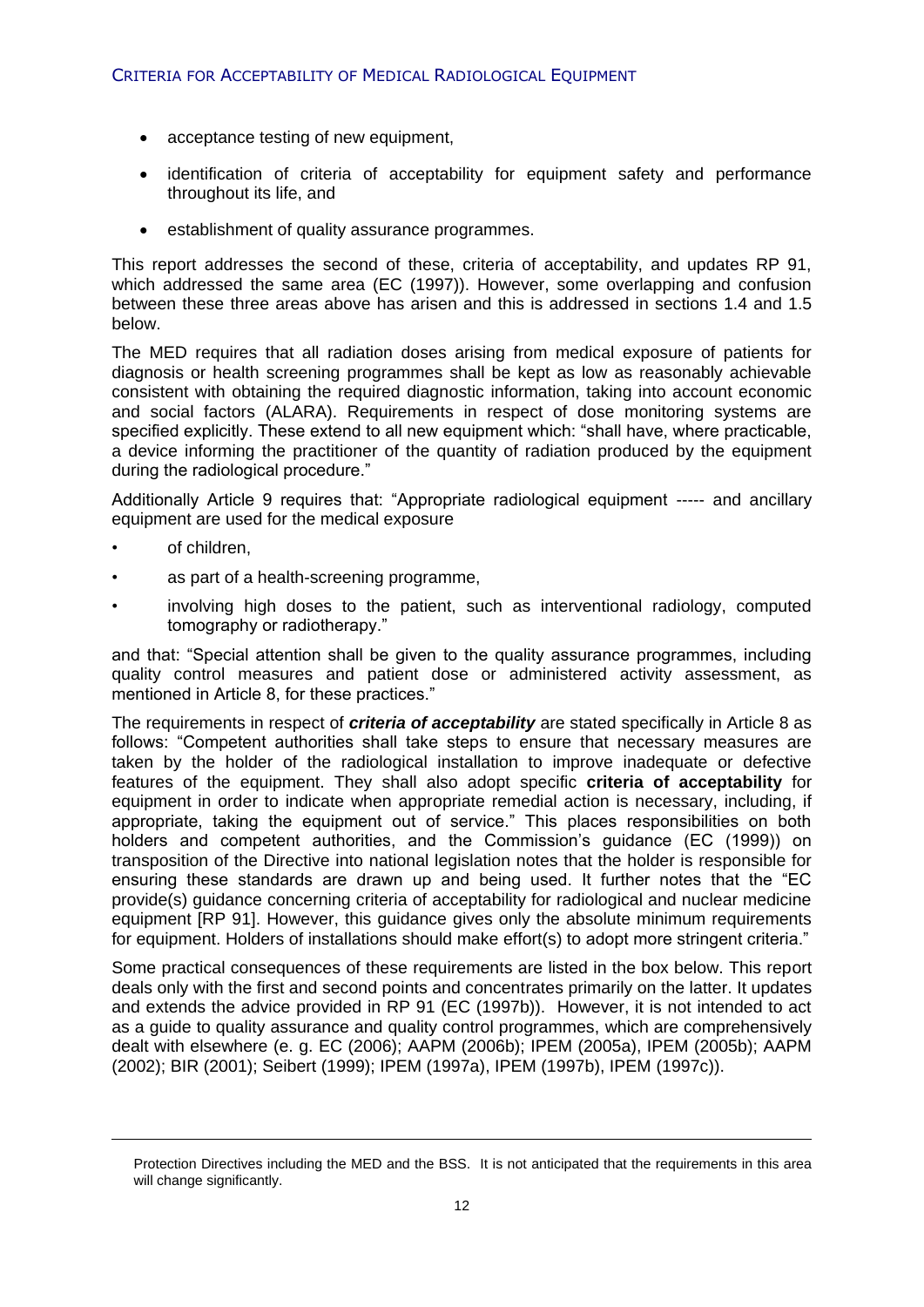## **Practical Consequences of the MED Directive**

- 1. Acceptance testing must be carried out before the first use of the equipment for clinical purposes (MED 8.2).
- 2. Necessary measures must be taken by the holder of the radiological installation to improve inadequate or defective features of equipment (MED 8.3). Competent authorities must ensure the holders of equipment adopt and apply specific criteria of acceptability for equipment in order to indicate when intervention is necessary, including taking the equipment out of service (MED 8.3).
- 3. Quality assurance programmes including quality control measure must be implemented by the holder (MED 8.2).

## <span id="page-12-0"></span>**1.2.2 Requirements of the Medical Devices Directives (MDD) and equipment standards**

Since 1993, the safety aspects of design, manufacturing and marketing of medical devices, have been dealt with by the Medical Devices Directive (MDD) (Council Directive 93/42/EC (1993)). The MDD was substantially amended in 2007 by Council Directive 2007/47/EC (2007). This includes an obligation for "a post-market surveillance plan", which requires the manufacturers/suppliers to monitor and act on problems that emerge after installation of the device during its life in use.

When a device is compliant with the Essential Requirements of the MDD, it can be "CE marked". This allows it to be marketed throughout the EU. Compliance with the MDD is often achieved, in practice, through conformity with the standards issued by the International Electrotechnical Commission (IEC) and/or the European Committee for Electrotechnical Standardization (CENELEC)<sup>5</sup>. Conformity with IEC or CENELEC standards is frequently included as part of the specification of equipment at the time of purchase and is generally confirmed during contractual acceptance (acceptance testing) by the purchaser. Many IEC standards are adopted and harmonized by CENELEC $<sup>6</sup>$ .</sup>

The MDD includes requirements for devices emitting ionising radiation. These do not override the requirements of Directives adopted under the Euratom Treaty and it is important to note that the Euratom Treaty Directives have precedence over other instruments in this area such as standards. Not withstanding this, care must be taken when transposing requirements arising from the MED into national legislation. It is essential that the need of end users and regulators are respected as well as those of industry and standard organisations. There is a need for harmonization and recognition of the global nature of the equipment supply industry.

-

<sup>5</sup> The IEC is the world's leading organization involved in preparing and publishing International Standards for all electrical, electronic and related technologies. The standards cover a vast range of technologies, including power generation, transmission and distribution to home appliances and office equipment, semiconductors, fibre optics, batteries, and medical devices to mention just a few. Many, if not all, of the markets involved are global. Within the EU CENELEC is the parallel standards organization and in practice adopts many IEC standards and harmonises them within the European context.

<sup>6</sup> The complete list of harmonised standards is available at http://ec.europa.eu/enterprise/policies/europeanstandards/harmonised-standards/medical-devices/index\_en.htm.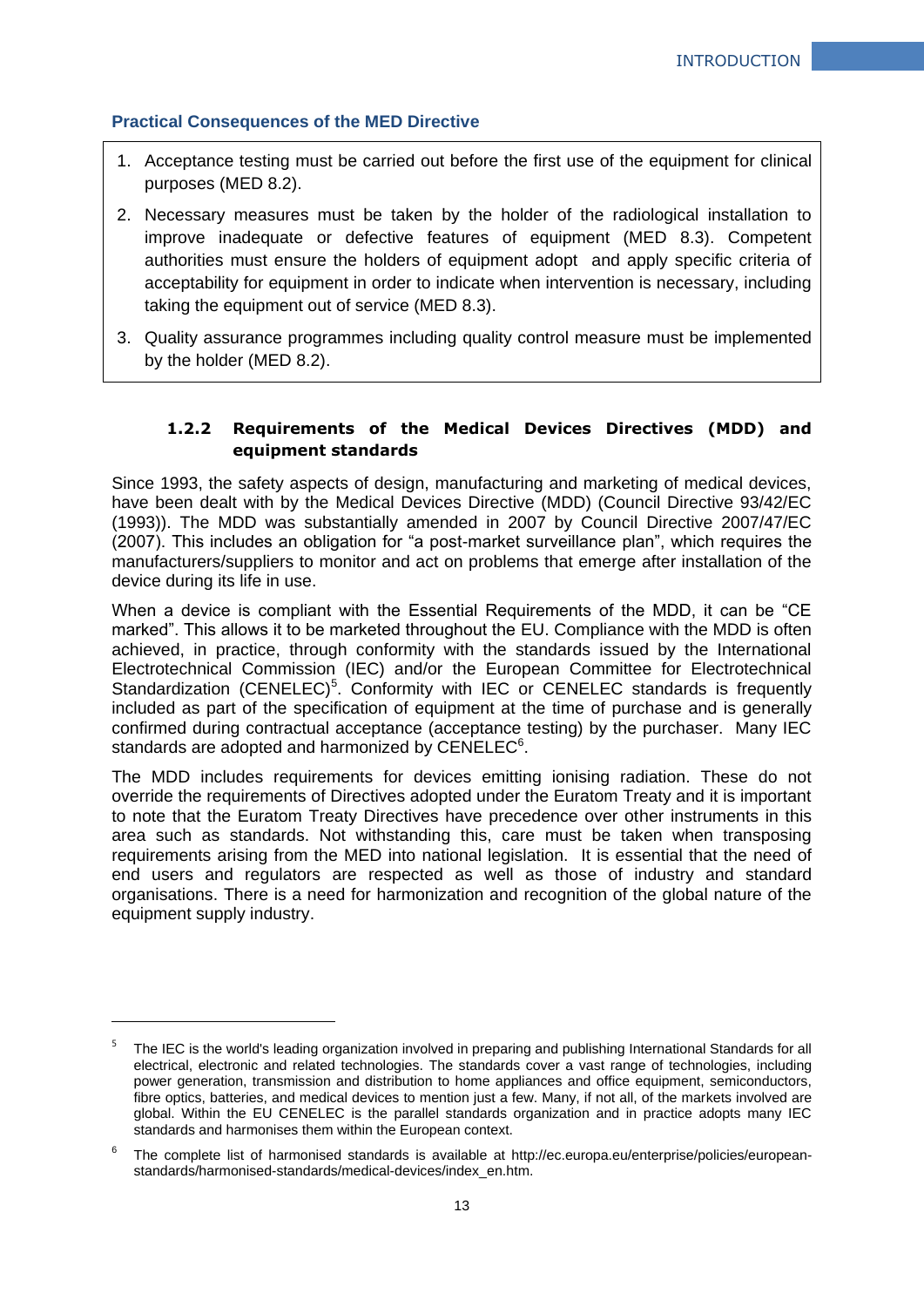## <span id="page-13-0"></span>**1.3 To whom this document is addressed**

Advice on good practice with respect to equipment performance is frequently addressed to or focused on the needs or responsibilities of a particular group. For example, the standards produced by IEC and CENELEC are primarily aimed at manufacturers and suppliers.

The primary audience to which this report is addressed is the holders and end-users of the equipment (specifically health care agencies and professionals, including hospitals, other institutions, medical physicists including MPEs<sup>7</sup>, practitioners, radiographers, clinical technologists and other staff/agents including health service management professionals, all of whom have a role in the deployment of equipment for use with patients).

In addition, it should be of value to regulators in assessing if holders of radiological installations meet their obligations with respect to equipment performance under Article 8.3 of the MED. This is in keeping with the precedent implicitly established in the scope and format adopted for RP 91. This report addresses the needs of these groups while taking due account of the reality of globalization of the equipment industry, the associated standards and the harmonization objectives, viz a viz the MDD noted in 1.2.2.

The technical parts of sections 2, 3, and 4 assume that those reading and using them are trained to the level expected of an MPE or equivalent. They must be familiar with this Introduction and have a good working knowledge of the relevant types of equipment and appropriate testing regimes.

## <span id="page-13-1"></span>**1.4 Clarification of terminology and equipment lifecycle**

A critical reading of the MED, RP 91 and the professional literature demonstrates some variability in the meaning of terms such as remedial levels, suspension levels, acceptance testing, commissioning of equipment, and criteria for acceptability since they came into widespread use in the 1990s. In the interest of clarity, the relevant terms and how they are used in this report are set out in Tables 1-2 and 1-3.

The concepts of "remedial" and "suspension" levels for equipment performance are widely used in the quality assurance literature. To clarify how they are used here, the term **satisfactory performance** has been introduced to identify the state of the equipment from which suspension or remedial levels depart (Table 1-2). This report is concerned with *suspension levels* only. Remedial levels are, on the other hand, well described in numerous quality assurance publications (e.g. AAPM (2005); IPEM (2005a), IPEM (2005b); AAPM (2002); IPEM (1997a), IPEM (1997b), IPEM (1997c)). Failure to meet a suspension level requires that the equipment be taken out of service until it is restored to satisfactory performance or until its use is reviewed in a formal risk assessment. Following the risk assessment, the suspended equipment may be used in limited circumstances (Table 1-2 and sections 1.7, 1.8 and 1.9).

1

<sup>7</sup> Throughout the report, the term MPE is used as shorthand for an expert in medical physics who has competences and knowledge in diagnostic radiology, nuclear medicine or radiotherapy. This publication assumes that an MPE is an expert authorised to act independently. In some countries this may not yet be the case.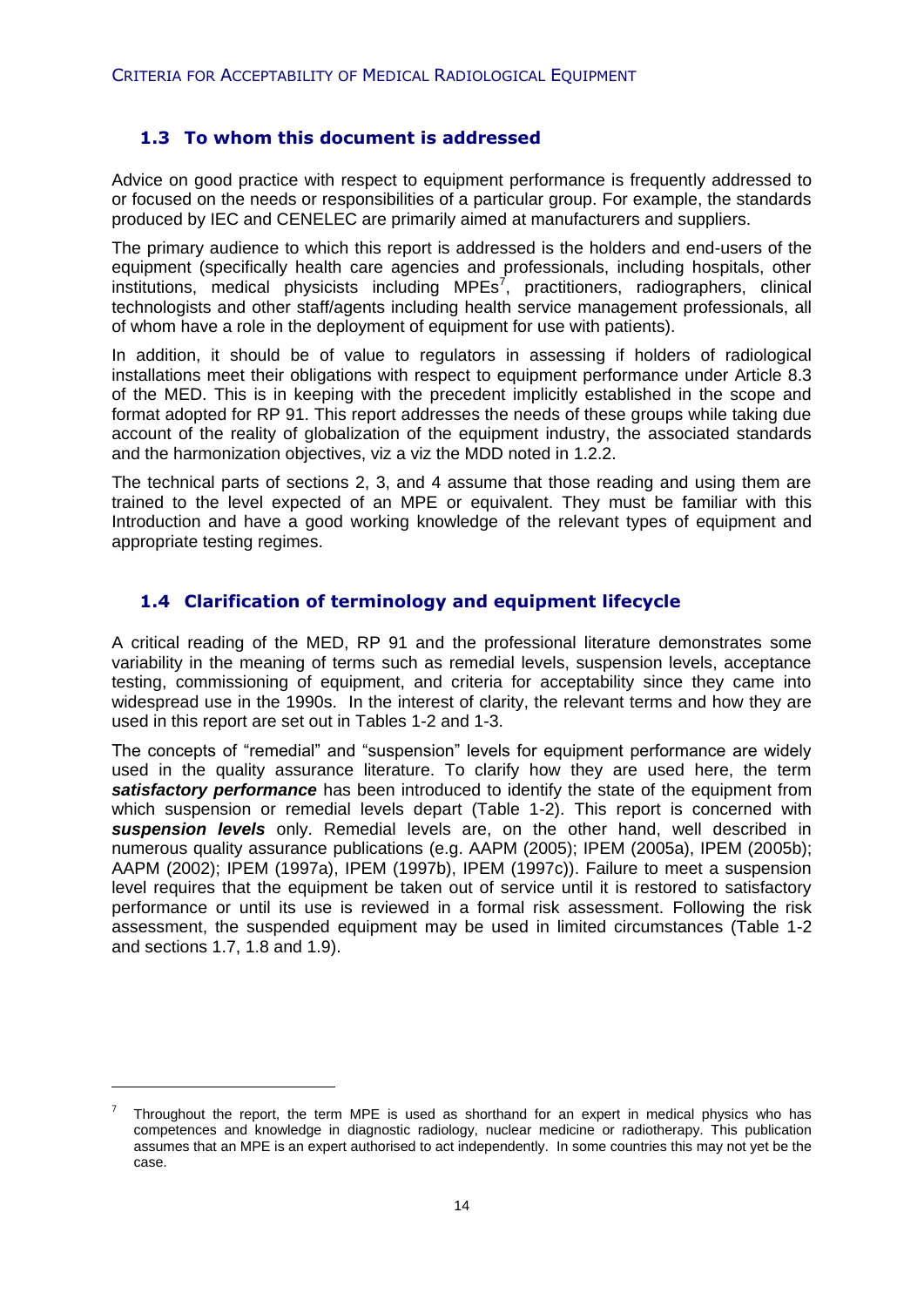| <b>State</b>                        | Definition and / or Action                                                                                                                                                                                                                                                                                                                                                                                                                                                                                                                                                                                                                                                                                        |
|-------------------------------------|-------------------------------------------------------------------------------------------------------------------------------------------------------------------------------------------------------------------------------------------------------------------------------------------------------------------------------------------------------------------------------------------------------------------------------------------------------------------------------------------------------------------------------------------------------------------------------------------------------------------------------------------------------------------------------------------------------------------|
| <b>Satisfactory Performance</b>     | Operation of the equipment with all performance and<br>safety criteria within the holder's prescribed values.                                                                                                                                                                                                                                                                                                                                                                                                                                                                                                                                                                                                     |
| <b>Remedial Level Contravened</b>   | Poor performance sufficiently close to satisfactory<br>performance that it will not reduce the clinical<br>effectiveness or equipment safety, but requiring<br>remedial action to restore satisfactory performance as<br>soon as the service availability permits it. Remedial<br>levels are set by the holder or his/her agent, e.g. an<br>MPE, and take account of the clinical use of the<br>equipment.                                                                                                                                                                                                                                                                                                        |
| <b>Suspension Level Contravened</b> | Failure to comply with one or more suspension levels.<br>This requires immediate suspension of the equipment<br>from clinical use and investigation of the cause of the<br>unsatisfactory performance. Remedial action to<br>restore satisfactory performance may be possible.<br>Alternatively, following a<br>risk<br>documented<br>assessment, prepared<br>by the MPE and<br>the<br>practitioner, the suspended equipment<br>maybe<br>considered for use in limited circumstances. The<br>holder and the operators must be advised in writing of<br>the suspension and the related limitation(s) in use. <sup>8</sup> If<br>neither of these actions is possible, the equipment<br>must be suspended from use. |

### **Table 1-2 Definitions and Actions associated with Satisfactory Performance, Remedial and Suspension Levels**

Criteria for acceptability will be applied to equipment at various times throughout its lifecycle<sup>9</sup>. Thus they must be carefully distinguished from other formal assessments that occur particularly at the point where the equipment is accepted by the holder and then brought into clinical use (Table 1-3). In particular, suspension levels must be clearly distinguished from the levels set for acceptance tests (Table 1-3). The latter are used to establish that the equipment meets the supplier's specification and/or to verify contractual obligations have been met. The specification may demand, for example, a higher level of performance than that required to meet the suspension levels set to verify compliance with the criteria for acceptability envisaged in the MED. However, on the other hand, new equipment meeting the requirements of acceptance testing should normally comply with criteria for acceptability including suspension levels. This is because the acceptance tests for modern equipment will often be more demanding, in terms of performance, than the criteria for acceptability. Quality assurance programmes involve many additional elements beyond the suspension levels presented here, and will inevitably involve the consideration of remedial levels.

 $\overline{a}$ 

Examples of how this might arise include the following: 1. In radiotherapy, a megavoltage unit with poor isocentric accuracy could be restricted to palliative treatment until the unit could be replaced. 2. In nuclear medicine, a rotational gamma camera with inferior isocentric accuracy could be restricted to static examinations. 3. In diagnostic radiology, an X-ray set with the beam-limiting device locked in the maximum field of view position might be used to obtain radiographs requiring that format in specific circumstances.

<sup>9</sup> The criteria are applicable to refurbished and second hand equipment, for which there is now a substantial market.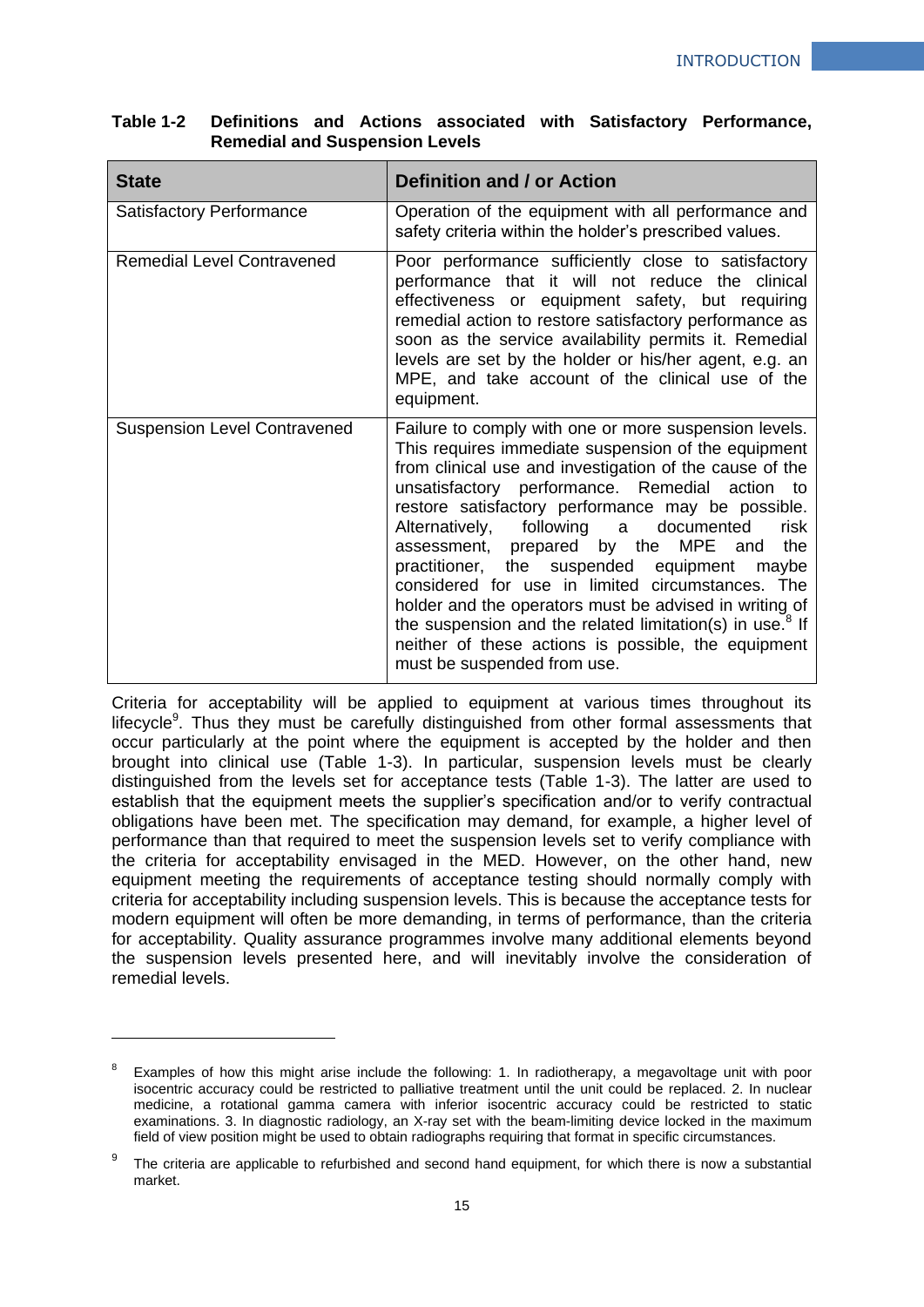| <b>Term</b>                                                                               | <b>How and when Applied</b>                                                                                                                                                                                                                                                                                    |  |  |  |
|-------------------------------------------------------------------------------------------|----------------------------------------------------------------------------------------------------------------------------------------------------------------------------------------------------------------------------------------------------------------------------------------------------------------|--|--|--|
| <b>Acceptance Testing</b>                                                                 | To ensure compliance of new equipment with its<br>specification on installation. Generally involves the<br>supplier, the MPE and users.                                                                                                                                                                        |  |  |  |
| Establishing compliance with<br>Criteria for Acceptability<br>including suspension levels | As detailed in this report and applied as necessary<br>throughout the life of the equipment.                                                                                                                                                                                                                   |  |  |  |
| Commissioning                                                                             | Commissioning is generally done before the first use of<br>equipment on a patient. It involves issues over and<br>above those in acceptance testing (e.g. clinical<br>protocols), and will usually involve the radiological<br>practitioner, technologists, MPE and the supplier's<br>applications specialist. |  |  |  |

### **Table 1-3 Usages of the Terms Acceptance Testing, Commissioning and Criteria of Acceptability**

## <span id="page-15-0"></span>**1.5 Criteria for acceptability**

## **1.5.1 Approaches to criteria**

<span id="page-15-1"></span>In Table 1-1 the criteria for acceptability were divided into two categories, *qualitative criteria* and *quantitative criteria*, also known as *suspension levels*. The qualitative criteria derive from legislation or widely accepted norms for good practice. They include, for example, the requirements that:

- In the case of fluoroscopy, examinations without an image intensification or equivalent techniques are not justified and shall therefore be prohibited, and
- Fluoroscopic examinations without devices to control the dose rate shall be limited to justified circumstances.

both of which are from the MED.

Suspension levels, on the other hand, rely on measurements. They provide numerical limits for acceptable performance in respect of the parameters identified for each of the equipment types in sections 2, 3 and 4. Some organisations specify measurement methodologies without indicating the performance level to be achieved. This is not uncommon in many of the standards issued by, for example, IEC, CENELEC and some professional bodies. While this approach has the advantage that it is easier to get consensus on standards among the manufacturers, professions and others involved, it also has disadvantages. These include a lack of transparency, associated limitations on accountability and risk of misapplication in the hands of inexperienced users.

A wide ranging, consistent suite of approaches to performance and safety assessment of radiological equipment has been proposed by the UK Institute of Physics and Engineering in Medicine (IPEM (2005a), IPEM (2005b); IPEM (1997a), IPEM (1997b), IPEM (1997c), Report 32 Series). The American Association of Physics in Medicine (AAPM (2006b), AAPM (2005), AAPM (2002)) and British Institute of Radiology (BIR (2001)) have also published much useful material. Much of this material is for use in routine quality assurance programmes, and is reasonably based on the assumption that deviations from the baseline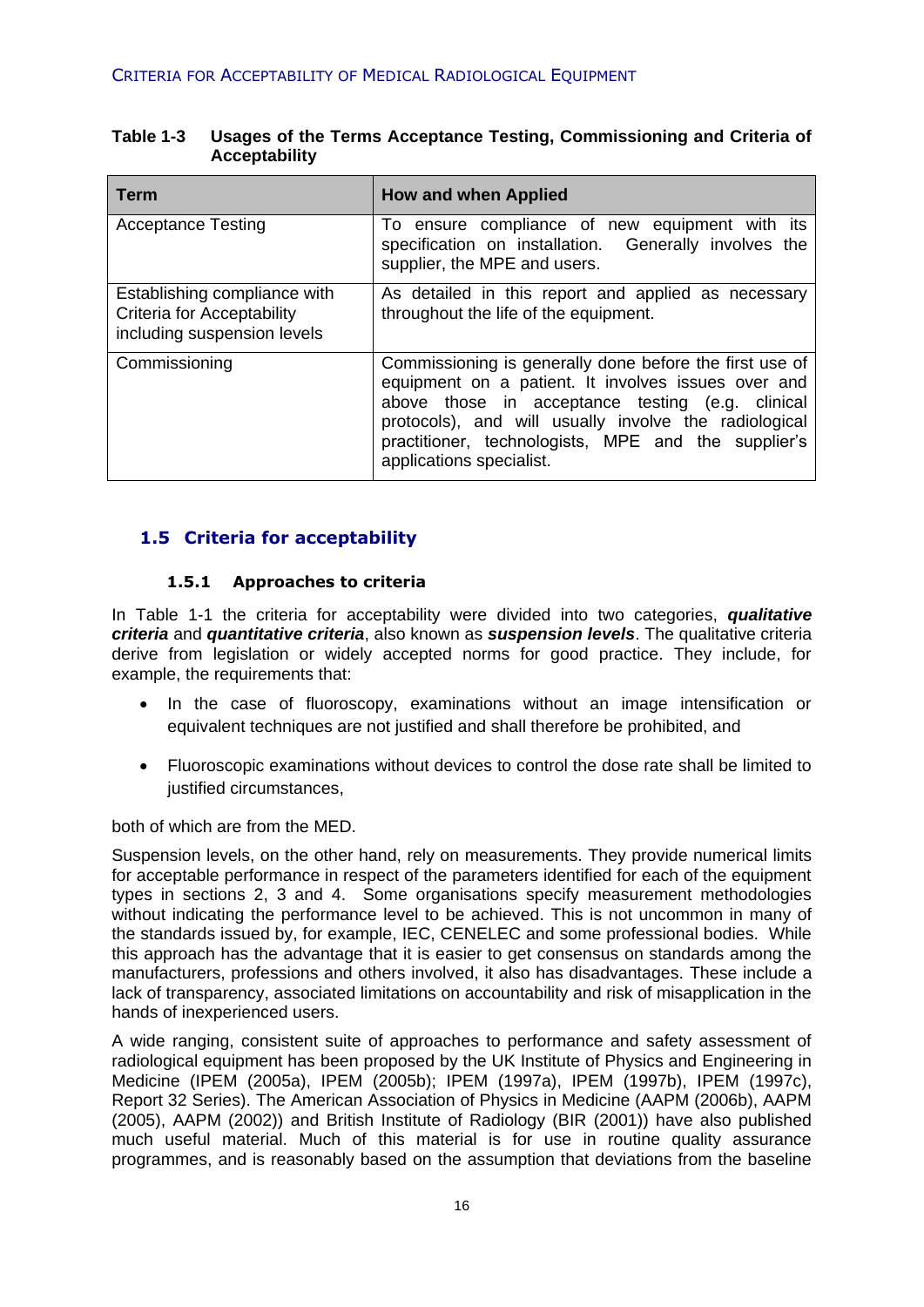performance of equipment at installation will provide an adequate means of detecting unsafe or inadequately performing equipment. While this approach may be reasonable in the hands of experienced medical physicists, it can prove unsatisfactory when used to provide suspension levels as understood in the MED. For example, if the baseline is, for some reason, unsafe or unsatisfactory, there is then no absolute safe standard against which performance can be measured. Consequently the approach using baseline performance as a benchmark has not been adopted in most instances in this publication Where possible, the emphasis has been to propose absolute suspension levels, taking account of the considerations in sections 1.7.2, 1.8 and 1.9 below. This is consistent with the approach adopted in many countries, including, for example, France, Germany, Belgium, Spain, Italy, and Luxembourg, which have adopted numerical limits for performance values based on RP 91 or other sources including the IPEM 32 series (IPEM (1995), IPEM (1997a), IPEM (1997b), IPEM (2010)).

## <span id="page-16-0"></span>**1.6 Identifying and selecting suspension levels**

With the exception of RP 91 there is no formal consolidated literature on criteria for acceptability of radiological equipment. The MED requires that criteria be established and available sources judged to be suitable were reviewed to identify potential criteria, principally as suspension levels. The most important primary source of suspension levels was IEC standards. In addition the recommendations of international organizations, professional bodies, and the scientific/medical literature all contain values for performance and safety that might be imported as suspension levels. The levels recommended draw on all these sources and are, only exceptionally, new recommendations. Those selected and included are a subset of those available. As employed here, they are cautionary in the sense that they require both that the use of the equipment be stopped and that a risk assessment be undertaken. They represent the minimum standard for the safety and performance acceptable in the EU identified by the expert judgement of the working group and reviewers. They are also informed by the social, legal and political circumstances that prevail in the EU.

The suspension levels identified have varying degrees of authority and consensus attaching to them. These are represented by grouping them under the headings A to D in order of preference (Table 1-4).

| <b>Suspension Level</b> | <b>Definition</b>                                                                                                                                                                                                                    |  |  |  |
|-------------------------|--------------------------------------------------------------------------------------------------------------------------------------------------------------------------------------------------------------------------------------|--|--|--|
| Type A                  | This is based on an international standard or a formal<br>international or national regulation.                                                                                                                                      |  |  |  |
| Type B                  | This is based on formal recommendations by scientific,<br>medical or professional bodies.                                                                                                                                            |  |  |  |
| Type C                  | This is based on material published in well-established peer<br>reviewed scientific or medical journals and/or (exceptionally)<br>based on reviewed recommendations from the drafting<br>group. For Types A/C and B/C, see the text. |  |  |  |
| Type D                  | The need for a Type D suspension level arises when it has<br>not been possible to make recommendations for explicit<br>suspension levels (see text).                                                                                 |  |  |  |

|  | Table 1-4 |  | <b>Types of Suspension Level</b> |
|--|-----------|--|----------------------------------|
|--|-----------|--|----------------------------------|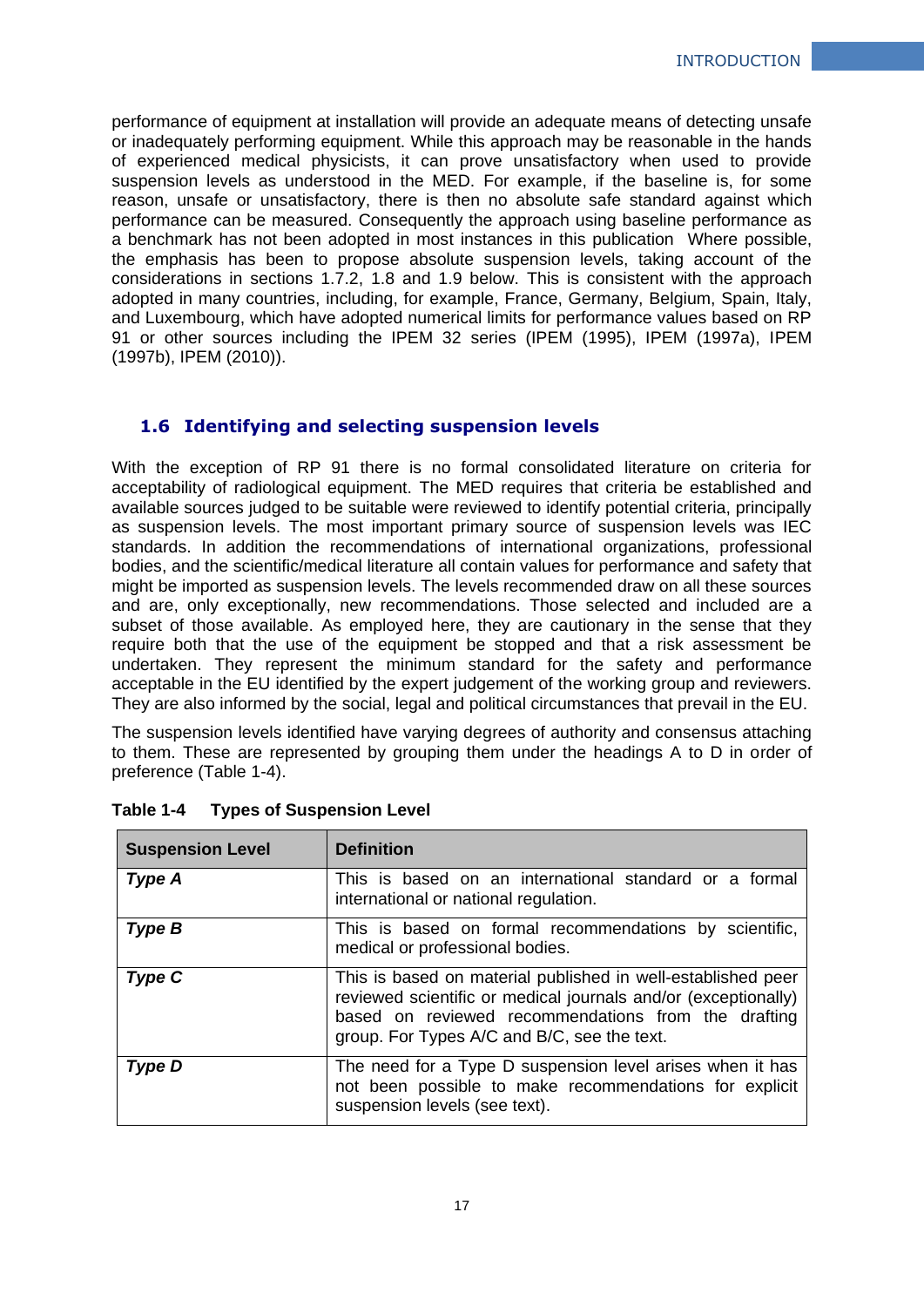## **Type A**

#### *This type is based on an international standard or a formal international or national regulation.*

*Compliance with the relevant CENELEC/IEC or national standard can be taken as compliance with criteria that the industry has deemed to be essential for good performance and safety. Development in this area is essential to the harmonization referred to above. In particular, agreed methodology is essential in any system of equipment testing. Standards organizations provide a useful role model in this regard, which this report has tried to emulate<sup>10</sup> .*

## **Type B**

#### *This type of criterion is based on formal recommendations of scientific, medical or professional bodies.*

*Where international or national standards are not available or are out of date, advice is often available from professional bodies, notably IPEM, AAPM, NEMA, BIR, ESTRO, EANM and ACR. Detailed advice on testing individual systems is available from the AAPM, earlier IPEM publications and a wide range of material published by many professional bodies and public service organizations. Much of the material is peer reviewed.*

## **Type C**

#### *This type of suspension level is based on material published in well-established peer reviewed scientific or medical journals.*

*When neither standards nor recommendations issued by professional bodies are available, the published scientific literature was reviewed, and a recommendation was made by the drafting group and submitted to expert review. Where this process led to consensus, the suspension level and method of measurement has been adopted and is recommended in the relevant section.*

*Occasionally a Type A or B method/suspension level has been modified by the drafting group, and the resulting, revised method/suspension level is reached using the Type C process described here. Where this has occurred the suspension level is described as Type A/C or B/C as appropriate. This notation is also used, with the addition of an asterisk,C\* (see section 2.1), where the method is A or B but the test involves use of data from a patient protocol.*

## **Type D**

-

*The need for a Type D suspension level arises only when it has not been possible to make recommendations for explicit suspension levels.*

 $10$  When equipment standards are developed so that their recommendations can be addressed to and accepted by both "manufacturers and users", the question of establishing criteria of acceptability becomes much simplified. Highly developed initiatives in this regard have been undertaken in radiotherapy (see IEC (2007) and IEC (2008c)). These "provide guidance to manufacturers on the needs of radiotherapists in respect of the performance of MEDICAL ELECTRON ACCELERATORS and they provide guidance to USERS wishing to check the manufacturer's declared performance characteristics, to carry out acceptance tests and to check periodically the performance throughout the life of the equipment". This approach has much to offer to other areas.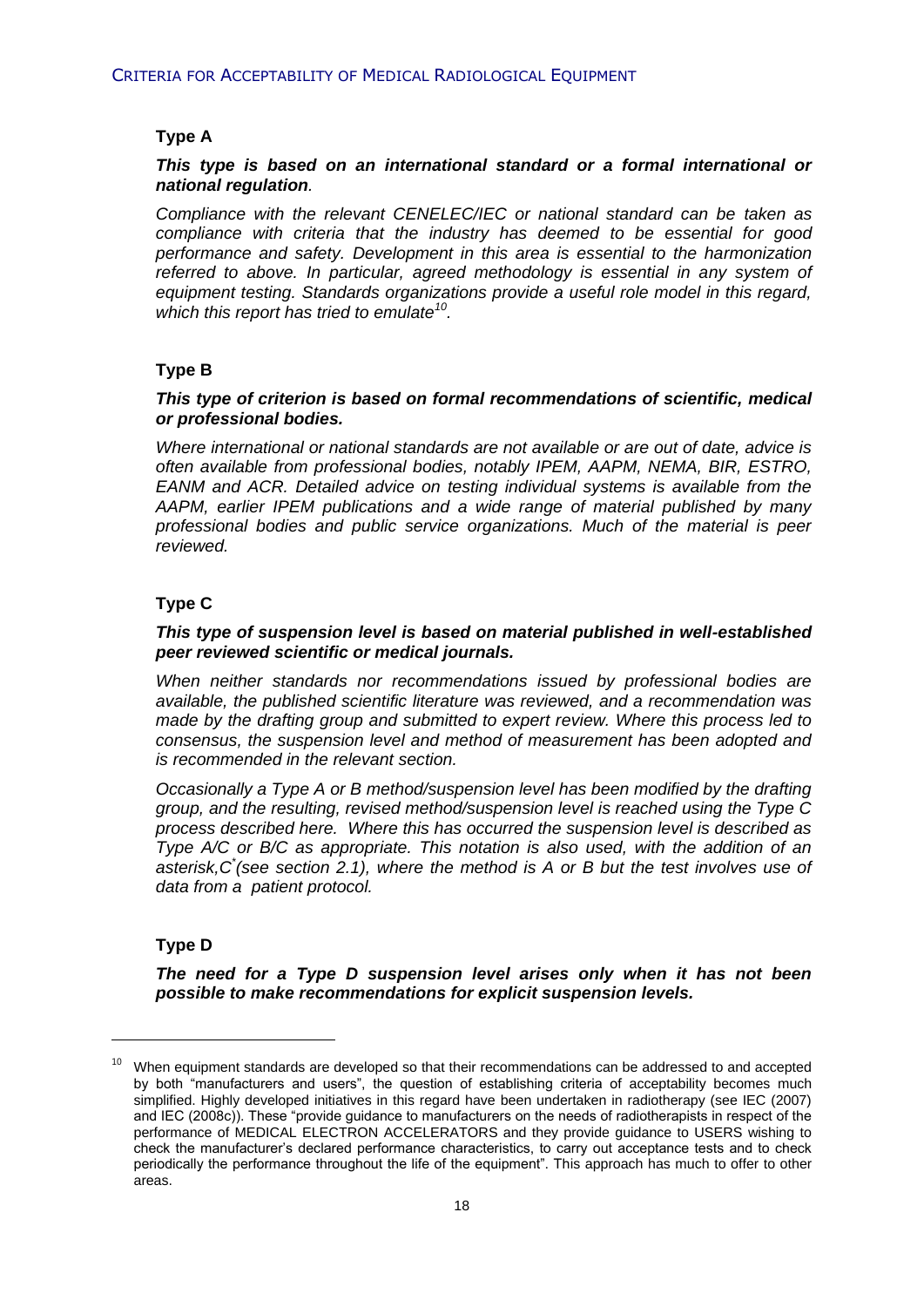*This may occur for a variety of reasons. For example, where the technology involved is evolving rapidly, listing a value could be counterproductive because it could become out of date rapidly and/or it could act as an inhibitor of development. In such situations it is recommended that the suspension level should be determined by the holder based on the advice of the MPE in conjunction with the practitioner.*

Each suspension level proposed in sections 2, 3 and 4 belong to one of these four categories. In each case, the category is identified and at least one reference to the primary source for the value and the recommended method of measurement is given. Test methods are not generally described in this report. They are generally those described in the reference provided.

## <span id="page-18-0"></span>**1.7 Special considerations, exceptions and exclusions**

## **1.7.1 Special considerations**

<span id="page-18-1"></span>The MED requires that special consideration be given to equipment in the following categories:

- Equipment for screening.
- Equipment for paediatrics and
- High dose equipment, such as that used for CT, interventional radiology, or radiotherapy.

The following chapters and sections address these issues where it is possible to do so. Equipment used for paediatrics and in screening programmes is often similar or sometimes identical to general purpose equipment. Where this is the case, additional guidance for the special problems of paediatrics, such as the requirement for a removable grid in general radiology or fluoroscopy, and the special needs with regard to CT exposure programmes are noted. The requirements for mammography are based on those appropriate to breast screening programmes.

## **1.7.2 Old equipment**

<span id="page-18-2"></span>Exceptions to the recommended criteria may arise in various circumstances. These include cases where equipment has to be assessed that when installed was compliant with safety and performance standards that predate the criteria/suspension levels presented here. In such cases, the equipment must be reassessed according to the criteria of this report including the risk assessment. Following that, the MPE must make a recommendation to the holder. These recommendations must take a balanced view of the overall situation, including the economic/social circumstances, older technology etc, and the purpose for which the equipment is deployed. It is possible that the MPE may recommend that the equipment be operated subject to restrictions on its use.

## **1.7.3 Rapidly evolving technologies**

<span id="page-18-3"></span>Medical imaging and radiation therapy are areas in which many new developments are occurring. Encouraging development in such an environment is not well served by the imposition of rigid criteria. Such criteria, when rigorously enforced, could become obstacles to development and hence are not proposed here. The suspension levels presented here are for well-established systems. When systems of novel design present themselves, the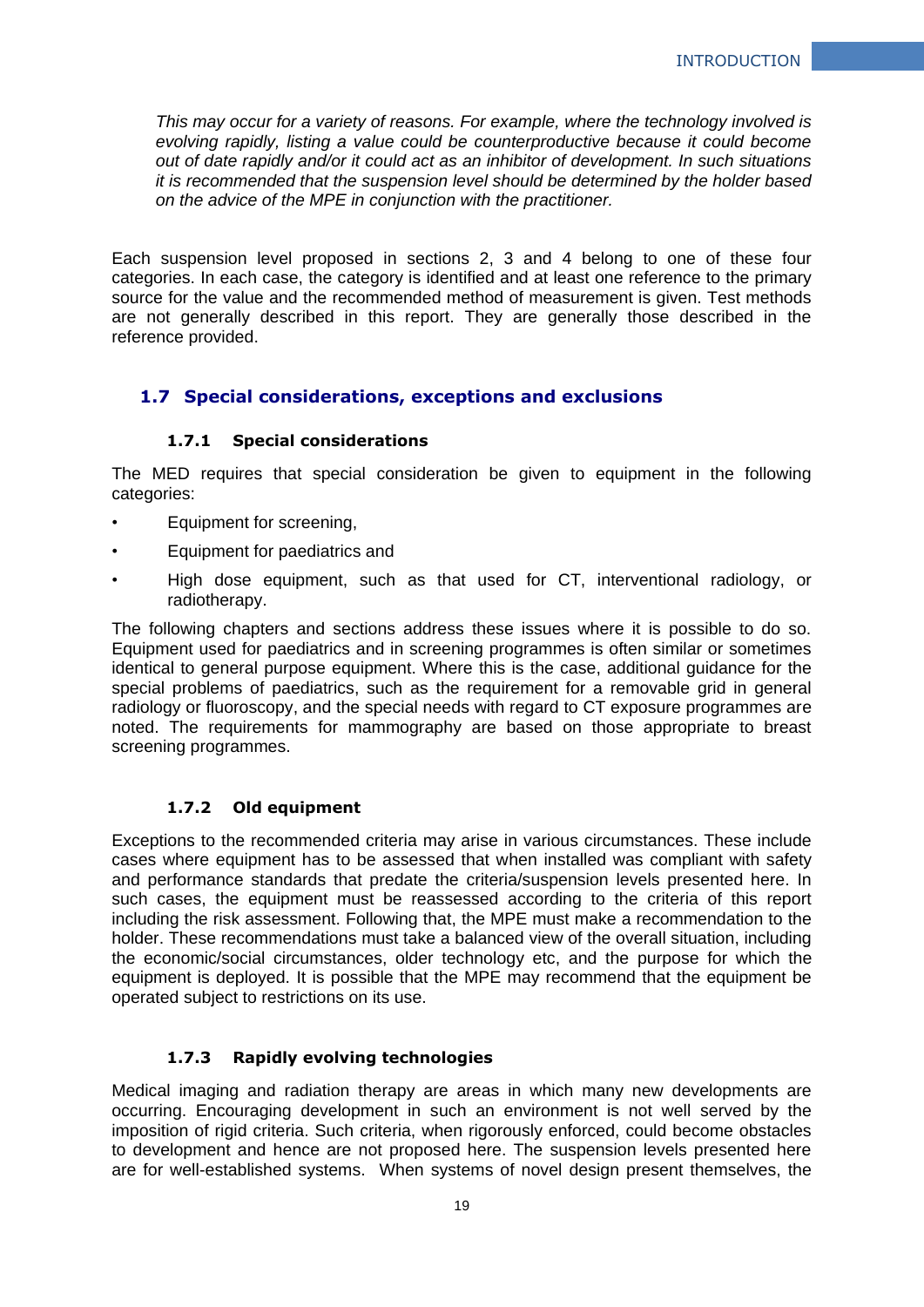#### CRITERIA FOR ACCEPTABILITY OF MEDICAL RADIOLOGICAL EQUIPMENT

MPE should agree suspension levels with the holder (EC  $(1999)$ )<sup>11</sup>. The levels proposed by the MPE must be framed to be effective for new technology, take account of related longer established technologies, any CENELEC/IEC standards available, newly available test methods, the manufacturer's recommendations, related scientific and professional opinion/published literature and the maxim that the new technology should aspire to be at least as safe as the technology it is replacing.

### **1.7.4 Exclusions**

 $\overline{a}$ 

<span id="page-19-0"></span>Within this report, the term "equipment" has been interpreted to mean the main types of equipment used in diagnostic radiology, nuclear medicine and radiotherapy. This follows the precedent established in RP 91 (EC (1997b)). It is important to be aware that treatment of the whole installation is outside the scope of this report. Thus, the requirements for an acceptable physical building with shielding that will adequately protect staff, the public and patients, power supplies and ventilation have not been addressed. However, these are areas of growing concern in which the requirements have changed considerably as both equipment and legislation have changed. In addition acceptable solutions to new problems, arising from equipment development, legislation, and dose limits/constraints are different in different parts of the world. Consequently, there are areas particularly shielding and IT that are now in urgent need of attention.

The contribution of IT networks to improving or compromising equipment functionality can bear on both justification and optimization. This can apply to both PACS or RIS networks in diagnostic imaging, and planning and treatment networks in radiotherapy centres. The requirements for acceptability of such networks are beyond the scope of this report. Likewise display monitors and viewing boxes are not treated here.

As already mentioned, this report focuses on qualitative criteria and suspension levels. It is not intended to provide a template for quality assurance programmes. In addition to the specified criteria, the equipment needs to be safe for the operator and to be operated competently. Neither of these issues is within the remit of this report, and both are equally important for good clinical practice. With regard to competent operation, the following need continuing attention: safety training, good professional training, equipment supplier specific training, staff competency assessment, training records, equipment quality assurance, clear clinical protocols including patient identification, incident and accident reporting with active feedback, clinical audit, and clear employment policies utilising professional registers of qualified persons. All of these features can be incorporated into a quality management system.

With regard to wider equipment safety considerations, there are many national and international standards for medical devices, whose intention is to ensure the safety of equipment in respect of, for example electrical, mechanical, and software hazards. This report is not intended to duplicate these standards and processes. Where such standards and their relationship with radiation safety issues are sufficiently mature, their requirements have been referenced but not reproduced here. This is the case in many aspects of radiotherapy (Sections 1.5 and 4). Where the relationship is less mature, or there continues to be an overlap between safety standards and the performance issues that have become the main focus of this report, some of the basic safety issues are repeated in this report. For

<sup>&</sup>lt;sup>11</sup> The holder of the equipment is accorded a clear role in this regard in the guidance for the transposition into national regulations (EC (1999)). In it, it is noted that the holder is responsible that the criteria are drawn up and being used. This is not surprising as it is also part of the responsibility of the holder in respect of all other types of equipment in the institution.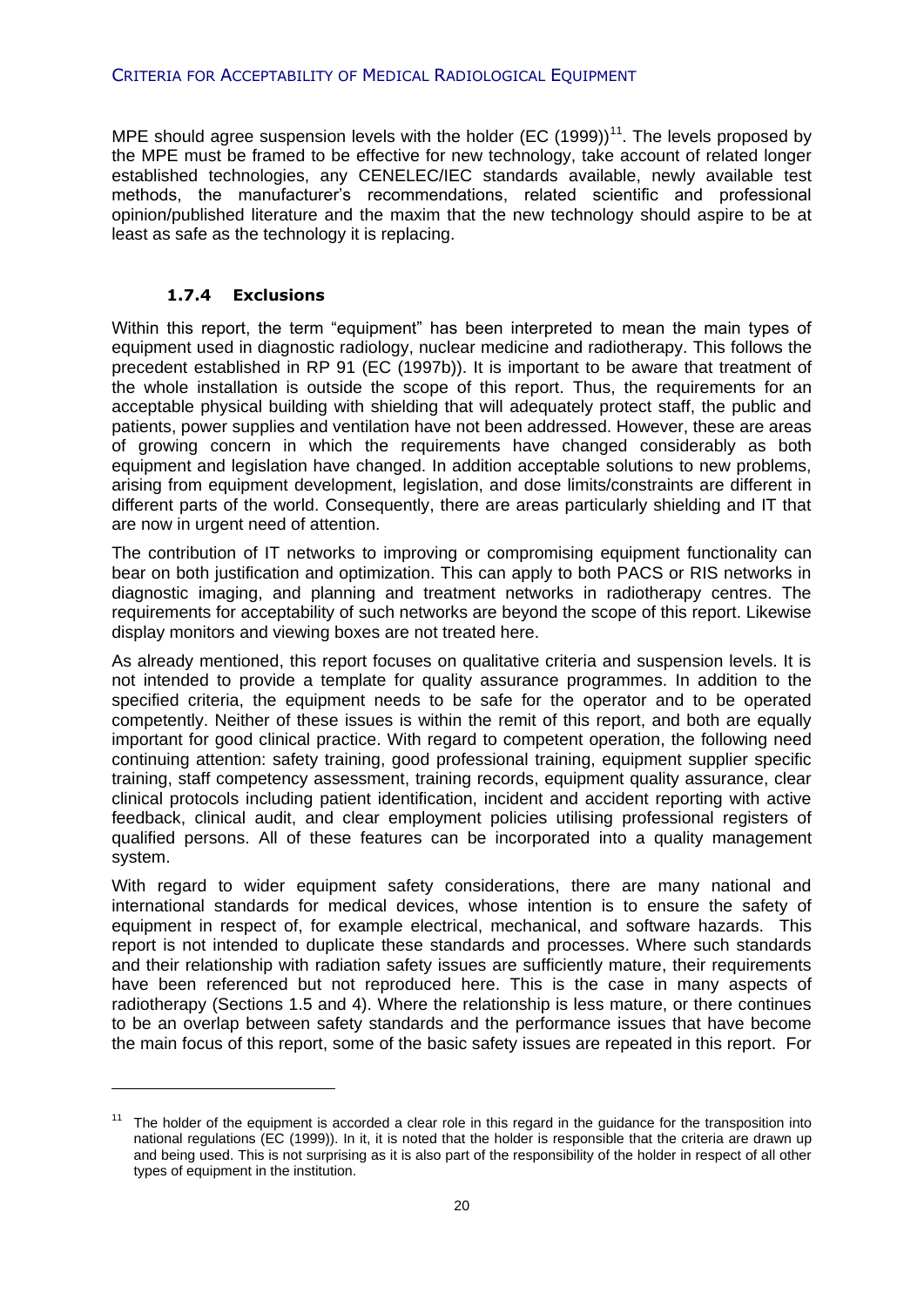example, tube leakage, which is essentially a safety standards issue, continues to be present in the diagnostic radiology section of the report.

## <span id="page-20-0"></span>**1.8 Establishing conformity with criteria for acceptability**

Qualitative criteria and suspension levels will be applied by the holders in each Member State with appropriate oversight from the national competent authority(ies). It must be borne in mind that the competent authorities for the MED are generally not the same as those for the MDD. In addition the criteria for acceptability are introduced and applied in the context of increasing oversight in health care, for example, the developing requirements for clinical audit particularly in the radiological world. This is accompanied by an increasingly demanding environment for individual and institutional accreditation.

To verify that the criteria for acceptability are being met, the holder must appoint a competent person or persons. The person(s) appointed should be an MPE or have similar standing, whose role will include signing off on the protocols/tests to establish compliance. Who performs the tests in practice is a matter for local arrangements and may vary with the circumstances precipitating performance of the tests. For example, on receipt of new equipment, the MPE may choose to include tests for criteria for acceptability with the acceptance tests following discussion and agreement with the suppliers' engineers.

In practice, the MPE may perform the tests, write them up, sign them off and report on them. Alternatively, he/she may accept and use results provided by the manufacturer's team. The test methods recommended in this report often rely on non-invasive measurements that would be available to the end user, but alternative approaches proposed by the manufacturer and agreed in advance with the MPE may be acceptable. In these circumstances, results acquired during acceptance testing will often provide sufficient information for the MPE to make a judgement on whether or not the equipment performance is within suspension levels. Institutions should establish a local practice that enables compliance to be confidently verified, with minimum duplication of effort by a suitably qualified person acting on behalf of the holder. In radiotherapy, this is well established, as illustrated by commonplace joint acceptance testing by the manufacturer's team and the holder's MPE.

Compliance with appropriate suspension levels should also be verified at times other than installation. Examples include after significantly reconfiguring or updating equipment, following major maintenance, following an alert raised during quality control measurements, before significant changes in intended use, and otherwise as required<sup>12</sup>.

When equipment fails to meet the criteria it must be suspended from use with patients. This must be undertaken in a way that is proportionate to the criteria that have not been met, the clinical needs in the institution and national circumstances. A risk assessment of the various possible options must be prepared by the MPE in consultation with the relevant practitioner(s) and, where necessary, representative(s) of the holder. The options include, for example, immediate suspension of the equipment, where the failure of compliance is serious enough to warrant it. They may also include assessment of the option that the equipment be replaced temporarily<sup>13</sup> or permanently. Alternatively a phased suspension or limitations on the range of use of the equipment may be considered. In the latter case, the specific circumstances under which the equipment may continue to be used must be carefully defined and documented in the risk assessment. The risk assessment must be

1

 $12$  An example of major maintenance would be replacement of an X-ray tube.

 $13$  Temporary replacement with mobile facilities for CT and vascular suites is not uncommon while new permanent replacements are planned. These involve additional risks.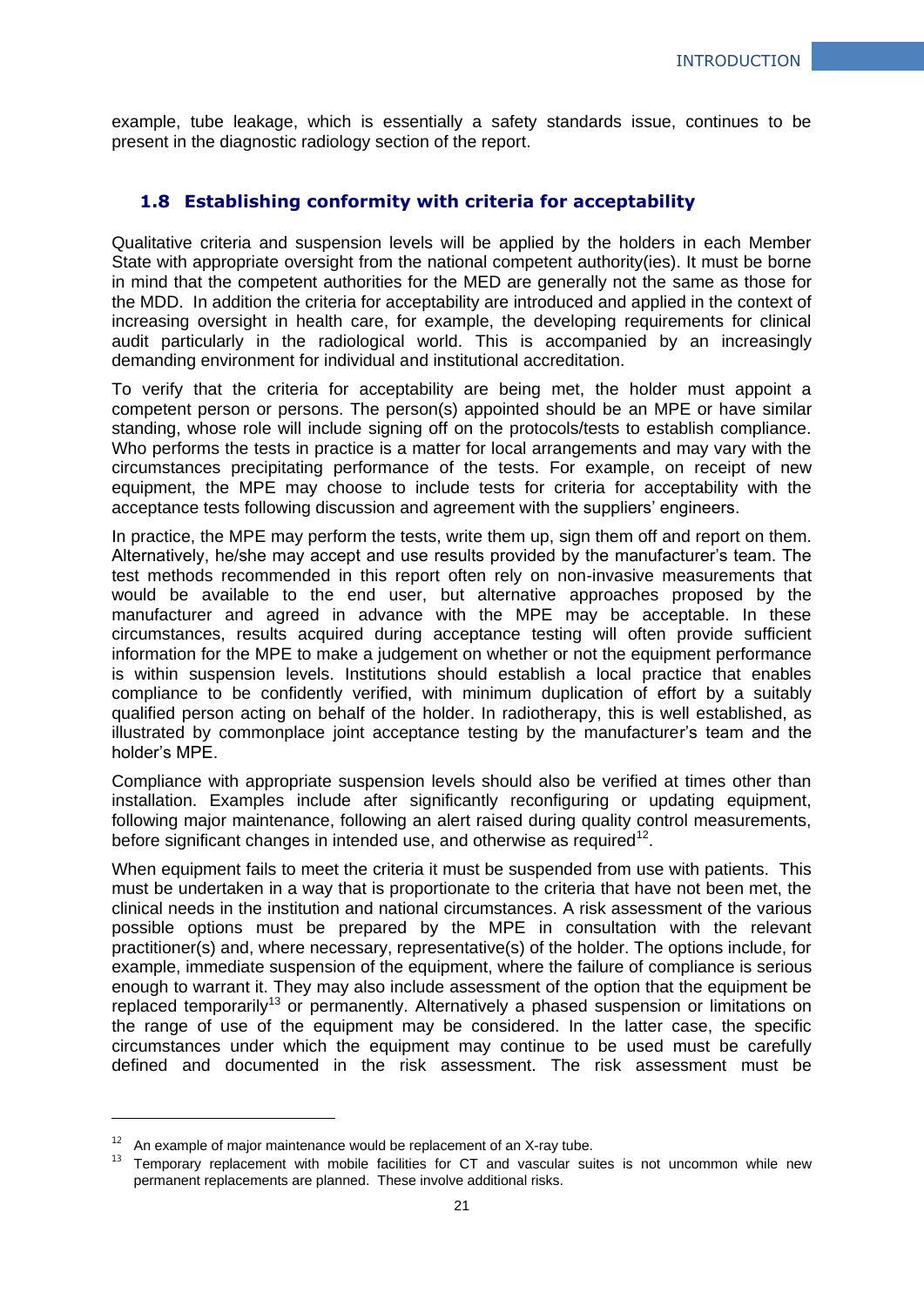communicated by the MPE, promptly and in writing, to senior management of the holder and the users of the equipment.

Finally, the judgement and advice of the MPE is critically important in establishing the basis on which acceptability should be determined when the recommended qualitative criteria and suspension levels are incomplete or lack precision, when the equipment is very old, when it involves an unanticipated new technology, or when it is subject to special arrangements or exemptions.

## <span id="page-21-0"></span>**1.9 Wider issues for the hospital, the MPE and the regulator**

An MPE employed in a hospital will frequently have duties that embrace both facilitating the role and mission of the holder, and providing advice on compliance with these criteria. Good governance arrangements will ensure these responsibilities are exercised without coming into conflict with each other.

The hospital MPE's role, in identifying how one or more criteria are not met, is exercised alone. This is without prejudice to the unique responsibility medical/radiological practitioners hold in respect of the diagnosis and treatment of individual patients.

The advice given in this publication is directed toward the holder and the holder's staff and is consistent with the implementation advice given by the Working Party on the MED (EC 1999). It is also equivalent, in many respects, to advice and protocols on best practice that apply to almost every aspect of contemporary institutional medical practice. It is not envisaged that regulators will play a major role in implementing this advice on a day-to-day basis. In practice, it is expected that the holder will be responsible for implementing it. They will, in mature services, from within their own competence oversee the acceptability of their equipment. Where equipment fails to meet the criteria it will normally be removed from use and replaced, or services will be suitably altered, without involving regulators directly.

Regulators may become involved by adopting and/or making available criteria (or some suitable alternatives). Holders must in due course adopt the regulator's criteria and may or may not add to them. Regulatory inspections are likely to seek evidence of compliance with these or suitable alternative criteria. Where evidence is not available or where there is concrete evidence that the criteria (or suitable alternatives) are not complied with, regulators become an important agent for enforcement. In practice, in many institutions failure of compliance should already be known through internal advice from the MPE, clinical audit, or accreditation programmes. Where a problem exists and none of these approaches have identified it, there are likely to be many other serious problems in the institution.

## <span id="page-21-1"></span>**1.10 Conclusions**

The guidance provided in this introduction is crucial to the effective use of the sets of qualitative criteria and suspension levels for radiological, nuclear medicine and radiotherapy equipment to be found in sections 2, 3, and 4 of this report. Following this advice will ensure that the requirements of the MED are met in a way that is consistent with sound medical practice and the global harmonization of the radiological equipment industry.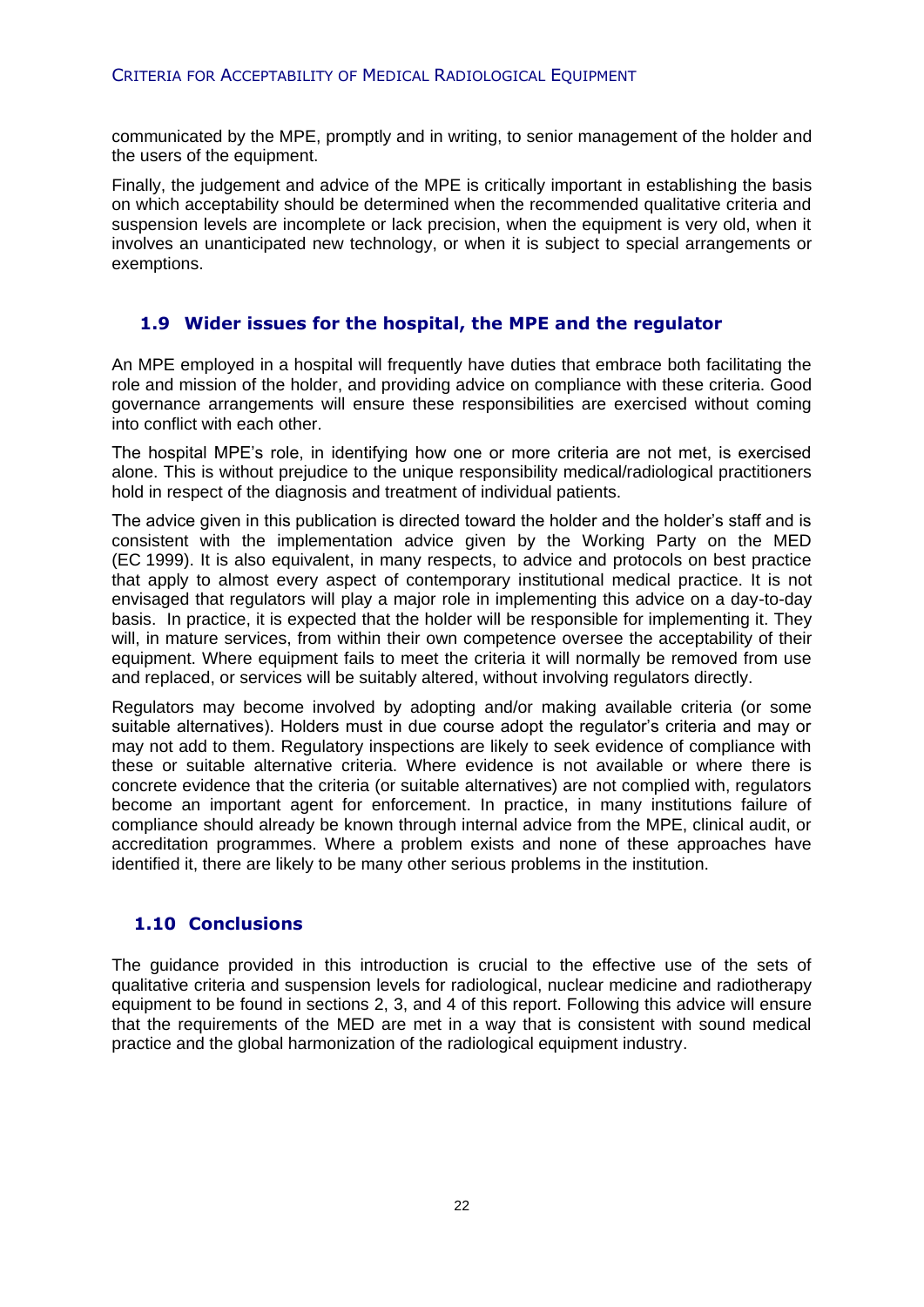## <span id="page-22-0"></span>**2 DIAGNOSTIC RADIOLOGY**

## <span id="page-22-1"></span>**2.1 Introduction**

1

Since RP 91 was published (EC (1997b)), there have been a number of major developments in diagnostic radiology. Perhaps key among these is routine use of digital detectors (e.g. large area flat panel detectors) in radiology and fluoroscopy, as well as multiple slice computed tomography. These developments among others, require revised and new acceptability criteria.

Manufacturers have incorporated many other new features into medical imaging systems, for example those based on software and IT innovations. These have resulted in improved and more stable performance. For example newer X-ray generators are much improved when compared with their predecessors. These improvements also create the need to revisit criteria for acceptability.

The implementation of a quality culture within radiology departments and the evolution of quality assurance programmes have also had an impact on criteria and suspension levels. In part the development and availability of relatively stable instrumentation for dose determination in radiology has contributed to this.

However, in rapidly evolving areas of radiology, such as CT scanning, acceptability criteria have not kept pace with technological developments. There is a deficit in the availability of well tested consensus-based criteria and suspension levels.

Acceptability criteria for all types of diagnostic radiology equipment are summarised in the following sections and are almost all based on physical or engineering performance or safety features. In a small number of instances, which includes CT scanners, the drafting teams were not satisfied that the available criteria based on equipment alone provided sufficiently robust reassurance of acceptability. In such cases a review of dose parameters or key patient dose protocols, and their comparison to accepted reference levels (eg., DRLs), can be meaningful, and represent the acceptability of the equipment as it is used in practice. However, such measurements are outside of the normal scope of this report. Nevertheless about 10 suspension levels in this section are dependent on patient protocol doses and they are duly flagged<sup>14</sup>. Failure to meet these levels must be viewed cautiously as it may reflect problems with the equipment or the protocol, or both. This will always require skilful interpretation and will almost inevitably give rise to the need for further investigation. If the investigation reveals that equipment problems are responsible, proceed within the framework of this document. If it reveals patient dose protocol problems they should be addressed within other areas in the optimisation programme.

## <span id="page-22-2"></span>**2.2 X-ray generators and equipment for general radiography**

## **2.2.1 Introductory remarks and qualitative criteria**

<span id="page-22-3"></span>General radiographic systems still provide the great majority of X-ray examinations. They may be subdivided in practice into a number of subsidiary specialist types of system. This section deals with the suspension levels applicable to X-ray generators and general radiographic equipment. It also includes or is applicable to mobile systems, and system subcomponents/devices such as automatic exposure control (AEC) or grids. Part of what is

 $14$  Each of these is accompanied by a short footnote drawing attention to the paragraph above and the suspension level type is distinguished by adding an asterisk (see section 1.6).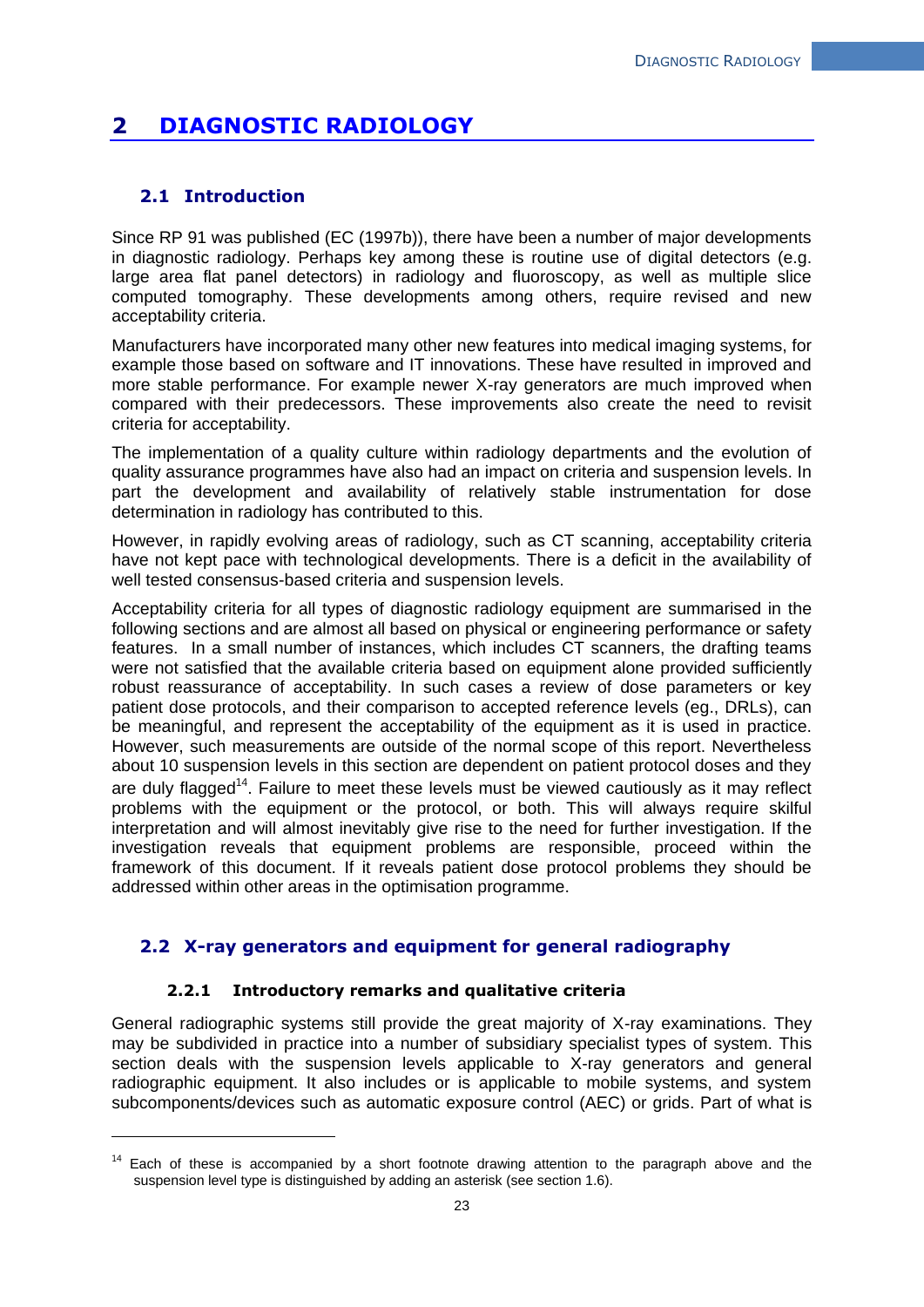### CRITERIA FOR ACCEPTABILITY OF MEDICAL RADIOLOGICAL EQUIPMENT

presented here is also applicable to generators for fluoroscopic equipment, dental CBCT and DXA systems. However, the criteria have not been developed with specialized X-ray equipment, such as mammographic, dental, and CT units in mind. These are covered in sections 2.4, 2.5, 2.7, and 2.8. Irrespective of the type of equipment, if there are obvious serious electrical or mechanical safety defects, then the system must be suspended from clinical use.

The criteria here refer to X-ray tube and generator, output, filtration and half value layer (HVL), beam alignment, collimation, the grid, AEC, leakage radiation and dosimetry. Suspension levels are specified in the tables below, and should be used with due consideration for the remarks on HVL and filtration, image quality, paediatric concerns, AEC, mobile devices, and spatial resolution. The equipment types listed in the box are not acceptable on the basis of the qualitative criteria stated.

#### **Unacceptable X-Ray generators and equipment for general radiology**

- Equipment without the ability to collimate the beam,
- Systems intended to include paediatric use, without the option to remove the grid, (for new equipment, specified more than one year after the publication of RP 162),
- Equipment without a device (where practicable) to show the quantity of radiation,
- Equipment without AEC devices (where practicable).

#### *HVL/filtration*

Total filtration in general radiography should not normally be less than 2.5 mm Al. The first HVL is an important metric used as a surrogate measurement for filtration. It shall not be less than the values given in Tables 2-2 or 2-3 in the next section, which depend on the year in which they were CE marked.

#### *Paediatric Issues*

Requirements for radiography of paediatric patients differ from those of adults, partly related to differences in size and immobilization during examination (EC 1999) IEC 2009) (see notes and suspensions level in Tables 2.1 and 2.18). Beam alignment and collimation are particularly important in paediatric radiology, where the whole body, individual organs and their separations are smaller. The X-ray generator and tube must have sufficient power and suitable range of timer settings to facilitate short exposure times. In addition the option to remove the grid from a radiography table/image receptor is essential in a system for paediatric use, as is the capacity to disable the AEC, use manual exposure factors, and where relevant set shorter exposures. Systems used with manual exposures (like dedicated mobile units for bedside examinations) should have exposure charts for paediatric patients. Special radiation quality requirements are stated for paediatric applications (Table 2-1: HVL or sufficient total filtration).

#### *Image Quality and Spatial Resolution*

There are unresolved difficulties in determining objective measures of image quality that are both reproducible and reflect clinical performance. Image quality must be sufficient for the diagnostic tasks that the system is used for. This may be subjectively assessed by, for example, an experienced practitioner. High contrast bar patterns provide simple assessment that often proves valuable (Table 2-1). Both of these approaches may be augmented by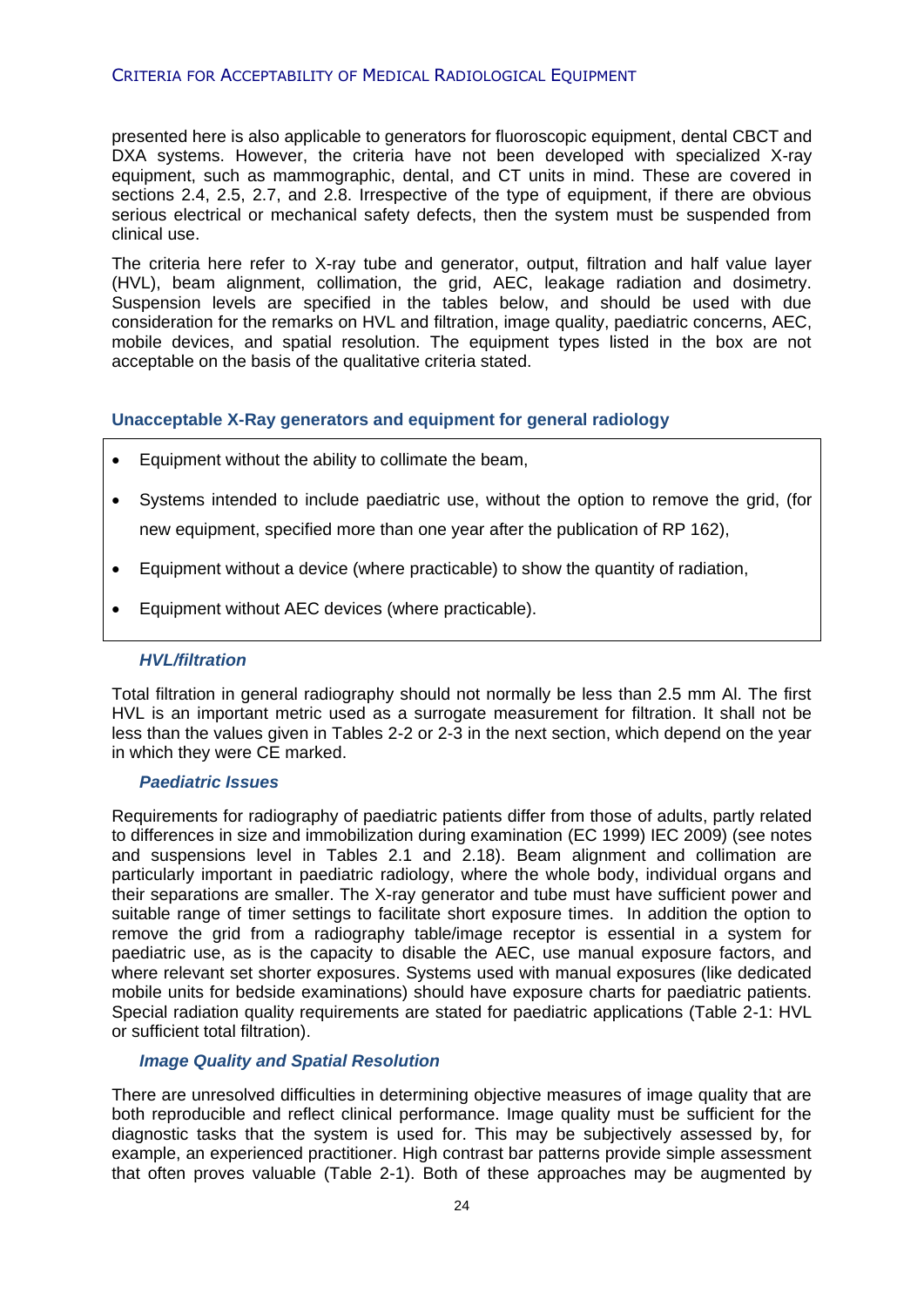semi subjective assessments, or other quantitative assessments at the discretion of the MPE and the practitioner.

### *Automatic exposure control (AEC)*

The AEC should ensure each patient receives the correct exposure. It is also necessary with modern generators that pre-programmed exposure systems be assessed based on the suppliers' specification and the MPE's evaluation. The optical density of the film or the receptor dose under AEC must be as detailed in Table 2-4 and 2-5. The option to manually override the AEC is essential.

IEC (2009) states that if the normal termination depends upon a radiation measurement, then the safety measure shall comprise means for termination of irradiation in the event of a failure of the normal termination. Either the product of X-ray tube voltage, X-ray tube current and loading time shall be limited to not more than 60 kWs per irradiation, or the current-time product shall be limited to not more than 600 mAs per irradiation (see Tables 2.4 and 2.5). The operation of a guard-timer must be checked for extreme situations. Compliance is checked by inspection and by the appropriate functional tests. It should be noted that the tube may be damaged if the test is done incorrectly (IPEM, 2005a).

#### *Mobile devices*

With mobile devices the criteria for equipment for general radiography are applicable except the requirements for the AEC, which cannot always be met in practice.

## **2.2.2 Suspension levels for X-ray generators and general radiography**

<span id="page-24-0"></span>The suspension levels for X-Ray generators and general radiography systems are provided in Tables 2-1 to 2-5.

| <b>Physical</b><br><b>Parameter</b>                                        | <b>Suspension Level</b>                                                                  | Reference                                      | <b>Type</b> | <b>Notes and Observations</b> |
|----------------------------------------------------------------------------|------------------------------------------------------------------------------------------|------------------------------------------------|-------------|-------------------------------|
| <b>X-RAY SYSTEM</b>                                                        |                                                                                          |                                                |             |                               |
| X-ray tube and<br>generator                                                |                                                                                          |                                                |             |                               |
| Tube voltage                                                               |                                                                                          |                                                |             |                               |
| Tube voltage<br>accuracy                                                   | Deviation from set<br>voltage $> 10$ % or 10 kV <sub>p</sub><br>whichever is the greater | EC (1997)<br>IPEM (2005a)                      | A           |                               |
| X-ray tube output                                                          |                                                                                          |                                                |             |                               |
| Magnitude of<br>output (Y) at 1m                                           | Y outside range of 25 to<br>80 µGy/mAs at 80 kV and<br>total filtration of 2.5 mm<br>Al  | EC (1997)<br>IPEM (1995)<br><b>ICRU (2005)</b> | A/C         | Nearest nominal kV to 80      |
| Repeatability of<br>output for a Fixed<br>setting                          | Deviation from mean<br>value of measurements ><br>20%                                    | EC (1997)<br>IPEM (2005a)                      | A           |                               |
| Consistency of<br>output in µGy/mAs<br>for a range of mA<br>and mAs values | Deviation from mean<br>value of measurements ><br>20%                                    | IPEM (2005a)                                   | B           | Fixed kV                      |
| Half-value layer<br>(HVL)/total<br>filtration                              |                                                                                          |                                                |             |                               |
| HVL or sufficient                                                          | HVL < values specified in                                                                | IEC (2008a)                                    | A           | Paediatric systems should     |

**Table 2-1 Suspension Levels for General Radiography Systems**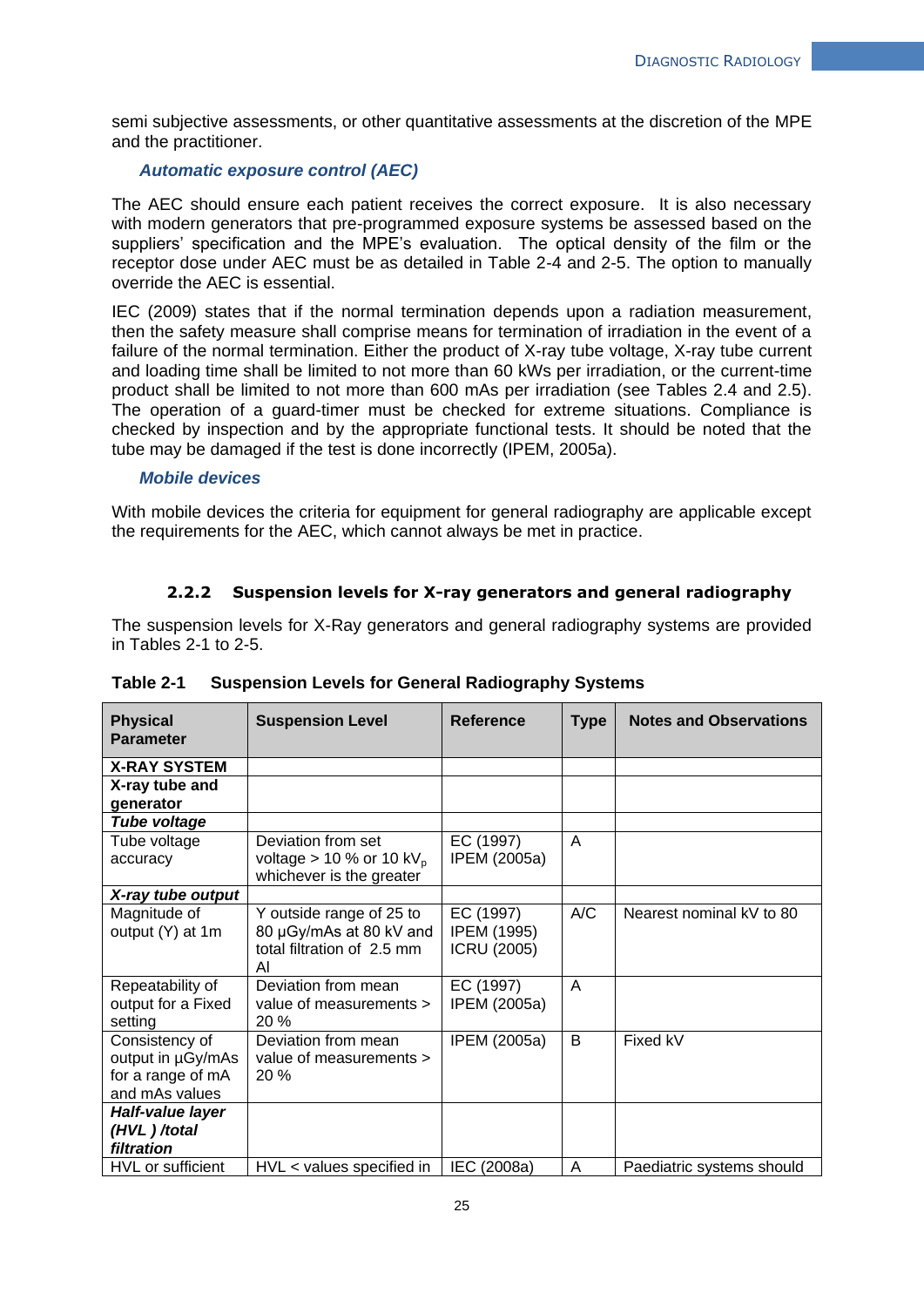## CRITERIA FOR ACCEPTABILITY OF MEDICAL RADIOLOGICAL EQUIPMENT

| <b>Physical</b><br><b>Parameter</b>                                | <b>Suspension Level</b>                                                                                                  | <b>Reference</b>                                             | <b>Type</b> | <b>Notes and Observations</b>                                                                                                                                                                                                         |
|--------------------------------------------------------------------|--------------------------------------------------------------------------------------------------------------------------|--------------------------------------------------------------|-------------|---------------------------------------------------------------------------------------------------------------------------------------------------------------------------------------------------------------------------------------|
| total filtration                                                   | Tables 2.2 and 2.3                                                                                                       | IEC (1994)<br>IEC (2009)                                     |             | have optional additional Cu<br>filtration of 0.1 or 0.2 mm<br>(EC 1996)<br>For newer paediatric<br>equipment manufactured in<br>compliance with IEC<br>60601-2-54 additional<br>0.1mm Cu or total 3.5mm<br>Al is required (IEC, 2009) |
| <b>Exposure time</b>                                               |                                                                                                                          |                                                              |             |                                                                                                                                                                                                                                       |
| Accuracy of<br>exposure time                                       | Deviation from set time ><br>20 % (for times ≥ 100<br>ms).<br>Deviation from set time ><br>30 % (for times < 100<br>ms). | IPEM (2005a)                                                 | B           | Where shorter exposures<br>are required in practice,<br>they should be accurate,<br>particularly for paediatrics<br>(EC, 1996c)                                                                                                       |
| <b>Alignment</b>                                                   |                                                                                                                          |                                                              |             |                                                                                                                                                                                                                                       |
| X-ray/light beam<br>alignment                                      | Misalignment in any<br>direction $>$ 3 % of focus-<br>image receptor distance                                            | <b>IPEM (2005a)</b>                                          | В           |                                                                                                                                                                                                                                       |
| Light beam/bucky<br>centering                                      | Alignment of crosswire<br>with center of Bucky ><br>1% of focus-image<br>receptor distance                               | EC (1997)                                                    | A           |                                                                                                                                                                                                                                       |
| <b>Collimation</b>                                                 |                                                                                                                          |                                                              |             |                                                                                                                                                                                                                                       |
| Automatic<br>collimation                                           | X-ray beam outside the<br>active area of the image<br>receptor $> 2\%$ of the<br>focus-image receptor<br>distance        | EC (1997)                                                    | A           | Automatic collimation must<br>allow smaller fields than<br>the whole image receptor<br>area                                                                                                                                           |
| <b>Grid</b>                                                        |                                                                                                                          |                                                              |             |                                                                                                                                                                                                                                       |
| Grid artefacts                                                     | If significant grid artefacts<br>are visible                                                                             | EC $(1997)$                                                  | A           | See method in EC (1997)                                                                                                                                                                                                               |
| Moving grid                                                        | If lamellae visible on<br>image                                                                                          | EC (1997)                                                    | A           | Should not be visible at the<br>shortest exposure time<br>used in clinical practice.                                                                                                                                                  |
| Focal Spot (FS)<br>and Resolution                                  |                                                                                                                          |                                                              |             |                                                                                                                                                                                                                                       |
| Spatial resolution<br>(as indicator of<br>focal spot<br>integrity) | $< 1.6$ lp/mm                                                                                                            | <b>JORF (2007)</b>                                           | A           | Test to be performed with<br>20 cm of PMMA between<br>test object and receptor.<br>Resolution limited by focal<br>spot size and detector<br>characteristics.                                                                          |
| Leakage<br>radiation                                               |                                                                                                                          |                                                              |             |                                                                                                                                                                                                                                       |
| Leakage radiation                                                  | $K_a(1 \text{ m}) > 1 \text{ mGy in one}$<br>hour at maximum rating<br>specified by the<br>manufacturer                  | IEC (2008a)<br>EN (2008a)<br>EC (1997)<br><b>ICRU (2005)</b> | A           |                                                                                                                                                                                                                                       |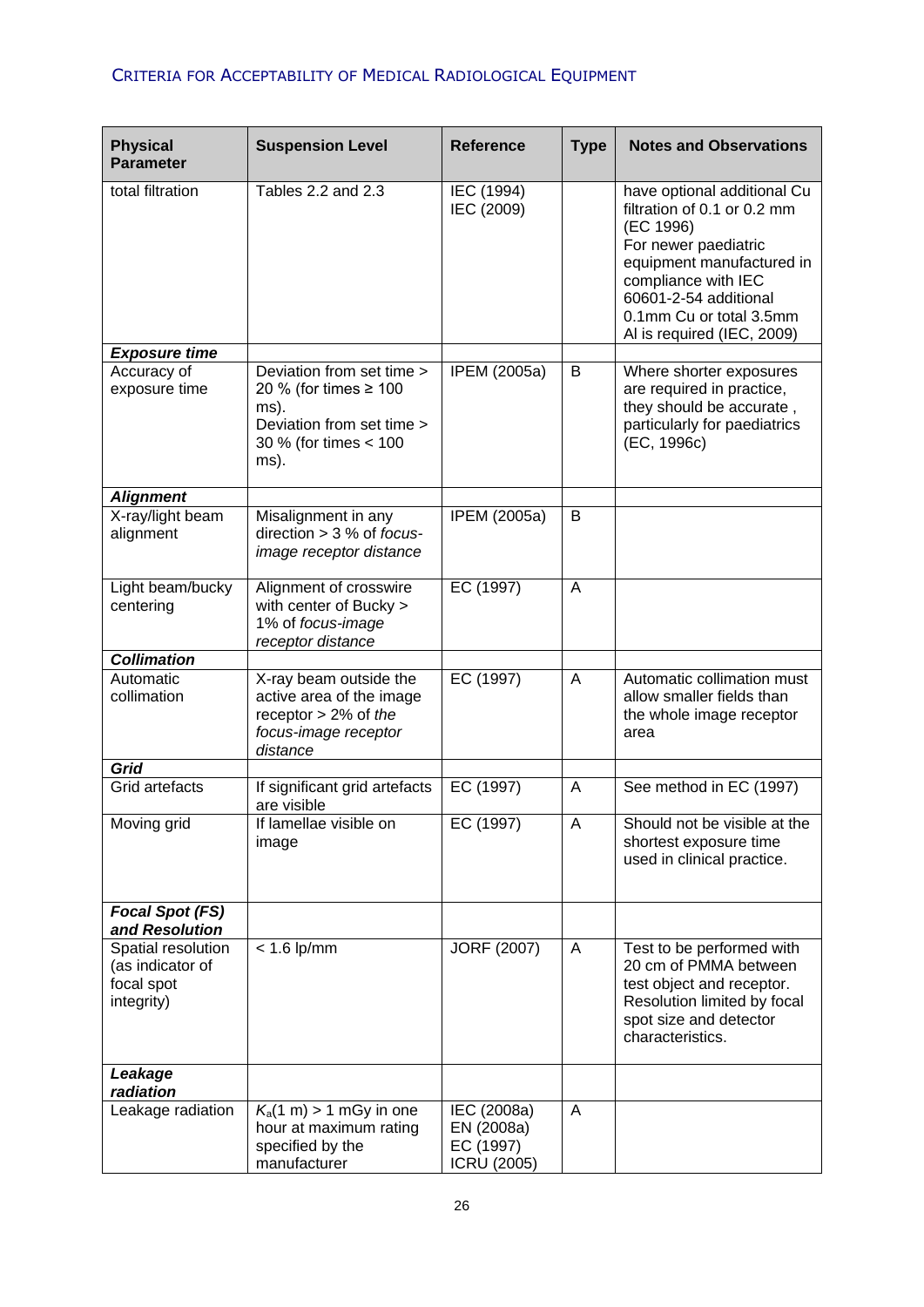| <b>Physical</b><br><b>Parameter</b>                                          | <b>Suspension Level</b>                | Reference  | <b>Type</b> | <b>Notes and Observations</b> |
|------------------------------------------------------------------------------|----------------------------------------|------------|-------------|-------------------------------|
| <b>Dosimetry</b>                                                             |                                        |            |             |                               |
| Integrated "dose<br>indicator"<br>calibration<br>(DAP/KAP meter<br>accuracy) | Overall uncertainty $> \pm 25$<br>$\%$ | IEC (2000) | A           |                               |

## **Table 2-2 Suspension levels for minimum first HVL**

| <b>Parameter</b><br>X-ray Tube Voltage<br>kV | <b>Suspension level</b><br><b>Minimum</b><br>permissible first<br><b>HVL</b><br>mm Al | <b>Reference</b> | <b>Type</b> | <b>Notes and</b><br><b>Observations</b> |
|----------------------------------------------|---------------------------------------------------------------------------------------|------------------|-------------|-----------------------------------------|
| 50                                           | 1.8                                                                                   |                  |             |                                         |
| 60                                           | $\overline{2.2}$                                                                      |                  |             |                                         |
| 70                                           | 2.5                                                                                   |                  |             |                                         |
| 80                                           | 2.9                                                                                   | IEC (2008a)      |             |                                         |
| 90                                           | $\overline{3.2}$                                                                      | EN (2008a)       | A           |                                         |
| 100                                          | 3.6                                                                                   |                  |             |                                         |
| 110                                          | 3.9                                                                                   |                  |             |                                         |
| 120                                          | 4.3                                                                                   |                  |             |                                         |
| 130                                          | 4.7                                                                                   |                  |             |                                         |
| 140                                          | 5.0                                                                                   |                  |             |                                         |
| 150                                          | 5.4                                                                                   |                  |             |                                         |

Alternative means of demonstrating compliance consistent with the standard above are also acceptable.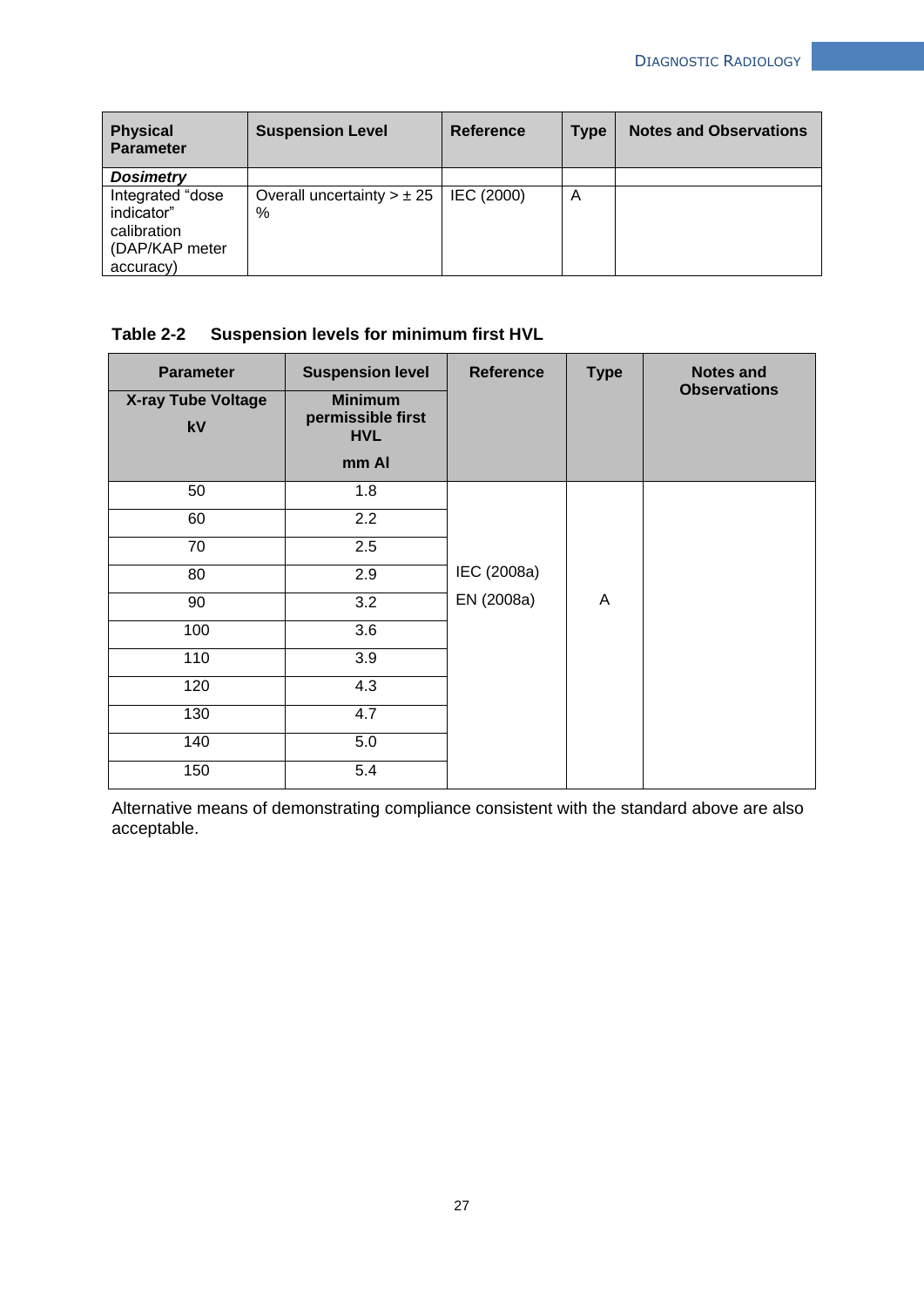| <b>Parameter</b>                                | <b>Suspension level</b>                                    | <b>Reference</b><br><b>Type</b> |   | <b>Notes and</b>             |
|-------------------------------------------------|------------------------------------------------------------|---------------------------------|---|------------------------------|
| <b>X-ray Tube Voltage</b><br>(see Note 1)<br>kV | <b>Minimum</b><br>permissible first<br><b>HVL</b><br>mm Al |                                 |   | <b>Observations</b>          |
| From 30 upwards $\lt$<br>50                     | "Notes<br>See<br>and<br>Observations"                      | IEC (1994)<br>EN (1994)         |   | Linear extrapolation<br>used |
| 50                                              | 1.5                                                        |                                 |   |                              |
| 60                                              | 1.8                                                        |                                 |   |                              |
| 70                                              | 2.1                                                        |                                 |   |                              |
| 80                                              | 2.3                                                        |                                 | A |                              |
| 90                                              | 2.5                                                        |                                 |   |                              |
| 100                                             | 2.7                                                        |                                 |   |                              |
| 110                                             | 3.0                                                        |                                 |   |                              |
| 120                                             | 3.2                                                        |                                 |   |                              |
| 130                                             | 3.5                                                        |                                 |   |                              |
| 140                                             | 3.8                                                        |                                 |   |                              |
| 150                                             | 4.1                                                        |                                 |   |                              |
| >150                                            | "Notes<br>See<br>and<br>Observations"                      |                                 |   | Linear extrapolation<br>used |

**Table 2-3 Suspension levels for minimum HVL for equipment CE marked pre-2012**

| Table 2-4 | <b>AEC Suspension Levels for Film/ Screen systems</b> |  |  |
|-----------|-------------------------------------------------------|--|--|
|           |                                                       |  |  |

| <b>Physical</b><br><b>Parameter</b>                                                    | <b>Suspension Level</b>                                                                          | <b>Reference</b>                      | <b>Type</b> | <b>Notes and Observations</b>                                  |
|----------------------------------------------------------------------------------------|--------------------------------------------------------------------------------------------------|---------------------------------------|-------------|----------------------------------------------------------------|
| <b>AEC</b><br>verification                                                             |                                                                                                  |                                       |             | Further methodology in<br>IEC (2009)                           |
| Limitation of<br>overexposure                                                          | Focal spot charge ><br>600 mAs                                                                   | EC (1997)<br>IEC (2009)<br>EN (2009)  | A           |                                                                |
| Verification of<br><b>AEC</b> optical<br>density (OD)<br>under reference<br>conditions | OD outside of range<br>$0.9 - 1.4$                                                               | <b>IPEM</b><br>(1997a)                | B           |                                                                |
| Repeatability of<br><b>OD</b>                                                          | Film density $> \pm 0.3$<br>OD from mean value                                                   | <b>IPEM</b><br>(2005a)                | B           |                                                                |
| Verification of<br>sensors of AEC                                                      | Film density for each<br>sensor $> \pm 0.5$ OD<br>from mean value                                | <b>IPEM</b><br>(2005a)<br>BHPA (2008) | B           | Exception when sensors<br>are set up differently by<br>design. |
| Verification of<br>AEC                                                                 | Film density for a<br>phantom thickness ><br>$±0.3$ OD from mean<br>value for all<br>thicknesses | EC (1997)                             | A           |                                                                |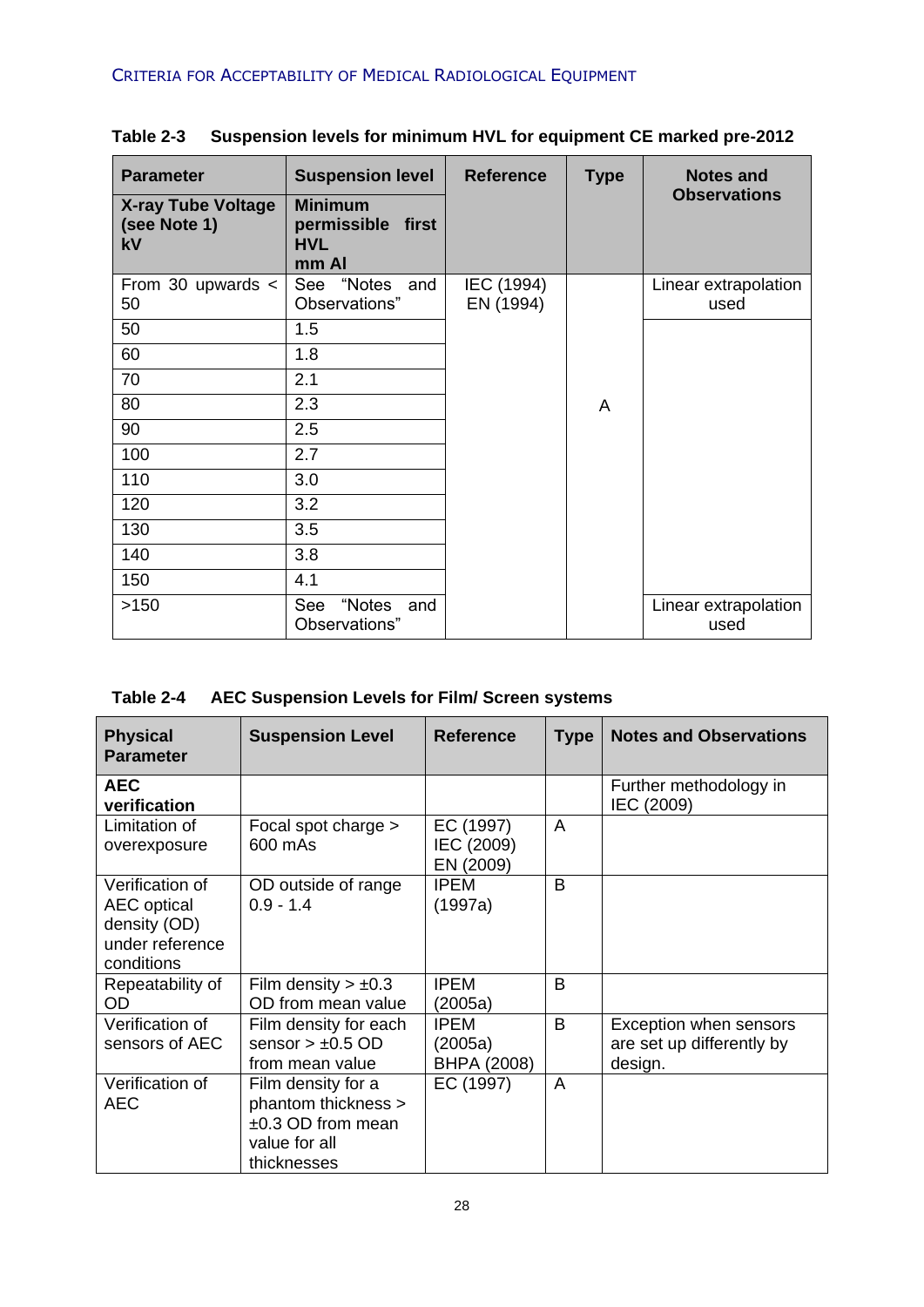| <b>Physical</b><br><b>Parameter</b>                                                        | <b>Suspension Level</b>                                                                                                    | <b>Reference</b>                                                      | <b>Type</b>    | <b>Notes and Observations</b>                                                                                                                                                                                                                                                                                                                                                                                                |
|--------------------------------------------------------------------------------------------|----------------------------------------------------------------------------------------------------------------------------|-----------------------------------------------------------------------|----------------|------------------------------------------------------------------------------------------------------------------------------------------------------------------------------------------------------------------------------------------------------------------------------------------------------------------------------------------------------------------------------------------------------------------------------|
| <b>AEC verification</b>                                                                    |                                                                                                                            |                                                                       |                | Further methodology in IEC<br>(2009)                                                                                                                                                                                                                                                                                                                                                                                         |
| Limitation of<br>overexposure                                                              | Maximal focal spot<br>charge $> 600$ mAs                                                                                   | EC (1997)<br>IEC (2009)<br>EN (2009)                                  | $\overline{A}$ |                                                                                                                                                                                                                                                                                                                                                                                                                              |
| Verification of<br>receptor air-<br>kerma for CR<br>and DDR<br>Systems under<br><b>AEC</b> | $\geq 10 \mu Gy$                                                                                                           | Walsh et al<br>(2008)<br>Bowden et al<br>(2011)<br><b>IPEM (2010)</b> | $\mathsf{C}$   | Suspension level for CR is<br>double the maximum<br>expected values<br>mentioned by Walsh et al<br>(2008) ie 3-5 µGy.<br>Maximum expected dose<br>for DDR may be marginally<br>higher to take due account<br>of geometry and presence<br>or absence of grid (Walsh<br>et al. 2008, Bowden et al,<br>$2011$ ).<br>Alternative agreed<br>methodologies are<br>acceptable and may<br>require adjustment in<br>suspension level. |
| <b>AEC</b> device<br>repeatability                                                         | DDI or measured<br>kerma differs by $> 40$<br>% from mean value                                                            | <b>IPEM (2010)</b>                                                    | B              | DDI as used in IPEM<br>$(2010)$ . See also IEC<br>(2009).                                                                                                                                                                                                                                                                                                                                                                    |
| Verification of<br><b>AEC</b> at various<br>phantom<br>thicknesses                         | DDI or measured<br>kerma for a given<br>phantom thickness<br>differs by $> 40$ %<br>from mean value for<br>all thicknesses | <b>IPEM (2010)</b>                                                    | B              |                                                                                                                                                                                                                                                                                                                                                                                                                              |

**Table 2-5 AEC Suspension Levels for CR and DDR**

## <span id="page-28-0"></span>**2.3 Radiographic image receptors**

#### **2.3.1 Introductory remarks**

<span id="page-28-1"></span>The Suspension Levels for screens, cassettes, CR and DDR are presented in Tables 2-6 to 2-9. They do not deal with the requirements for mammography or dental radiography. A wider approach which includes quality assurance of film, film processing and image receptors of all types is a critical part of an overall day to day quality system but is not addressed here (IPEM (2005a); BIR (2001); Papp (1998); IPEM (1997a)).

Installation and calibration of a CR system is extremely important. It is also essential to note that the X-ray systems needs to be properly set up for use with CR/DDR systems. In particular, the AEC needs to be appropriately set up (AAPM (2006a); IPEM (2010)).

Details on desirable specifications and features of CR systems as well as their proper installation can be found in AAPM Report 93 (AAPM (2006a)). These guidelines should be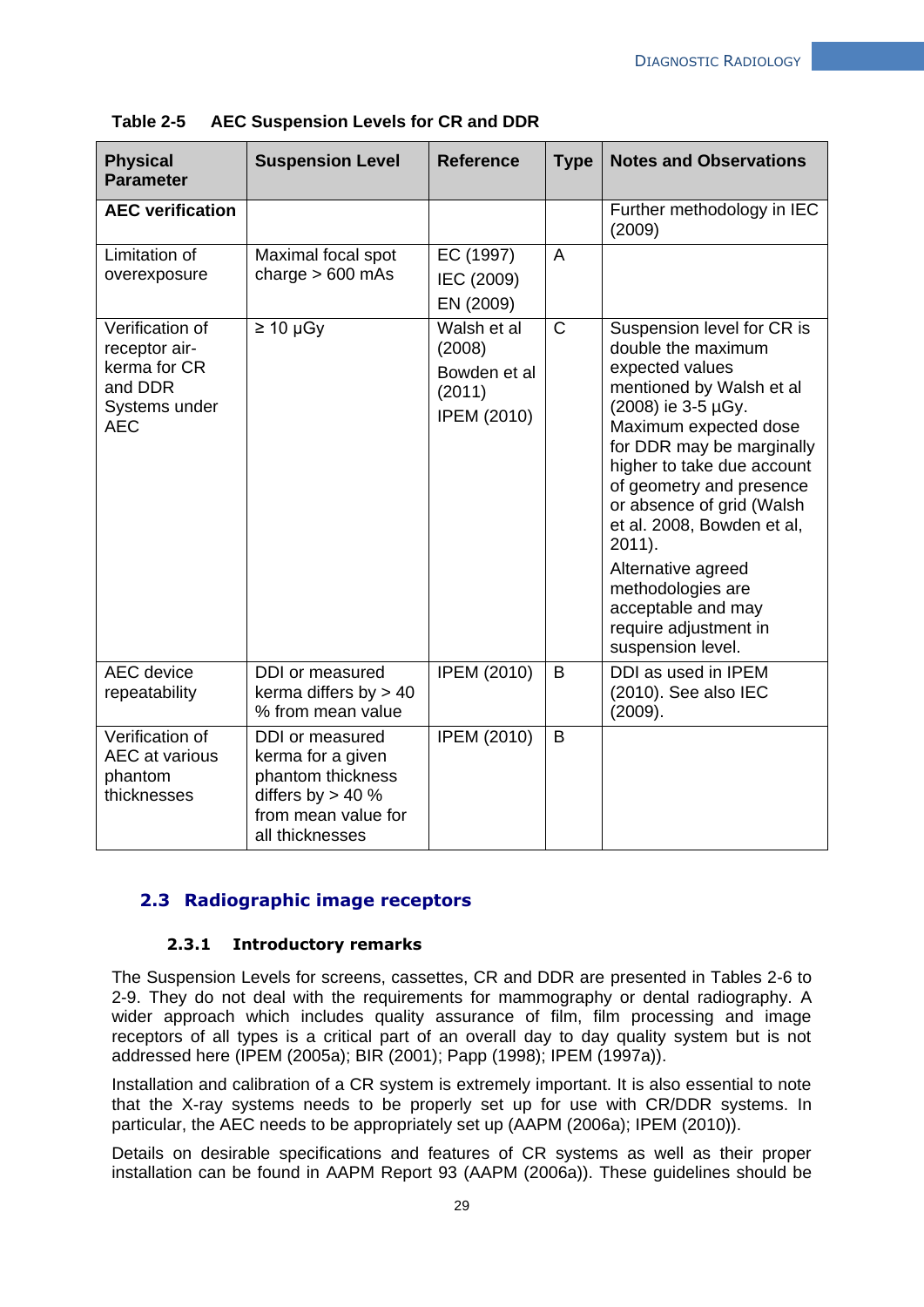followed prior to acceptability testing. To date, unlike film systems, there are not many publications on the performance of CR systems. However, the recent publication in the IPEM Report 32 series provides useful guidance on quality assurance of these systems (IPEM (2010)). The suspension levels identified will almost inevitably need adjustment in line with future evidence and guidance (Table 2-8).

Likewise, with DDR systems, the tube, generator, workstation and/or laser printer must be known to be working properly. When testing the tube and generator, it is advisable to keep the detector out of the beam or protect it with lead. As with CR, few publications are available on suspension levels and the advice given above for CR, prevails (Table 2-9).

#### **2.3.2 Suspension levels for image receptors**

| <b>Physical</b><br><b>Parameter</b>                                | <b>Suspension</b><br>Level                         | <b>Reference</b>                                                      | <b>Type</b> | <b>Notes</b><br>and<br><b>Observations</b> |
|--------------------------------------------------------------------|----------------------------------------------------|-----------------------------------------------------------------------|-------------|--------------------------------------------|
| Screens and<br>Cassettes                                           | Significant visible<br>artefacts present.          | EC (1997)<br><b>IPEM (2005a)</b><br>BIR (2001)<br><b>IPEM (1997a)</b> | B           | See also IEC<br>$(1993c)$ .                |
| Relative<br>Speed of<br>batch of<br>Intensifying<br><b>Screens</b> | Deviations from<br>mean relative<br>speed $> 20\%$ | <b>IPEM (2005a)</b>                                                   | B/C         | See also EC (1997).                        |
| Film Screen<br>Contact                                             | Non-uniform<br>density or loss of<br>sharpness.    | <b>IPEM (1997a)</b>                                                   | B           | See also IEC (1993c)<br>and EC (1997).     |

#### <span id="page-29-0"></span>**Table 2-6 Suspension Levels for screens (mammography and dental excluded**

#### **Table 2-7 Suspension Levels for cassettes and CR Plates**

| <b>Physical</b><br><b>Parameter</b>           | <b>Suspension Level</b>                                 | <b>Reference</b>    | <b>Type</b> | <b>Notes</b><br>and<br><b>Observations</b> |
|-----------------------------------------------|---------------------------------------------------------|---------------------|-------------|--------------------------------------------|
| Condition of<br>cassettes and<br>image plates | Damage to plate                                         | <b>IPEM (2005a)</b> | B           | See also Table 2.6.                        |
| Visual check of<br>uniformity                 | Artefacts likely to<br>affect clinical image<br>quality | <b>IPEM (2010)</b>  | B           |                                            |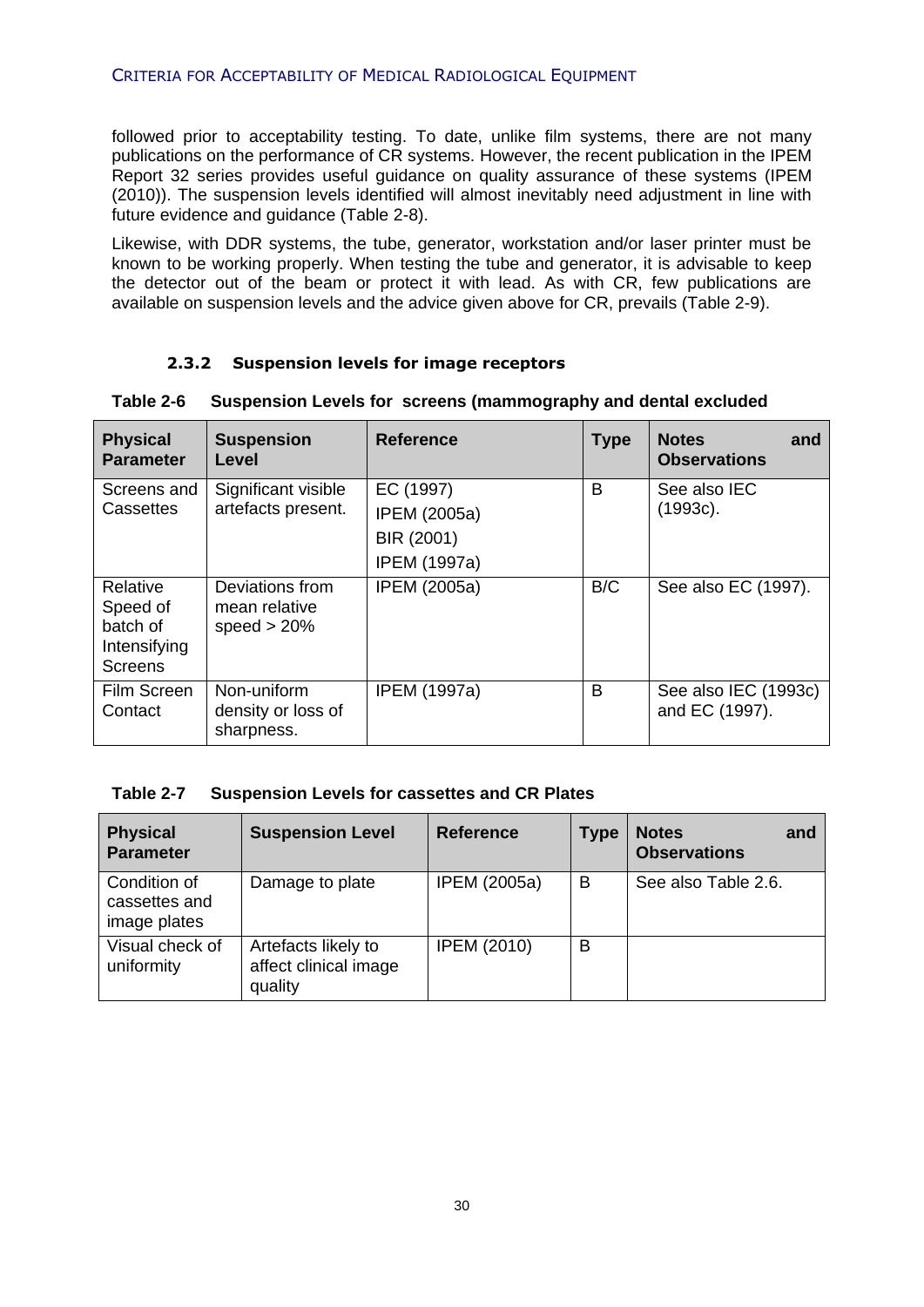| <b>Physical</b><br><b>Parameter</b>                                             | <b>Suspension Level</b>                                                                                                       | <b>Reference</b>                   | <b>Type</b>    | <b>Notes</b><br>and<br><b>Observations</b>                                                                                                                                                    |
|---------------------------------------------------------------------------------|-------------------------------------------------------------------------------------------------------------------------------|------------------------------------|----------------|-----------------------------------------------------------------------------------------------------------------------------------------------------------------------------------------------|
| Dark Noise                                                                      | Agfa SAL>100<br>Fuji pixel value > 284<br>Kodak $El_{GP} > 80$<br>Kodak $EI_{HR}$ > 380<br>Konica pixel value <<br>3975       | AAPM (2006a)                       | B/C            | With new technologies,<br>equivalent agreed<br>values should be used.                                                                                                                         |
| Signal transfer<br>properties (STP)                                             | If relationship unknown<br>or complex                                                                                         | <b>IPEM (2010)</b>                 | B/C            |                                                                                                                                                                                               |
| Measured<br>uniformity                                                          | Deviation from mean<br>value of STP corrected<br>ROI values > 20 %                                                            | <b>IPEM (2010)</b>                 | B              |                                                                                                                                                                                               |
| Erasure cycle<br>efficiency                                                     | $> 1\%$                                                                                                                       | <b>IPEM (2010)</b>                 | $\overline{B}$ |                                                                                                                                                                                               |
| Detector Dose<br>Indicator (DDI)<br>repeatability                               | Deviation from mean<br>value of $DDI > 20$ %                                                                                  | <b>IPEM (2010)</b><br>AAPM (2006a) | B              |                                                                                                                                                                                               |
| Scaling errors:<br>(distance<br>measurement)                                    | Errors $> 4\%$                                                                                                                | <b>IPEM (2010)</b>                 | B/C            |                                                                                                                                                                                               |
| <b>Blurring</b>                                                                 | Clinically significant<br>visible blurring present                                                                            | <b>IPEM (2010)</b>                 | B/C            |                                                                                                                                                                                               |
| Image quality:<br><b>High Contrast</b><br><b>Limiting Spatial</b><br>Resolution | Spatial resolution < 2.8<br>lp/mm for dose $\leq 10$<br>µGy.<br>Spatial resolution $< 2.4$<br>lp/mm for dose $\leq 5$<br>µGy. | <b>DIN (2001)</b>                  | A              | Use phantom described<br>in the standard or<br>suitable equivalent,<br>positioned at 45° to the<br>edges of the CR plate.<br>Also note AAPM<br>(2006a), IPEM (2010) &<br>Walsh et al. (2008). |
| Image Quality:<br>Low Contrast<br>Resolution                                    | < 7 steps are visible                                                                                                         | DIN (2001)                         | А              | Use phantom described<br>in the standard or<br>agreed equivalent.<br>Also note AAPM<br>(2006a), IPEM (2010) &<br>Walsh et al. (2008).                                                         |
| Laser beam<br>function                                                          | Occasional jitter                                                                                                             | <b>IPEM (2010)</b>                 | B/C            |                                                                                                                                                                                               |
| Moiré Patterns                                                                  | Moiré Patterns visible                                                                                                        | <b>IPEM (2010)</b>                 | B/C            |                                                                                                                                                                                               |

| Suspension Levels for CR readers see notes 1 and 2<br>Table 2-8 |  |
|-----------------------------------------------------------------|--|
|-----------------------------------------------------------------|--|

1. The suspension levels quoted for Dark Noise are valid at the time of publication. However as CR is an evolving technology specification of dark noise may evolve also.

2. Signal transfer properties (STP) refers to a test to be done during the acceptance testing of the CR Reader in order to establish the relationship between receptor dose and pixel value.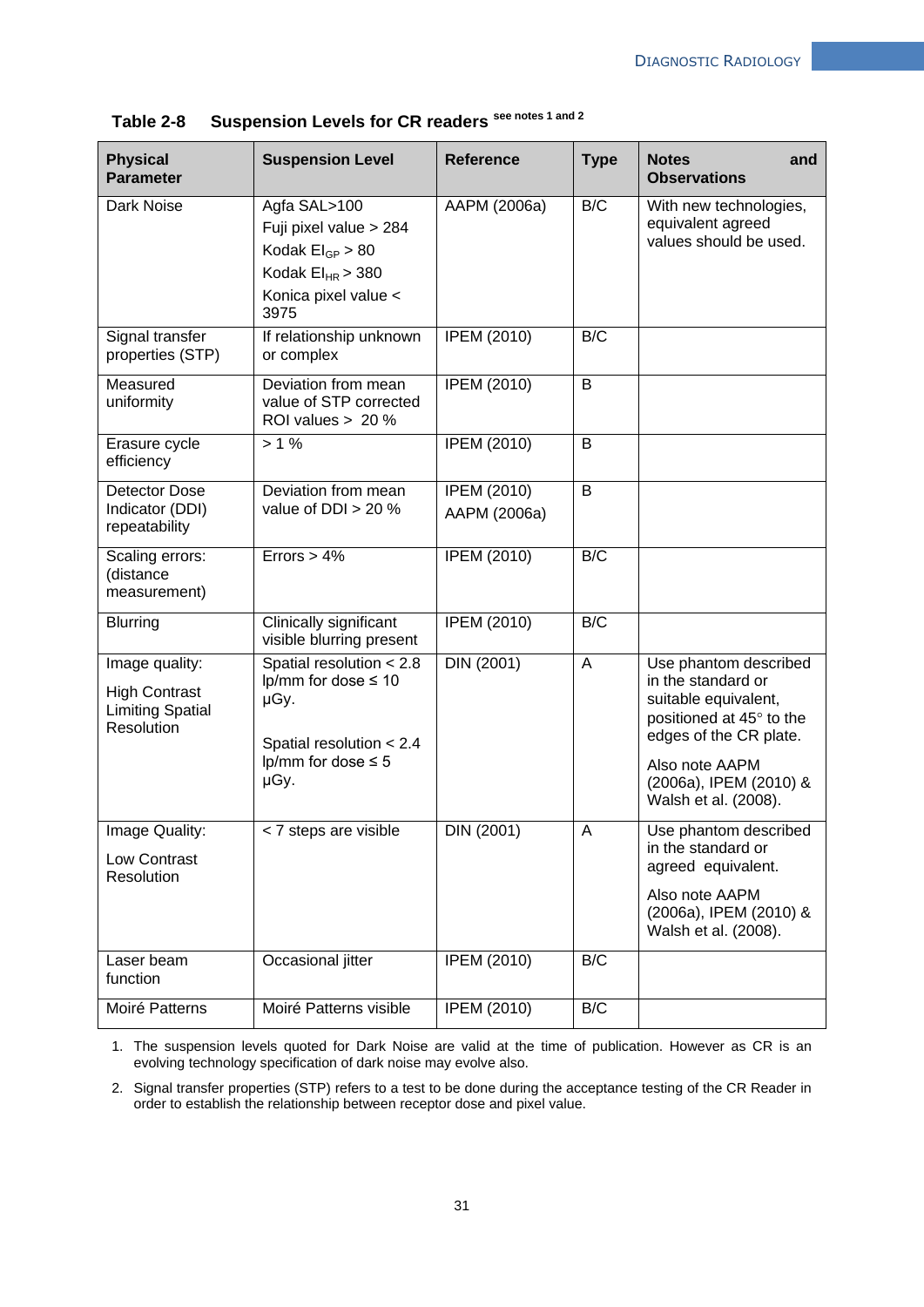| <b>Physical</b><br><b>Parameter</b>                                   | <b>Suspension Level</b>                                                                                                    | <b>Reference</b>   | <b>Type</b>    | <b>Notes and</b><br><b>Observations</b>                                                                                                                                              |
|-----------------------------------------------------------------------|----------------------------------------------------------------------------------------------------------------------------|--------------------|----------------|--------------------------------------------------------------------------------------------------------------------------------------------------------------------------------------|
| Dark Noise                                                            | Excessive noise in<br>the system                                                                                           | <b>IPEM (2010)</b> | B/C            |                                                                                                                                                                                      |
| Signal transfer<br>properties (STP)                                   | Relationship<br>unknown or complex                                                                                         | <b>IPEM (2010)</b> | B/C            |                                                                                                                                                                                      |
| Image retention                                                       | > 1%                                                                                                                       | <b>IPEM (2010)</b> | B              |                                                                                                                                                                                      |
| <b>Detector Dose</b><br>Indicator (DDI)<br>repeatability              | Deviation of the<br>mean value of DDI ><br>20 %                                                                            | <b>IPEM (2010)</b> | B              |                                                                                                                                                                                      |
| Measured and<br>visual uniformity                                     | Deviation from<br>mean value of STP<br>corrected ROI<br>values $> 20$ %                                                    | <b>IPEM (2010)</b> | B/C            |                                                                                                                                                                                      |
| Scaling errors                                                        | Errors $> 4$ %                                                                                                             | <b>IPEM (2010)</b> | B/C            |                                                                                                                                                                                      |
| Blurring / line<br>defects / stitching<br>artefacts                   | Clinically significant<br>visible blurring<br>present or defective<br>lines                                                | <b>IPEM (2010)</b> | B/C            |                                                                                                                                                                                      |
| Image quality: High<br>contrast Limiting<br><b>Spatial Resolution</b> | Spatial resolution <<br>2.8 lp/mm for dose $\leq$<br>10 µGy.<br>Spatial resolution <<br>2.4 lp/mm for dose ≤<br>$5 \mu Gy$ | DIN (2001)         | A              | Use phantom<br>described in the<br>standard, positioned at<br>45° to the edges of<br>the DR detector. Also<br>note AAPM (2006a),<br>IPEM (2010) & Walsh<br>et al.(2008).             |
| Image Quality Low<br><b>Contrast Resolution</b>                       | < 7 steps are visible                                                                                                      | <b>DIN (2001)</b>  | $\overline{A}$ | Use phantom<br>described in the<br>standard or suitable<br>equivalent.<br>Also note AAPM<br>(2006a), IPEM (2010)<br>& Walsh et al. (2008)<br>and new<br>developments in the<br>area. |

**Table 2-9 Suspension Levels for DDR systems see notes 1, 2**

1. System transfer properties refers to relationship established at acceptance test of the DDR system between receptor dose and pixel value.

2. It should be noted that a number of manufacturers have installed automatic QA software on their DDR equipment.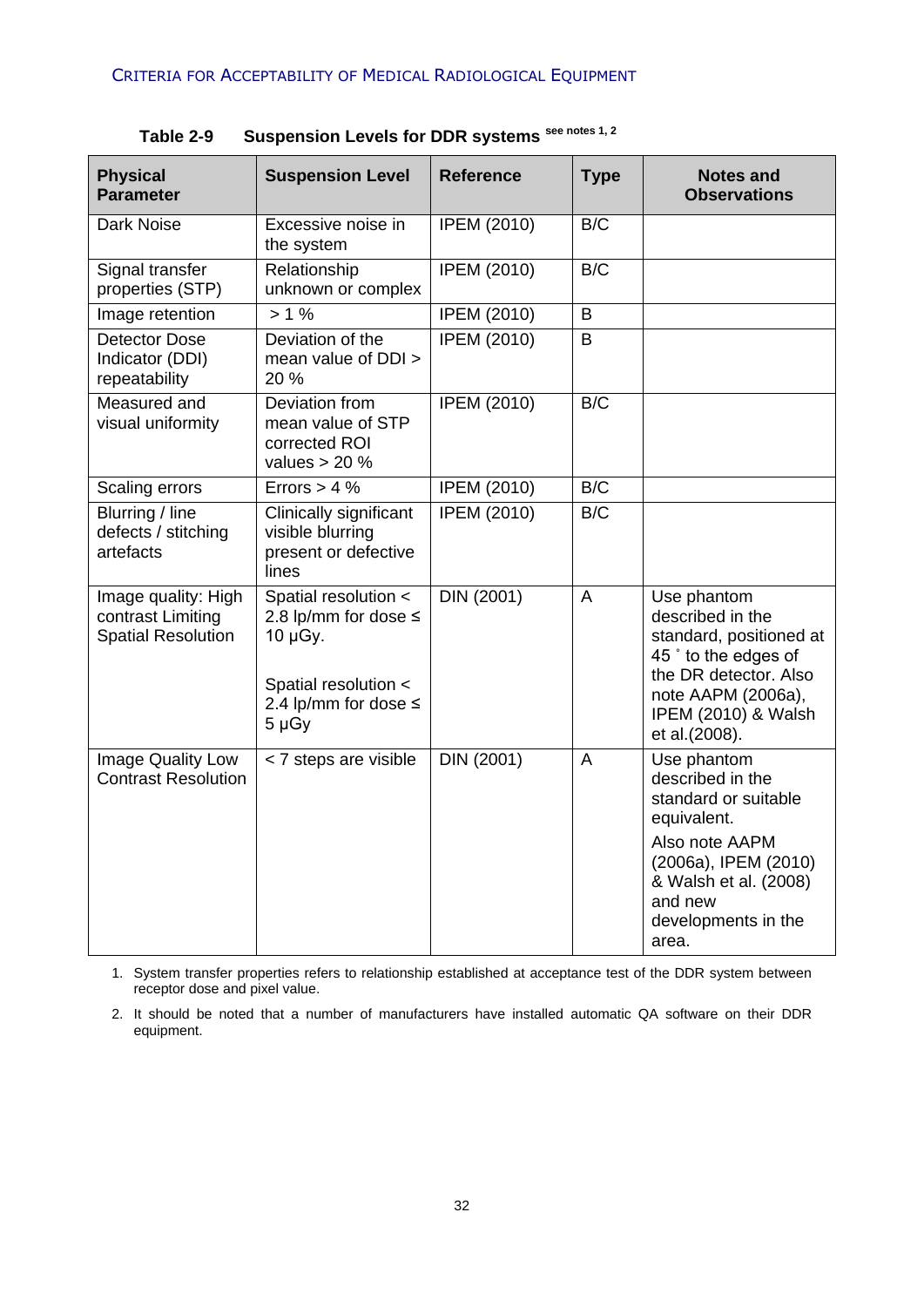## <span id="page-32-0"></span>**2.4 Mammography**

### **2.4.1 Introductory remarks and qualitative criteria**

<span id="page-32-1"></span>Mammography involves the radiological examination of the breast using X-rays and is primarily used for the detection of breast cancer at an early stage. It is widely used in screening programmes involving healthy populations. Early detection of breast cancer in a healthy population places particular demands on radiological equipment as high quality images are required at a low dose. Symptomatic patients may also benefit from these considerations. Perhaps because of the exacting demands of mammography, acceptability criteria and suspension levels are well developed (IPEM (2005b); EC (2006)).

Mammography should be performed on equipment designed and dedicated specifically for imaging breast tissue. Either film/screen or digital detectors may be used. Tables 2-10 to 2-13 summarise the suspension criteria for conventional and digital mammography equipment. The qualitative criteria for mammography equipment are set out in the box

#### **Unacceptable Mammography Equipment**

- Equipment without AEC.
- Non digital equipment without a grid.
- Equipment with the focus-to- image receptor distance less than 60 cm.
- Equipment with a field of view less than 18 x 24  $\text{cm}^2$  (excluding stereotactic devices).
- Equipment without a foot pedal operated motorized compression plate and readout of compression thickness and force.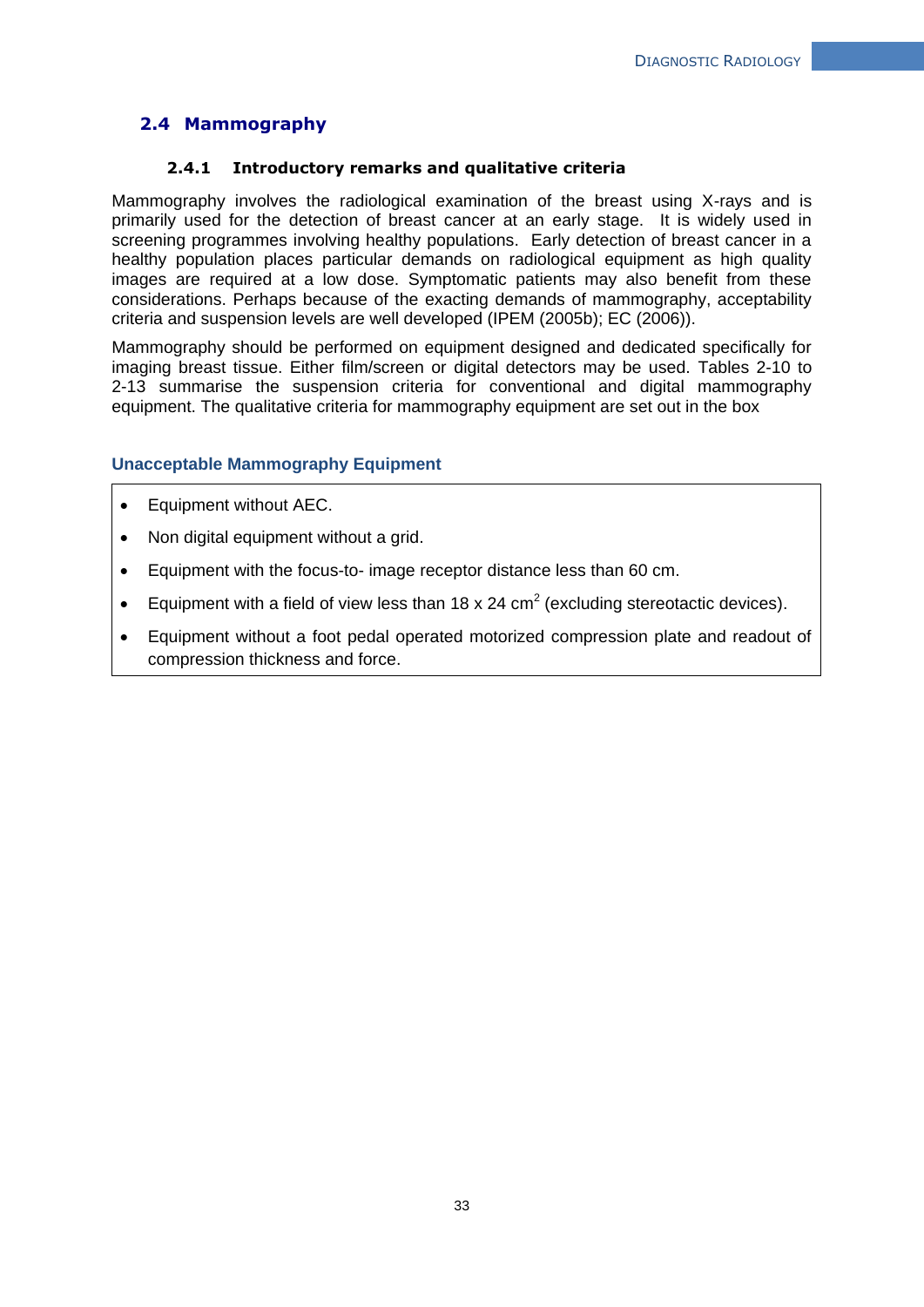## **2.4.2 Suspension levels for mammograph**

| <b>Physical</b><br><b>Parameter</b>     | <b>Suspension Level</b>                                                                                                    | <b>Reference</b> | <b>Type</b> | <b>Notes</b><br>and<br><b>Observations</b>                                             |
|-----------------------------------------|----------------------------------------------------------------------------------------------------------------------------|------------------|-------------|----------------------------------------------------------------------------------------|
| AEC short term<br>Repeatability         | Deviation from mean value of<br>mAs > 15%                                                                                  | IEC (2011)       | A           |                                                                                        |
| X-ray/Image                             | X-ray field extending beyond<br>the image receptor $> 5$ mm on<br>any side.                                                | EC (2006)        | A           |                                                                                        |
| receptor Alignment                      | Chest wall side: distance<br>between image receptor and<br>$edge > 5$ mm                                                   |                  |             |                                                                                        |
|                                         | No breast compression device<br>shall be able to apply a force<br>exceeding 300 N;                                         |                  |             |                                                                                        |
| Compression                             | For power-driven compression,<br>the breast compression device<br>shall be able to apply a                                 | IEC (2011)       | A           |                                                                                        |
|                                         | force of at least 150 N, and it<br>shall be unable to apply a<br>force exceeding 200 N;                                    |                  |             |                                                                                        |
| <b>Compression Force</b><br>Consistency | Change in force $> 20$ N                                                                                                   | IPEM (2005a)     | B           | Over 30s period                                                                        |
| Tube voltage                            | Deviation of tube voltage > 2<br>$kV_p$ from set value.                                                                    | IPEM (2005a)     | B           |                                                                                        |
| <b>Exposure Time</b>                    | > 2 s for standard breast 4.5<br>cm PMMA                                                                                   | EC (2006)        | A           | <b>Excluding slot</b><br>scanning systems.                                             |
| Specific radiation<br>output            | $\leq$ 120 µGy/mAs @ 50cm for 28<br>kVp, Mo, Mo                                                                            | EC (2006)        | A           |                                                                                        |
| Dosimetry (Average                      | $2 \text{ cm} > 1 \text{ mGy}$<br>3 cm > 1.5 mGy<br>$4 \text{ cm} > 2 \text{ mGy}$                                         |                  |             |                                                                                        |
| Glandular Dose,<br>$AGD)^{15}$          | $4.5 \text{ cm} > 2.5 \text{ mGy}$<br>$5 \text{ cm} > 3 \text{ mGy}$<br>6 cm > 4.5 mGy<br>$7 \text{ cm} > 6.5 \text{ mGy}$ | EC (2006)        | $A/C^*$     |                                                                                        |
| <b>HVL</b>                              | < 0.28 mm Al @ 28 kVp for<br>Mo, Mo                                                                                        | IEC (2011)       | A           | Or kVp/100 for<br>some<br>combinations of<br>target/filter<br>materials (IEC<br>2011). |

## <span id="page-33-0"></span>**Table 2-10 Suspension Levels for Mammography**

1

<sup>&</sup>lt;sup>15</sup> This suspension level is patient dose protocol dependent. Hence failure to meet it may reflect problems with the protocol, the equipment or both, and further investigation is necessary to establish if the problem lies in the equipment. See and follow advice in last paragraph of section 2.1.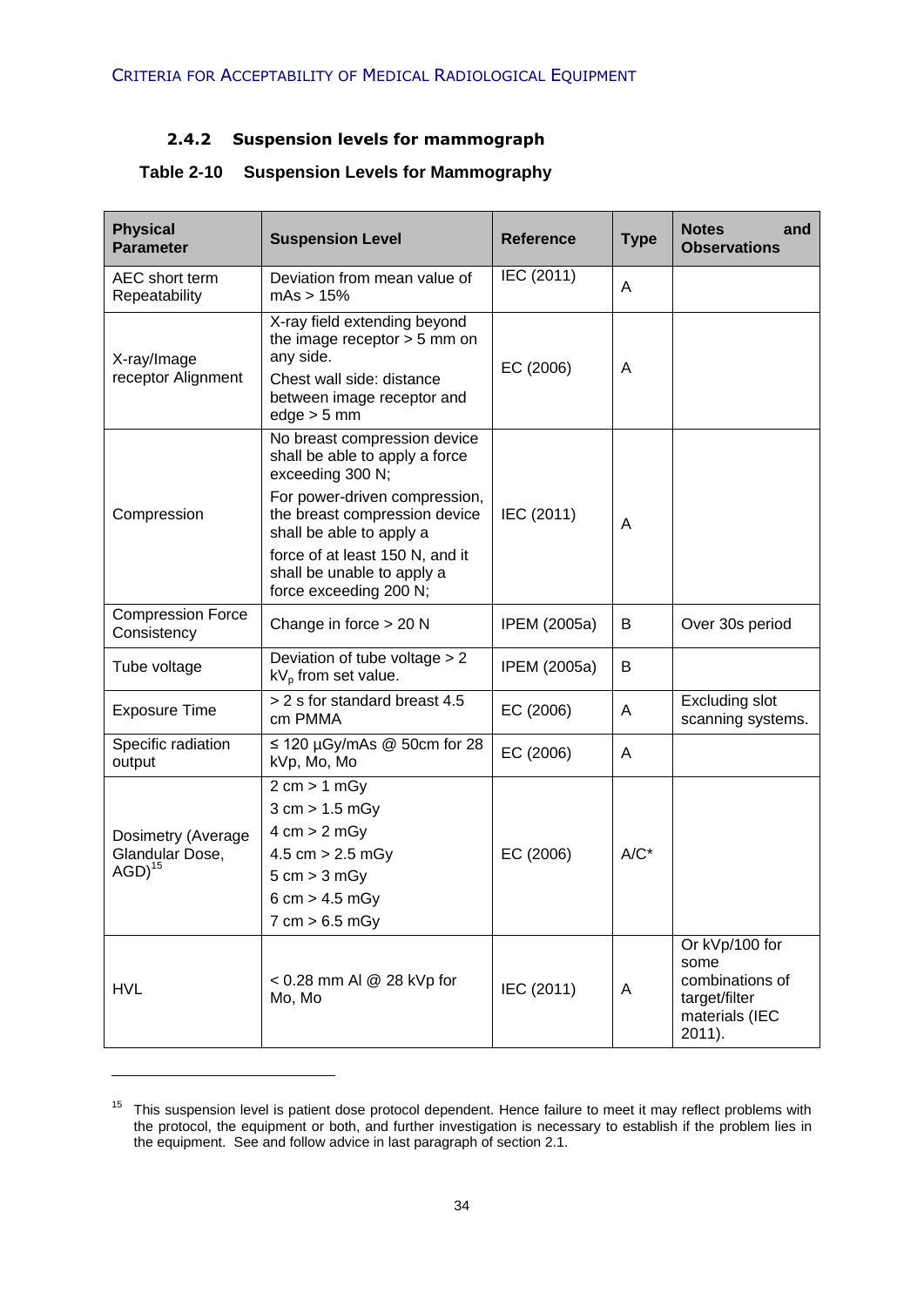| <b>Physical</b><br><b>Parameter</b>  | <b>Suspension Level</b>                                                                                                                  | <b>Reference</b>       | <b>Type</b> | <b>Notes</b><br>and<br>observations                            |
|--------------------------------------|------------------------------------------------------------------------------------------------------------------------------------------|------------------------|-------------|----------------------------------------------------------------|
| <b>Standard Film</b><br>Density      | $OD < 1.3$ or $> 2.1$                                                                                                                    | <b>IPEM</b><br>(2005a) | B           | And if not<br>correctable by<br><b>AEC</b> density<br>control. |
| <b>AEC Thickness</b><br>Compensation | Deviation from mean value<br>of $OD > ±0.15$ from<br>standard breast (4.5 cm<br>PMMA) for 2 cm to 7 cm of<br>tissue-equivalent material. | EC (2006)              | A           |                                                                |
| Film/Screen<br>Contact               | >1 cm <sup>2</sup> of poor contact                                                                                                       | EC (2006)              | A           |                                                                |
| <b>High Contrast</b><br>Resolution   | $<$ 12 lp/mm                                                                                                                             | EC (2006)              | A           |                                                                |
| Threshold<br>Contrast                | $> 1.5\%$ for 5-6 mm detail                                                                                                              | EC (2006)              | A           |                                                                |

**Table 2-11 Suspension Levels for Film/Screen Mammography Systems**

## **Table 2-12 Suspension levels for Digital Mammography Systems**

| <b>Physical</b><br><b>Parameter</b>  | <b>Suspension Level</b>                                                                                                                                                                                                                                                                                                                                                                   | <b>Reference</b> | <b>Type</b> | <b>Notes</b><br>and<br><b>Observations</b>                                                                                                               |
|--------------------------------------|-------------------------------------------------------------------------------------------------------------------------------------------------------------------------------------------------------------------------------------------------------------------------------------------------------------------------------------------------------------------------------------------|------------------|-------------|----------------------------------------------------------------------------------------------------------------------------------------------------------|
| <b>AEC Thickness</b><br>Compensation | With CNR calculated from 5<br>cm of PMMA and 0.2 mm AI<br>and X-ray exposure to just<br>pass the contrast/detail<br>criteria set as a reference,<br>CNR at other thicknesses of<br>PMMA acquired under<br>clinical conditions should not<br>be<br>2.0 cm $<$ 115 %<br>3.0 cm $<$ 110 %<br>4.0 cm $<$ 105 %<br>4.5 cm $<$ 103 %<br>5.0 cm $<$ 100 %<br>6.0 cm $<$ 95 %<br>7.0 cm $< 90 \%$ | EC (2006)        | A           | This test could be<br>replaced by<br>another validated<br>equivalent test.                                                                               |
| Threshold<br>Contrast                | With clinical exposure using<br>an equivalent of 5cm PMMA<br>$> 0.85$ % 5-6 mm<br>$> 2.35$ % 0.5 mm<br>$> 5.45$ % 0.25 mm<br>> 23.0 % 0.10 mm                                                                                                                                                                                                                                             | EC (2006)        | A           | Should be<br>achievable at 3<br>mGy AGD;<br>Images can be<br>read by human<br>observer or using<br>tested software<br>tools (Young et<br>al, 2008). Test |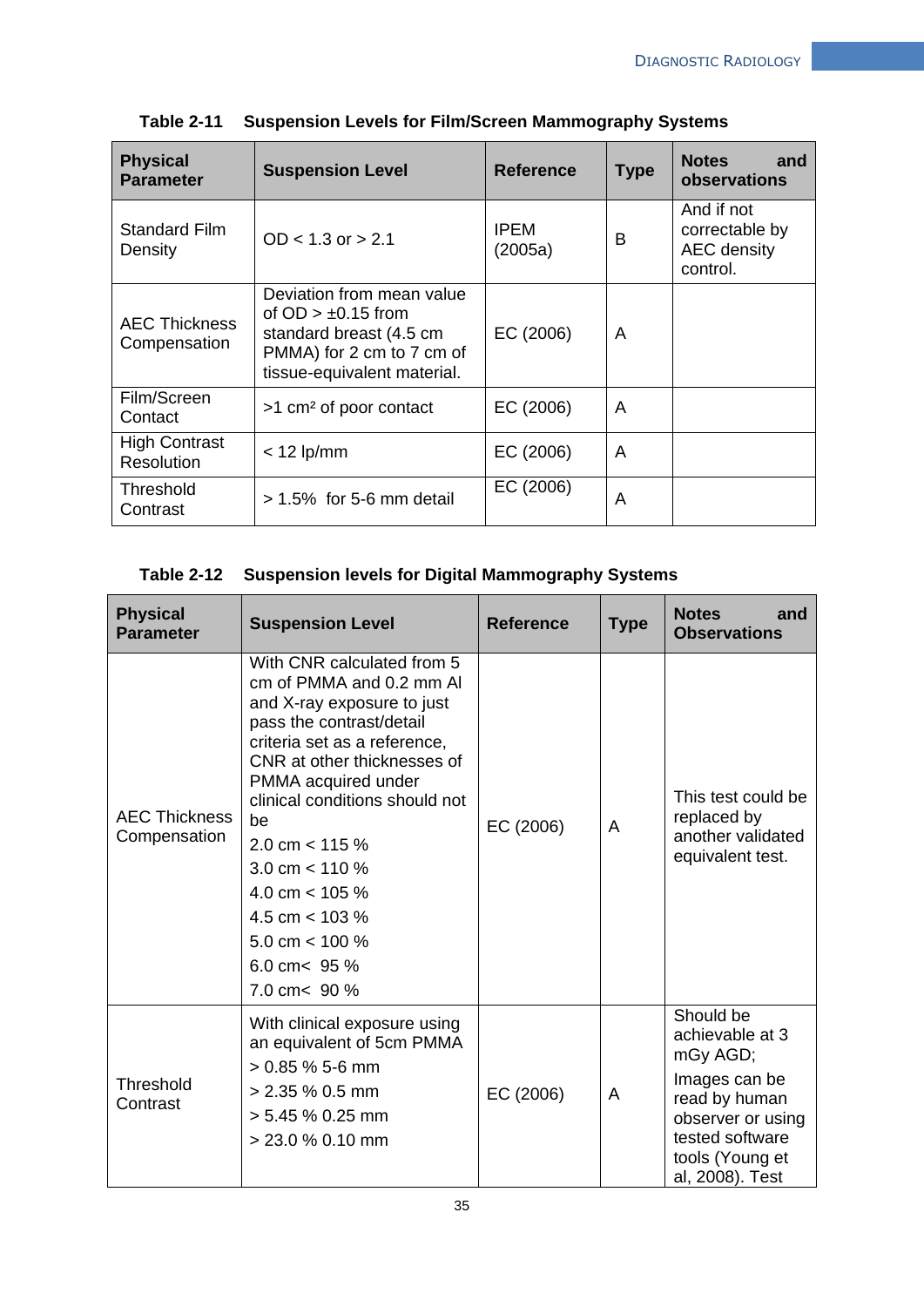| <b>Physical</b><br><b>Parameter</b> | <b>Suspension Level</b> | <b>Reference</b> | <b>Type</b> | <b>Notes</b><br>and<br><b>Observations</b>                  |
|-------------------------------------|-------------------------|------------------|-------------|-------------------------------------------------------------|
|                                     |                         |                  |             | could be<br>replaced by<br>another validated<br>equivalent. |

## **Table 2-13 Suspension Levels for stereotactic biopsy tables**

| <b>Physical</b><br><b>Parameter</b> | <b>Suspension Level</b>                                                                                                                                                              | <b>Reference</b> | <b>Type</b> | <b>Notes</b>                    |
|-------------------------------------|--------------------------------------------------------------------------------------------------------------------------------------------------------------------------------------|------------------|-------------|---------------------------------|
| Threshold<br>contrast               | With clinical exposure using<br>an equivalent of 5cm PMMA,<br>contrast threshold value<br>$> 1.25$ % for 5-6 mm details<br>$> 5$ % for 0.5 mm details<br>$> 8$ % for 0.25 mm details | NHS (2007)       | A/C         | Small field<br>digital systems. |
| Accuracy of<br>localization         | Deviation in alignment > 1<br>mm in $X$ and $Y$ or $>$ 3 mm in<br>Z.                                                                                                                 | IPEM (2005b)     | B/C         |                                 |

## <span id="page-35-0"></span>**2.5 Dental radiography**

## **2.5.1 Introductory remarks and qualitative criteria**

<span id="page-35-1"></span>Dental radiography, though often delivering a low dose, is the most frequently conducted Xray examination. The following are not acceptable for intra oral dental imaging:

## **Unacceptable Intra-oral Dental Equipment**

- Film class lower than E for which special justification has not been made (EC (2004)).
- Non rectangular collimators on intraoral equipment, for which special justification has not been made (IEC (1994), EC (2004)).
- Rectangular collimation on intra oral equipment, resulting in a field size greater than 40 x 50 mm (IPEM (2005a)).

There are no specific qualitative criteria for dental extra-oral system systems.

Results of testing dental equipment are available in Gallagher et al. (2008), EC (1997), IEC standards, and the criteria for dental equipment adopted by EU member states (FANC besluit (2008); IPEM (2008); JORF (2007); IPEM (2005a); Directive R-08-05 (2005); SEFM-SEPR (2002); IEC (2000a)). Revised IEC standards for dental equipment are due to be issued at the time of finalizing this publication (IEC 60601-2-63 (draft, CDV, 2011), IEC 60601-2-65 (draft, CDV, 2011)).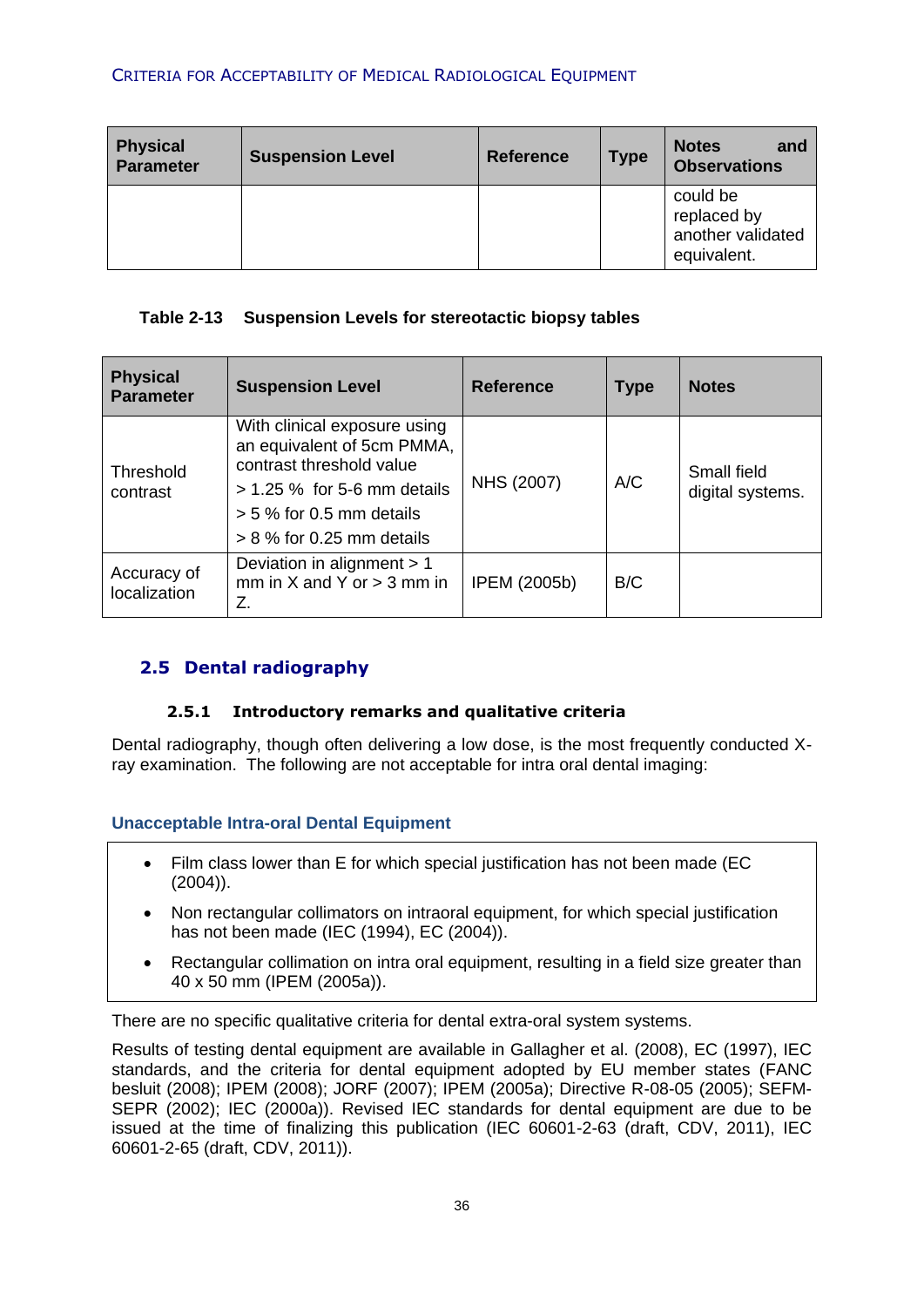Use of cone beam CT (CBCT)/ Dental Volumetric Tomography (DVT) for dental applications has risen steadily since its introduction about a decade ago. The design and specification of this types of equipment still varies considerably. The approach here (Table 2-16) is based on that recommended by the EC SEDENTEXCT project.

#### **2.5.2 Suspension levels for dental equipment**

Suspension levels for various types of dental equipment are provided in Tables 2-14 to 2-16.

Where exposure settings or pre-programmed exposure protocols are provided with the equipment, their appropriateness should be checked as part of the confirmation that the equipment is acceptable. A distinction should be made between exposure settings for adults and children. Image quality suspension levels for digital dental systems are not readily available, but where applicable, the provisions of Tables 2.7 to 2.9 can be used for guidance.

| <b>Physical parameter</b>                                          | <b>Suspension level</b>                                                              | <b>Reference</b>         | <b>Type</b>    | <b>Notes and</b><br><b>Observations</b>    |
|--------------------------------------------------------------------|--------------------------------------------------------------------------------------|--------------------------|----------------|--------------------------------------------|
| X-ray tube and generator                                           |                                                                                      |                          |                |                                            |
| Tube voltage range, Intra<br>Oral                                  | Outside the range<br>60 to 90 kV <sub>p</sub>                                        | IEC (1994),<br>EC (2004) | $\overline{A}$ |                                            |
| Tube voltage range,<br>Cephalometric and all<br>others except CBCT | Outside the range<br>60 to 125 kV <sub>p</sub>                                       | IEC (1994),<br>EC (2004) | $\overline{A}$ | See also<br>IEC 60601-2-63<br>(draft, CDV, |
| Tube voltagel accuracy                                             | Deviation from set<br>$kV_p > 10 \%$                                                 | EC (1997)                | $\overline{A}$ | 2011,<br>IEC 60601-2-65                    |
| Exposure time accuracy                                             | Deviation from set<br>exposure time > 20<br>$\%$                                     | EC (1997)                | $\overline{A}$ | (draft, CDV,<br>$2011$ ).                  |
| Exposure time precision                                            | Deviation from<br>measured value of<br>time $> 10$ %                                 | EC (1997)                | $\overline{A}$ |                                            |
| Repeatability of radiation<br>output                               | Deviation from mean<br>measured output ><br>20 %                                     | EC (1997)                | $\overline{A}$ |                                            |
| FSD for Intra Oral<br>Equipment                                    | < 20 cm                                                                              | IEC (1994)               | $\overline{A}$ |                                            |
| <b>HVL</b>                                                         | Operating voltage <<br>70 kVp, HVL < 1.5<br>mm Al. Other<br>systems see Table<br>2.3 | IEC (1994)               | A              |                                            |

**Table 2-14 Suspension Levels for Dental x-Ray Tubes and Generators (excluding CBCT)**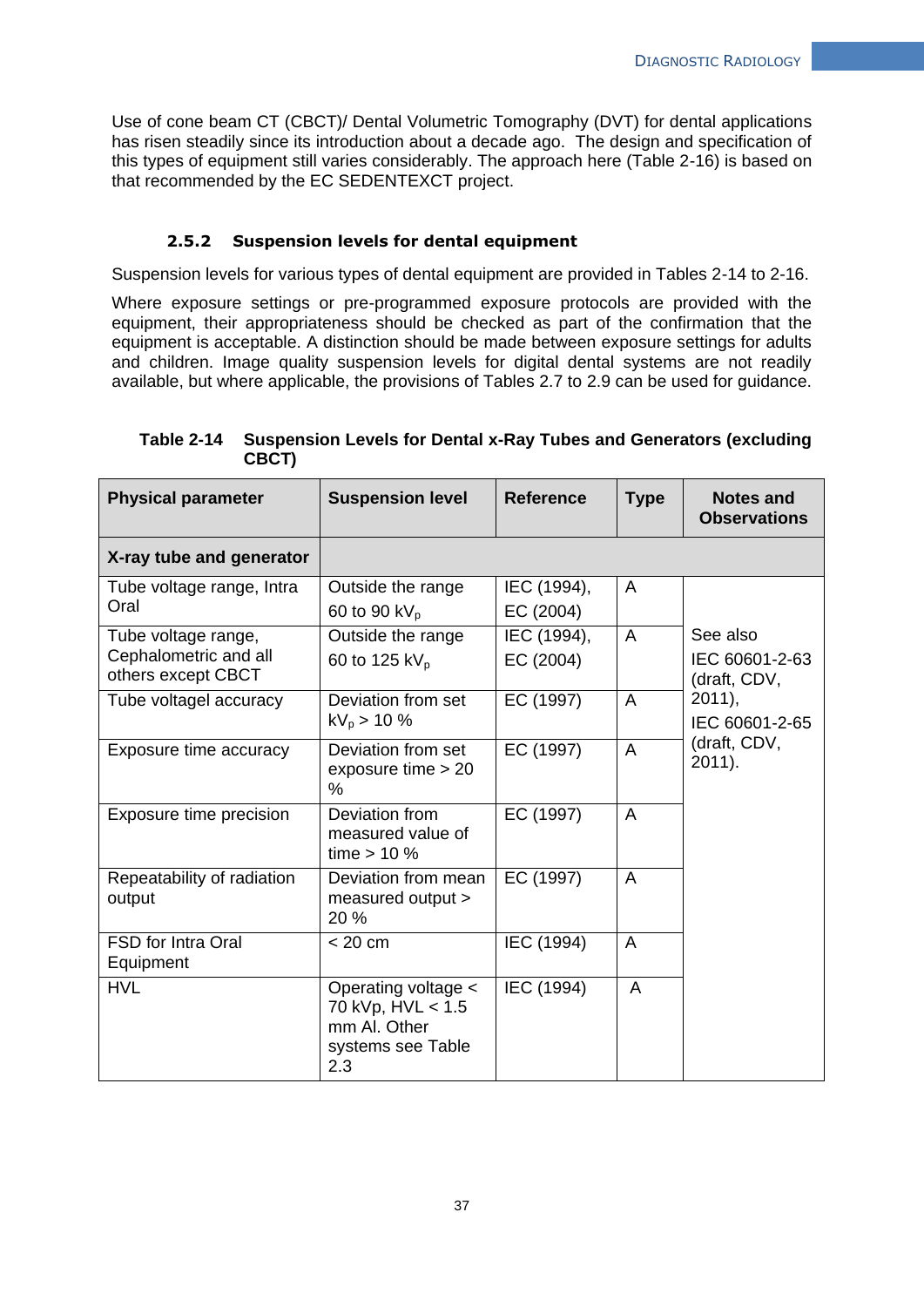| <b>Physical parameter</b>                                                 | <b>Suspension</b><br>level                                                                 | <b>Reference</b>                                                                    | <b>Type</b> | Notes and<br>observations                                                                                                                |
|---------------------------------------------------------------------------|--------------------------------------------------------------------------------------------|-------------------------------------------------------------------------------------|-------------|------------------------------------------------------------------------------------------------------------------------------------------|
| X-ray tube and<br>generator                                               |                                                                                            |                                                                                     |             |                                                                                                                                          |
| Tube and generator                                                        | See Table 2-1                                                                              | <b>SEDENTEXCT</b><br>(2011)                                                         | A/C         | Tube and<br>generator tests<br>as in Table 2.1<br>as far as<br>applicable.                                                               |
| <b>Dosimetry</b>                                                          |                                                                                            |                                                                                     |             |                                                                                                                                          |
| Integrated "dose<br>indicator" calibration<br>(DAP/KAP meter<br>accuracy) | See Table 2-17                                                                             | IEC (2000a)<br>Toroi et al.<br>(2009)<br>IAEA (2011)<br><b>SEDENTEXCT</b><br>(2011) | A/C         | Calibration as<br>far as possible<br>follows Table<br>$2 - 1$ .                                                                          |
| DAP/KAP <sup>16</sup>                                                     | Deviation $> 2x$<br>achievable dose                                                        | HPA (2010)<br><b>SEDENTEXCT</b><br>(2011)                                           | $A/C^*$     | Achievable<br>dose used<br>pending the<br>availability of<br>DRLs.                                                                       |
| CTDI - free in air                                                        | Does not meet<br>manufacturer's<br>specification or<br>deviation from<br>baseline $> 40$ % | IPEM (2005a)<br>HPA (2010)                                                          | B/C         | Use if CTDI is<br>quoted by the<br>manufacturers                                                                                         |
| <b>Field of View and</b><br>alignment                                     |                                                                                            |                                                                                     |             |                                                                                                                                          |
| <b>Field of View</b>                                                      | Field > size of the<br>solid detector                                                      | HPA (2010)<br><b>SEDENTEXCT</b><br>(2011)                                           | A/C         | Film or suitable<br>CR or DR<br>detector.<br>Protocol<br>agreed with<br>supplier. See<br>also IEC<br>60601-2-63<br>(draft, CDV,<br>2011) |
| Image quality                                                             |                                                                                            |                                                                                     |             |                                                                                                                                          |
| Image noise                                                               | Deviation from<br>baseline $>$ 25 %                                                        | HPA (2010)<br>IPEM (2005a)                                                          | A/C         |                                                                                                                                          |

**Table 2-15 Suspension Levels for Dental CBCT Equipment**

1

<sup>&</sup>lt;sup>16</sup> This suspension level is patient dose protocol dependent. Hence failure to meet it may reflect problems with the protocol, the equipment or both, and further investigation is necessary to establish if the problem lies in the equipment. See and follow advice in last paragraph of section 2.1.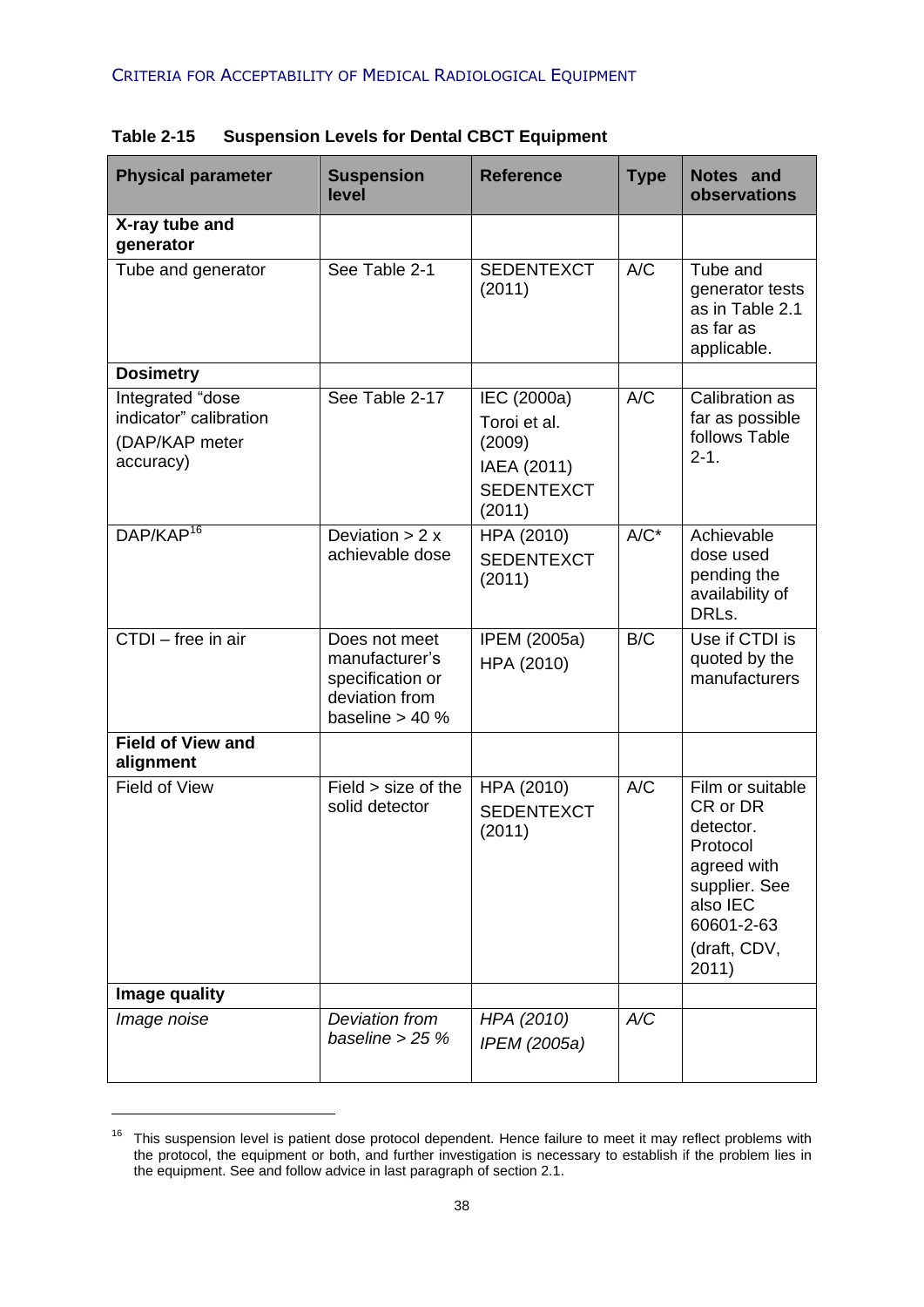| <b>Physical parameter</b> | <b>Suspension</b><br>level                                    | <b>Reference</b>                     | <b>Type</b> | Notes and<br>observations                  |
|---------------------------|---------------------------------------------------------------|--------------------------------------|-------------|--------------------------------------------|
| Spatial resolution        | $<$ 1 lp/mm (in<br>high resolution<br>mode)                   | <b>Bundesregierung</b><br>BRD (2004) | B           | High contrast<br>resolution bar<br>pattern |
| Image density values      | Deviation from<br>manufacturer's<br>specification $> 25$<br>% | HPA (2010)<br><b>IPEM (2005a)</b>    | A/C         | <b>Quality Control</b><br>phantom          |
| Artefacts                 | Any artefacts<br>likely to impact<br>on clinical<br>diagnosis |                                      | D           |                                            |

#### **Table 2-16 Suspension Levels for Dosimetry for dental systems excluding CBCT**

| <b>Physical</b><br><b>Parameter</b>                                                                                                                      | <b>Suspension</b><br>Level                                       | <b>Reference</b>                                  | <b>Type</b> | <b>Notes</b><br>and<br>observations                                |  |  |
|----------------------------------------------------------------------------------------------------------------------------------------------------------|------------------------------------------------------------------|---------------------------------------------------|-------------|--------------------------------------------------------------------|--|--|
| <b>Intra-Oral</b>                                                                                                                                        |                                                                  |                                                   |             |                                                                    |  |  |
| Incident air kerma<br>for mandibular lower<br>molar tooth <sup>17</sup>                                                                                  | > 4 mGy                                                          | Napier (1999)<br>EC (2004)                        | $A/C^*$     | Some authorities<br>recommend a lower<br>level. See JORF<br>(2007) |  |  |
| <b>Panoramic Systems</b>                                                                                                                                 |                                                                  |                                                   |             |                                                                    |  |  |
| Kerma area product<br>of a typical clinical<br>exposure or<br>calculated kerma<br>area product from<br>dose width product<br>or equivalent <sup>17</sup> | $> 100 \text{ mGycm}^2$ or<br>current national<br>reference dose | <b>IPEM (2005a)</b>                               | $B/C^*$     |                                                                    |  |  |
| <b>Cephalometry Systems</b>                                                                                                                              |                                                                  |                                                   |             |                                                                    |  |  |
| Incident air kerma<br>for skull AP/PA <sup>17</sup>                                                                                                      | > 3 mGy                                                          | EC (2004)<br>Hart D, Hillier MC,<br>et al. (1996) | $A/C^*$     |                                                                    |  |  |
| Incident air kerma<br>for skull lateral <sup>17</sup>                                                                                                    | $> 1.5$ mGy                                                      | EC (2004)<br>Hart D, et al.<br>(1996)             | $A/C^*$     |                                                                    |  |  |

1

<sup>&</sup>lt;sup>17</sup> This suspension level is patient dose protocol dependent. Hence failure to meet it may reflect problems with the protocol, the equipment or both, and further investigation is necessary to establish if the problem lies in the equipment. See and follow advice in last paragraph of section 2.1.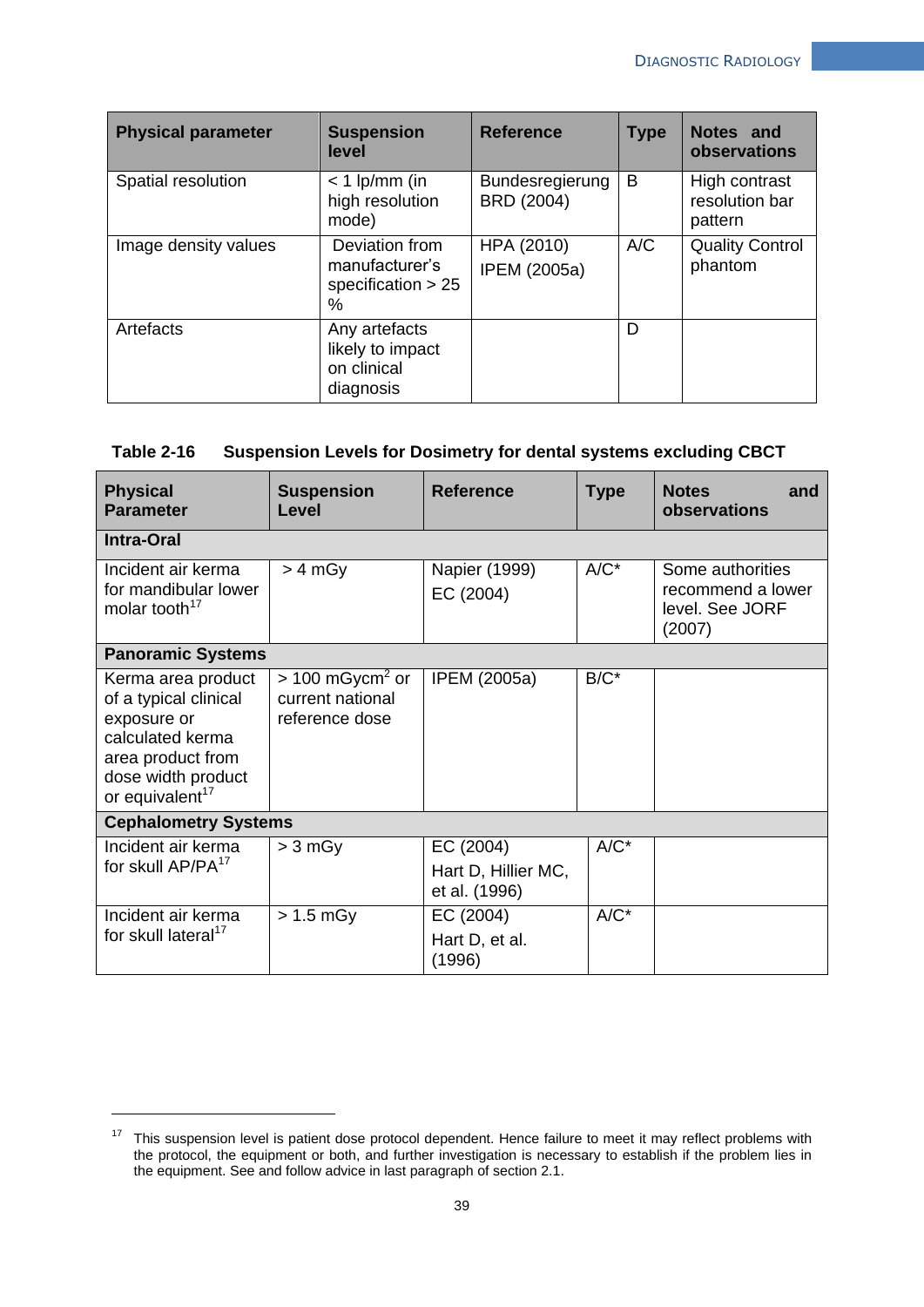# **2.6 Fluoroscopic systems**

#### **2.6.1 Introductory remarks and qualitative criteria**

Fluoroscopic systems can be highly flexible and are open to a wide range of applications. They may offer a multiplicity of modes (and sub-modes) of operation. A set of the modes and submodes that represent the intended uses of the equipment should be identified for acceptability testing. For example, the main "cardiac mode(s)" and associated sub-modes might be tested in a unit whose intended application will be in the area of cardiac imaging. If the unit is later deployed for different purposes the need for new acceptance testing will have to be considered by the practitioner and the MPE.

In many cases fluoroscopic systems are supplied as dedicated units suitable for cardiac, vascular, gastrointestinal or other specific applications. Powerful mobile units are available and are generally flexible. In all cases the MPE will have to consider the intended application of the unit and the environment in which it will be installed and used. With respect to the Xray generator, many of the criteria of acceptability are similar to those prevailing for general radiographic systems.

The following are not acceptable, in accordance with the MED, supported by requirements of IEC (2009):

#### **Unacceptable Fluoroscopy Equipment**

- Equipment without a device (where practicable) to show the quantity of radiation, Equipment using direct fluoroscopy.
- Equipment without a functioning audible 5 minute timer.
- Equipment without devices to control the dose rate in the absence of special justification.
- Systems intended to include paediatric use, without the option to remove the grid, (for new equipment, specified more than one year after the publication of RP 162).
- Equipment without beam collimation facilities.

#### **2.6.2 Suspensions levels for fluoroscopy equipment**

#### **Table 2-17 Suspension Levels for Fluoroscopy and Fluorography Equipment**

| <b>Physical</b><br><b>Parameter</b> | <b>Suspension Level</b>                                                     | <b>Reference</b>          | <b>Type</b> | <b>Notes</b> |
|-------------------------------------|-----------------------------------------------------------------------------|---------------------------|-------------|--------------|
|                                     |                                                                             |                           |             |              |
| <b>Collimation Limits</b>           | Deviation $>$ 3 % of<br>SID in either lateral or<br>longitudinal directions | IEC (2009)<br>CFR (2010)  | A           |              |
|                                     | or $> 4$ % for the sum<br>of the two directions                             |                           |             |              |
| Radiation/Image<br>field size       | Radiation area $> 1.25$<br>image area                                       | IEC (2009)                | A           |              |
| Half-value layer                    | Tables 2-2 and 2-3<br>apply                                                 | IEC (2008a)<br>IEC (1994) | A           |              |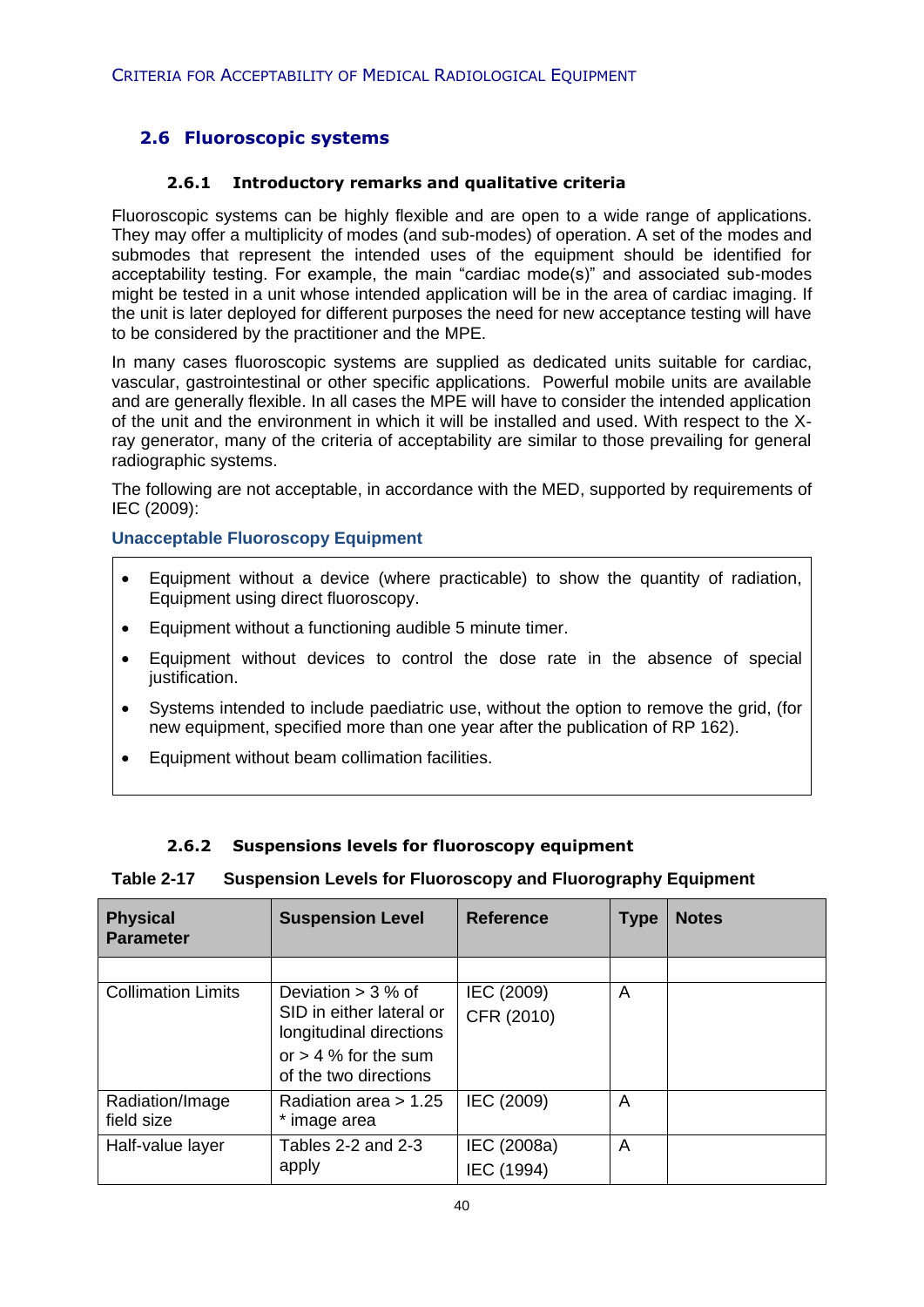| <b>Physical</b><br><b>Parameter</b>                                                                              | <b>Suspension Level</b>                                                                                          | <b>Reference</b>                               | <b>Type</b>    | <b>Notes</b>                                                                                         |
|------------------------------------------------------------------------------------------------------------------|------------------------------------------------------------------------------------------------------------------|------------------------------------------------|----------------|------------------------------------------------------------------------------------------------------|
| <b>Patient Entrance</b><br>Dose Rates<br>(Fluoroscopy/normal<br>$mode)^{18}$                                     | > 100 mGy/min at<br>appropriate position                                                                         | EC (1997)<br>Martin (1998)                     | $A/C^*$        | Values include<br>back scatter with<br>grid in place                                                 |
| <b>Patient Entrance</b><br>Dose per frame<br>(Normal digital<br>fluorographic<br>acquisition mode) <sup>18</sup> | > 2 mGy/frame<br>For cardiac mode:<br>> 0.2 mGy/frame                                                            | <b>IPEM (2005a)</b><br>Dowling et al<br>(2008) | $B/C^*$        | See also Martin<br>(1998) for method                                                                 |
| Image receptor Air<br>Kerma Rate<br>(Fluoroscopy normal<br>mode)                                                 | > 1 µGy/second                                                                                                   | <b>IPEM (1996)</b><br><b>IPEM (2005a)</b>      | B              |                                                                                                      |
| Image receptor Air<br>Kerma per frame.<br>(Normal digital<br>fluorographic<br>acquisition mode)                  | $> 5 \mu Gy/f$ rame<br>For cardiac mode: ><br>0.5 µGy/frame.                                                     | <b>IPEM (2005a)</b><br>Dowling et al<br>(2008) | B/C            |                                                                                                      |
| Integrated "dose<br>indicator" calibration<br>(DAP/KAP meter<br>accuracy)                                        | Deviation of the<br>measured and<br>indicated values ><br>35 %                                                   | IEC (2010)<br>Toroi et al (2009)               | A              | 35% accuracy<br>only applies above<br>2.5 Gy $cm2$ and<br>100 mGy and 6<br>mGy/min,<br>respectively. |
| High contrast<br>resolution                                                                                      | <b>Spatial Resolution:</b><br>$< 0.8$ lp/mm for field<br>sizes > 25 cm<br>< 1 lp/mm for field<br>sizes $\leq 25$ | EC (1997)                                      | A              |                                                                                                      |
| Low contrast<br>sensitivity<br>(Fluoroscopy mode)                                                                | Threshold Contrast: ><br>4 %                                                                                     | EC $(1997)$                                    | $\overline{A}$ |                                                                                                      |
| Radiation<br>output<br>using<br>manual<br>settings                                                               | Deviation of radiation<br>output<br>from values<br>specified in Table 2.1                                        | See Table 2.1                                  | $\overline{A}$ |                                                                                                      |

1

<sup>&</sup>lt;sup>18</sup> This suspension level is patient dose protocol dependent. Hence failure to meet it may reflect problems with the protocol, the equipment or both, and further investigation is necessary to establish if the problem lies in the equipment. See and follow advice in last paragraph of section 2.1.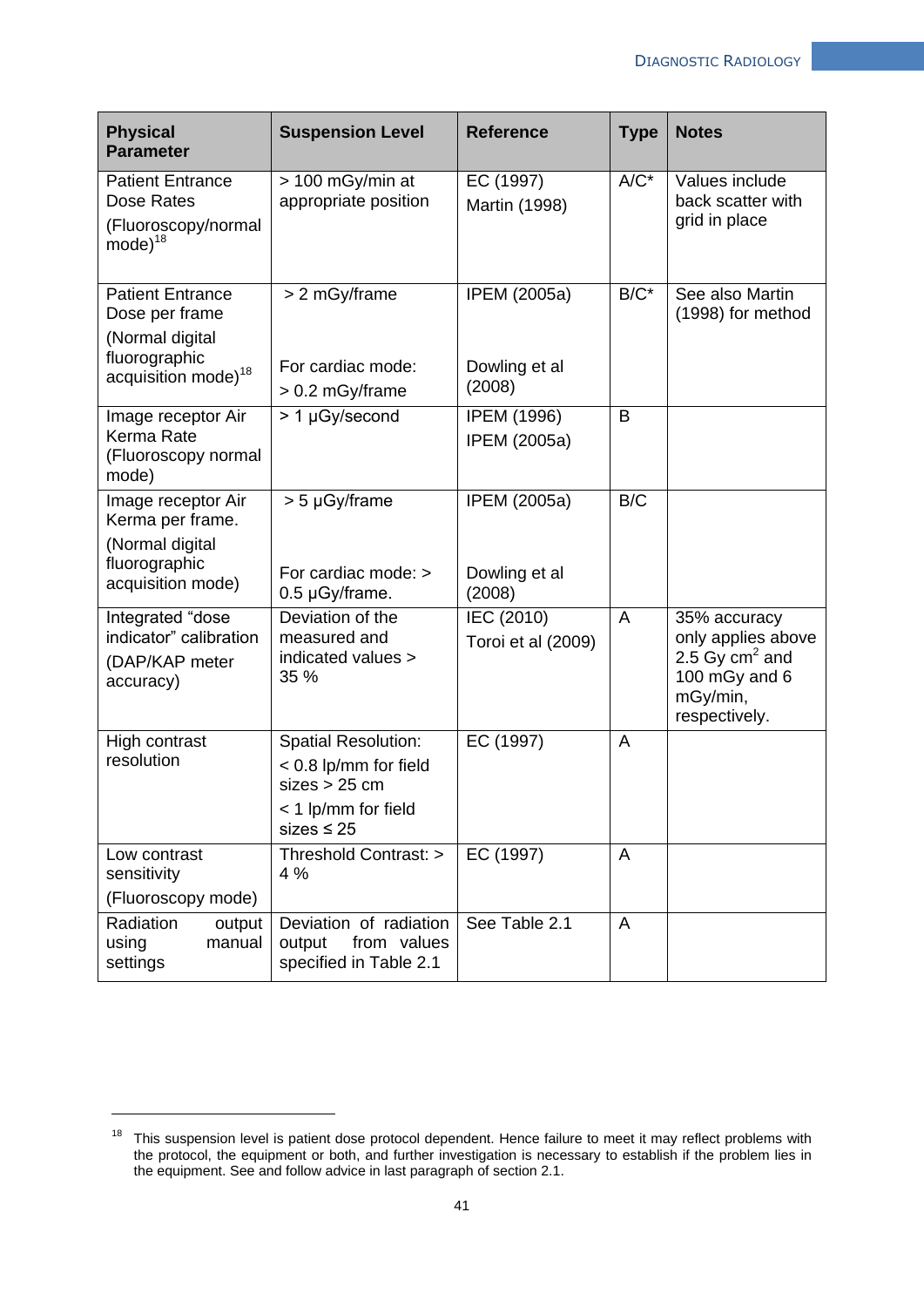# **2.7 Computed tomography**

#### **2.7.1 Introductory remarks and qualitative criteria**

CT examinations are among the highest dose procedures encountered routinely in medical imaging and account for the largest single component of diagnostic medical irradiation in some countries (NCRP (2009)). Thus monitoring of CT equipment is important both in terms of individual examinations and population effects. The design, proper functioning, and the optimal use of equipment substantially influences CT dose. This can be particularly important when pregnant patients or children are involved. CT scanners are under continual technical development resulting in increasing clinical application (Nagel (2002)). In the last two decades the development of helical and multidetector scanning modes allowed greatly enhanced technical abilities and clinical application (Kalender (2011)).

CT scanners may be replaced for reasons that, in theory, include poor equipment performance as demonstrated by failure to meet acceptability criteria or suspension levels. In practice it is also likely that replacement is frequently with a view to meeting increased demands on the service, or to take advantage of new developments which enable improved diagnostics, faster throughput or other clinical benefits. In practice there are few (if any) examples of CT scanners being removed from use on the basis of their failure to meet criteria of acceptability/suspension levels and it is possible that more work in this area is necessary particularly in the area of image quality. In reality technological development by manufacturers is often the major consideration in equipment replacement. In this context particular attention is drawn to opportunities for evaluation that arise from testing involving patient dose protocols as mentioned in the last paragraph of section 2.1. Not withstanding the above there is a substantial market for used, refurbished or second hand CT scanners, and the criteria here apply to such equipment.

CT scanners are also a component of PET-CT systems. The CT acceptability criteria/suspension levels presented here can be applied to the CT component of these special equipment types. Suspension levels for CT scanners are provided in Table 2-18. CT scanners are increasingly utilised in radiotherapy in support of treatment planning (Mutic (2003); IPEM (1999)) and are further discussed in section 4. These criteria are not suitable for cone beam CT systems with 360˚ rotation time greater than 2 seconds (Bundesärztekammer (2007)).

The following are not acceptable:

#### **Unacceptable CT Equipment**

- Absence of automatic dose modulation in new equipment specified more than one year after the publication of RP 162 (IEC (2009a)).
- Lack of paediatric protocols in scanners used with children.
- Single slice CT scanners that have not been subject to a formal risk assessment in respect of the procedures for which they are being used.
- Scanners with artefacts likely to impact on clinical diagnosis.
- Absence of indication of CTDIw or CTDIvol in new equipment specified more than one year after the publication of RP 162 (IEC (2009a)).
- Absence of a DICOM structured dose report in new equipment specified more than one year after the publication of RP 162 (IEC (2009a)).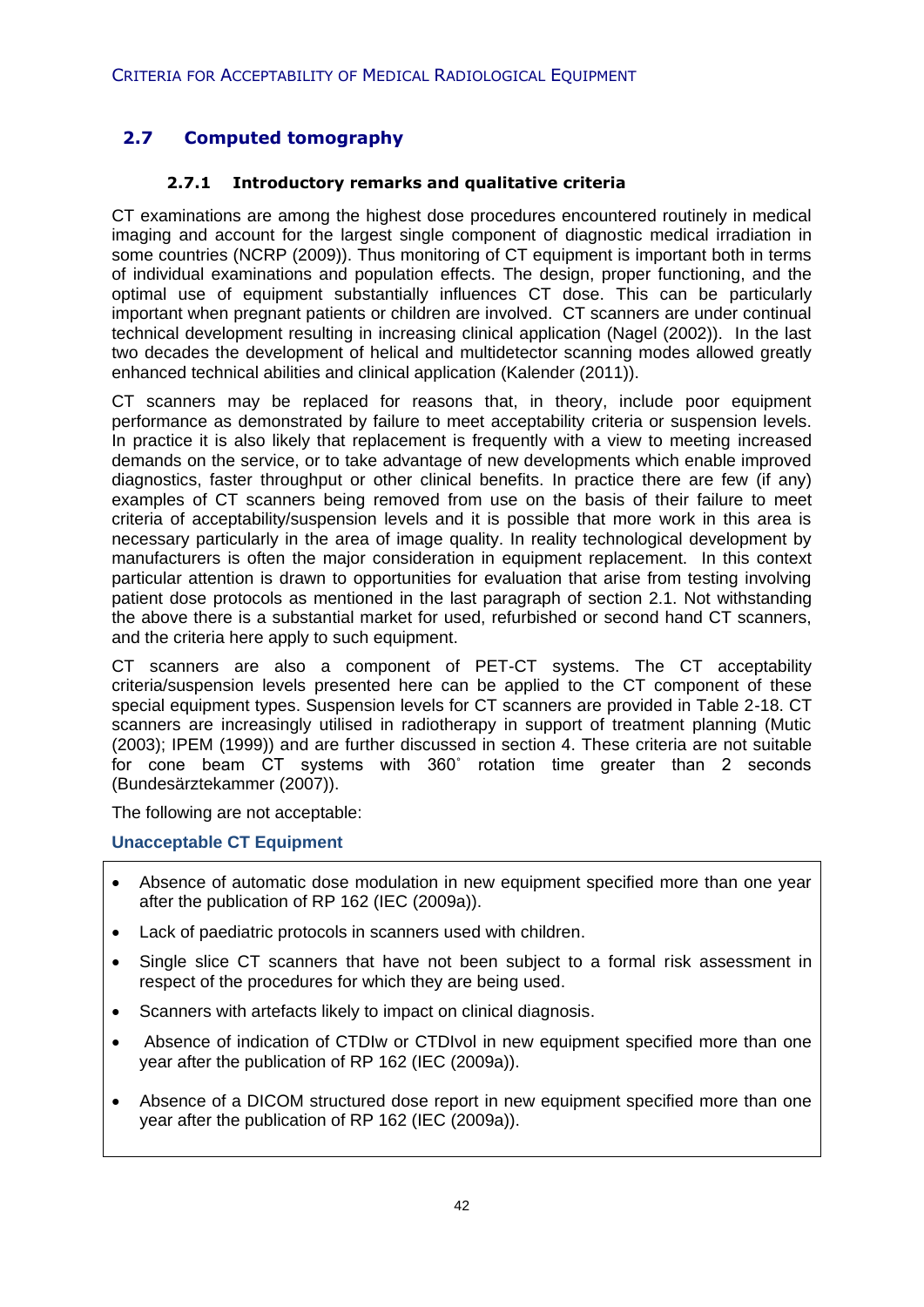#### **2.7.2 Suspension levels for CT scanners**

| <b>Physical</b><br><b>Parameter</b>                      | <b>Suspension Level</b>                                                                                                                                                                         | <b>Reference</b>                                   | <b>Type</b> | <b>Notes and Observations</b>                                                                                                                  |
|----------------------------------------------------------|-------------------------------------------------------------------------------------------------------------------------------------------------------------------------------------------------|----------------------------------------------------|-------------|------------------------------------------------------------------------------------------------------------------------------------------------|
| Accuracy of<br>indicated dose<br>parameters<br>(CTDIvol) | Deviation of<br>measured dose from<br>indicated dose> 20 %                                                                                                                                      | <b>IAEA</b><br>(2011)<br>IEC (2011d)               | A/C         | Display should be<br>checked for standard<br>head and body exams.<br>For scanners with<br>$detection$ z-coverage $>$ 40<br>mm see IEC (2009a). |
| Patient protocol<br>doses (CTDIvol) <sup>19</sup>        | <b>Adult routine Head</b><br>(acute stroke) ><br>80 mGy<br>Adult Abdomen ><br>30 mGy<br>Paediatric Abdomen<br>$(5 \text{ year old}) > 25 \text{ mGy}$                                           | ACR (2008)<br><b>NRPB</b><br>(2005)<br>IEC (2004a) | $A/C^*$     |                                                                                                                                                |
| <b>CTDI</b> free-in-air                                  | <b>Deviation of CTDI</b><br>free-in-air from<br>manufacturer's<br>specifications > 20 %                                                                                                         | <b>IAEA</b><br>(2011)                              | A/C         |                                                                                                                                                |
| Image noise                                              | Deviation of noise<br>from the specified<br>values $> 15$ %                                                                                                                                     | IEC (2004a)<br><b>IAEA</b><br>(2011)               | A/C         |                                                                                                                                                |
| CT number<br>accuracy                                    | Deviation of CT<br>number accuracy ><br>10 HU for water up to<br>30cm diameter                                                                                                                  | <b>IAEA</b><br>(2011)<br><b>IPEM</b><br>(2005a)    | A/C         | Different values will apply<br>for other materials.                                                                                            |
| CT number<br>uniformity                                  | Deviation of CT<br>number from specified<br>value> 10 HU for<br>water up to 20cm<br>diameter<br>Deviation of CT<br>number from specified<br>value $> 20$ HU for<br>water above 20cm<br>diameter | <b>IAEA</b><br>(2011)<br><b>IPEM</b><br>(2005a)    | A/C         | Different values will apply<br>for other materials.                                                                                            |
| Image slice width                                        | Deviation of image<br>slice width from<br>nominal value ><br>0.5 mm for $<$ 1 mm;                                                                                                               | IEC (2004a)<br><b>IAEA</b><br>(2011)               | A           |                                                                                                                                                |

#### **Table 2-18 Suspension Levels for CT Scanners**

1

<sup>&</sup>lt;sup>19</sup> This suspension level is patient dose protocol dependent. Hence failure to meet it may reflect problems with the protocol, the equipment or both, and further investigation is necessary to establish if the problem lies in the equipment. See and follow advice in last paragraph of section 2.1.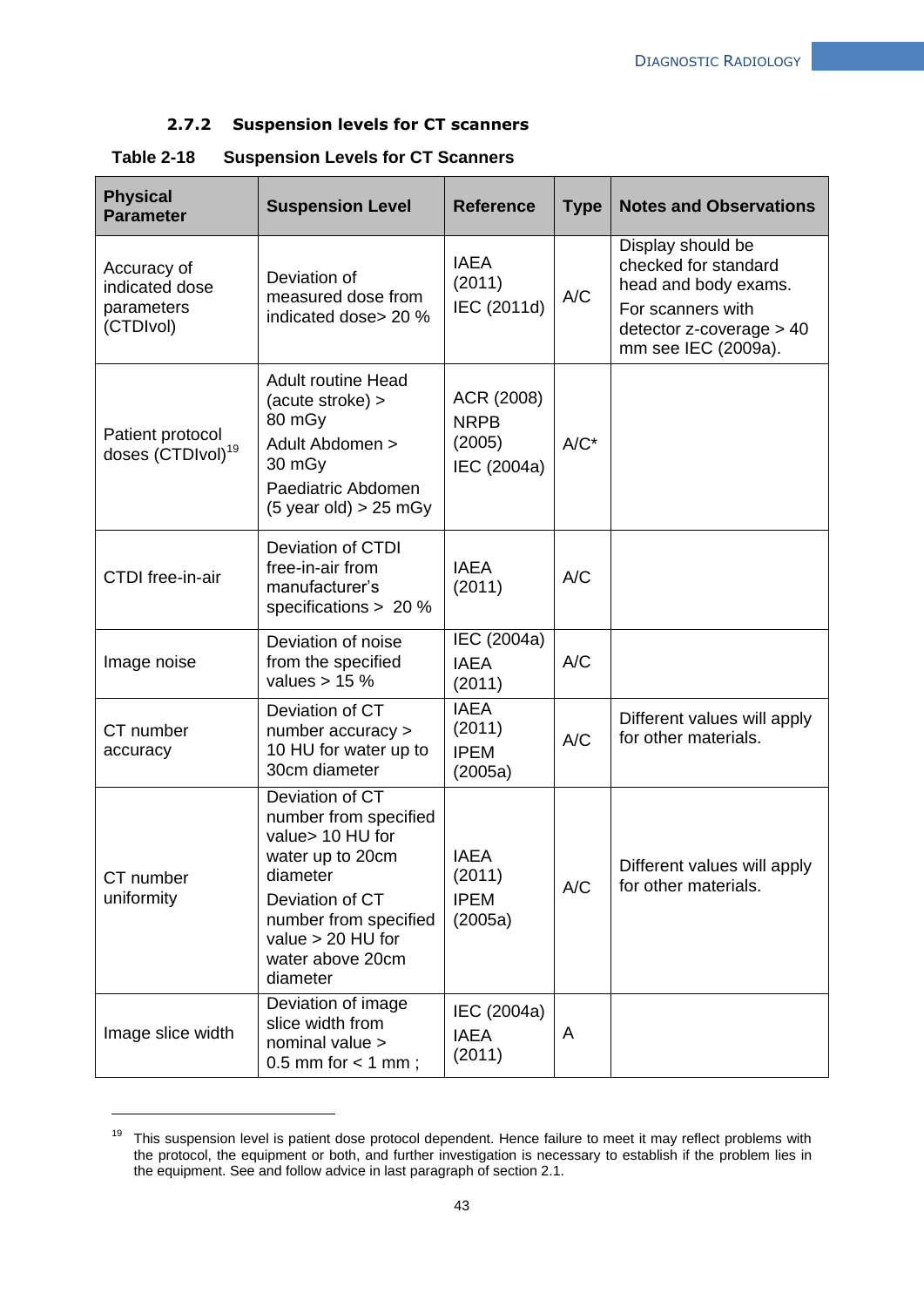#### CRITERIA FOR ACCEPTABILITY OF MEDICAL RADIOLOGICAL EQUIPMENT

| <b>Physical</b><br><b>Parameter</b>                     | <b>Suspension Level</b>                                                                               | <b>Reference</b>                                             | <b>Type</b> | <b>Notes and Observations</b>                                                                       |
|---------------------------------------------------------|-------------------------------------------------------------------------------------------------------|--------------------------------------------------------------|-------------|-----------------------------------------------------------------------------------------------------|
|                                                         | > 50 % for slices of 1<br>to $2 \, \text{mm}$ ;                                                       |                                                              |             |                                                                                                     |
|                                                         | > 1 mm for slices<br>above 2 mm                                                                       |                                                              |             |                                                                                                     |
| Irradiated beam<br>width                                | Deviates from<br>manufacturers'<br>specifications                                                     | <b>IAEA</b><br>(2011)<br><b>IPEM</b><br>(2005a)              | A/C         |                                                                                                     |
| CT alignment lights                                     | $> \pm 5$ mm                                                                                          | <b>IAEA</b><br>(2011)                                        | A           |                                                                                                     |
| <b>Scan Projection</b><br>Radiography<br>(SPR) accuracy | $> \pm 2$ mm                                                                                          | <b>IAEA</b><br>(2011)<br>IEC (2004a)                         | A           |                                                                                                     |
| Spatial resolution                                      | Deviation $\geq 10\%$ from<br>manufacturer's<br>specification or 0.5<br>lp/mm whichever is<br>greater | <b>IAEA</b><br>(2011)<br>IEC (2004a)                         | A           | Field test calibration<br>method against<br>manufacturer's method<br>must be agreed<br>IEC (2004a). |
| Couch top<br>alignment and<br>index accuracy            | Deviation $> 2$ mm<br>from specified<br>distance                                                      | EC (1998)<br><b>IPEM</b><br>(2005a)<br><b>IAEA</b><br>(2011) | A/C         |                                                                                                     |

# **2.8 Dual energy x-ray absorptiometry**

### **2.8.1 Introductory remarks and qualitative criteria**

Dual-energy X-ray absorptiometry (DXA) is a widely used method for quantifying bone mineral density (BMD) and body mass composition assessment (IAEA (2010)). Its application has more recently been extended to include estimation of body fat. It is performed on equipment specifically designed for and dedicated to these purposes. Similar examinations are performed with CT but give much higher doses (Kalender, 1995).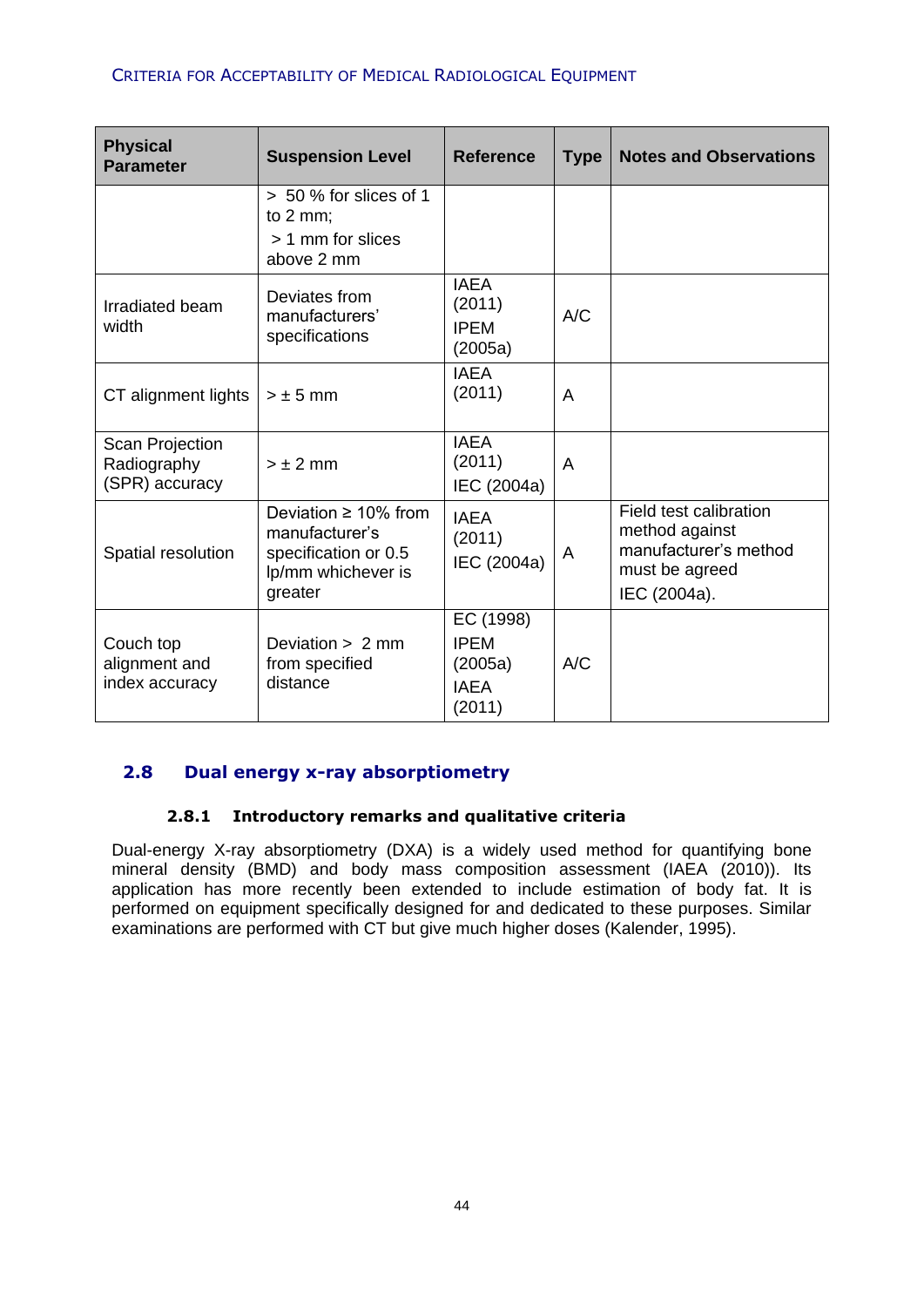#### **2.8.2 Suspension levels for DXA systems**

| <b>Physical</b><br><b>Parameter</b>                                | <b>Suspension Level</b>                                                                             | <b>Reference</b>                                                            | <b>Type</b>  | <b>Notes and</b><br><b>Observations</b>                                      |
|--------------------------------------------------------------------|-----------------------------------------------------------------------------------------------------|-----------------------------------------------------------------------------|--------------|------------------------------------------------------------------------------|
| Entrance surface<br>air-kerma (incl.<br>backscatter) <sup>20</sup> | $>$ 500 µGy, (spine<br>examination) or<br>outside<br>manufacturer's<br>specification by $>$<br>35 % | Larkin et al (2008)<br>Njeh et al (1999)<br>Sheahan et al<br>(2005)         | $C^*$        | Based on upper level<br>of dose from<br>equipment type with<br>highest dose. |
| Other features of<br>x-ray generator                               | Use Table 2-1 as<br>appropriate                                                                     |                                                                             |              |                                                                              |
| BMD precision of<br>an individual<br>machine                       | Deviation of<br>measured $BMD > 3$<br>$%$ from<br>manufacturer's<br>specification                   | Larkin et al (2008)<br>Sheahan et al<br>(2005)<br>BIR (2001)<br>IAEA (2010) | $\mathsf{C}$ | For other phantoms<br>see IAEA (2010).                                       |

**Table 2-19 Suspension Levels for DXA Equipment**

1

<sup>&</sup>lt;sup>20</sup> This suspension level is patient dose protocol dependent. Hence failure to meet it may reflect problems with the protocol, the equipment or both, and further investigation is necessary to establish if the problem lies in the equipment. See and follow advice in last paragraph of section 2.1.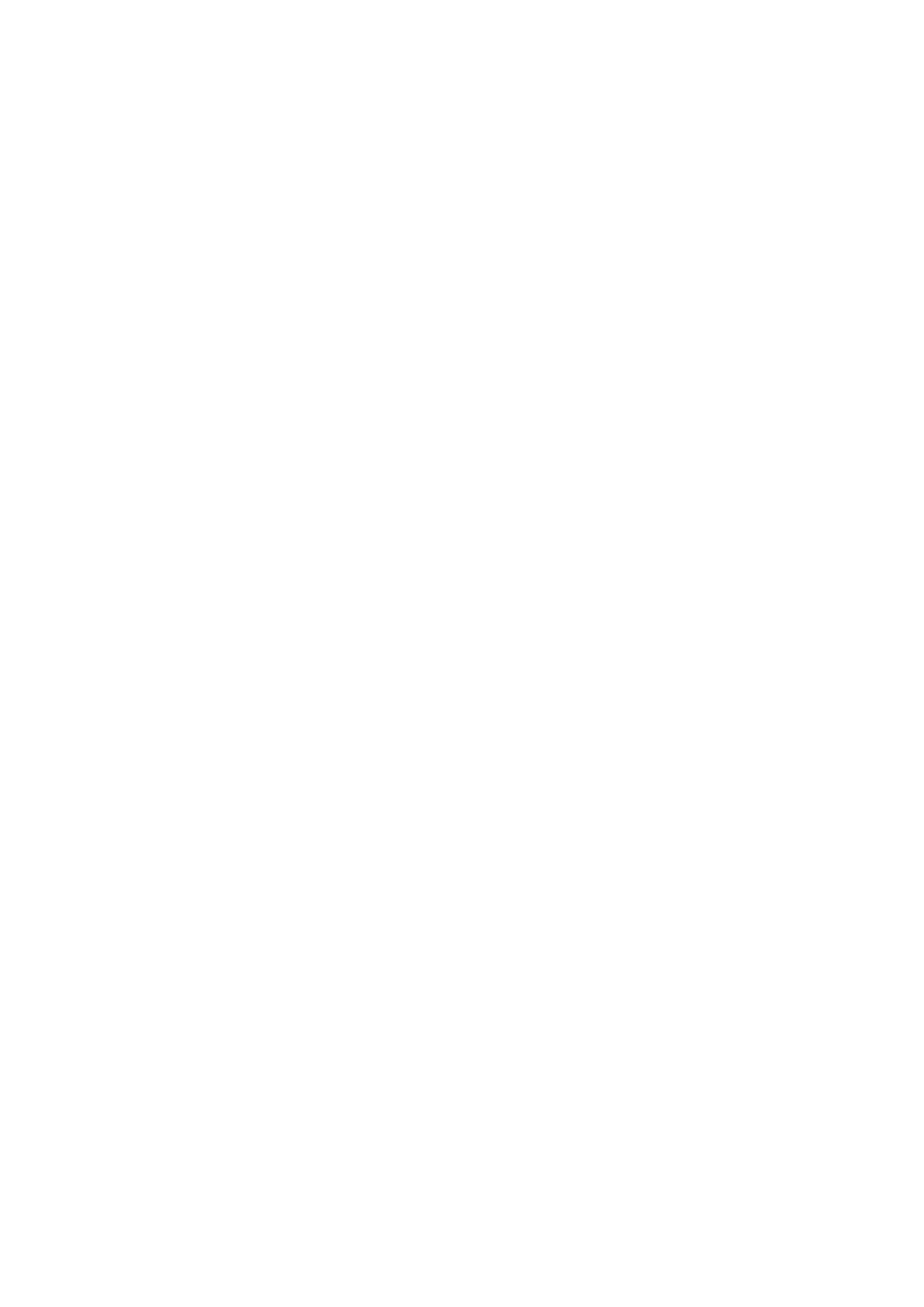# **3 NUCLEAR MEDICINE**

## **3.1 Introduction**

The safe, efficient and efficacious practice of nuclear medicine involves the integration of a number of processes. The quality of each process will have an impact on the overall quality of the clinical procedure and ultimately on the benefit to the patient. It is important, therefore, that each process be conducted within the framework of a quality assurance programme that, if followed, can be shown to achieve the desired objectives with the desired accuracy (EANM (2010)).

The objective of this section is to specify the suspension levels for the equipment used in Nuclear Medicine procedures. It sets out criteria for acceptability for activity meters, well counters and probes, gamma cameras, SPECT and PET systems. Although the quality assurance of radiopharmaceuticals is an important process, it is not an objective of this report. Neither is the in-house production of radiopharmaceuticals, often established in connections with PET installations, utilising either self-shielded cyclotrons or cyclotrons in specially designed bunkers. This activity is regarded as a radiopharmaceutical manufacturing activity and therefore also outside the scope of this document.

The suspension levels stated are intended to assist in the decision making process regarding the need for recalibration, maintenance or removal from use of the equipment considered. For all imaging modalities important qualitative criteria apply: visual inspection for artefacts. Equipment must be suspended if artefacts are expected to have an impact on clinical diagnosis.

It should be noted, however, that for radiotherapeutic applications, relevant suspension levels may well be different from the ones suggested in this section. This would be the case if the equipment is used for modern image-based dosimetry studies before, during and after radionuclide therapy. Special considerations apply in these situations and an MPE should be consulted in this case. Each part of this section is comprised of a brief introduction and a list of relevant equipment. For each piece of equipment, a brief introduction, a table with the critical performance parameters and the suspension levels are given. References to recommended test methods for each parameter are also given. This section considers:

1 Activity meters $^{21}$ 

1

- 2 Well counters and probes
- 3 Gamma camera systems
- 4 Positron emission tomography
- 5 Combined modality systems

 $21$  Often referred to as dose or radionuclide calibrators.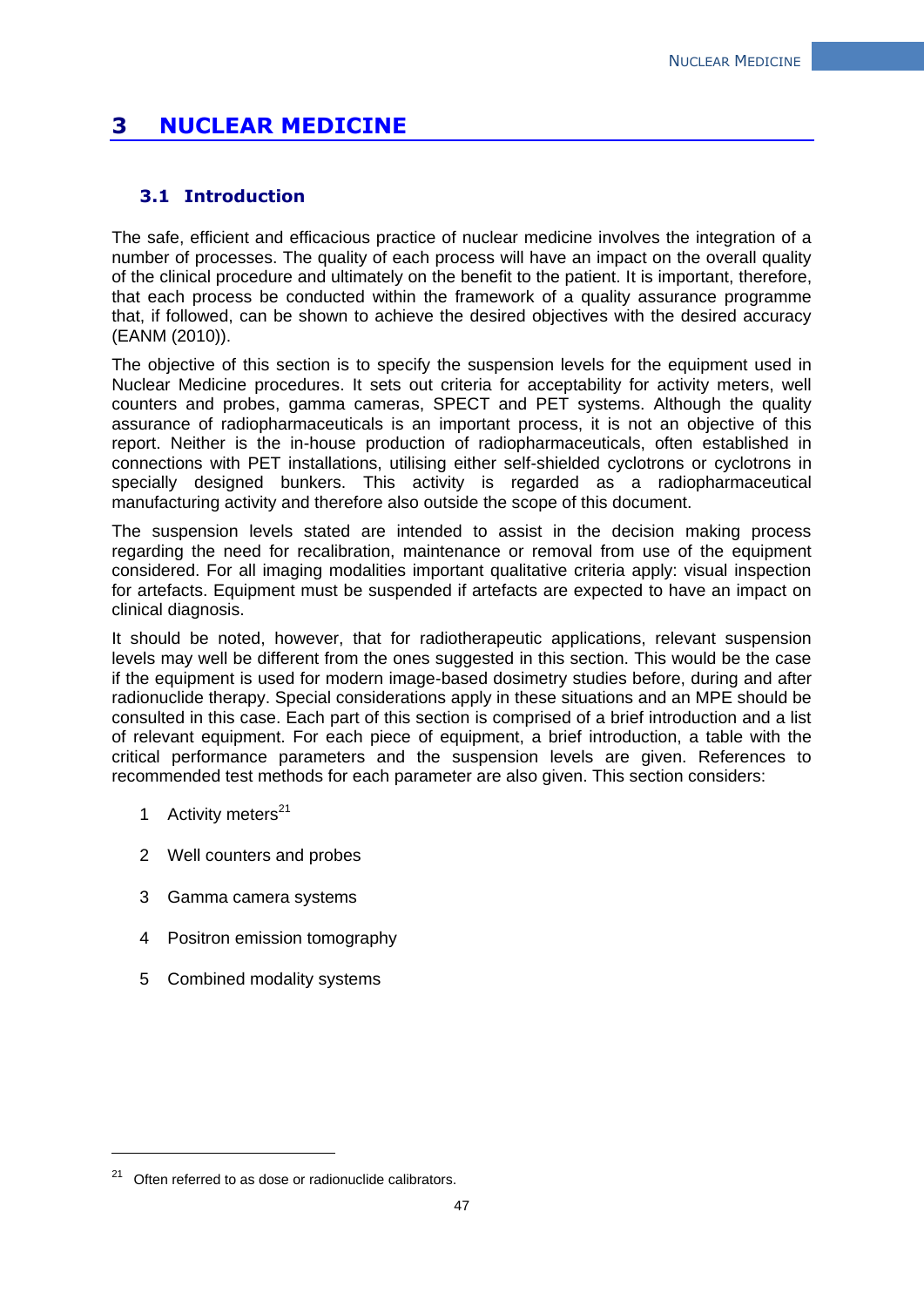# **3.2 Activity meters**

#### **3.2.1 Introductory remarks**

Activity meters are used to measure the radioactivity to be administered to patients for diagnosis or therapy.

The activity levels of clinically administered radiopharmaceuticals for diagnosis are governed primarily by the need to balance the effectiveness and the safety of the medical procedure, i.e. optimising the amount of administered activity to the patient to achieve the required objective e.g. diagnostic image quality, while maintaining a justifiable radiation risk.

Unsealed radioactive sources are also administered to patients orally, intravenously or injected into various parts of the body for curative or palliation purposes. The treatment of the patient depends on the activity and radionuclide used to give the prescribed absorbed dose to target tissue (IPEM (2011); EANM (2011); EANM (2008)).

Various radionuclides are used for Nuclear Medicine procedures. Activity meters must be capable of measuring the activity of a particular radionuclide (gamma or beta emitting) accurately over a wide range of energies for correct determination of the radioactivity to be administered to the patient. They must also be capable of measuring accurately over a wide range of activities.

The performance of activity meters must be assured through a quality assurance programme conforming to international, European or national standards (NPL (2006); EC (1997)). The suspension levels are given in Table 3-1 for each critical parameter together with the type of criterion used and a reference to a recommended test method.

#### **3.2.2 Suspension levels for activity meters**

| <b>Physical Parameter</b> | <b>Suspension Level</b> | <b>Reference</b> | <b>Type</b> | Notes and<br><b>Observations</b> |
|---------------------------|-------------------------|------------------|-------------|----------------------------------|
| Accuracy                  | $> 5\%$                 | NPL (2006)       | Α           |                                  |
| Linearity                 | $> 5\%$                 | NPL (2006)       | A           |                                  |
| System reproducibility    | $> 1\%$                 | NPL (2006)       | Α           |                                  |

#### **Table 3-1 Suspension Levels for Activity Meters**

The suspension levels given in Table 3-1 are for instruments used for the measurement of the activity of gamma emitting sources with energies above 100keV. If these instruments are calibrated to measure isotopes emitting low gamma ray energies (below 100 keV) or beta or alpha emitting sources (Siegel et al. (2004)) special measures need to be taken in order to overcome vial and geometry dependent readings. This could be achieved e.g. by measuring a calibrated source in various vials and geometries for setting up individual calibration factors. In these cases the suspension levels in Table 3-1 probably cannot be met. If the instrument is suspected of malfunctioning a test with a relevant source needs to be carried out to confirm the suspicion using the values in Table 3-1 (EANM (2008)).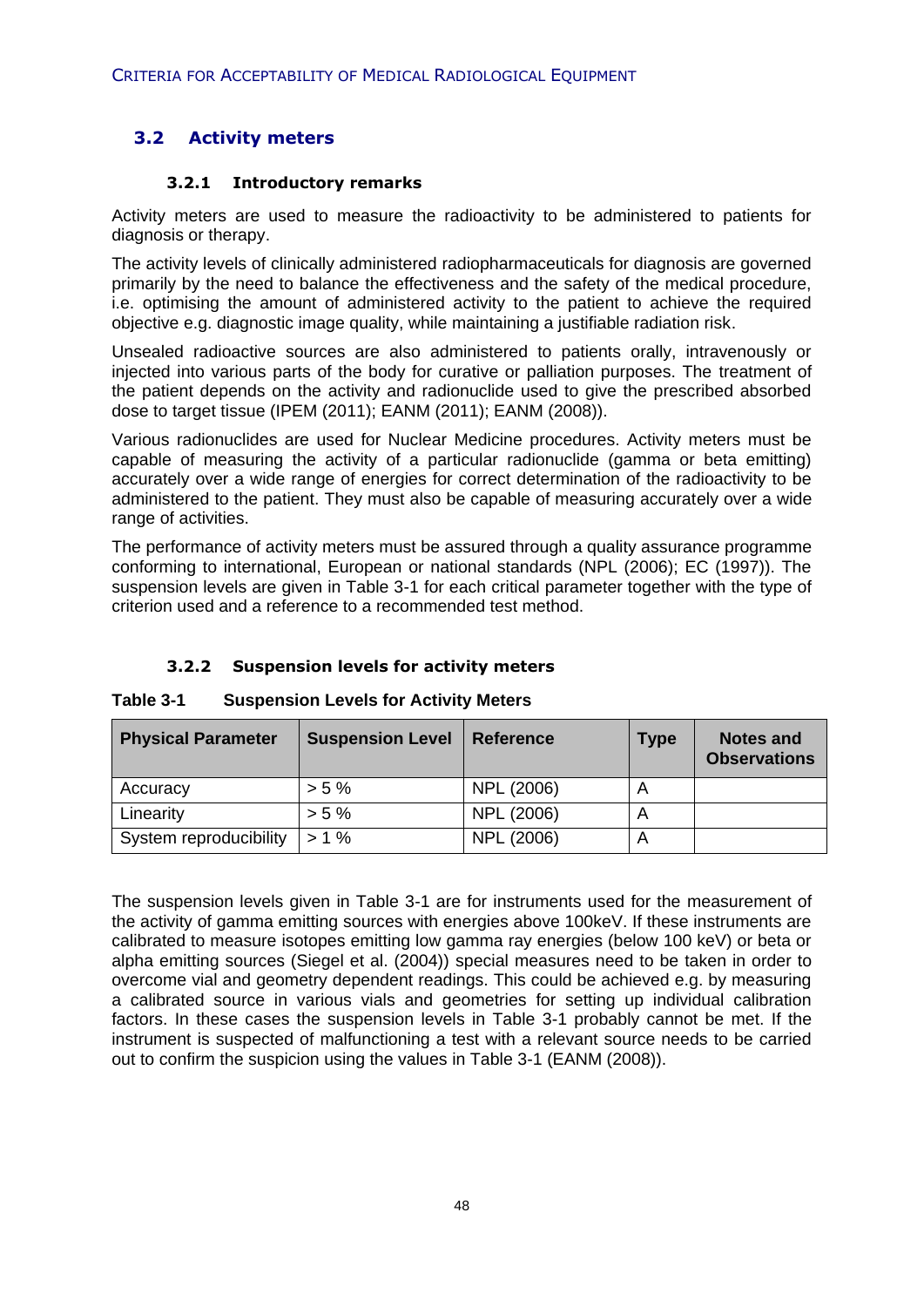# **3.3 Well counters and probes**

#### **3.3.1 Introductory remarks**

Multiple or single "well type" gamma counters are used for in-vitro diagnostic procedures involving the assessment of radioactivity in samples of body fluids. Similarly probes are used for a variety of *in-vivo* measurements, such as those used for iodine uptake measurements, and therefore, the same suspension criteria apply.

The performance of well counters and probes must be assured through a continuous quality assurance programme conforming to international standards (IEC (2001a)). The suspension levels are given in Table 3-2 for each critical parameter.

With respect to intra-operative probes, they should have appropriate collimation and be of appropriate sensitivity (NEMA (2004)).

| <b>Physical</b><br><b>Parameter</b> | <b>Suspension Level</b>                                      | <b>Reference</b> | <b>Type</b>  | <b>Notes and</b><br><b>Observations</b> |  |
|-------------------------------------|--------------------------------------------------------------|------------------|--------------|-----------------------------------------|--|
| Count rate<br>performance           | $> 5 \%$                                                     | IEC (2001a)      | C            |                                         |  |
| Energy resolution                   | $> 10 \%$                                                    | IEC (2001a)      | C            |                                         |  |
| Counting precision                  | Within the 95 %<br>confidence limits of<br>a chi square test | IEC (2001a)      | $\mathsf{C}$ |                                         |  |

### **3.3.2 Suspension levels for well counters and probes**

### **Table 3-2 Suspension Levels for Well Type Gamma Counters and Probes**

### **3.4 Gamma camera systems**

#### **3.4.1 Introductory remarks**

The gamma camera is currently available in a number of configurations capable not only of performing simple planar imaging (Section 3.4.2) but also whole body imaging (Section 3.4.3) and Single Photon Emission Computed Tomography (SPECT) (Section 3.4.4). Some dual headed gamma cameras with appropriate coincidence circuits and software are also capable of performing Positron Emission Tomography (Section 3.4.5). However, PET systems, dealt with in section 3.5, are rapidly replacing such systems.

The IEC standards (IEC (2004d); IEC (2004b), IEC (1998a), IEC (1998b)) and the National Electrical Manufacturers Association (NEMA) (NEMA (2007a)) in the USA have published relevant standards. These are almost identical with respect to many test procedures, test objects and radioactive sources and have been used extensively. The IEC and NEMA standards were aimed primarily at manufacturers but are now more orientated towards user application than previous publications making it easier to test for compliance in the field. The NEMA Standard also includes directions for the testing of Gamma Cameras with discrete Pixel Detectors.

In addition to the standards, there are a number of publications on quality control that provide a wealth of useful background material and detailed accounts of test methods and phantoms for routine assessment which must be undertaken on a regular basis according to national and international protocols (IPEM (2003); AAPM (1995); IAEA (2009b)).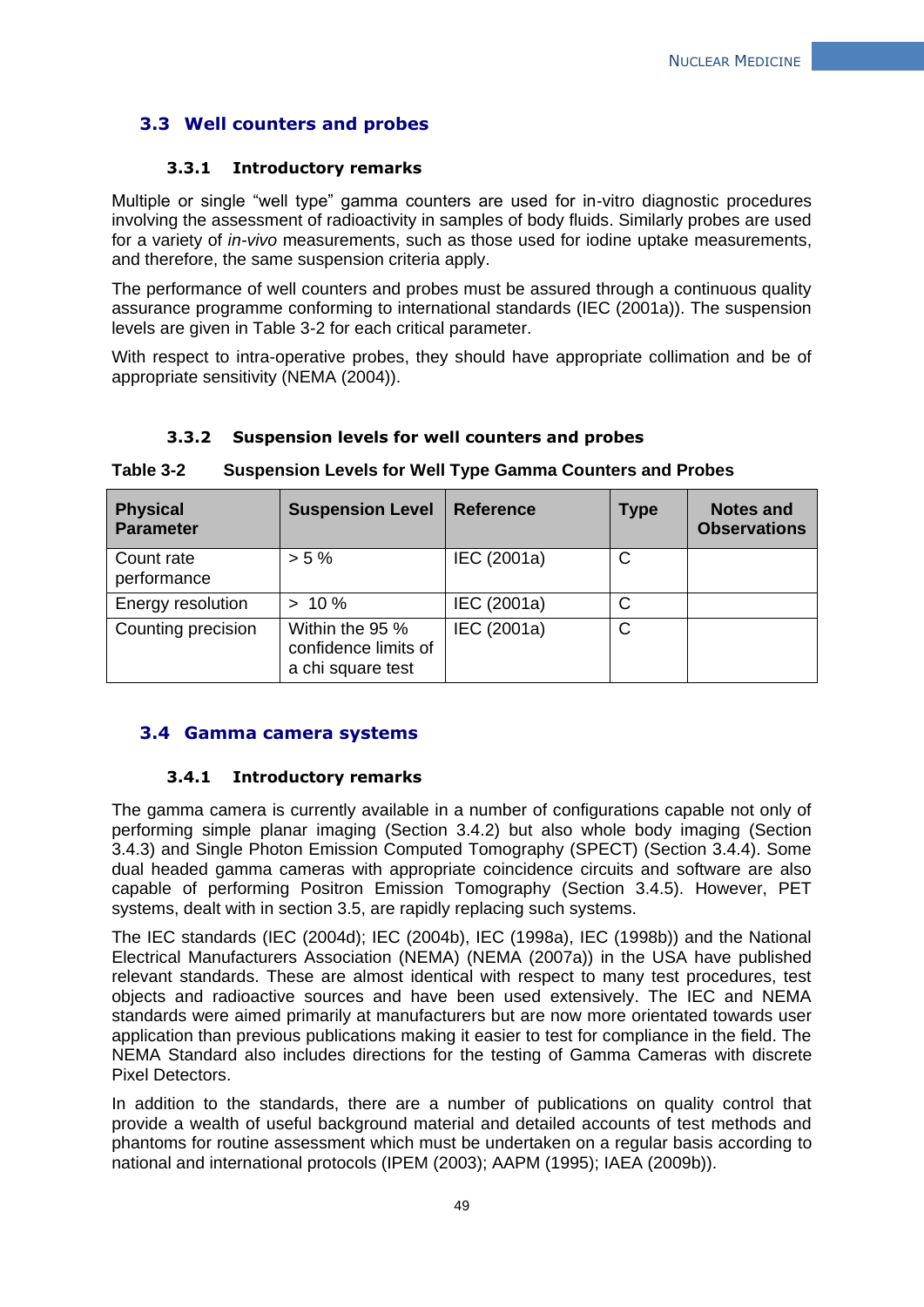#### **3.4.2 Suspension levels for planar gamma camera**

Gamma cameras are operated with collimators appropriate to the study being performed. Tests performed with collimators mounted are termed 'system' tests. Tests performed without collimators are 'intrinsic' tests. Since there is a large range of different types of collimator in use and their characteristics vary from type to type and from manufacturer to manufacturer, the MPE should be closely involved when deciding on system tests for a particular collimator. It is important to perform system non-uniformity tests on all collimators in clinical use in order to detect collimator damage at the earliest opportunity (IEC (2004d), IAEA (2009a)). Suspension levels for key performance parameters are given in Table 3-3.

| <b>Physical</b><br><b>Parameter</b>                                                             | <b>Suspension</b><br>Level  | <b>Reference</b>                      | <b>Type</b>           | <b>Notes and</b><br><b>Observations</b>                                                                          |
|-------------------------------------------------------------------------------------------------|-----------------------------|---------------------------------------|-----------------------|------------------------------------------------------------------------------------------------------------------|
| <b>Intrinsic Spatial</b><br>Resolution                                                          | $> 6$ mm                    | NEMA (2007a),<br>IEC (2005)           | $\mathsf{C}$          |                                                                                                                  |
| Intrinsic energy<br>resolution                                                                  | >15%                        | NEMA (2007a),<br>IEC (2005)           | $\overline{\text{C}}$ |                                                                                                                  |
| Multiple window<br>spatial<br>registration (for<br>systems used<br>for dual isotope<br>studies) | > 1 pixel                   | NEMA (2007a),<br>IEC (2005)           | $\overline{\text{C}}$ | Pixel size as<br>in clinically<br>used<br>protocols.<br>Clinically<br>relevant<br>isotopes<br>should be<br>used. |
| Differential and<br>Integral<br>System/Intrinsic<br>Non-uniformity                              | > 7%                        | NEMA (2007a)<br>IEC (2005) for method | $\overline{C}$        |                                                                                                                  |
| Detector to<br>detector<br>sensitivity<br>variation<br>(systems with<br>opposing<br>detectors)  | Variation $> 10$ %          | NEMA (2007a)                          | C                     |                                                                                                                  |
| System<br>alignment<br>(systems with<br>opposing<br>detectors)                                  | Misalignment $> 1$<br>pixel | NEMA (2007a)                          | $\overline{C}$        | Pixel size as<br>in clinically<br>used protocols                                                                 |

| Table 3-3 |                                                   |
|-----------|---------------------------------------------------|
|           | <b>Suspension Levels for Gamma Camera Systems</b> |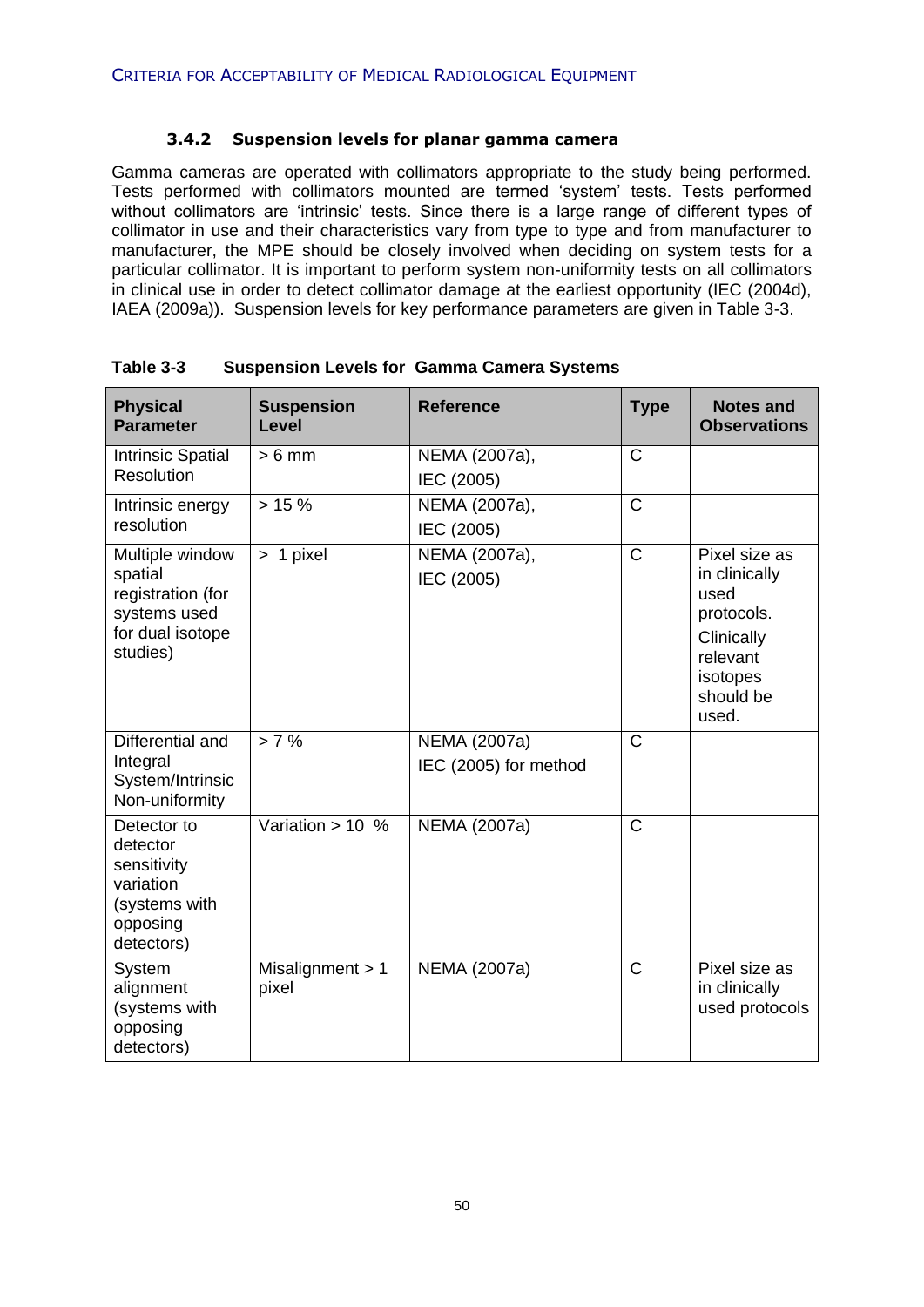#### **3.4.3 Suspension levels for whole body imaging system**

The NEMA Standard NU-1 (NEMA (2007a)) contains an additional test for Whole Body Systems. Before performing this test, it is advisable that the basic tests for the Planar Gamma Camera are performed for each detector head (Table 3-3).

| <b>Physical</b><br><b>Parameter</b>                           | <b>Suspension Level</b> | <b>Reference</b> | <b>Type</b> | <b>Notes and</b><br><b>Observations</b> |
|---------------------------------------------------------------|-------------------------|------------------|-------------|-----------------------------------------|
| Whole Body<br>Spatial<br>Resolution<br><b>Without Scatter</b> | $>$ 10 mm at 10 cm      | NEMA (2007a)     | С           |                                         |

#### **Table 3-4 Additional Suspension Level for Whole Body Imaging Systems**

#### **3.4.4 Suspension levels for SPECT systems**

IEC standard (IEC (1998a)) and NEMA Standard (NEMA (2007a)) both contain a section devoted to SPECT systems. The basic tests for Planar Gamma Camera systems should be performed on each detector head used for SPECT before commencing with the tests specific for SPECT.

| B <sub>2</sub> | Construction Louis                                    | $\overline{a}$ |  |
|----------------|-------------------------------------------------------|----------------|--|
| Table 3-5      | <b>Additional Suspension Levels for SPECT Systems</b> |                |  |

| <b>Physical</b><br><b>Parameter</b>                            | <b>Suspension Level</b> | <b>Reference</b>                                          | <b>Type</b> | <b>Note</b>                                              |
|----------------------------------------------------------------|-------------------------|-----------------------------------------------------------|-------------|----------------------------------------------------------|
| Centre of Rotation<br>$(CoR)$ and<br><b>Detector Head Tilt</b> | Offset $> 1$ pixel      | IEC (2004d), IEC (1998a),<br>NEMA (2007a)<br>IAEA (2007b) | C           | Pixel size<br>as in<br>clinically<br>used<br>protocols.  |
| <b>SPECT System</b><br><b>Spatial Resolution</b>               | $FWHM > 15$ mm          | IEC (2004d), IEC (1998a),<br>NEMA (2007a)                 | C           | Collimation<br>as in<br>clinically<br>used<br>protocols. |

#### **3.4.5 Gamma cameras used for coincidence imaging**

The tests described in Tables 3-3 and 3-5 for gamma cameras should be performed. However, the thicker crystals required for these cameras do not perform as well with respect to intrinsic spatial resolution as the thinner crystals intended mainly for use with Technetium-99m based radiopharmaceuticals. It should be noted that gamma camera based coincidence imaging systems are inferior to dedicated PET systems and the latter should be preferred in all circumstances.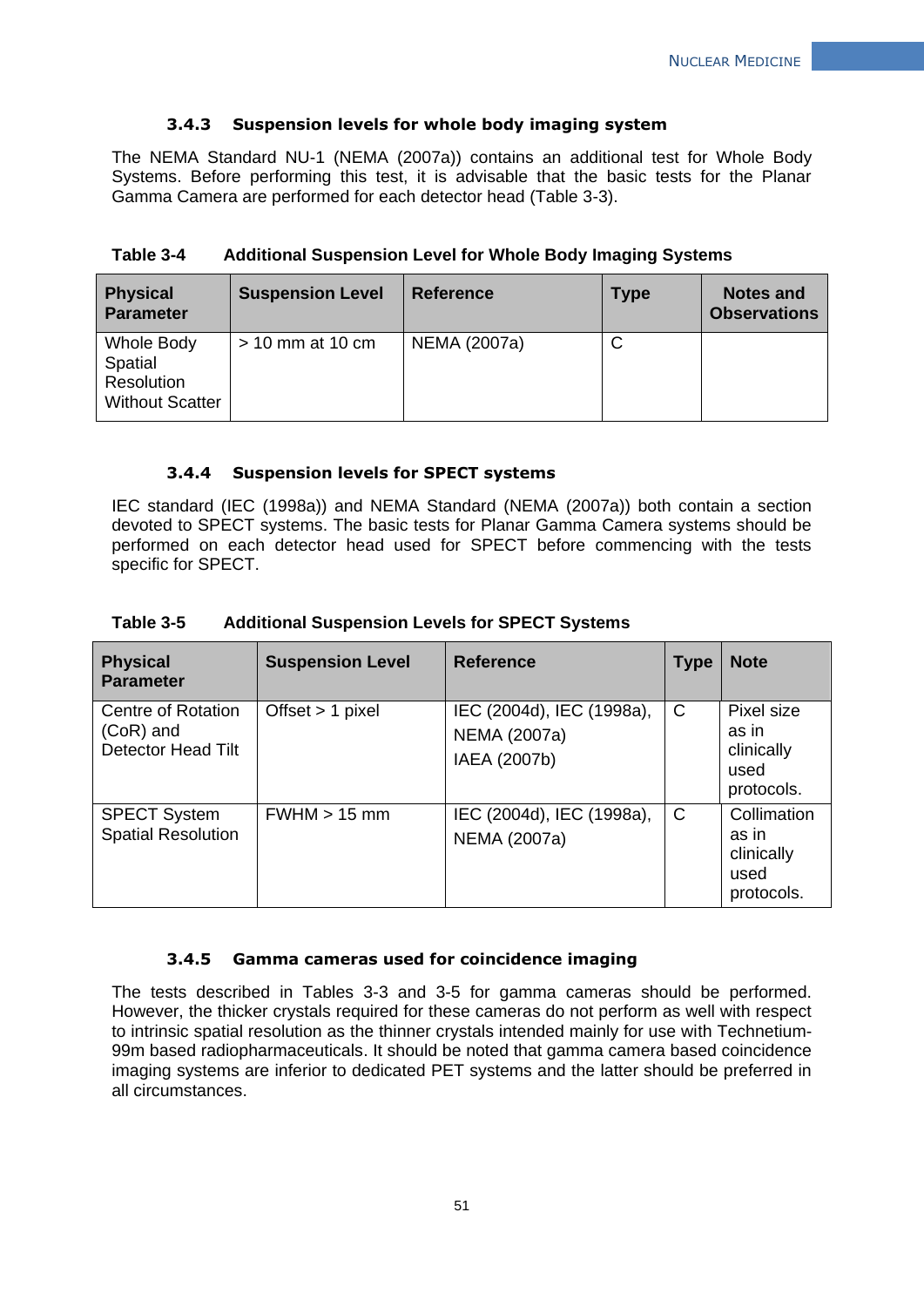# **3.5 Positron emission tomography**

#### **3.5.1 Introductory remarks**

Positron Emission Tomography (PET) is a nuclear medicine imaging technique that utilises positron-emitting radionuclides, normally produced in a cyclotron or radionuclide generator. The most frequent clinical indication for a PET study today is in the diagnosis, staging, and monitoring of malignant diseases as well as tissue delineation for radiotherapy treatment planning. Other indications include assessment of neurological and cardiological disorders.

The PET technology has evolved rapidly in the past decade. Two significant advances have greatly improved the accuracy of PET imaging:

- (i) the introduction of faster scintillation crystals and electronics which permit higher data acquisition rates, and,
- (ii) the combination, in a single unit, of PET and CT or MRI scanners ("multimodality" scanners, see section 3.6).

It is expected that the utilisation of PET will increase dramatically in the future.

PET is based on the coincidence detection of two oppositely directed 511 keV photons emitted from the annihilation of a positron with an atomic electron*.* The detection of such events is used for the reconstruction of an image describing the *in vivo* distribution of a positron emitting radiopharmaceutical.

Suspension levels are given in Table 3-6 for the key performance parameters of PET systems (IEC (2008c); NEMA (2007b); IEC (2005), EANM (2010), IAEA (2009a)). The table is less comprehensive than it should be due to a lack of consensus and peer reviewed evidence.

Parameters depending on reconstruction settings should be evaluated with the optimized settings for clinical applications (EANM (2010)). This will guarantee that the parameters reflect image quality in practice.

| <b>Physical</b><br><b>Parameter</b> | <b>Suspension Level</b>                                            | <b>Reference</b>           | <b>Type</b> | <b>Notes and</b><br><b>Observations</b> |
|-------------------------------------|--------------------------------------------------------------------|----------------------------|-------------|-----------------------------------------|
| Spatial<br>Resolution               | $> 7$ mm                                                           | IAEA (2009a) for<br>method | C           |                                         |
| Sensitivity                         | < 1 cps/kBq for 2D<br>imaging and<br>< 4 cps/kBq for 3D<br>imaging | IAEA (2009a)for<br>method  | C           |                                         |

# **3.5.2 Suspension levels for PET systems**

**Table 3-6 Suspension Levels for PET Systems**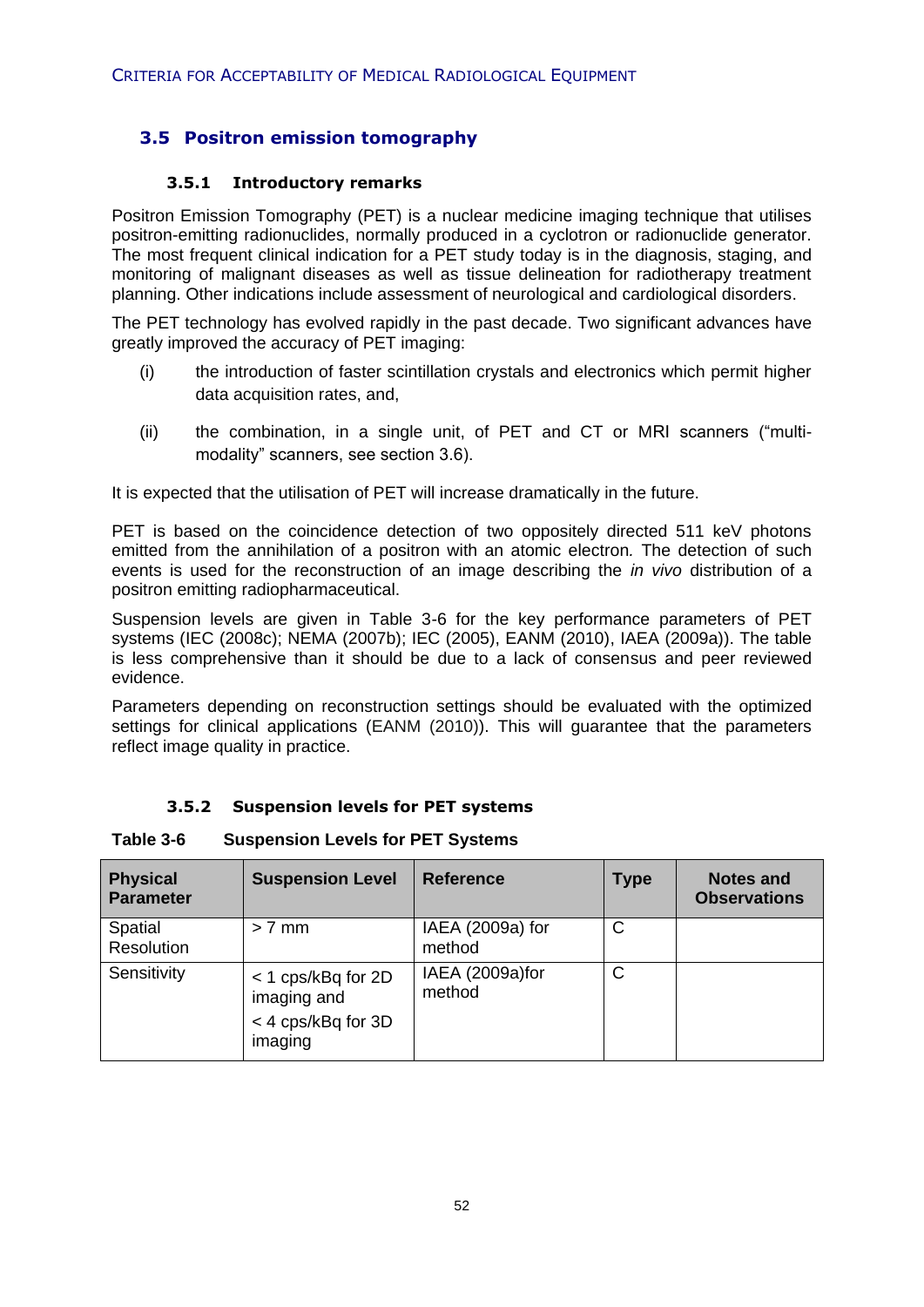# **3.6 Combined modality systems**

#### **3.6.1 Introductory remarks**

A combined modality diagnostic system is defined as the combination of two diagnostic modalities into one system. Examples of such systems are PET-CT, SPECT-CT, PET-MRI, etc. Usually one modality presents functional (molecular) images and the other anatomic images. The fusion (combination) of their images gives a higher diagnostic value than the individual images alone.

The quality control procedures of each individual modality comprising the combined modality system are well established and if followed as recommended, the combined modality system will operate optimally. The suspension levels for the individual modalities are valid for the combined modality systems as well. The main concern with combined modality systems is the registration of the imaging modalities. Here it is recommended that an independent image registration test, using a phantom in the place of a patient, be used at regular intervals to assure the image registration of the modalities comprising the combined modality system (NEMA (2007b); IAEA (2009a)).

#### **3.6.2 Suspension levels for combined modality systems**

#### **Table 3-7 Suspension Level for the Image Registration of Combined Modality Systems**

| <b>Physical</b><br><b>Parameter</b> | <b>Suspension Level</b>        | <b>Reference</b>           | <b>Type</b> | Notes and<br><b>Observations</b>     |
|-------------------------------------|--------------------------------|----------------------------|-------------|--------------------------------------|
| Image registration                  | > 1 SPECT or PET<br>pixel size | IAEA (2009b) for<br>method |             | <b>Clinically used</b><br>pixel size |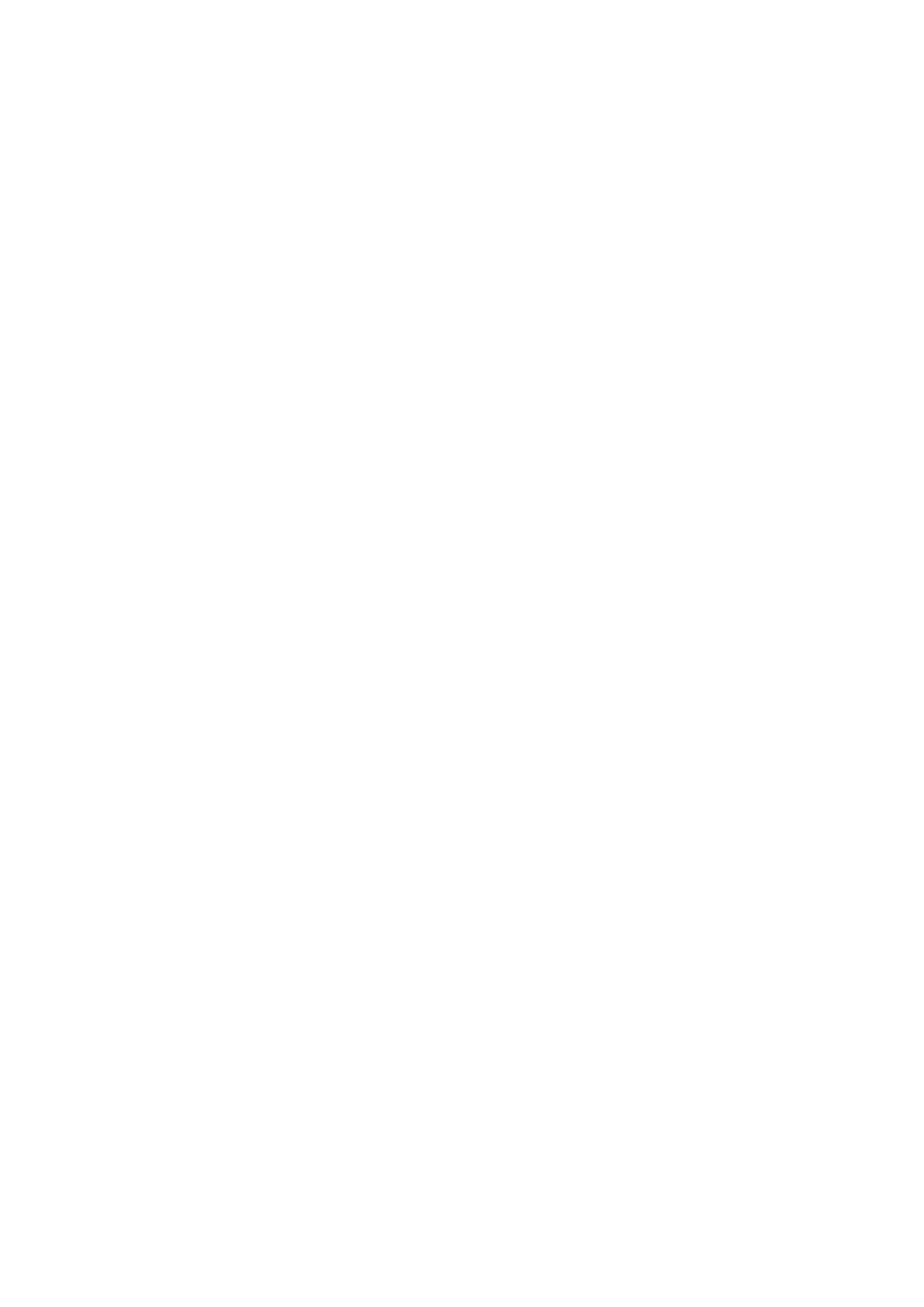# **4 RADIOTHERAPY**

#### **4.1 Introduction**

The purpose of this section is to list performance parameters and their tolerances for radiotherapy equipment, namely linear accelerators, simulators, CT simulators, Cobalt-60 units, kilovoltage units, brachytherapy, treatment planning systems and dosimetry equipment. Specific reference is not made to safety requirements, but these need to be checked at acceptance and after maintenance and upgrades and would result in suspension of the equipment during operation, if not met.

These functional performance tolerances reflect the need for precision in radiotherapy and the knowledge of what can be reliably achieved with radiotherapy equipment. The tolerances presented must be used as suspension levels at which investigation must be initiated, according to the definition in section 1.4. Where possible, it will be necessary to adjust the equipment to bring the performance back within tolerance limits. If adjustment is not possible, e.g. loss of isocentric accuracy, it may still be justified to use the equipment clinically for less demanding treatments. Such a decision can only be taken after careful consideration by the clinical team (responsible medical physics expert and radiation oncologist) and must be documented as part of an agreed hospital policy. Alternatively it should be suspended from use until performance is restored. Suspension from use is also required if the safety requirements in the relevant safety standards are not met.

In the following text the performance tolerances are referred to as tolerance values, as this is the terminology used in the quoted IEC standards. However, in the Tables these levels are listed as suspension levels as they correspond also with the definition of suspension level in section 1.4 and used in the other sections of this report.

The tolerance values quoted in this section have been extracted mostly from international and national standards (category type A), supplemented by guidance from national professional bodies (category type B) (see section 1.5). Tolerances are expressed in the same format (e.g. or maximum deviation) as originally given in the quoted standards and guidance documents. In radiotherapy, all tests form part of acceptance testing.

All test equipment used in measuring functional performance must be well maintained, regularly calibrated and traceable (where appropriate) to national standard laboratories.

Particle therapy is not considered in this report.

#### **4.2 Linear accelerators**

#### **4.2.1 Introductory remarks**

IEC 60601-2-1 (2009b) is the standard which identifies those features of design that are regarded as essential for the safe operation of the equipment and places limits on the degradation of the performance beyond which a fault condition exists. These include protection against electrical and mechanical hazards and unwanted and excessive radiation hazards (i.e. dose monitoring systems, selection and display of treatment related parameters, leakage radiation and stray radiation).

IEC 60976 (IEC (2007)), and IEC 60977 (IEC (2008c)) are closely related to this standard. The former specifies test methods and reporting formats for performance tests of medical electron accelerators for use in radiotherapy, with the aim of providing uniform methods of doing so. The latter is not a standard per se but suggests tolerance values, measured by the methods specified in IEC (2007) that are achievable with present technology.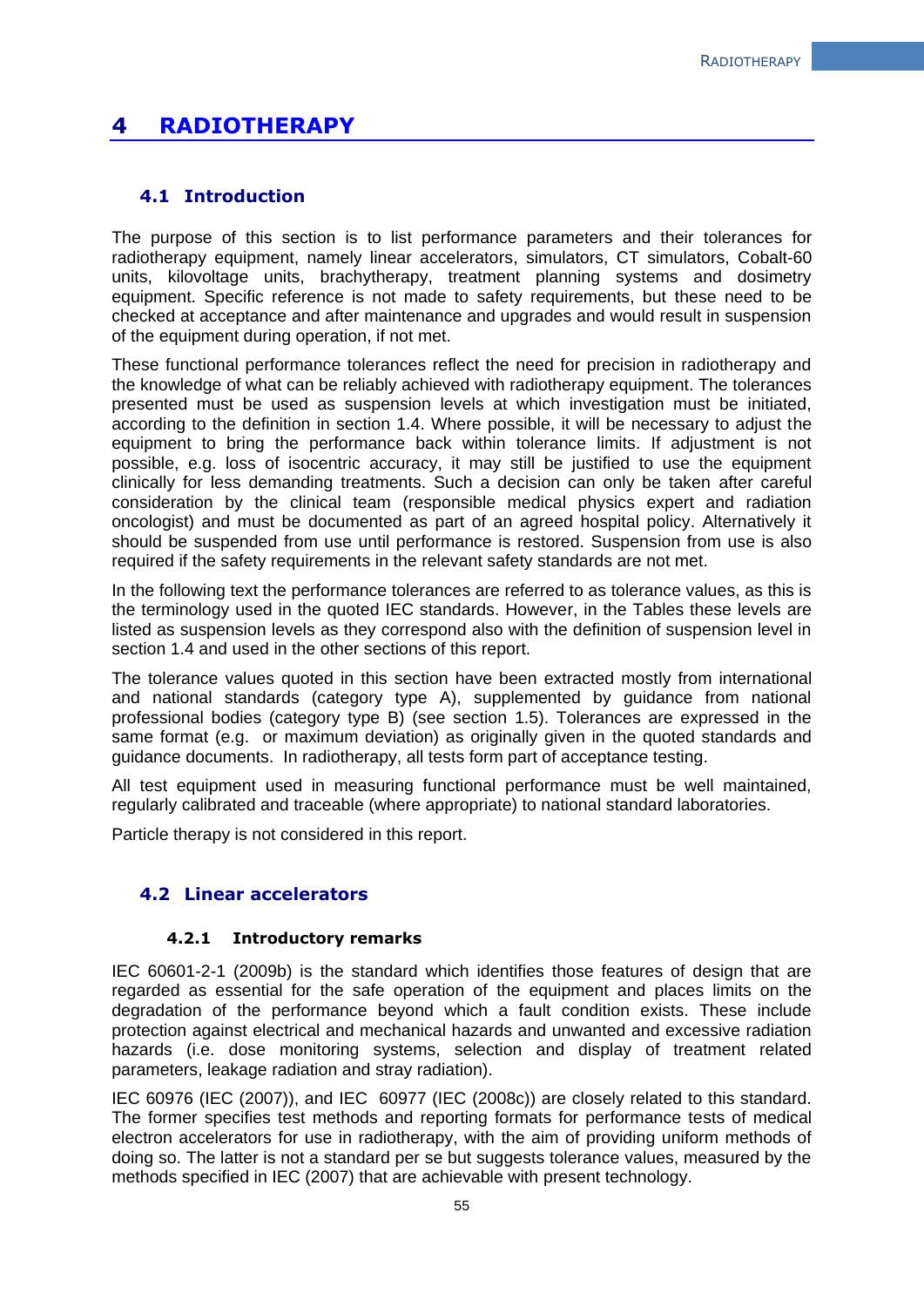#### CRITERIA FOR ACCEPTABILITY OF MEDICAL RADIOLOGICAL EQUIPMENT

The values given in Table 4-1 are a summary of the tolerance values in IEC (2008c) and are based on the methodology in IEC (2007). These values are broadly consistent with the tolerances specified in IPEM (1999), AAPM (1994), AAPM (2009) and CAPCA (2005a). For a detailed description of test methods, conditions and applicability, please refer to the IEC, IPEM and AAPM documents. A list of suggested test equipment is included in IEC (2008c). The Table is intended to include the performance parameters of all treatment devices incorporating a linear accelerator. Where tests are performed routinely for quality control, suggested frequencies of testing are given in IEC (2008c), IPEM (1999), AAPM (1994), AAPM (2009), CAPCA (2005a) and other national QA protocols. AAPM (2009) has detailed quality assurance recommendations for devices not covered in AAPM (1994).

In Table 4.1, "IEC" refers to IEC (2007) and IEC (2008c) and the numbers in the Reference column refer to the clauses in these publications. "IPEM (1999)" refers to tables in its section 5.2. Table 4-1 is a limited summary of the tolerance values in these publications and greater detail is contained in the publications. "See IEC" in the tables indicates that greater detail concerning the tolerances, e.g. dependence on field size, is contained in the IEC documents.

| <b>Physical Parameter</b>                                                                                 | <b>Suspension</b><br>Level | <b>Reference</b><br>(IEC<br>(2007,<br>2008c)<br>clause<br>numbers<br>unless<br>stated) | <b>Type</b> |
|-----------------------------------------------------------------------------------------------------------|----------------------------|----------------------------------------------------------------------------------------|-------------|
| <b>Uniformity of radiation fields</b>                                                                     |                            | 9                                                                                      |             |
| X-radiation                                                                                               |                            |                                                                                        |             |
| Flatness of square X-ray fields<br>(max/min ratio)                                                        | > 1.06 See IEC             |                                                                                        | A           |
| Symmetry of square X-ray fields<br>(max/min ratio)                                                        | > 1.03                     |                                                                                        | A           |
| Deviation of dose distribution of square<br>X-ray fields with angular positions                           | See IEC                    |                                                                                        | A           |
| Maximum ratio of absorbed dose<br>(beam flatness at $d_{max}$ )                                           | See IEC                    |                                                                                        | A           |
| Wedge fields                                                                                              |                            |                                                                                        |             |
| Maximum deviation of wedge factor<br>with all angular positions of the gantry<br>and beam limiting system | 2%                         |                                                                                        | A           |
| Maximum deviation of wedge angle                                                                          | $2^{\circ}$                |                                                                                        | A           |
| <b>IMRT</b>                                                                                               | See IEC                    |                                                                                        | A           |
| Electron radiation                                                                                        |                            |                                                                                        |             |
| Flatness of electron fields                                                                               | See IEC                    |                                                                                        | A           |
| Maximum deviation of dose distribution<br>of electron fields with angular position                        | 3%                         |                                                                                        | A           |

# **4.2.2 Suspension levels for linear accelerators**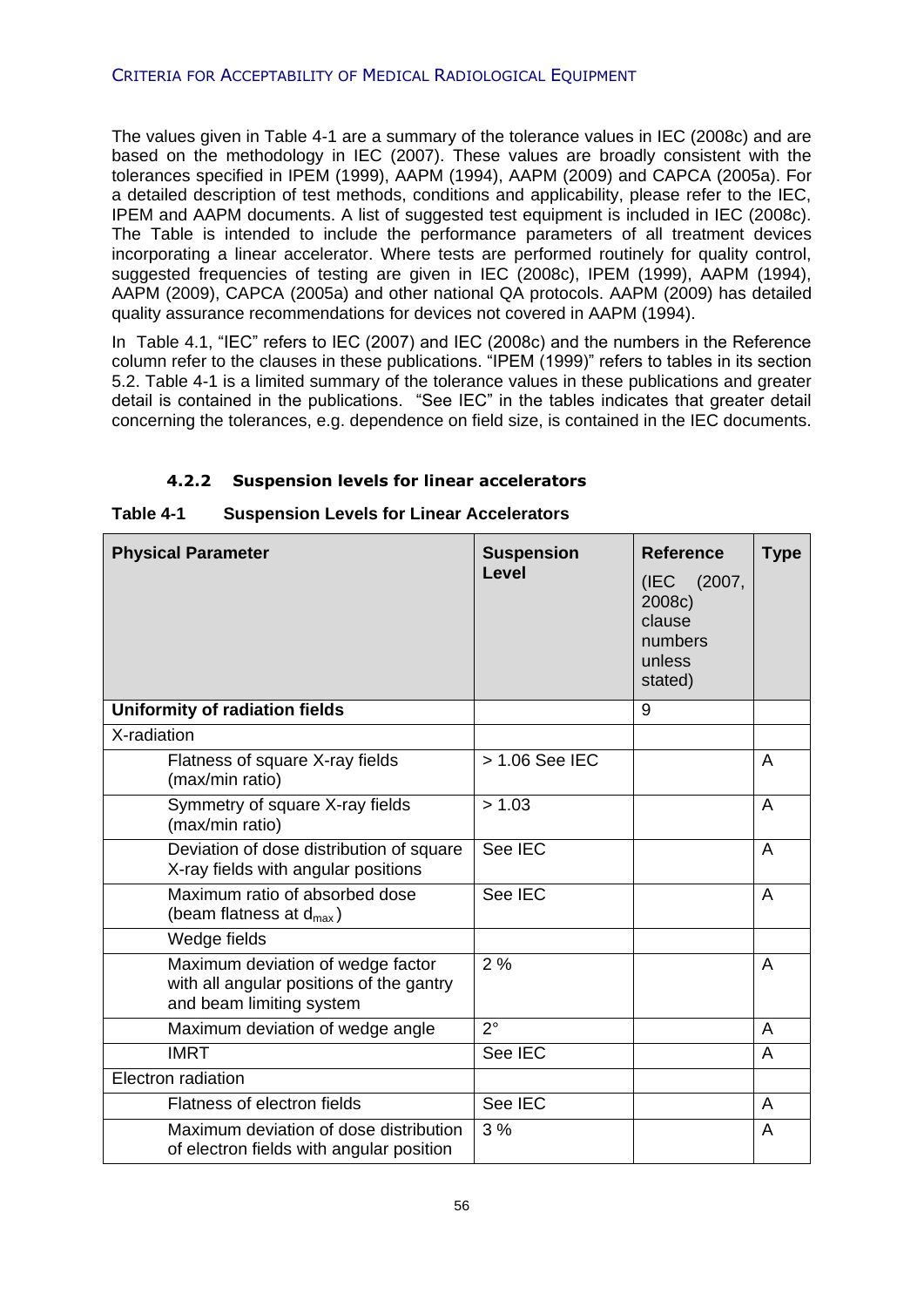| <b>Physical Parameter</b>                                            | <b>Suspension</b>                                    | <b>Reference</b>                                                | <b>Type</b> |
|----------------------------------------------------------------------|------------------------------------------------------|-----------------------------------------------------------------|-------------|
|                                                                      | Level                                                | (IEC (2007,<br>2008c)<br>clause<br>numbers<br>unless<br>stated) |             |
| Symmetry of electron fields (max/min<br>ratio)                       | >1.05                                                |                                                                 | A           |
| Maximum ratio of absorbed dose<br>(max/min ratio)                    | 1.09 See IEC                                         |                                                                 | A           |
| Dose monitoring system                                               |                                                      | $\overline{7}$                                                  |             |
| Weekly calibration check                                             | >2%                                                  |                                                                 | A           |
| Reproducibility                                                      | >0.5%                                                |                                                                 | A           |
| Proportionality                                                      | $>2\%$                                               |                                                                 | A           |
| Dependence on angular position of gantry and<br>beam limiting device | >3%                                                  |                                                                 | A           |
| Dependence on gantry rotation                                        | $>2$ % - electron<br>radiation<br>>3 % - X-radiation |                                                                 | A           |
| Stability throughout the day                                         | >2%                                                  |                                                                 | A           |
| Stability in moving beam radiotherapy                                | See IEC                                              |                                                                 | A           |
| <b>Depth dose characteristics</b>                                    |                                                      | 8                                                               |             |
| X-radiation                                                          |                                                      |                                                                 |             |
| Penetrative quality                                                  | >3 % or 3 mm.                                        |                                                                 | A           |
| Depth dose and profiles                                              | $>2\%$                                               | <b>IPEM (1999)</b>                                              | B           |
| Electron radiation                                                   |                                                      |                                                                 |             |
| Minimum depth of dose maximum                                        | $>1$ mm                                              |                                                                 | A           |
| Ratio of practical range at 80%<br>absorbed dose.                    | >1.6                                                 |                                                                 | A           |
| Deviation of actual value of penetrative<br>quality                  | >3 % or 2 mm                                         |                                                                 | A           |
| Maximum relative surface dose                                        | 100 %                                                |                                                                 | A           |
| Stability of penetrative quality                                     | >1 % or 2 mm                                         |                                                                 | A           |
| Indication of radiation fields                                       |                                                      | 10                                                              |             |
| X-radiation                                                          |                                                      |                                                                 | A           |
| Numerical field indication                                           | >3 mm or 1.5 %<br>See IEC                            |                                                                 | A           |
| For MLCs                                                             | >3 mm or 1.5 %<br>See IEC                            |                                                                 | A           |
| Light field indication                                               | $>2$ mm or 1 %<br>See IEC                            |                                                                 | A           |
| Maximum distance between the<br>centres of radiation and light       | $2 \, \text{mm}$<br>See IEC                          |                                                                 | A           |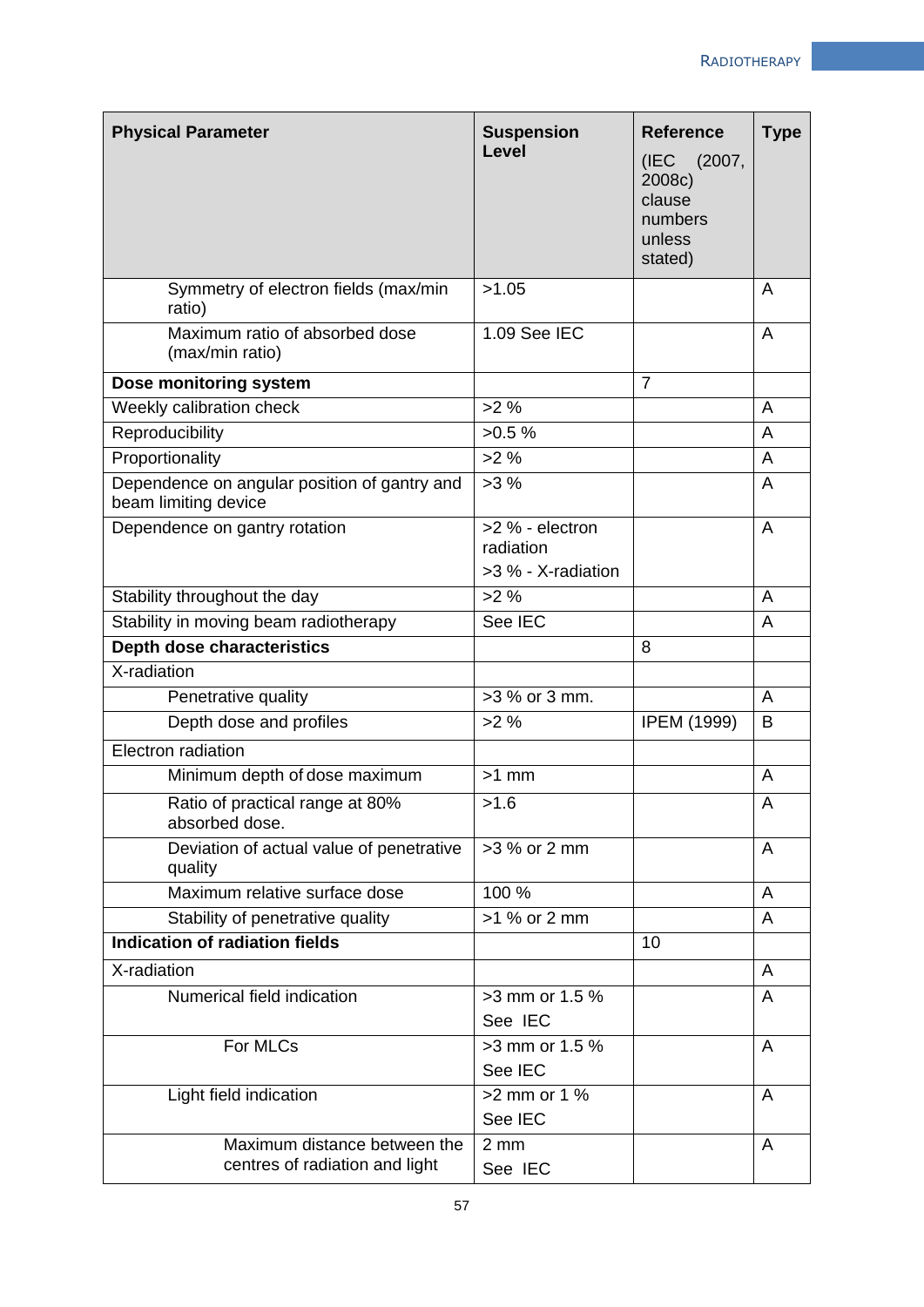# CRITERIA FOR ACCEPTABILITY OF MEDICAL RADIOLOGICAL EQUIPMENT

| <b>Physical Parameter</b>                                                                              | <b>Suspension</b><br>Level  | <b>Reference</b><br>(IEC (2007,<br>2008c)<br>clause<br>numbers<br>unless<br>stated) | <b>Type</b> |
|--------------------------------------------------------------------------------------------------------|-----------------------------|-------------------------------------------------------------------------------------|-------------|
| fields                                                                                                 |                             |                                                                                     |             |
| Maximum distance between the<br>centres of radiation and light<br>fields for MLCs                      | $2 \, \text{mm}$<br>See IEC |                                                                                     | A           |
| Maximum distance between the<br>centres of radiation and light<br>fields for SRS/SRT                   | $0.5$ mm<br>See IEC         |                                                                                     | A           |
| Reproducibility                                                                                        | $>2$ mm                     |                                                                                     | A           |
| Alignment of an SRS stereotactic frame                                                                 | $>0.5$ mm<br>See IEC        |                                                                                     | A           |
| Electron radiation                                                                                     |                             |                                                                                     |             |
| Light field indication                                                                                 | $>2$ mm                     |                                                                                     | A           |
| Geometry of adjustable BLDs                                                                            |                             |                                                                                     |             |
| Maximum angular deviation from<br>parallelity of opposing edges                                        | $0.5^\circ$                 |                                                                                     | A           |
| Maximum angular deviation from<br>orthogonality of adjacent edges                                      | $0.5^\circ$                 |                                                                                     | A           |
| Maximum displacement of the radiation<br>field from symmetry when rotating the<br>beam limiting system | $2 \, \text{mm}$            |                                                                                     | A           |
| Illuminance and penumbra of the light field                                                            |                             |                                                                                     |             |
| Illuminance (minimum)                                                                                  | 25 lux                      |                                                                                     | A           |
| Edge contrast ratio (minimum)                                                                          | 4.0                         |                                                                                     | A           |
| Indication of the radiation beam axis                                                                  |                             | 11                                                                                  |             |
| On entry                                                                                               |                             |                                                                                     |             |
| X-rays                                                                                                 | $>2$ mm                     |                                                                                     | A           |
| Electrons                                                                                              | $>4$ mm                     |                                                                                     | A           |
| <b>SRS</b>                                                                                             | $>0.5$ mm                   |                                                                                     | A           |
| On exit                                                                                                |                             |                                                                                     |             |
| X-rays                                                                                                 | $>3$ mm                     |                                                                                     | A           |
| <b>SRS</b>                                                                                             | $>0.5$ mm                   |                                                                                     | A           |
| <b>Isocentre</b>                                                                                       |                             | 12                                                                                  |             |
| Maximum displacement of radiation beam axis<br>from isocentre                                          | $2 \, \text{mm}$            |                                                                                     | A           |
| Mechanical isocentre                                                                                   | $>1$ mm                     | <b>IPEM (1999)</b>                                                                  | B           |
| Indication of the isocentre                                                                            | $>2$ mm                     |                                                                                     | A           |
| Indication of the isocentre for SRS                                                                    | $>0.5$ mm                   | <b>IPEM (1999)</b>                                                                  | B           |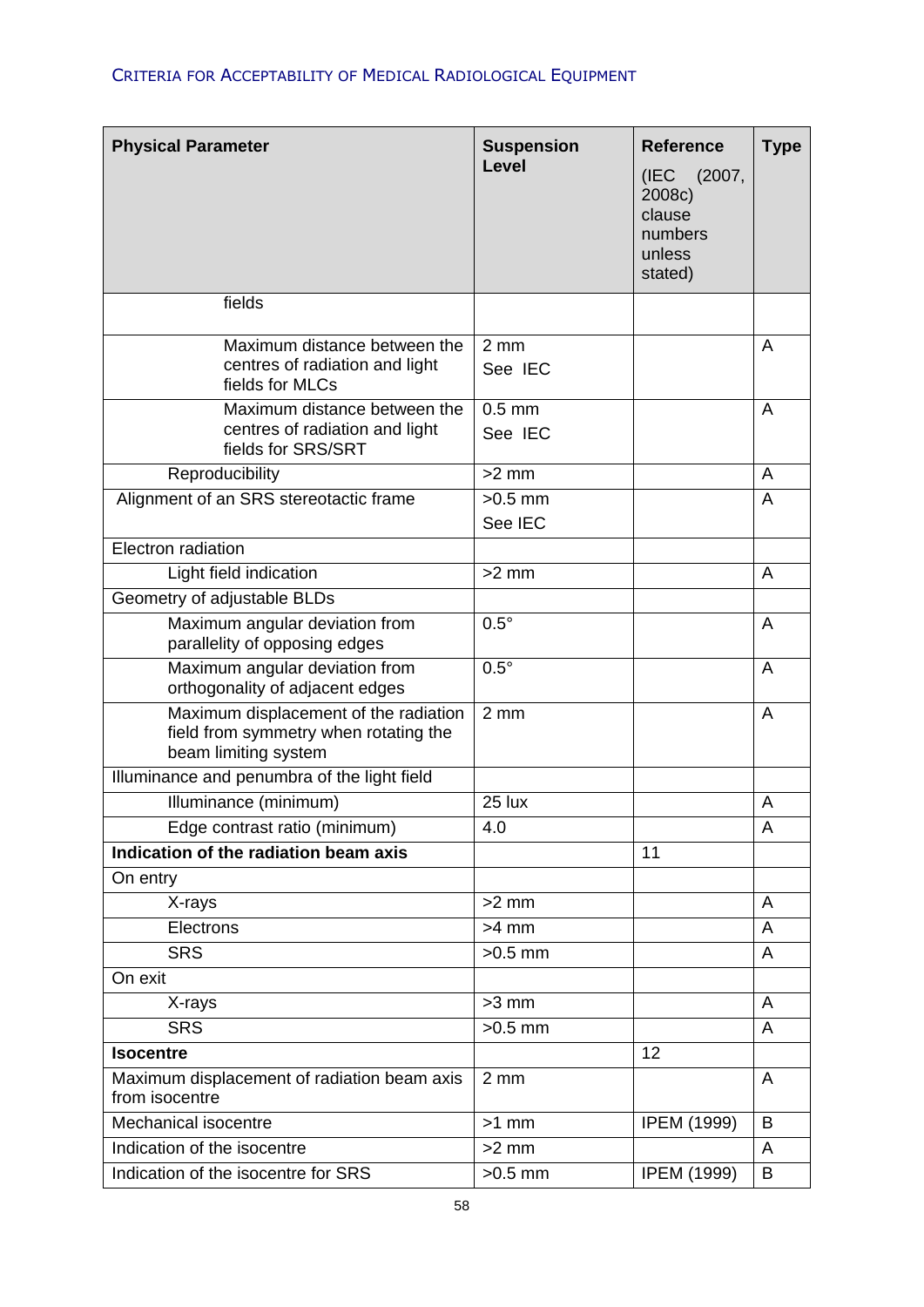| <b>Physical Parameter</b>                               | <b>Suspension</b><br><b>Level</b> | <b>Reference</b><br>(2007,<br>(IEC<br>2008c)<br>clause<br>numbers<br>unless<br>stated) | <b>Type</b>    |
|---------------------------------------------------------|-----------------------------------|----------------------------------------------------------------------------------------|----------------|
| Indication of distance along the radiation<br>beam axis |                                   | 13                                                                                     |                |
| Maximum difference for isocentric equipment             | $2 \, \text{mm}$                  |                                                                                        | A              |
| Maximum difference for non-isocentric<br>equipment      | 5 <sub>mm</sub>                   |                                                                                        | A              |
| Zero position of rotational scales                      |                                   | 14                                                                                     |                |
| Gantry rotation                                         | $>0.5^\circ$                      |                                                                                        | $\overline{A}$ |
| Roll and pitch of radiation head                        | $>0.1^\circ$                      |                                                                                        | A              |
| Rotation of beam limiting system                        | $>0.5^\circ$                      |                                                                                        | A              |
| Isocentric rotation of the patient support              | $> 0.5^{\circ}$                   |                                                                                        | A              |
| Table top rotation, pitch and roll                      | $>0.5^\circ$                      |                                                                                        | A              |
| Accuracy of rotation scales                             | $>0.5^\circ$                      | <b>IPEM (1999)</b>                                                                     | B              |
| <b>Congruence of opposed radiation fields</b>           | $>$ mm                            | 15                                                                                     | A              |
| <b>Movements of patient support</b>                     |                                   | 16                                                                                     |                |
| Vertical movements                                      | $>2$ mm                           |                                                                                        | A              |
| Longitudinal and lateral movements                      | $>2$ mm                           | <b>IPEM (1999)</b>                                                                     | B              |
| <b>Isocentric rotation axis</b>                         | $>2$ mm                           |                                                                                        | A              |
| Parallelism of rotational axes                          | $>0.5^\circ$                      |                                                                                        | A              |
| Longitudinal rigidity                                   | $>5$ mm                           |                                                                                        | A              |
| Lateral rigidity                                        | $>0.5^\circ$ and 5 mm             |                                                                                        | A              |
| <b>Electronic imaging devices</b>                       |                                   | 17                                                                                     |                |
| Minimum detector frame time                             | 0.5s                              |                                                                                        | Α              |
| Corresponding maximum frame rate                        | 2/s                               |                                                                                        | A              |
| Minimum signal-to-noise ratio                           | 50 See IEC                        |                                                                                        | A              |
| Maximum imager lag                                      |                                   |                                                                                        |                |
| Second to first frame                                   | 5 %                               |                                                                                        | A              |
| Or fifth to first frame                                 | 0.3%                              |                                                                                        | A              |
| Minimum spatial resolution                              | $0.6$ lp/mm                       |                                                                                        | A              |

Detachable devices can be attached to either the treatment head or the couch. The former include shadow trays and micro-MLCs, and the latter include devices such as stereotactic frames, head shells, bite-blocks, etc. Where reproducible immobilisation and positioning of the patient is required, the positional tolerance of these devices should be less than 2 mm in general use and 0.5 mm for SRS.

It is recognised that planar and volumetric imaging using both kilovoltage and megavoltage radiation is playing an increasing part in radiotherapy through image guided radiotherapy (IGRT). The tolerances above apply only to planar electronic imaging devices. More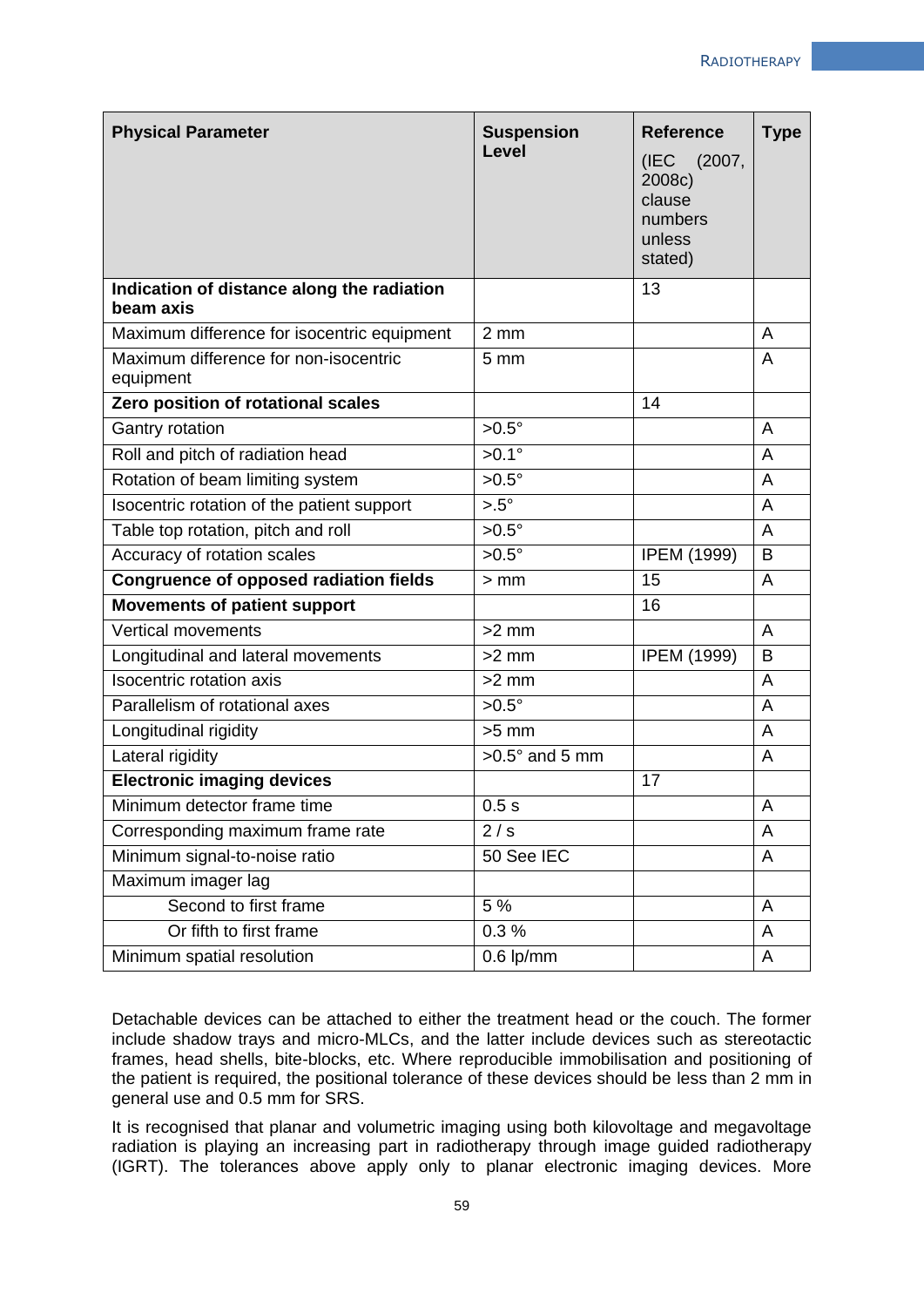information on checking kilovoltage radiographic systems can be found in section 2. There is an IEC standard under development addressing IGRT systems. Where tests of planar electronic imaging devices are performed routinely for quality control, suggested frequencies of testing are given in CAPCA (2005c).

# **4.3 Simulators**

#### **4.3.1 Introductory remarks**

IEC 60601-2-29 (IEC (2008b)) is the standard which identifies those features of design that are regarded as essential for the safe operation of the equipment and places limits on the degradation of the performance beyond which a fault condition exists. These include protection against electrical and mechanical hazards and unwanted and excessive radiation hazards. In a similar way to IEC (2007) and IEC (2008c) for linear accelerators, IEC 61168 (IEC (1993a)) and IEC 61170 (IEC (1993b)) specify test methods and functional performance values for radiotherapy simulators. The functional performance requirements of radiotherapy simulators are directly related to the radiotherapy equipment being simulated. The performance tolerances must therefore be at least equal to those considered appropriate for the radiotherapy equipment and in many instances must be better in order not to add to the total positioning errors. There are some differences from recommendations published by national physicists' associations (IPEM (1999), AAPM (1994) and CAPCA (2005b)). Where recommendations from these bodies are adopted, they are indicated in Table 4-2.

The values given in Table 4-2 are a summary of the tolerance values in IEC (1993b) and are based on the methodology in IEC (1993a). Where additional tolerances (e.g. for MLC simulation) have been suggested in the more recent linear accelerator standards IEC (2007) and IEC (2008c) and IPEM (1999), these are indicated in the Table. For a detailed description of test methods and conditions, please refer to the IEC and IPEM documents.

Where tests are performed routinely for quality control, suggested frequencies of testing are given in IEC (1993b), IPEM (1999), AAPM (1994), CAPCA (2005b) and other national QA protocols.

In the table, "IEC" refers to IEC (1993a) and IEC (1993b).

### **4.3.2 Suspension levels for radiotherapy simulators**

#### **Table 4-2 Suspension Levels for Radiotherapy Simulators**

| <b>Physical Parameter</b>           | <b>Suspension</b>      | <b>Reference</b>                     | Type |
|-------------------------------------|------------------------|--------------------------------------|------|
|                                     | Level                  | (1993a,b)<br>(IEC)<br>unless stated) |      |
| Indication of radiation fields      |                        |                                      |      |
| Numerical field indication          | $>2$ mm or 1.0<br>%    |                                      | A    |
|                                     | See IEC                |                                      |      |
| Numerical field indication for MLCs | $>2$ mm or 1.0         | IEC (2008c,)                         | A    |
|                                     | %                      | IEC (2007)                           |      |
| Light field indication              | $>1$ mm or 0.5<br>$\%$ |                                      | A    |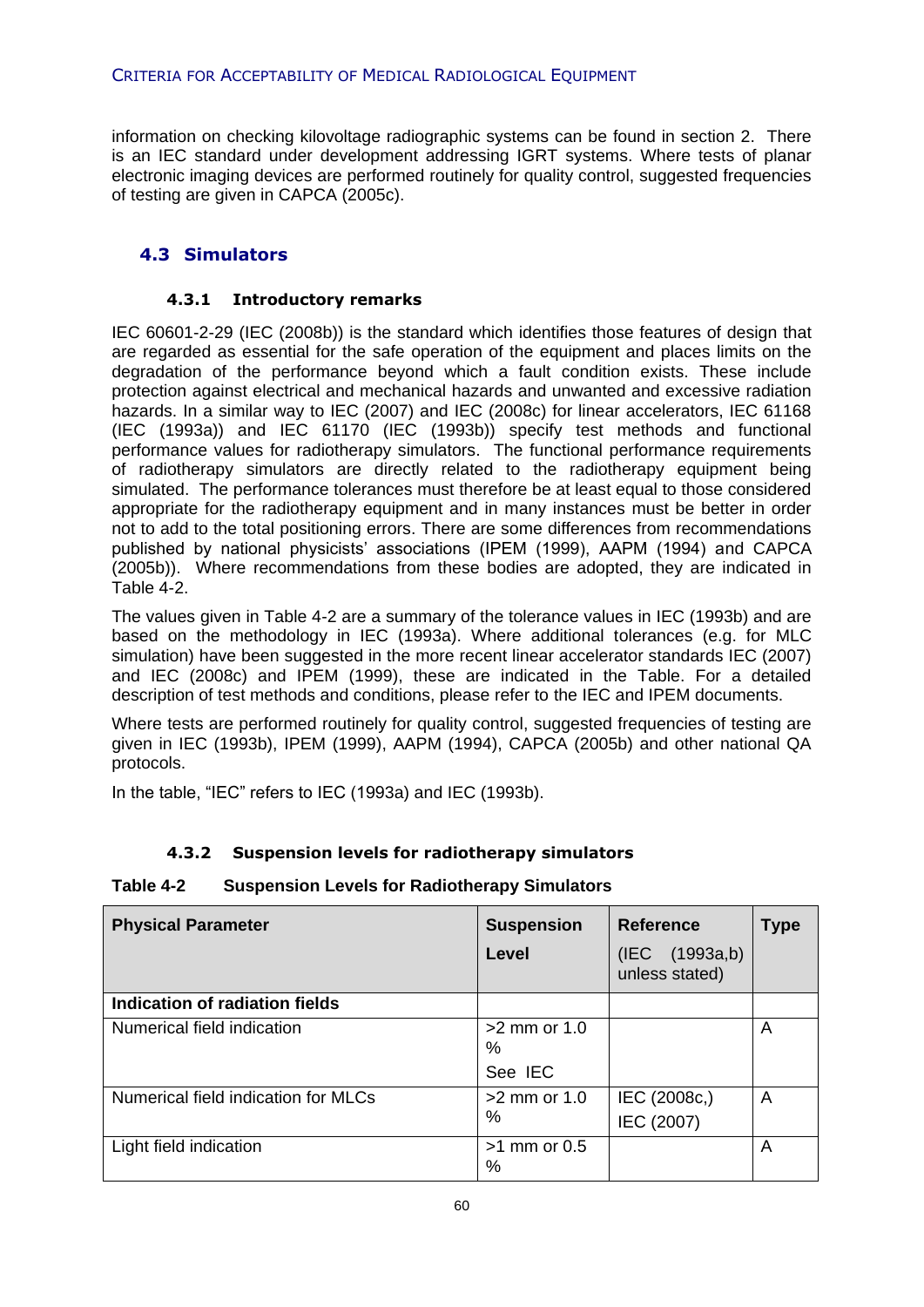| <b>Physical Parameter</b>                                                                      | <b>Suspension</b>                 | <b>Reference</b>                 | <b>Type</b> |
|------------------------------------------------------------------------------------------------|-----------------------------------|----------------------------------|-------------|
|                                                                                                | Level                             | (IEC (1993a,b)<br>unless stated) |             |
|                                                                                                | See IEC                           |                                  |             |
| Maximum distance between the centres<br>of radiation and light field                           | $>1$ mm or 0.5<br>$\%$<br>See IEC |                                  | A           |
| Maximum distance between the centres<br>of radiation and light field for MLCs                  | $>1$ mm or 0.5<br>$\%$            | IEC (2008c,)<br>IEC (2007)       | A           |
| Reproducibility                                                                                | $>1$ mm                           |                                  | A           |
| Delineator geometry                                                                            |                                   |                                  |             |
| Angular deviation from parallelity of<br>opposing edges                                        | $>0.5^\circ$                      |                                  | A           |
| Angular deviation from orthogonality of<br>adjacent edges                                      | $>0.5^\circ$                      |                                  | A           |
| Displacement of the radiation field from<br>symmetry when rotating the beam<br>limiting system | $>2$ mm                           | IEC (2008c,)<br>IEC (2007)       | A           |
| Light field                                                                                    |                                   |                                  |             |
| Field size $(10x10 \text{ cm}^2)$                                                              | $>1$ mm                           |                                  | A           |
| Minimum illuminance                                                                            | 50 lux                            |                                  | A           |
| Minimum edge contrast ratio                                                                    | 4.0                               |                                  | A           |
| Indication of the radiation beam axis                                                          |                                   |                                  |             |
| On entry                                                                                       | $>1$ mm                           | <b>IPEM (1999)</b>               | B           |
| On exit                                                                                        | $>2$ mm                           |                                  | A           |
| <b>Isocentre</b>                                                                               |                                   |                                  |             |
| Displacement of radiation beam axis from<br>isocentre                                          | $>1$ mm<br>See IEC                |                                  | A           |
| Mechanical isocentre                                                                           | $>1$ mm                           | <b>IPEM (1999)</b>               | B           |
| Indication of the isocentre                                                                    | $>1$ mm                           | <b>IPEM (1999)</b>               | B           |
| Indication of distance along the radiation<br>beam axis                                        |                                   |                                  |             |
| From isocentre                                                                                 | $>1$ mm                           |                                  | A           |
| From radiation source                                                                          | $>2$ mm                           |                                  | A           |
| Image receptor to isocentre                                                                    | $>2$ mm                           |                                  | A           |
| Zero position of rotational scales                                                             |                                   |                                  |             |
| Gantry rotation                                                                                | $>0.5^\circ$                      | <b>IPEM (1999)</b>               | B           |
| Roll and pitch of radiation head                                                               | $>0.1^\circ$                      | IEC (2008c)                      | A           |
| Rotation of delineator                                                                         | $>0.5^\circ$                      | <b>IPEM (1999)</b>               | B           |
| Isocentric rotation of the patient support                                                     | $>0.5^\circ$                      | IEC (2008c)                      | A           |
| Table top rotation, pitch and roll                                                             | $>0.5^\circ$                      | IEC (2008c)                      | A           |
| Accuracy of rotation scales                                                                    | $>0.5^\circ$                      | <b>IPEM (1999)</b>               | B           |
| <b>Congruence of opposed radiation fields</b>                                                  | $>1$ mm                           |                                  | A           |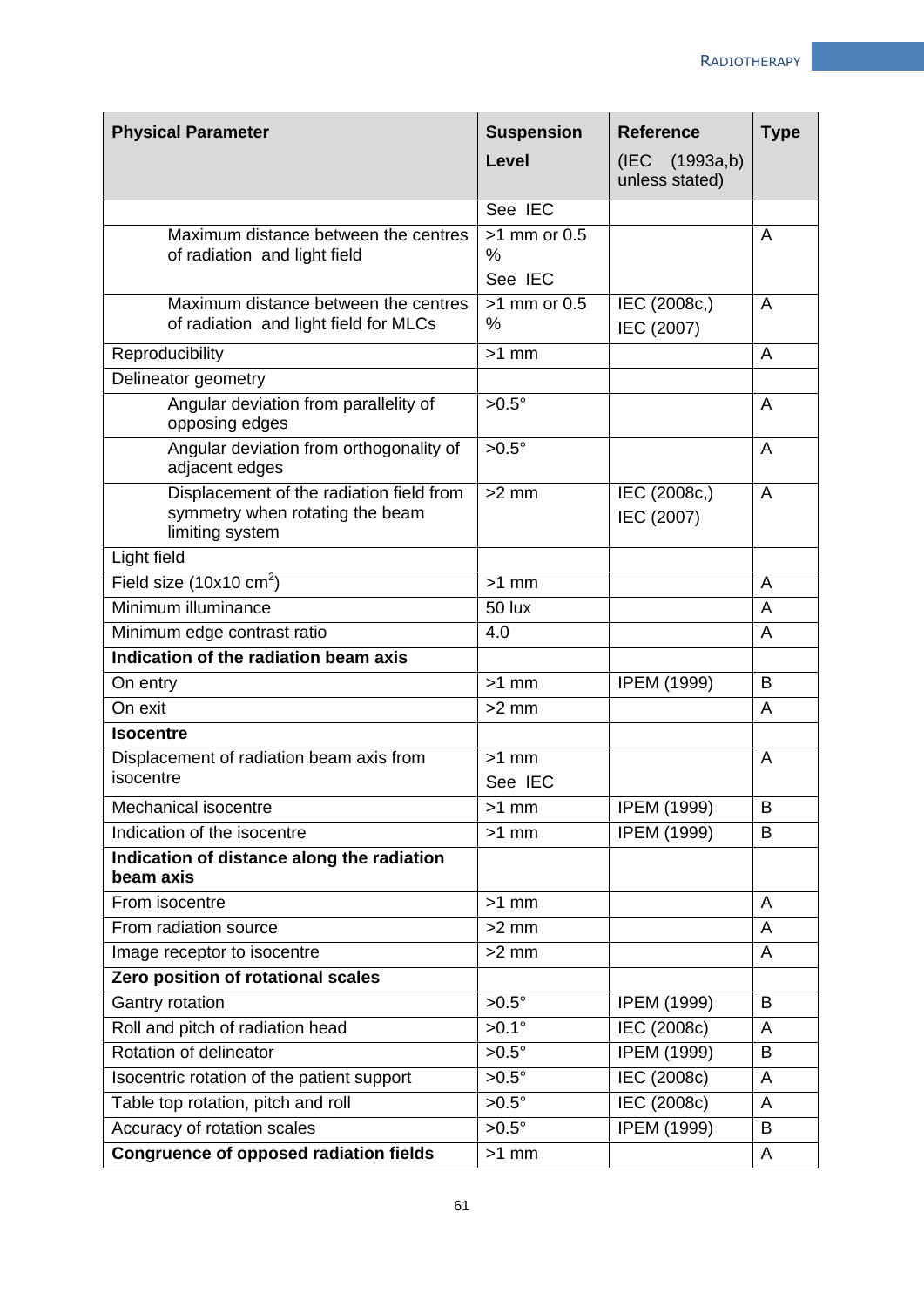| <b>Physical Parameter</b>                | <b>Suspension</b><br><b>Level</b> | <b>Reference</b><br>(IEC (1993a,b) | <b>Type</b>    |
|------------------------------------------|-----------------------------------|------------------------------------|----------------|
|                                          |                                   | unless stated)                     |                |
| <b>Movements of patient support</b>      |                                   |                                    |                |
| <b>Vertical movements</b>                | $>2$ mm                           |                                    | A              |
| Longitudinal and lateral movements       | $>2$ mm                           | <b>IPEM (1999)</b>                 | $\overline{B}$ |
| <b>Isocentric rotation axis</b>          | $>1$ mm                           |                                    | A              |
| Parallelism of rotational axes           | $>0.5^\circ$                      |                                    | A              |
| Longitudinal rigidity                    | $>5$ mm                           |                                    | A              |
| Lateral rigidity                         | $>0.5^\circ$ and 5<br>mm          |                                    | A              |
| <b>Electronic imaging devices</b>        |                                   |                                    |                |
| Minimum detector frame time              | 0.5s                              | IEC (2008c,)                       | $\overline{A}$ |
|                                          |                                   | IEC (2007)                         |                |
| Corresponding maximum frame rate         | 2/s                               | IEC (2008c,)                       | $\mathsf{A}$   |
|                                          |                                   | IEC (2007)                         |                |
| Minimum signal-to-noise ratio            | $\overline{50}$                   | IEC (2008c,)                       | $\overline{A}$ |
|                                          |                                   | IEC (2007)                         |                |
| Maximum imager lag                       |                                   |                                    |                |
| Second to first frame                    | 5 %                               | IEC (2008c,)                       | $\overline{A}$ |
|                                          |                                   | IEC (2007)                         |                |
| Or fifth to first frame                  | 0.3%                              | IEC (2008c,)                       | $\overline{A}$ |
|                                          |                                   | IEC (2007)                         |                |
| Minimum spatial resolution               | $0.6$ lp/mm                       | <b>IPEM (1999)</b>                 | B              |
|                                          |                                   | 10.2.6                             |                |
| <b>Radiographic QC</b>                   |                                   |                                    |                |
| Alignment of broad and fine foci images  | $>0.5$ mm                         | <b>IPEM (1999)</b>                 | B              |
| <b>Fluoroscopic QC</b>                   |                                   |                                    |                |
| Full radiographic and fluoroscopic tests |                                   | <b>IPEM (1999)</b>                 | B              |
| <b>Alignment of Shadow Trays</b>         | $>1$ mm                           | <b>IPEM (1999)</b>                 | B              |

# **4.4 CT simulators**

#### **4.4.1 Introductory remarks**

CT simulators usually comprise a wide bore CT scanner, together with an external patient positioning and marking mechanism using projected laser lines to indicate the treatment isocentre. This is often termed "virtual simulation". There is an IEC safety standard (IEC (2009)) under development reflecting this application of CT scanning. Quality assurance of the scanner and alignment system is essential to ensure that the isocentre is accurately located in the treatment volume for subsequent treatment planning and treatment, the CT image is not spatially distorted and the Hounsfield numbers are accurate for attenuation corrections. The established standards for CT scanners (see section 2.7) for good image quality and optimum patient radiation dose apply. Quality assurance regimes are therefore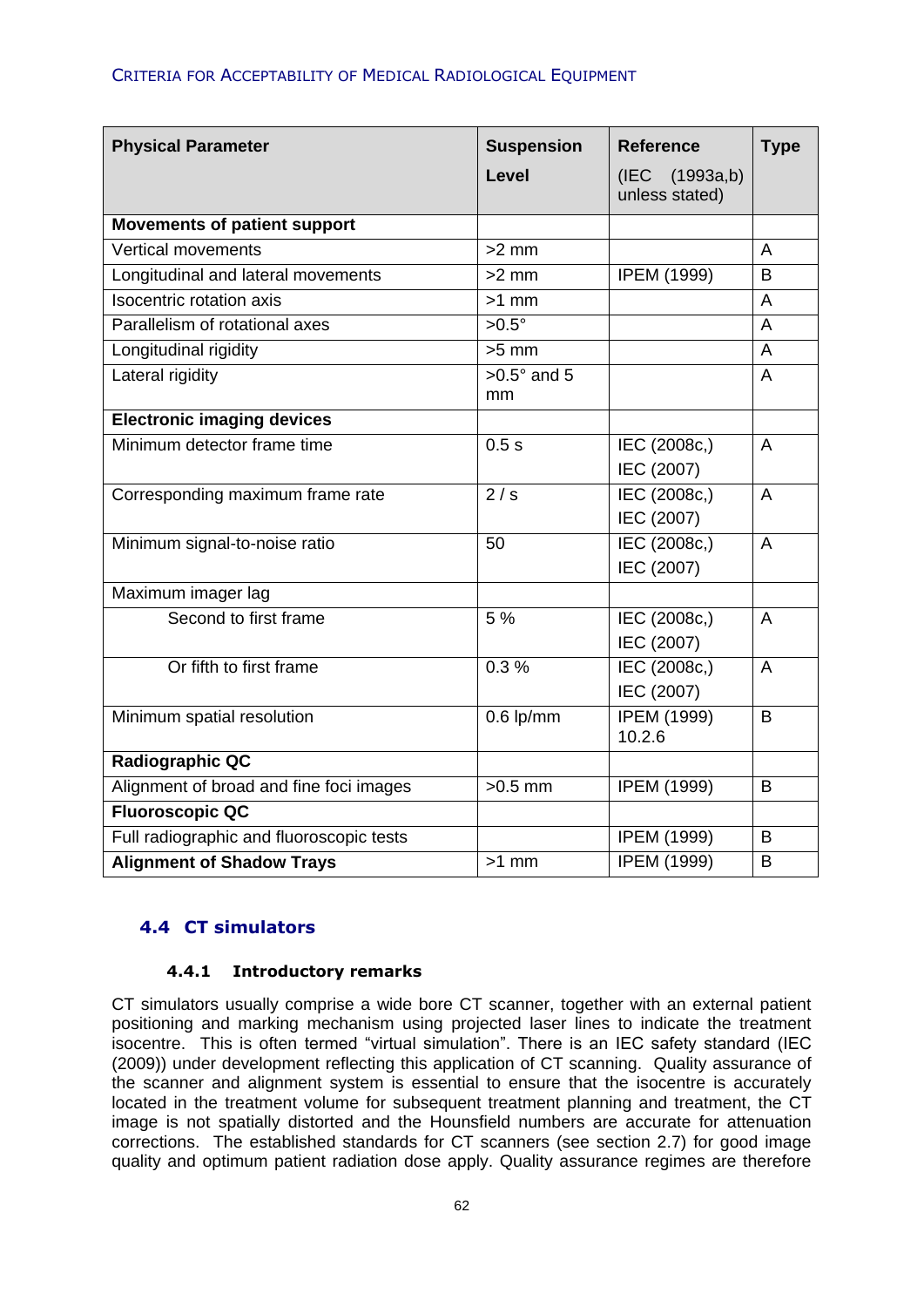based upon good clinical practice. The most recent works are "Quality assurance for computed-tomography simulators and the computed-tomography-simulation process": (AAPM (2003)) and "Quality assurance programme for computed tomography: Diagnostic and therapy applications": (IAEA (2011)). The tolerance limits in these reports are designed to satisfy the accuracy requirements for conformal radiotherapy and have been shown to be achievable in a routine clinical setting. Further guidance is contained in IPEM Report 81 published in 1999 (IPEM (1999)). The guidance in Table 4-3 is based on these three reports. IPEM Report 81 suggests that the tests are done under the same scanning conditions as those used clinically. Checks on image quality should also be done after software upgrades in case they affect the calibration of the Hounsfield Units. Where tests are performed routinely for quality control, suggested frequencies of testing are given in AAPM (2003). IPEM (1999), CAPCA (2007b), IAEA (2011) and other national QA protocols. The IEC standard under development will also give some guidance on tolerance values.

#### **4.4.2 Suspension levels for CT simulators**

#### **Table 4-3 Suspension Levels for CT Simulators**

| <b>Physical Parameter</b>                                | <b>Suspension</b><br>Level  | <b>Reference</b><br>(AAPM, 2003a)<br>unless stated) | <b>Type</b> |
|----------------------------------------------------------|-----------------------------|-----------------------------------------------------|-------------|
| <b>Alignment of CT Gantry Lasers</b>                     |                             |                                                     |             |
| With centre of the imaging plane                         | $> 2$ mm                    |                                                     | B           |
| Parallel & orthogonal over length of laser<br>projection | $> 2$ mm                    |                                                     | B           |
| <b>Alignment of Wall Lasers</b>                          |                             |                                                     |             |
| Distance to scan plane                                   | $> 2$ mm                    |                                                     | B           |
| With imaging plane over length of laser<br>projection    | $>2$ mm                     | IPEM (1999) 1°                                      | B           |
| <b>Alignment of Ceiling Laser</b>                        |                             |                                                     |             |
| Orthogonal with imaging plane                            | $> 2$ mm                    |                                                     | B           |
| <b>Orientation of Scanner Table Top</b>                  |                             |                                                     |             |
| Orthogonal to imaging plane                              | $> 2$ mm                    |                                                     | B           |
| <b>Scales and Movements</b>                              |                             |                                                     |             |
| Readout of longitudinal position of table top            | $> 1$ mm                    | IAEA (2011)                                         | A           |
| Table top indexing under scanner control                 | $> 2$ mm                    | IAEA (2011)                                         | A           |
| <b>Gantry tilt</b>                                       | $>1^\circ$ from<br>vertical | IAEA (2011)                                         | A           |
| <b>Scan Position</b>                                     |                             |                                                     |             |
| Scan position from pilot images                          | $>1$ mm                     | <b>IPEM (1999)</b><br>1 <sub>mm</sub>               | B           |
| <b>Image Quality</b>                                     |                             |                                                     |             |
| Left & right registration                                | None                        | <b>IPEM (1999)</b>                                  | B           |
| Image scaling                                            | $>2$ mm                     | <b>IPEM (1999)</b>                                  | B           |
| CT number/electron density verification                  | > 20 HU (all<br>materials)  | IAEA (2011)                                         | A           |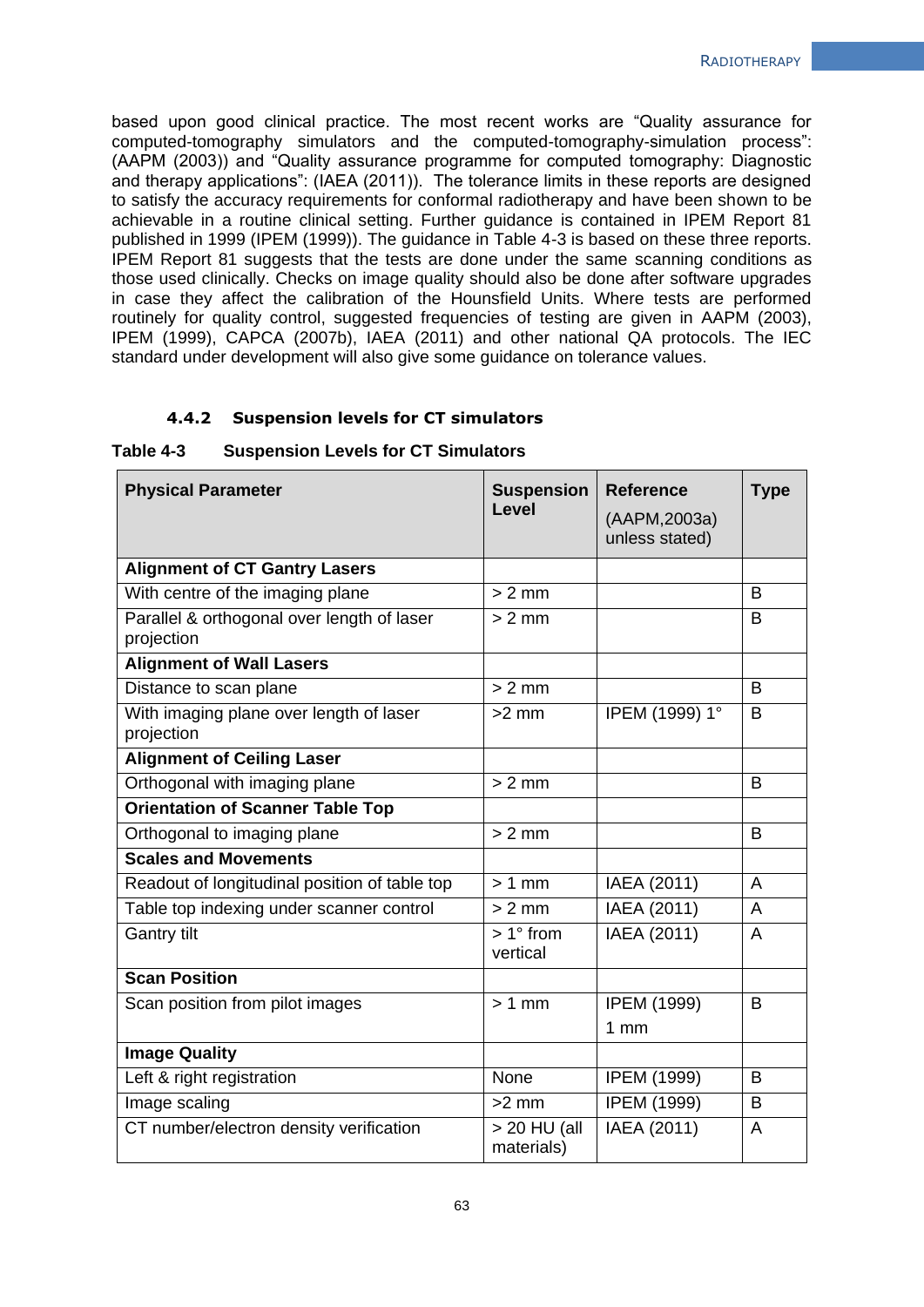# **4.5 Cobalt-60 units**

#### **4.5.1 Introductory remarks**

IEC 60601-2-11 (IEC (2004b)) is the standard which identifies those features of design that are regarded as essential for the safe operation of the equipment and places limits on the degradation of the performance beyond which a fault condition exists. These include protection against electrical and mechanical hazards and unwanted and excessive radiation hazards (i.e. controlling timer, selection and display of treatment related parameters, leakage radiation and stray radiation). IEC (2004b) also includes requirements for multi-source stereotactic radiotherapy equipment.

The IEC has not published performance tolerances for cobalt-60 units. The functional performance characteristics and tolerance values in Table 4-4 are based on those for linear accelerators in IEC (2008c), IEC (2007) with some changes for cobalt-60 units. The Table does not address multi-source stereotactic radiotherapy equipment. There are some differences in the recommendations published by national associations (IPEM (1999), AAPM (1994) and CAPCA (2006a)). Where recommendations from these bodies are adopted, they are indicated in the Table. For a detailed description of test methods and conditions, please refer to the documents indicated.

Where tests are performed routinely for quality control, suggested frequencies of testing are given in IPEM (1999), AAPM (1994), CAPCA (2006a) and other national QA protocols.

#### **4.5.2 Suspension levels for Cobalt-60 units**

| <b>Physical Parameter</b>                                                                                | <b>Suspension</b><br>Level | <b>Reference</b><br>(IEC (2008c)<br>unless stated) | Type |
|----------------------------------------------------------------------------------------------------------|----------------------------|----------------------------------------------------|------|
| Uniformity of radiation fields                                                                           |                            |                                                    |      |
| Flatness of square fields (max/min ratio)                                                                | >1.06                      |                                                    | A    |
| Symmetry of square fields (max/min ratio)                                                                | >1.04                      | <b>IPEM (1999)</b>                                 | B    |
| Deviation of dose distribution of square<br>fields with angular positions.                               | See IEC<br>60976/7         |                                                    | A    |
| Wedge fields                                                                                             |                            |                                                    |      |
| Maximum deviation of wedge factor<br>with gantry angle                                                   | 2%                         | <b>IPEM (1999)</b>                                 | B    |
| Maximum deviation of wedge angle<br>with all angular positions of the<br>gantry and beam limiting system | $2^{\circ}$                |                                                    | A    |
| Source position (when applicable)                                                                        | $>3$ mm                    | AAPM (1994)                                        | B.   |
| <b>Controlling Timer and Output Checks</b>                                                               |                            |                                                    |      |
| Timer check on dual timer difference                                                                     | $>1$ s                     | <b>IPEM (1999)</b>                                 | B.   |
| Weekly calibration check                                                                                 | $>2\%$                     |                                                    | A    |
| Reproducibility                                                                                          | $>0.5\%$                   |                                                    | A    |
| Proportionality                                                                                          | $>2\%$                     |                                                    | A    |
| Dependence on gantry rotation                                                                            | $>1\%$                     | <b>IPEM (1999)</b>                                 | B    |

#### **Table 4-4 Suspension Levels for Cobalt-60 Units**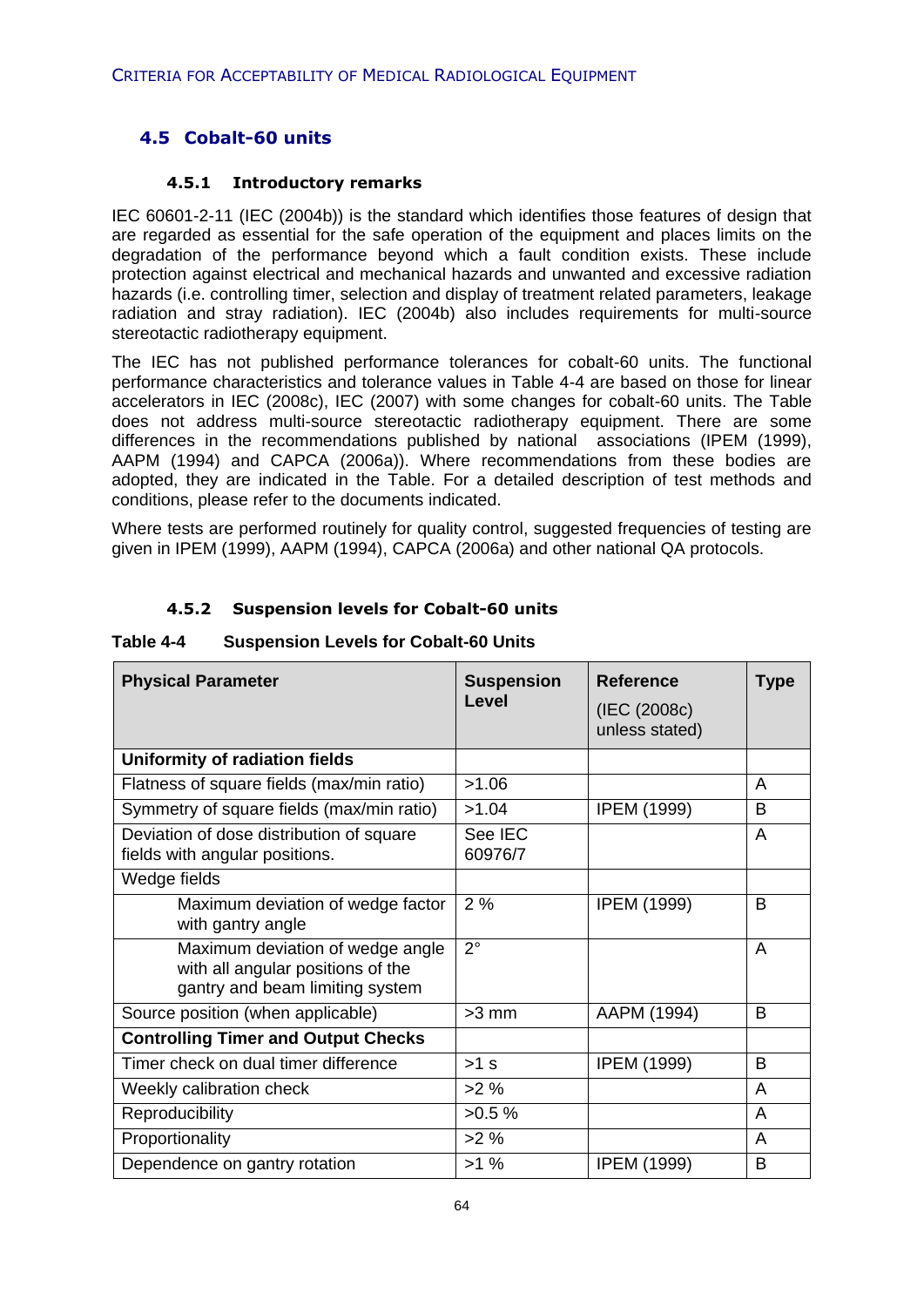| <b>Suspension</b><br><b>Physical Parameter</b>                                                 |                       | <b>Reference</b>                           | <b>Type</b> |
|------------------------------------------------------------------------------------------------|-----------------------|--------------------------------------------|-------------|
|                                                                                                | <b>Level</b>          | (IEC (2008c)<br>unless stated)             |             |
| Stability in moving beam radiotherapy                                                          | See IEC<br>60976/7    | IEC (2008C)<br>IEC (2007)                  | A           |
| <b>Timer linearity</b>                                                                         | >1%                   | AAPM (1994)                                | B           |
| Stability of timer                                                                             | $> 0.01$ min          |                                            | A           |
| Output vs field size                                                                           | $>2\%$                | <b>IPEM (1999)</b><br>AAPM (1994)          | B           |
| Shutter correction                                                                             | $>2\%$                | <b>IPEM (1999)</b>                         | B           |
| Depth dose characteristics                                                                     |                       |                                            |             |
| Penetrative quality                                                                            | $>1\%$                | <b>IPEM (1999)</b>                         | B           |
| Depth dose and profile                                                                         | $>2\%$                | <b>IPEM (1999)</b>                         | B           |
| Indication of radiation fields                                                                 |                       |                                            |             |
| Numerical field indication                                                                     | $>3$ mm or $1.5$<br>% | IPEM (1999) 2<br>mm                        | A, B        |
| Light field indication                                                                         | $>2$ mm or 1 %        |                                            | A           |
| Maximum distance between the centres of<br>radiation and light field                           | $>2$ mm or 1 %        | AAPM (1994)<br>3 mm                        | A, B        |
| Reproducibility                                                                                | $>2$ mm               |                                            | A           |
| Collimator geometry                                                                            |                       |                                            |             |
| Angular deviation from parallelity of<br>opposing edges                                        | $>0.5^\circ$          |                                            | A           |
| Angular deviation from<br>orthogonality of adjacent edges                                      | $>0.5^\circ$          |                                            | A           |
| Displacement of the radiation field<br>from symmetry when rotating the<br>beam limiting system | $>2$ mm               |                                            | A           |
| Light field                                                                                    |                       |                                            |             |
| Field size $(10x10 \text{ cm}^2)$                                                              | $>2$ mm               | <b>IPEM (1999)</b>                         | B           |
| Minimum illuminance                                                                            | 25 lux                |                                            | A           |
| Minimum edge contrast ratio                                                                    | 4.0                   |                                            | A           |
| Indication of the radiation beam axis                                                          |                       |                                            |             |
| On entry                                                                                       | $>2$ mm               |                                            | A           |
| On exit                                                                                        | $>3$ mm               |                                            | A           |
| <b>Isocentre</b>                                                                               |                       |                                            |             |
| Displacement of radiation beam axis from<br>isocentre                                          | $>2$ mm               | IPEM (1999) 3<br>mm<br>AAPM (1994)<br>2 mm | A, B        |
| Mechanical isocentre                                                                           | $>2$ mm               | <b>IPEM (1999)</b>                         | B           |
| Indication of the isocentre                                                                    | $>2$ mm               |                                            | A           |
| Indication of distance along the                                                               |                       |                                            |             |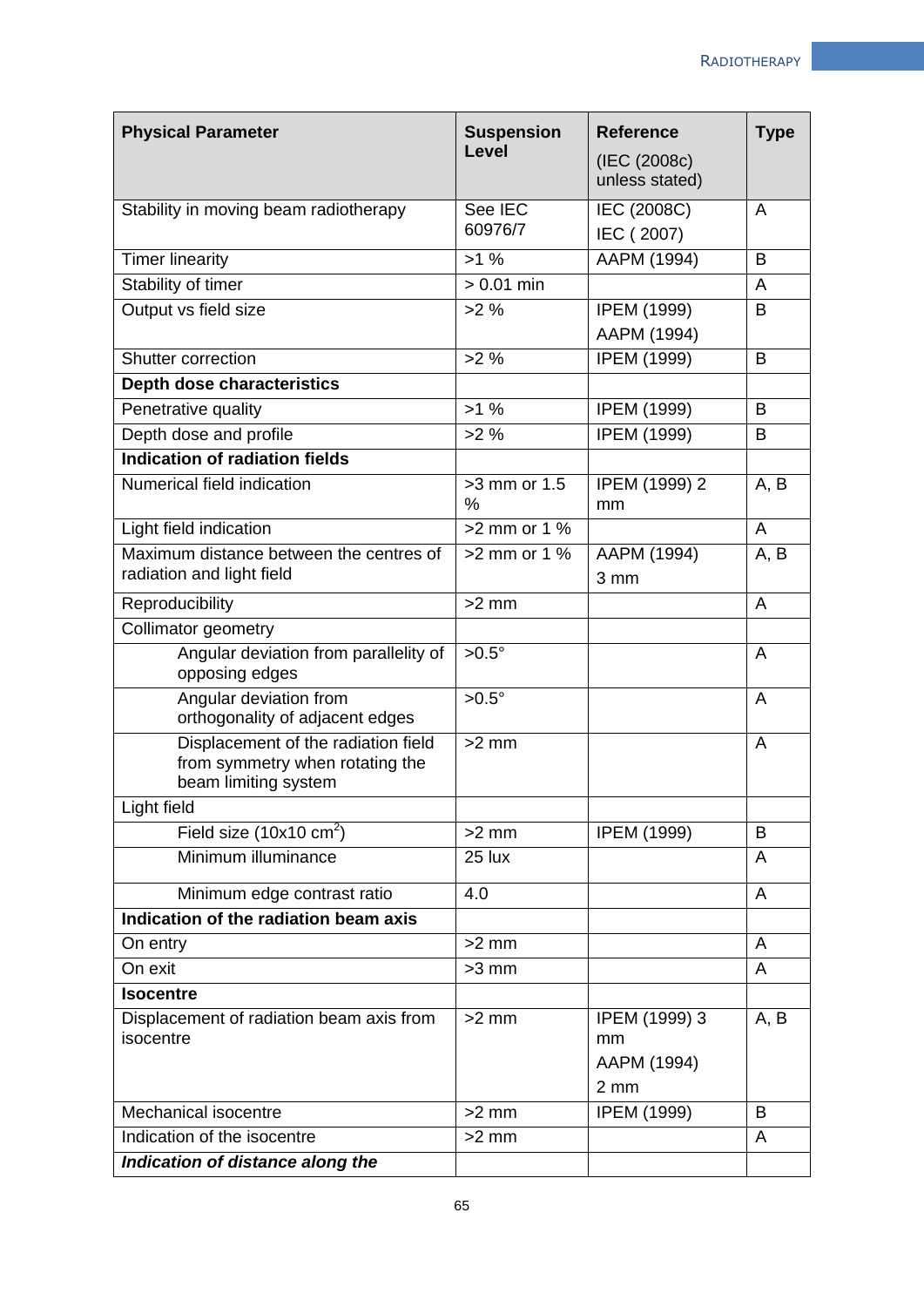| <b>Physical Parameter</b>                          | <b>Suspension</b><br>Level | <b>Reference</b><br>(IEC (2008c)<br>unless stated)     | <b>Type</b> |
|----------------------------------------------------|----------------------------|--------------------------------------------------------|-------------|
| radiation beam axis                                |                            |                                                        |             |
| Maximum difference for isocentric<br>equipment     | $2 \, \text{mm}$           | IPEM (1999) 3<br>mm<br>AAPM (1994)<br>$2 \, \text{mm}$ | A, B        |
| Maximum difference for non-isocentric<br>equipment | 5 <sub>mm</sub>            |                                                        | A           |
| Zero position of rotational scales                 |                            |                                                        |             |
| Gantry rotation                                    | $>0.5^\circ$               | <b>IPEM (1999)</b>                                     | B           |
| Roll and pitch of radiation head                   | $>0.1^\circ$               |                                                        | A           |
| Rotation of beam limiting system                   | $>0.5^\circ$               | <b>IPEM (1999)</b>                                     | B           |
| Isocentric rotation of the patient support         | $>0.5^\circ$               |                                                        | A           |
| Table top rotation, pitch and roll                 | $>0.5^\circ$               |                                                        | A           |
| Accuracy of rotation scales                        | $>1^{\circ}$               | <b>IPEM (1999)</b>                                     | B           |
| <b>Congruence of opposed radiation fields</b>      | $>2$ mm                    |                                                        | A           |
| <b>Movements of patient support</b>                |                            |                                                        |             |
| Vertical movements                                 | $>2$ mm                    |                                                        | A           |
| Longitudinal and lateral movements                 | $>2$ mm                    | <b>IPEM (1999)</b>                                     | B           |
| <b>Isocentric rotation axis</b>                    | $<$ 1 mm                   |                                                        | A           |
| Parallelism of rotational axes                     | $>0.5^\circ$               |                                                        | A           |
| Longitudinal rigidity                              | $>5$ mm                    |                                                        | A           |
| Lateral rigidity                                   | $>0.5^\circ$ and 5<br>mm   |                                                        | A           |

# **4.6 Kilovoltage units**

### **4.6.1 Introductory remarks**

IEC 60601-2-8 (IEC (1997b) is the standard which identifies those features of design that are regarded as essential for the safe operation of the equipment and places limits on the degradation of the performance beyond which a fault condition exists. These include protection against electrical and mechanical hazards and unwanted and excessive radiation hazards. Tests are based upon IPEM (1999), which is based on a survey of UK practice in 1991. Where recommendations from other bodies are adopted, they are indicated in Table 4-5. For a detailed description of test methods and conditions, please refer to the IPEM (1999) and CAPCA (2005d). This section does not cover the use of X-ray tubes with point source field characteristic and /or for IORT (Intraoperative radiotherapy). Where tests are performed routinely for quality control, suggested frequencies of testing are given in IPEM (1999) and CAPCA (2005d).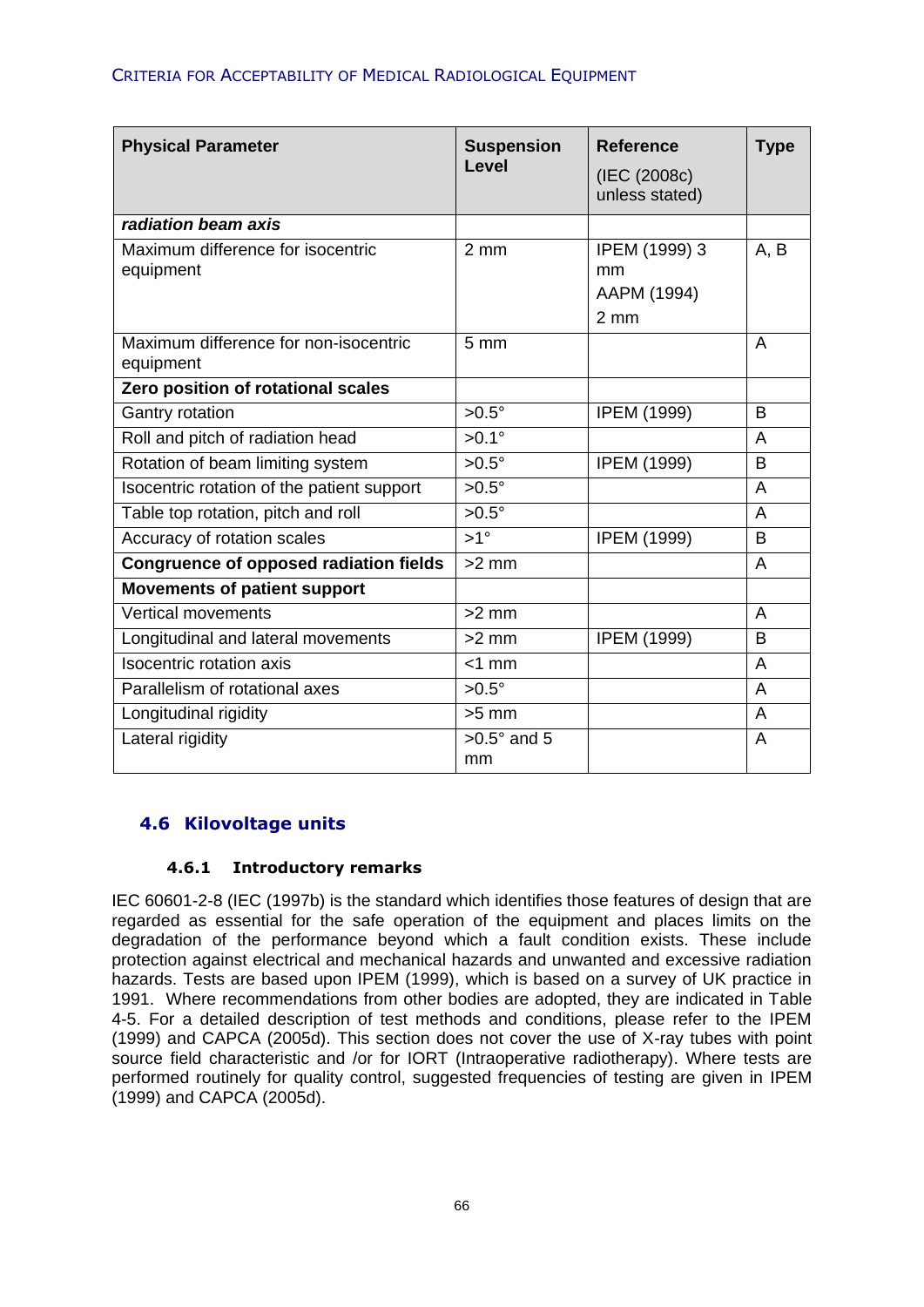#### **4.6.2 Suspension levels for kilovoltage units**

| <b>Physical Parameter</b>              | <b>Suspension</b><br>Level | <b>Reference</b><br>(IPEM, 1999)<br>unless stated) | <b>Type</b> |
|----------------------------------------|----------------------------|----------------------------------------------------|-------------|
| Output calibration                     | >3%                        |                                                    | B           |
| Monitor chamber linearity (if present) | $>2\%$                     |                                                    | B           |
| Timer end error                        | $>0.01$ min                |                                                    | B           |
| Timer accuracy                         | $>2\%$                     |                                                    | B           |
| Coincidence of light and X-ray beams   | $>5$ mm                    | CAPCA (2005d)                                      | B           |
|                                        |                            | 2 mm                                               |             |
| <b>Field Uniformity</b>                | $>5\%$                     |                                                    | B           |
| <b>HVL</b> constancy                   | >10%                       |                                                    | B           |
| Measurement of HVL                     | >10%                       |                                                    | B           |
| Applicator output factors              | >3%                        |                                                    | B           |

#### **Table 4-5 Suspension Levels for Kilovoltage Units**

# **4.7 Brachytherapy**

#### **4.7.1 Introductory remarks**

IEC 60601-2-17 (IEC (2004c) is the standard which identifies those features of design that are regarded as essential for the safe operation of the equipment and places limits on the degradation of the performance beyond which a fault condition exists. These include protection against electrical and mechanical hazards and unwanted and excessive radiation hazards (i.e. controlling timer, selection and display of treatment related parameters and leakage radiation). This safety standard requires in the technical description the statement of tolerances for brachytherapy source positioning, transit time and dwell time.

The values given in Table 4-6 are based on the performance tolerance values in ESTRO Booklet No. 8 (2004b), AAPM (1994) and CAPCA (2006b) for radioactive sources.

For a detailed description of test methods and conditions, please refer to the documents above. Where tests are performed routinely for quality control, suggested frequencies of testing are also given in the documents above.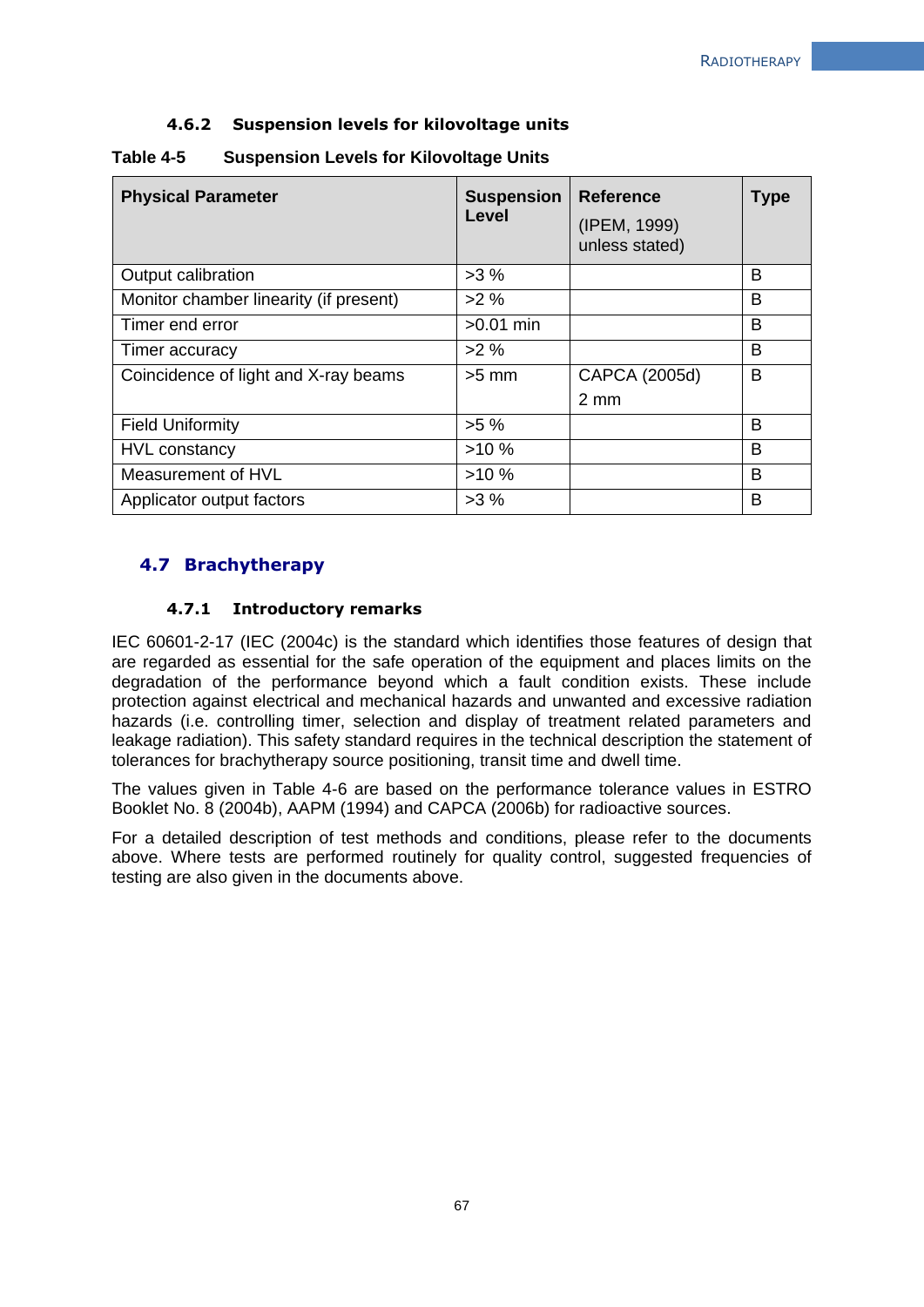### **4.7.2 Suspension levels for brachytherapy equipment**

| <b>Physical Parameter</b>                                | <b>Suspension</b><br>Level | <b>Reference</b><br>(ESTRO, 2004b) | <b>Type</b> |
|----------------------------------------------------------|----------------------------|------------------------------------|-------------|
| <b>Source calibration</b>                                |                            |                                    |             |
| Single source when only one source is used<br>(e.g. HDR) | >3%                        | AAPM (1994)                        | в           |
| Individual source in a batch                             | $>5\%$                     |                                    | В           |
| Mean of batch<br>(e.g. LDR or permanent implant)         | $>3\%$                     |                                    |             |
| Linear source uniformity of wire sources                 | $>5\%$                     |                                    | в           |
| <b>Source position</b>                                   | $>2$ mm                    |                                    | в           |
| <b>Applicator length</b>                                 | $>1$ mm                    |                                    | B           |
| <b>Controlling timer</b>                                 | $>1\%$                     | AAPM (1994)                        | B           |
| <b>Transit dose reproducibility</b>                      | $>1\%$                     | CAPCA (2006b)                      | В           |

#### **Table 4-6 Suspension Levels for Brachytherapy Equipment**

# **4.8 Treatment planning systems**

#### **4.8.1 Introductory remarks**

IEC 62083 (IEC (2001b)) "Requirements for the safety of radiotherapy treatment planning systems" (RTPS) is the standard which identifies those features of design that are regarded as essential for the safe operation of the equipment. It states that "the output of a RTPS is used by appropriately qualified persons as important information in radiotherapy treatment planning. Inaccuracies in the input data [note: this includes image information], the limitations of the algorithms, errors in the treatment planning process, or improper use of output data, may represent a safety hazard to patients should the resulting data be used for treatment purposes." It is principally a software application for medical purposes and is a device that is used to simulate the application of radiation to a patient for a proposed radiotherapy treatment. Workstations attached to RTPSs for volume definition shall be of high quality. The user shall be made aware of any software change which has the potential to alter the dose calculation or distribution.

The report IAEA (2004a) "Commissioning and quality assurance of computerized planning systems for radiation treatment of cancer" is a comprehensive guideline to the procedures to be used for the quality assurance of modern RTPSs. Two subsequent documents providing practical guidance for implementation of this report have been published by the IAEA. The first document, IAEA (2007a), addresses specification and acceptance testing of RTPSs, using the IEC (2001b) document as a basis. This document gives advice on tests to be performed by the manufacturer (type tests) and acceptance tests to be performed at the hospital (site tests). The second document, IAEA (2008a), addresses the commissioning of RTPSs using a range of test cases described in IAEA (2004a). These two IAEA TECDOCs are restricted to photon beam planning and issues related to IMRT or other specialized techniques such as stereotactic radiosurgery are not included. Criteria for the acceptability of performance tolerances of IMRT plans, e.g. based on gamma calculations, are an area of development and are not considered.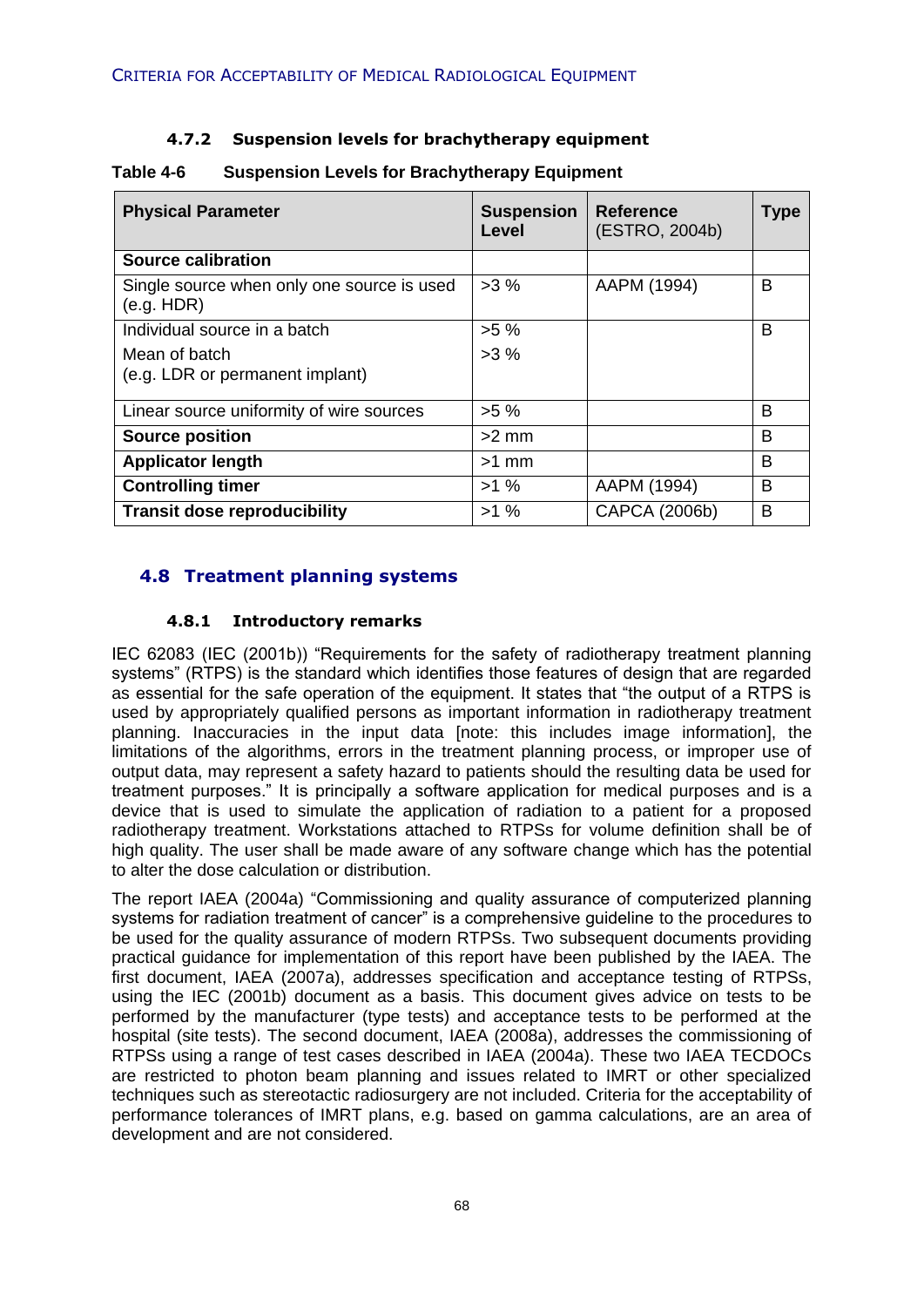The IEC has not published performance tolerances for RTPSs, and the tolerance values for RTPS for photon beams in Table 4-7 are taken from IAEA (2008a), where descriptions of test methods and conditions can be found.

#### **4.8.2 Suspension levels for treatment planning systems**

#### **Table 4-7 Suspension Levels for External Beam Radiotherapy Treatment Planning Systems for Photons**

| <b>Physical Parameter</b>                                                           | <b>Suspension</b><br>Level | <b>Reference</b><br>(IAEA, 2008a) | <b>Type</b> |
|-------------------------------------------------------------------------------------|----------------------------|-----------------------------------|-------------|
| Output factors at the reference point                                               | $>2\%$                     |                                   | A           |
| Homogeneous, simple geometry                                                        |                            |                                   |             |
| Central Axis data of square and rectangular fields                                  | $>2\%$                     |                                   | A           |
| Off-axis data                                                                       | >3%                        |                                   | A           |
| <b>Complex geometry</b>                                                             |                            |                                   |             |
| Wedged fields, inhomogeneities, irregular fields,<br>asymmetric collimator setting; | >3%                        |                                   | A           |
| Central and off-axis data                                                           |                            |                                   |             |
| Outside beam edges                                                                  |                            |                                   |             |
| In simple geometry                                                                  | >3%                        |                                   | A           |
| In complex geometry                                                                 | $>4\%$                     |                                   | A           |
| Radiological field width 50% - 50% distance                                         | $>2$ mm                    |                                   | A           |
| Beam fringe / penumbra (50% - 90%) distance                                         | $>2$ mm                    |                                   | A           |

Quality assurance for treatment planning systems is also described in AAPM (1998), ESTRO Booklet No 7 (2004a) for photon beams and ESTRO Booklet No 8 (2004b) for brachytherapy, and the national protocols IPEM (1999) and CAPCA (2007a). Quality assurance for treatment planning for IMRT is discussed in AAPM (2003b), ESTRO Booklet No 9 (2008) and AAPM (2011), for stereotactic body radiotherapy in AAPM (2010a) and for helical tomotherapy in AAPM (2010b).

### **4.9 Dosimetry equipment**

#### **4.9.1 Introductory remarks**

The quality assurance of dosimetry equipment used for quality control and commissioning of treatment machines is considered by AAPM (1994), IPEM (1999) and CAPCA (2007c). The CAPCA standard is largely based upon AAPM (1994), but with some local measurements. IPEM (1999) has the most quantitative measures. The tests from all reports are set out in Table 4-8. For a detailed description of test methods and conditions, please refer to these documents. Where tests are performed routinely for quality control, suggested frequencies of testing are also given in these documents.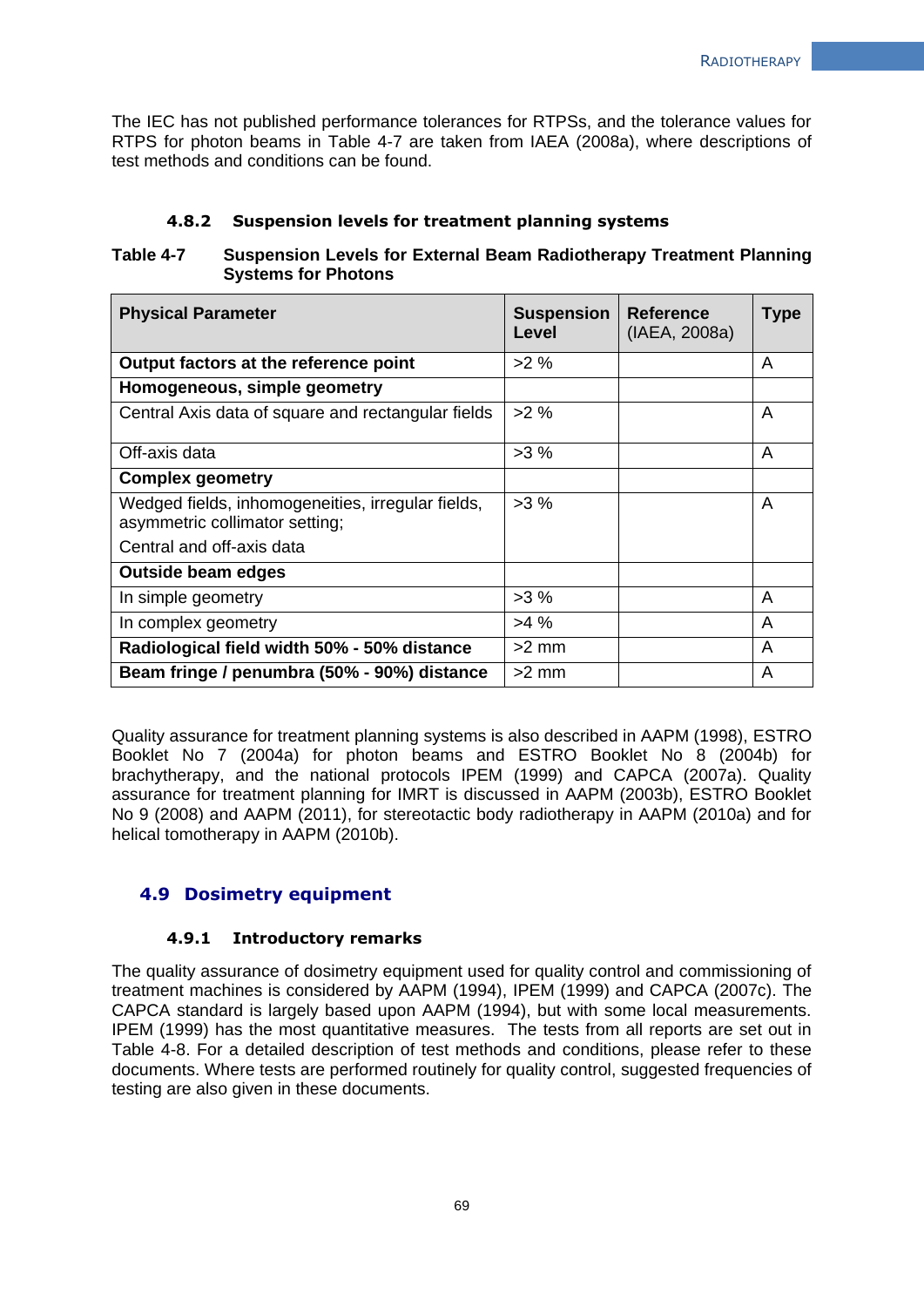# **4.9.2 Suspension levels for dosimetry equipment**

| <b>Physical Parameter</b>                           | <b>Suspension</b><br>Level | <b>Reference</b><br>(IPEM, 1999) | <b>Type</b> |
|-----------------------------------------------------|----------------------------|----------------------------------|-------------|
| <b>Ionisation Chambers</b>                          |                            |                                  |             |
| Leakage current                                     | $>0.1\%$                   | AAPM (1994)                      | B           |
| Linearity                                           | $>0.5\%$                   | AAPM (1994)                      | B           |
| Radionuclide stability check                        | $> 1\%$                    |                                  | B           |
| Calibration against secondary standard              | $>1\%$                     |                                  | B           |
| <b>Beam Data Acquisition Systems</b>                |                            |                                  |             |
| Positional accuracy                                 | $>1$ mm                    | CAPCA (2007c)                    | B           |
| Linearity                                           | $>0.5\%$                   | AAPM (1994)                      | B           |
| Ion recombination losses                            | $>0.5\%$                   |                                  | B           |
| Leakage current                                     | $>0.1\%$                   | AAPM (1994) 0.5 %                | B           |
| <b>Effect of RF fields</b>                          | >0.1%                      |                                  | B           |
| Stability of compensated signal                     | $>0.2\%$                   |                                  | B           |
| Standard percentage depth dose plot                 | $>0.5\%$                   |                                  | B.          |
| Constancy of standard percentage depth<br>dose plot | $>0.5\%$                   |                                  | B           |
| Standard profile plot: flatness                     | $>3\%$                     |                                  | B.          |
| Standard profile plot: field size                   | $>2$ mm                    |                                  | B.          |
| <b>Accessories</b>                                  |                            |                                  |             |
| <b>Thermometer Calibration</b>                      | $>0.5$ °C                  | AAPM (1994) 0.1 °C               | B           |
| Barometer calibration                               | >1 mbar                    |                                  | B           |
| Linear rule calibration                             | $>0.3\%$                   | AAPM (1994)                      | B.          |

# **Table 4-8 Suspension Levels for Dosimetry Equipment**

Performance characteristics of radiation detector matrices are not considered.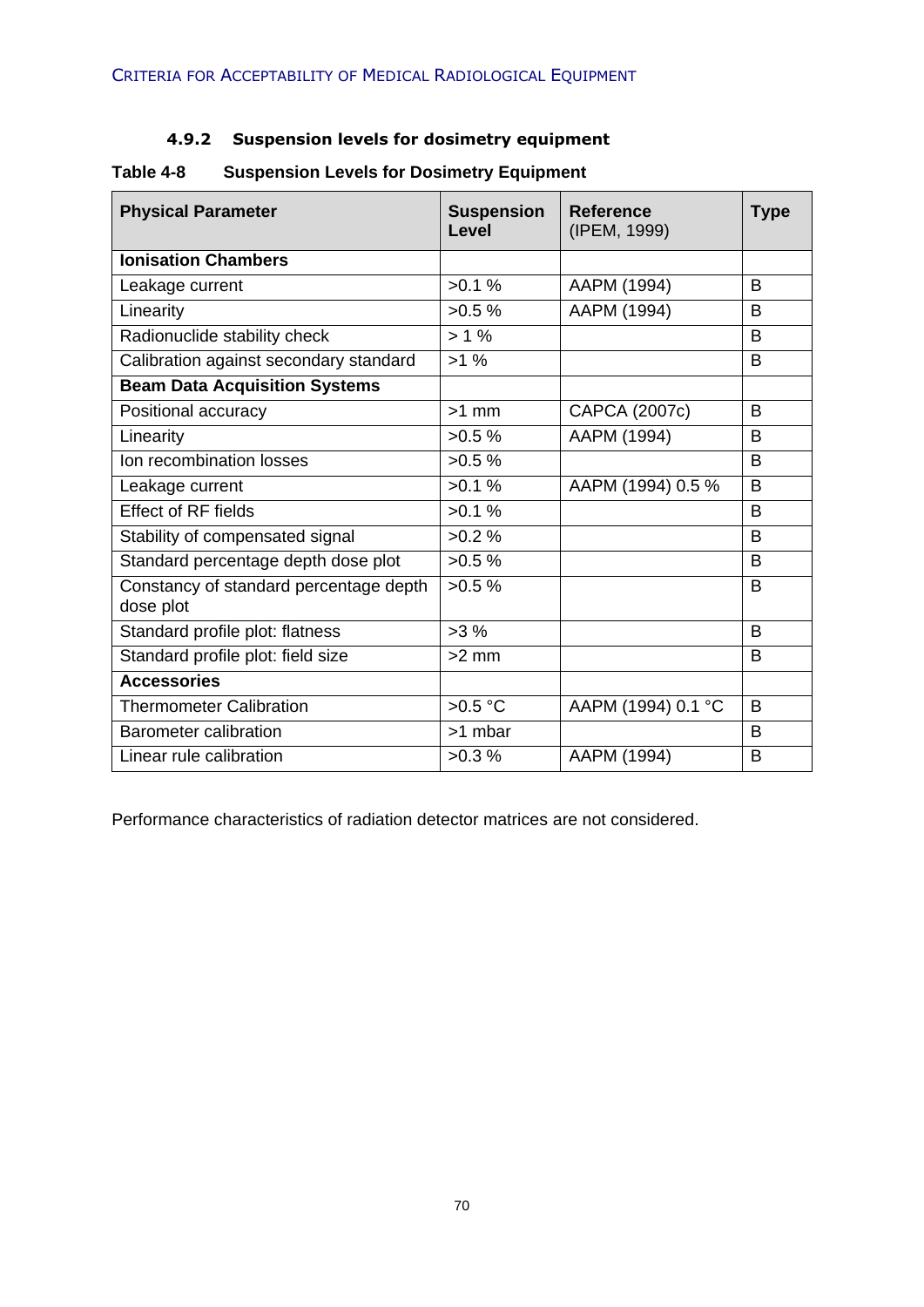# **5 REFERENCES AND SELECTED BIBLIOGRAPHY**

AAPM (1994) American Association of Physicists in Medicine. Comprehensive QA for Radiation Oncology. Report No 46. Med. Phys. 21 (4), 581-618.

AAPM (1995) American Association of Physicists in Medicine. Quantitation of SPECT Performance. Report No 52. Med. Phys. 22 (4) April.

AAPM (1998) American Association of Physicists in Medicine. Quality assurance for clinical radiotherapy treatment planning. Report No 62. Med. Phys. 25 (10), 1773-1829.

AAPM (2002) American Association of Physicists in Medicine. Quality control in diagnostic radiology. Report No 74. July. College Park,MD: American Association of Physicist in Medicine.

AAPM (2003) American Association of Physicists in Medicine. Quality assurance of computed-tomography simulators and the computed-tomography-simulation process. Report No 83. Med. Phys. 30 (10), 2762-2792.

AAPM (2003b) Guidance document on delivery, treatment planning, and clinical implementation of IMRT: Report of the IMRT subcommittee of the AAPM radiation therapy committee, AAPM Report 82. Med. Phys. 30 (8) 2003, 2089-2115.

AAPM (2005) American Association of Physicists in Medicine. Assessment of display performance for medical imaging systems. Report OR-03. [Online] Available at http://www.aapm.org/pubs/reports/OR\_03.pdf (Accessed: 30 September 2009).

AAPM (2006a) American Association of Physicists in Medicine. Acceptance testing and quality control of Photostimulable Phosphor Imaging Systems. Report No 93. October. College Park, MD: American Association of Physicists in Medicine.

AAPM (2006b) American Association of Physicists in Medicine. Validating Automatic Film Processor Performance. Report No 94. November. College Park, MD: American Association of Physicists in Medicine.

AAPM (2009) American Association of Physicists in Medicine. Quality Assurance of Medical Accelerators. Task Group 142 Report. Med. Phys. 36(9), 4197-4212.

AAPM (2010a) Stereotactic body radiation therapy: The report of AAPM Task Group 101. Med. Phys. 37 (8) 2010, 4078-4101.

AAPM (2010b) QA for helical tomotherapy: Report of the AAPM Task Group 148. Med. Phys. 37 (9) 2010, 4817-4853.

AAPM (2011) Dosimetry tools and techniques for IMRT. Report of the AAPM Task Group 120. Med. Phys. 38 (3) 2011, 1313-1338.

ACR (2008) American College of Radiology. CT accreditation program requirement. Available at http://www.acr.org/accreditation/computed/ct\_reqs.aspx.

FANC besluit (2008) Federal Agency for Nuclear Control decision. [Online] Available at http://www.jurion.fanc.fgov.be/jurdb-consult/.

BHPA (2008) Belgian hospital physicist association. Belgisch Protocol voor Jaarlijkse Kwaliteitscontrole Van X-stralenapparatuur. Available at http://www.bhpa.eu/publications.

BIR (2001) British Institute of Radiology. Assurance of Quality in the Diagnostic Imaging Department. 2nd edn. London: British Institute of Radiology.

Bowden L, Faulkner R, Clancy C, Gallagher A, Devine M, Gorman D, O'Reilly G, Dowling A. (2011) "Doses under automatic exposure control (AEC) for direct digital radiographic (DDR) X-ray" Radiat Prot Dosimetry.;147(1-2):210-4.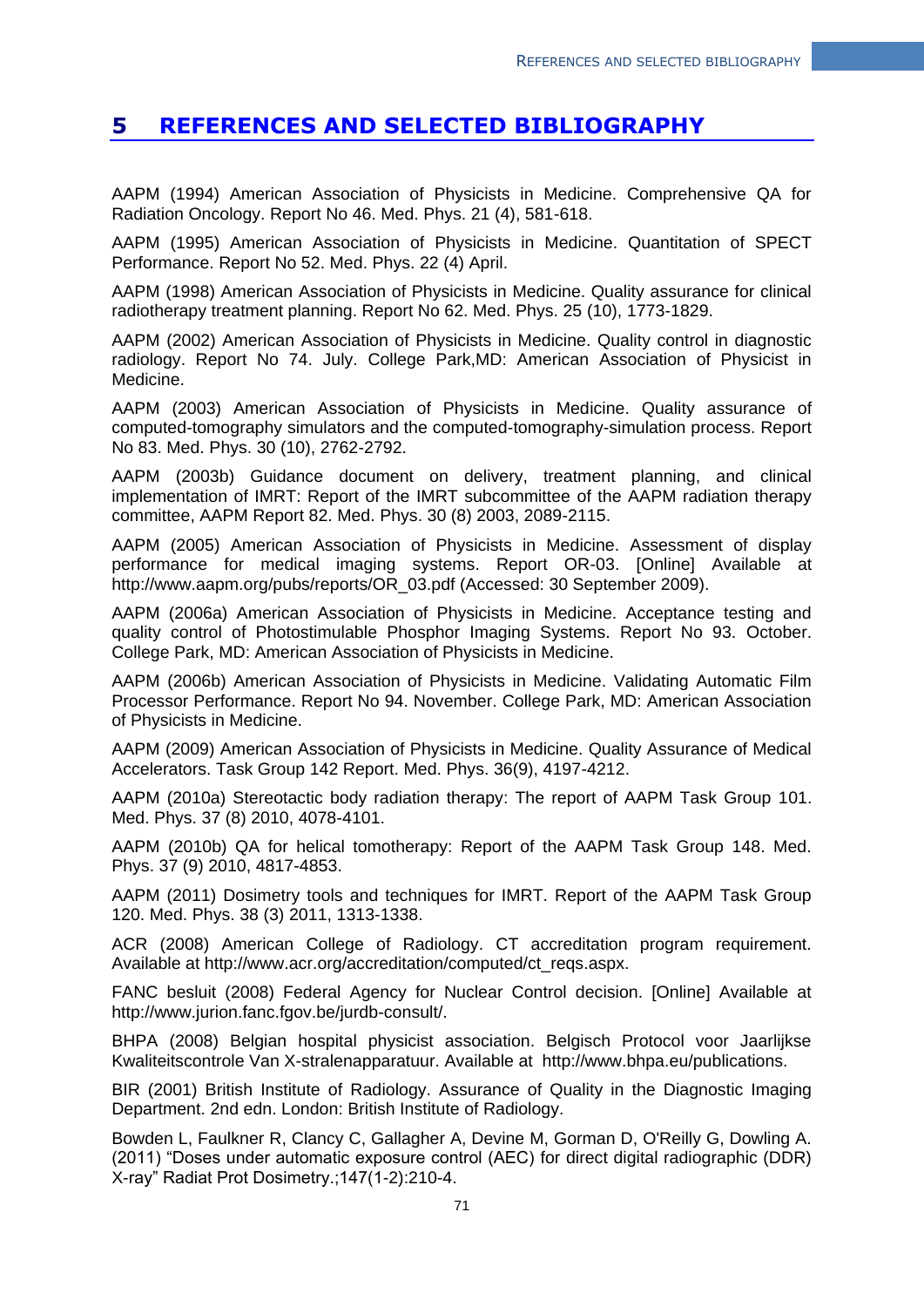Bundesärztekammer (2007) Leitlinien der Bundesärztekammer zur Qualitätssicherung in der Röntgendiagnostik - Qualitätskriterien röntgendiagnostischer Untersuchungen - vom 23.11.2007. Available at http://www.bundesaerztekammer.de/downloads/LeitCT2007Korr-1.pdf.

Bundesregierung BRD (2004). Richtlinie zur Durchführung der Qualitätssicherung bei Röntgeneinrichtungen zur Untersuchung oder Behandlung von Menschen - Qualitätssicherungs-Richtlinie (QS-RL) -. Gemeinsames Ministerialblatt. Nr. 37-38, 2004.

CAPCA (2005a) Canadian Association of Provincial Cancer Agencies. Standards for Quality Control at Canadian Radiation Treatment Centres, Medical Linear Accelerators. Canada.

CAPCA (2005b) Canadian Association of Provincial Cancer Agencies. Standards for Quality Control at Canadian Radiation Treatment Centres, Conventional Radiotherapy Simulators. Canada.

CAPCA (2005c) Canadian Association of Provincial Cancer Agencies. Standards for Quality Control at Canadian Radiation Treatment Centres, Electronic Portal Imaging Devices. Canada.

CAPCA (2005d) Canadian Association of Provincial Cancer Agencies. Standards for Quality Control at Canadian Radiation Treatment Centres, Kilovoltage X-ray Radiotherapy Machines. Canada.

CAPCA (2006a) Canadian Association of Provincial Cancer Agencies. Standards for Quality Control at Canadian Radiation Treatment Centres, Cobalt-60 Teletherapy Units. Canada.

CAPCA (2006b) Canadian Association of Provincial Cancer Agencies. Standards for Quality Control at Canadian Radiation Treatment Centres, Brachytherapy Remote Afterloaders. Canada.

CAPCA (2007a) Canadian Association of Provincial Cancer Agencies. Standards for Quality Control at Canadian Radiation Treatment Centres, Treatment Planning Systems. Canada.

CAPCA (2007b) Canadian Association of Provincial Cancer Agencies. Standards for Quality Control at Canadian Radiation Treatment Centres, CT-Simulators. Canada.

CAPCA (2007c) Canadian Association of Provincial Cancer Agencies. Standards for Quality Control at Canadian Radiation Treatment Centres, Major Dosimetry Equipment. Canada.

CFR (Code of Federal regulations) (2010) Title 21, Volume 8 – Food and Drugs Chapter 1 – Food and Drug administration department of health and Human services – Subchapter J: Radiological health, PART 1020 Performance Standards for Ionizing radiation emitting products: Sec. 1020.32 Fluoroscopic equipment.

Council Directive 84/466/EURATOM of 3 September 1984 laying down basic measures for the radiation protection of persons undergoing medical examination or treatment. OJ L 265, 5.10.1984, p. 1–3.

Council Directive 93/42/EC of 14 June 1993 concerning medical devices. OJ L 169, 12.7.1993, p. 1.

Council Directive 96/29/EURATOM of 13 May 1996 laying down basic safety standards for the protection of the health of workers and the general public against the dangers arising from ionizing radiation. OJ L 159, 29.6.1996, p. 1–114.

Council Directive 97/43/EURATOM of 30 June 1997 on health protection of individuals against the dangers of ionizing radiation in relation to medical exposure, and repealing Directive 84/466/EURATOM. OJ L 180, 9.7.1997, p. 22–27.

Council Directive 2007/47/EC of the European Parliament and of the Council of 5 September 2007 amending Council Directive 90/385/EEC on the approximation of the laws of the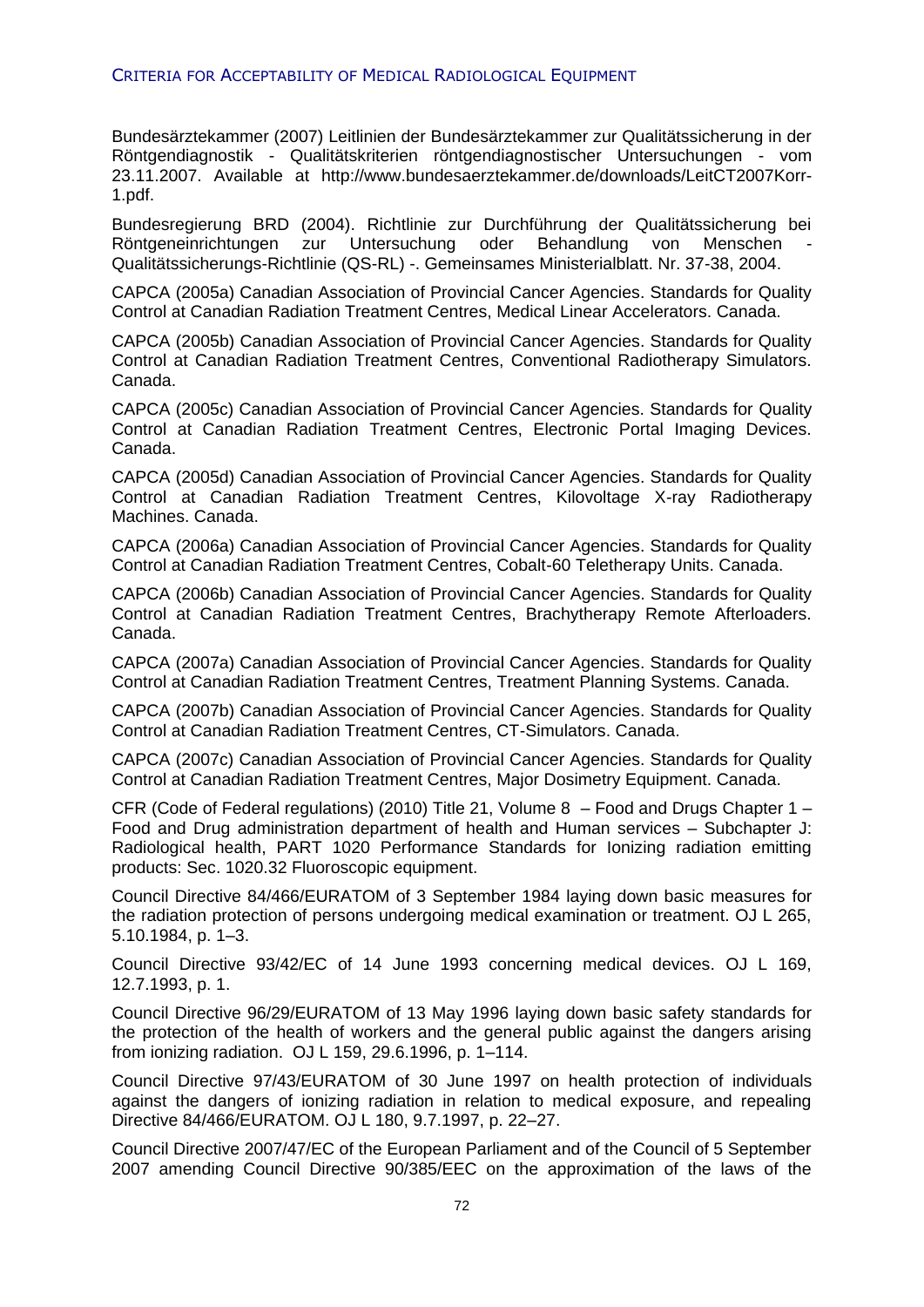Member States relating to active implantable medical devices, Council Directive 93/42/ECC concerning medical devices and Directive 98/8/EC concerning the placing of biocidal products on the market, OJ L247, 21.9.2007, p.21-55.

DIN (2001) DIN V 6868-58 Image quality assurance in diagnostic X-ray departments - Part 58: Acceptance testing of projection radiography systems with digital image receptors. Berlin: Deutches Institut fur Normung.

Directive R-08-05 (2005), Contrôle de qualité des installations de radiographie dentaire numérique.May 19, 2005. Bundesamt für Gesundheit. Switzerland: Office Fédéral de la santé publique.

Dowling, A., Gallagher, A., O'Connor, U., Larkin, A., Gorman, D., Gray, L. and Malone, J.F. (2008) 'Acceptance testing of fluoroscopy systems'. Radiat Prot Dosimetry: 129 (1-3) p. 291- 294.

EANM (2008), "EANM Dosimetry Committee series on standard operational procedures for pre-therapeutic dosimetry. I: Blood and bone marrow dosimetry in differentiated thyroid cancer therapy", Eur J Nucl Mol Imaging (2008) 35: 1405-1412.

EANM (2010), "Acceptance testing for nuclear medicine instrumentation", Eur J Nucl Mol Imaging (2010) 37: 672-681.

EANM (2011), "EANM Dosimetry Committee guidance document: good practice of clinical dosimetry reporting", Eur J Nucl Mol Imaging (2011) 38: 192-200.

EC (1996) - European Commission (1996) European Guidelines on Quality Criteria for Diagnostic radiographic Images in Paediatrics. Luxembourg: Office for Official Publications of the European Communities.

EC (1997) - European Commission (1997) Radiation Protection 91: Criteria of acceptability of Radiological (including Radiotherapy) and Nuclear Medicine installations. Luxembourg: Office for Official Publications of the European Communities.

EC (1998) - European Commission (1998) European Guidelines on quality criteria for computed tomography. Luxembourg: Office for Official Publications of the European Communities.

EC (1999) - European Commission (1999) Background paper on the Medical Exposures Directive (MED) (97/43/EURATOM), as guidance for the transposition into national regulations, Luxembourg, 30 June 1997.

EC (2004) - European Commission (2004) Radiation Protection 136: European Guidelines on Radiation Protection In Dental Radiology, The Safe Use Of Radiographs In Dental Practice. Luxembourg: Office for Official Publications of the European Communities.

EC (2006) European Commission (2006) European guidelines for quality assurance in mammography screening and diagnosis. 4th Edn. Luxembourg: Office for Official Publications of the European Communities.

ESTRO Booklet No. 7 (2004a) European Society for Therapeutic Radiology and Oncology. Quality Assurance of Treatment Planning Systems Practical Examples for Non-IMRT Photon Beams. Brussels: ESTRO.

ESTRO Booklet No. 8 (2004b) European Society for Therapeutic Radiology and Oncology. European Guidelines for Quality Assurance in Radiotherapy. A Practical Guide to Quality Control of Brachytherapy Equipment. Brussels: ESTRO.

ESTRO Booklet No 9 (2008) European Society for Therapeutic Radiology and Oncology. Guidelines for the verification of IMRT. Brussels: ESTRO.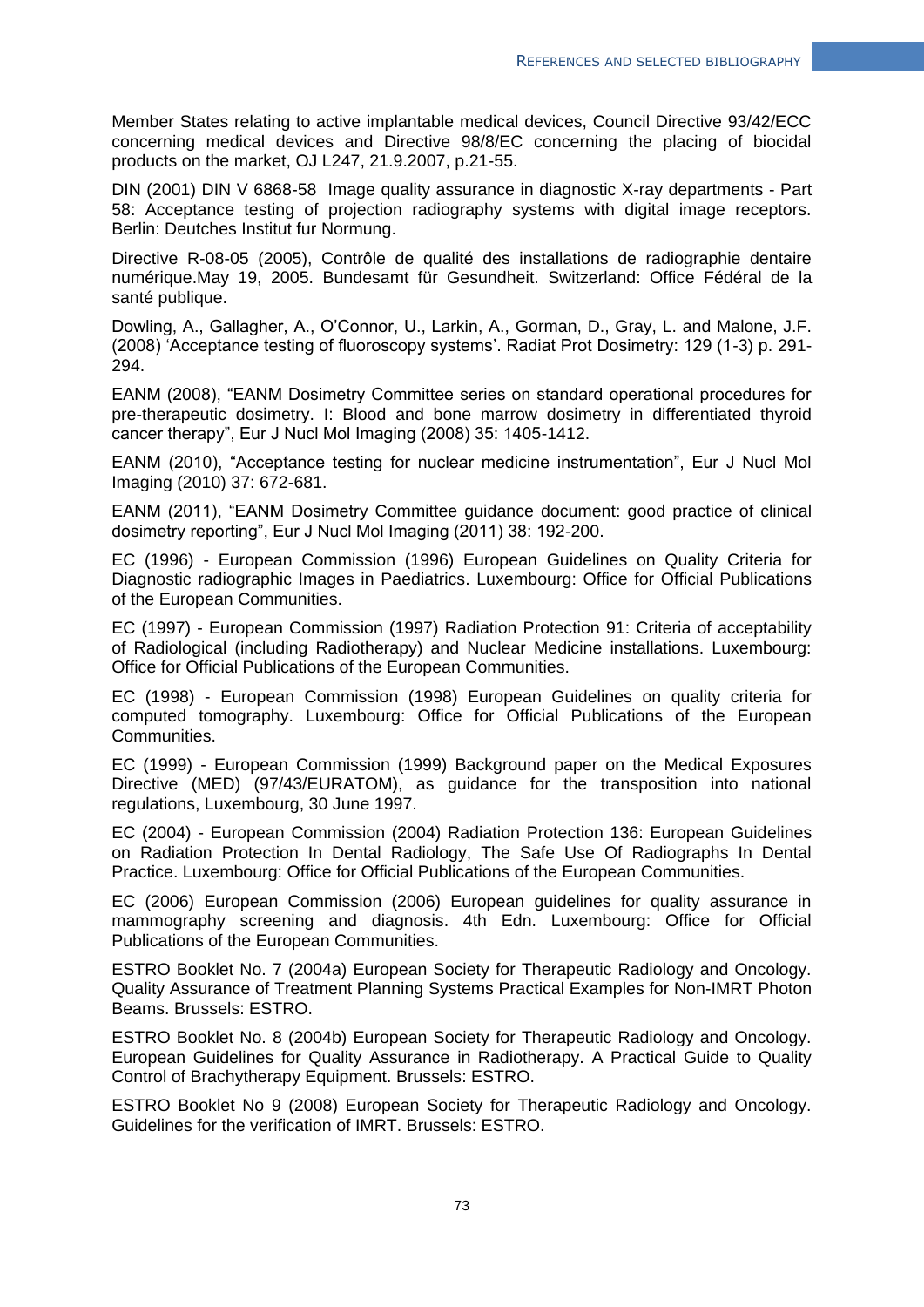Gallagher, A., Dowling, A., Devine, M., Bosmans, H., Kaplanis, P., Zdesar, U., Vassileva, J., & Malone, J. F. (2008). 'European Survey of Dental X-Ray Equipment'. Radiat Prot Dosimetry: 129 p. 284-287.

Hanson J. (1997) Standardization of proximal femur BMD measurements. International Committee for Standards in Bone measurements, Osteoporos. Int. &(5):500-1.

Hart D, Hillier MC, et al. (1996) Doses to patients from medical exposures in the UK.(review 1995). NRPB, Vol R 289.

HPA-CRCE-010 (2010) Guidance on the Safe Use of Dental Cone Beam CT. Oxfordshire: Health Protection Agency.

IAEA (2004a) International Atomic Energy Agency. IAEA Report TRS-430: Commissioning and Quality Assurance of Computerized Planning Systems for Radiation Treatment of Cancer. Vienna: International Atomic Energy Agency.

IAEA (2007a) International Atomic Energy Agency. IAEA-TECDOC-1540: Specification and Acceptance testing of Radiotherapy Treatment Planning Systems. Vienna: International Atomic Energy Agency.

IAEA (2007b) International Atomic Energy Agency. IAEA-TECDOC: Quality Control of SPECT Systems.2007 edn. Vienna: International Atomic Energy Agency.

IAEA (2008a) International Atomic Energy Agency. IAEA-TECDOC-1583: Commissioning of Radiotherapy Treatment Planning Systems: Testing for Typical External Beam Treatment Techniques. Vienna: International Atomic Energy Agency.

IAEA (2009a) International Atomic Energy Agency. Human Health Series No. 1: Quality Assurance for PET and PET/CT Systems. Vienna: International Atomic Energy Agency.

IAEA (2009b) International Atomic Energy Agency. Human Health Series No. 6; Quality assurance for SPECT systems. Vienna: International Atomic Energy Agency.

IAEA (2010), IAEA Human Health Series No. 15, "Dual Energy Absorptiometry for Bone Mineral Density and Body Composition Assessment", IAEA, Vienna.

IAEA (2011), Quality Assurance Programme for Computed Tomography: Diagnostic and Therapy Applications. Vienna, IAEA (in press).

ICRU (2005) Patient Dosimetry of X rays used in Medical Imaging, International Commission of Radiation Units and measurements, Bethesda USA.

IEC (1993a) International Electrotechnical Commission. IEC 61168 Ed.1.0: Radiotherapy simulators – Functional performance characteristics. Geneva: IEC.

EN(1994) 61168 Radiotheraphy Radiotherapy simulators – Functional performance characteristics.

IEC (1993b) International Electrotechnical Commission. IEC 61170 Ed 1.0: Radiotherapy simulators – Guidelines for functional performance characteristics. Geneva: IEC.

IEC (1993c) International Electrotechnical Commission. IEC/TS 61223-2-2: Evaluation and routing testing in medical imaging departments - Part 2-2: Constancy tests -Radiographic Cassettes and Film changers, Film Screen Contact and relative sensitivity of the screen cassette assembly. Geneva: IEC.

IEC (1994) International Elechtrotechnical Commission. IEC 60601-1-3: Medical electrical equipment. Part 1: General requirements for safety - 3: Collateral standard: General requirements for radiation protection in diagnostic X-ray equipment. Geneva: IEC.

EN (1994) 60601-1-3 Medical electrical equipment – Part 1: General requirements for safety – 3. Collateral standards: general requirements for radiation protection in diagnostic X-ray equipment.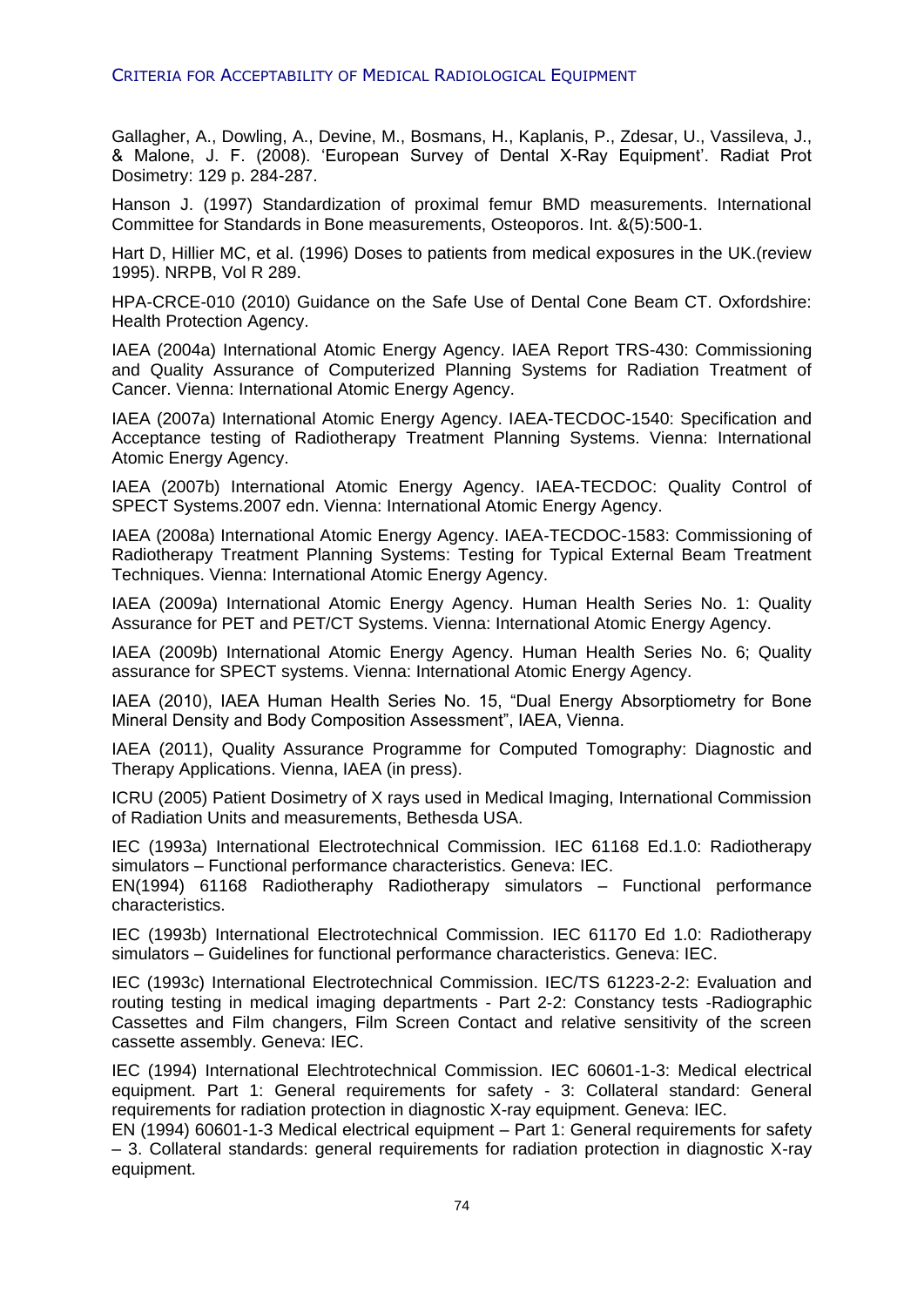IEC (1997b) International Electrotechnical Commission. IEC 60601-2-8 Ed 1.0: Medical electrical equipment – Part 2-8: Particular requirements for the safety of therapeutic X-ray equipment operating in the range 10kV to 1MV. Geneva: IEC.

EN (1997) 60601-2-8 Medical electrical equipment – Part 2: Particular requirements for the safety of therapeutic X-ray equipment operating in the range 10kV to 1MV.

IEC (1998a) International Electrotechnical Commission. IEC 61675-2 Ed 1.0: Radionuclide Imaging Devices – Characteristics and Test Conditions – Part 2: Single Photon emission computed tomographs. Geneva: IEC.

EN (1998a) 61675-2 Radionuclide Imaging Devices – Characteristics and Test Conditions – Part 2: Single Photon emission computed tomographs.

IEC (1998b) International Electrotechnical Commission. IEC 61675-3 Ed 1.0: Radionuclide Imaging Devices – Characteristics and test Conditions – Part 3: Gamma Camera based whole body imaging systems. Geneva: IEC.

EN (1998b) 61675-3 Radionuclide Imaging Devices – Characteristics and test Conditions – Part 3: Gamma Camera based whole body imaging systems.

IEC (2000) International Electrotechnical Commission. IEC 60580 Ed 2.0: Medical electrical equipment - Dose area product meters. Geneva: IEC.

IEC (2000a) International Electrotechnical Commission. IEC 61223-3-4 Ed 2.0: Evaluation and routine testing in medical imaging departments – Part 3.4: Acceptance tests – Imaging performance of dental X-ray equipment. Geneva: IEC.

EN (2000a) 61223-3-4: Evaluation and routine testing in medical imaging departments – Part 3.4: Acceptance tests – Imaging performance of dental X-ray equipment.

IEC (2001a) International Electrotechnical Commission. IEC TR 61948-1 Ed 1.0: Nuclear medicine instrumentation – Routine tests – Part 1: Radiation counting systems. Geneva: IEC.

IEC (2001b) International Electrotechnical Commission. IEC 62083: Medical electrical equipment – Requirements for the safety of radiotherapy treatment planning systems. Geneva: IEC.

IEC (2004a) International Electrotechnical Commission. IEC 61223-3-5 Ed 1.0: Evaluation and Routine Testing in Medical Imaging Departments - Part 3-5: Acceptance Tests - Imaging Performance of Computed Tomography X-ray Equipment. Geneva: IEC.

EN (2004) Evaluation and Routine Testing in Medical Imaging Departments - Part 3-5: Acceptance Tests - Imaging Performance of Computed Tomography X-ray Equipment.

IEC (2004b) International Electrotechnical Commission. IEC 60601-2-11-am1 Ed 2.0: Amendment 1 - Medical electrical equipment – Part 2-11: Particular requirements for the safety of gamma beam therapy equipment. Geneva: IEC.

IEC (2004c) International Electrotechnical Commission. IEC 60601-2-17 Ed 2.0: Medical electrical equipment – Part 2-17: Particular requirements for the safety of automaticallycontrolled brachytherapy afterloading equipment. Geneva: IEC.

EN (2004c) 60601-2-17 Medical electrical equipment – Part 2-17: Particular requirements for the safety of automatically-controlled brachytherapy afterloading equipment.

IEC (2004d) International Electrotechnical Commission. IEC 61675-2-am1 Ed 1.0: Radionuclide Imaging Devices – Characteristics and Test Conditions – Part 2: Single Photon emission computed tomographs. Geneva: IEC.

IEC (2005) International Electrotechnical Commission. IEC TR 61948-3 Ed 1.0: Nuclear medicine instrumentation – Routine tests – Part 3: Positron emission tomographs. Geneva: IEC.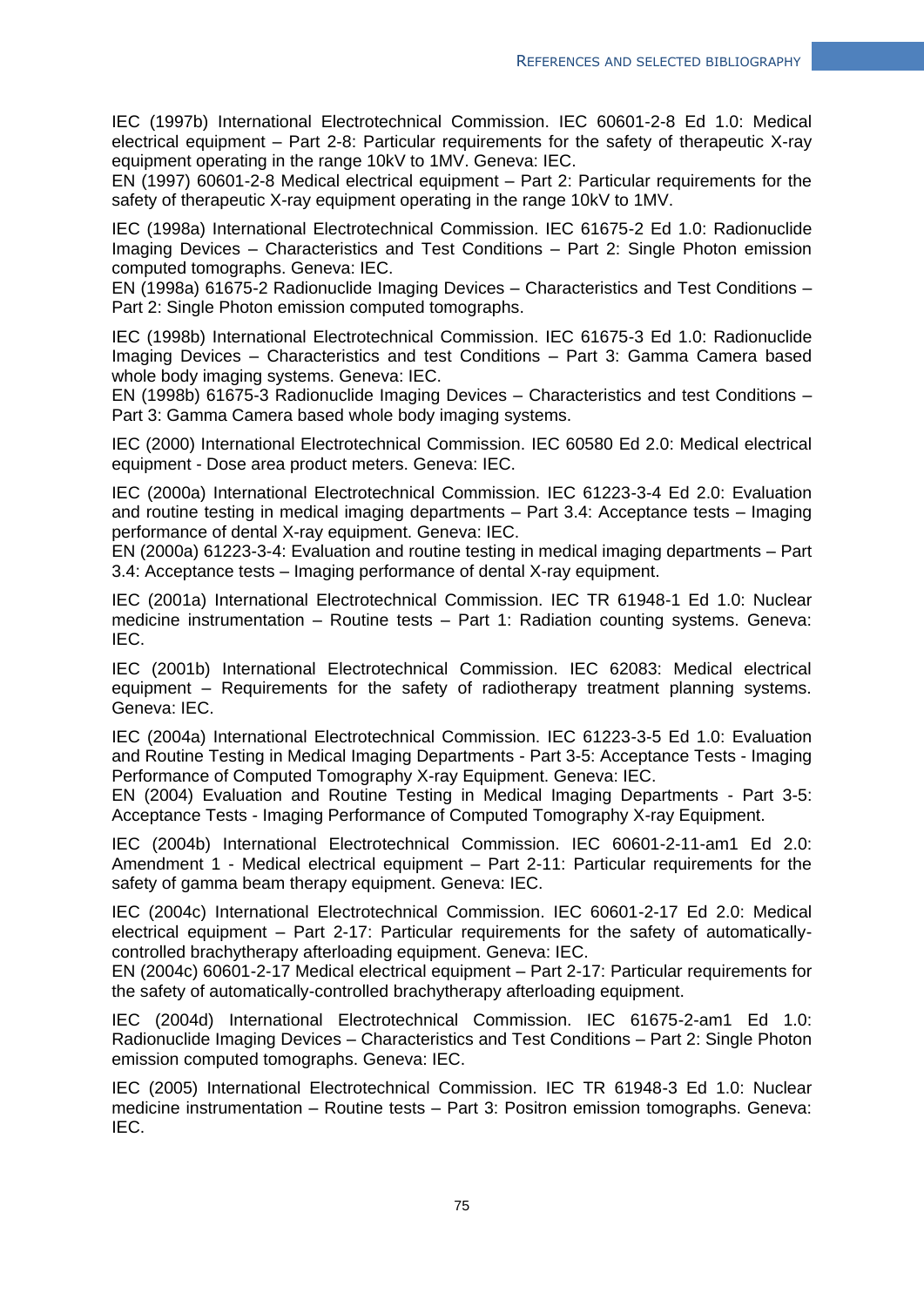IEC (2007) International Electrotechnical Commission. IEC 60976 Ed 2.0: Medical electrical equipment – Medical electron accelerators - Functional performance characteristics. Geneva: IEC.

IEC (2008a) International Electrotechnical Commission. IEC 60601-1-3: Medical electrical equipment – Part 1-3: General requirements for basic safety and essential performance – collateral standard: Radiation protection in diagnostic X-ray equipment. Geneva: IEC.

EN (2008a) 60601-1-3 Medical electrical equipment - Part 1-3: General requirements for basic safety and essential performance - Collateral Standard: Radiation protection in diagnostic X-ray equipment.

IEC (2008b) International Electrotechnical Commission. IEC 60601-2-29 Ed 3.0: Medical electrical equipment – Part 2-29: Particular requirements for the basic safety and essential performance of radiotherapy simulators. Geneva: IEC.

EN (2008b) 60601-2-29 Medical electrical equipment – Part 2-29: Particular requirements for the basic safety and essential performance of radiotherapy simulators.

IEC (2008c) International Electrotechnical Commission. IEC 60977 Ed 2.0: Medical electrical equipment – Medical electron accelerators - Guidelines for functional performance characteristics. Geneva: IEC.

IEC (2009) International Electrotechnical Commission. IEC 60601-2-54: Medical electrical equipment – Part 2-54: Particular requirements for the basic safety and essential performance of X-ray equipment for radiography and radioscopy. Geneva: IEC.

EN (2009) 60601-2-54: Medical electrical equipment – Part 2-54: Particular requirements for the basic safety and essential performance of X-ray equipment for radiography and radioscopy.

IEC (2009a) International Electrotechnical Commission. IEC 60601-2-44 Ed.3: Medical electrical equipment - Part 2-44: Particular requirements for the basic safety and essential performance of X-ray equipment for computed tomography. Geneva (IEC).

EN (2009a) 60601-2-44 Ed.3: Medical electrical equipment - Part 2-44: Particular requirements for the basic safety and essential performance of X-ray equipment for computed tomography.

IEC (2009b) International Electrotechnical Commission. IEC 60601-2-1 Ed 2.0: Medical electrical equipment – Part 2-1: Particular requirements for the safety of electron accelerators in the range 1 MeV to 50 MeV. Geneva: IEC.

IEC (2010) International Electrotechnical Commission. IEC 60601-2-43 Ed 2.0: Medical Electrical Equipment. Part 2-43: Particular requirements for the basic safety and essential performance of X-ray equipment for interventional procedures. Geneva: IEC.

EN (2010) 60601-2-43 Ed 2.0: Medical Electrical Equipment. Part 2-43: Particular requirements for the basic safety and essential performance of X-ray equipment for interventional procedures.

IEC (2011) International Electrotechnical Commission. IEC 60601-2-45 Ed 3.0 : Medical electrical equipment - Part 2-45: Particular requirements for basic safety and essential performance of mammographic X-ray equipment and mammomagraphic stereotactic devices. Geneva: IEC.

EN (2011) 60601-2-45 Medical electrical equipment - Part 2-45: Particular requirements for basic safety and essential performance of mammographic X-ray equipment and mammomagraphic stereotactic devices.

IEC (2011b) International Electrotechnical Commission IEC 60601-2-65 Ed.1: Medical electrical equipment - Part 2-65: Particular requirements for basic safety and essential performance of dental intra-oral X-ray equipment. Geneva: IEC.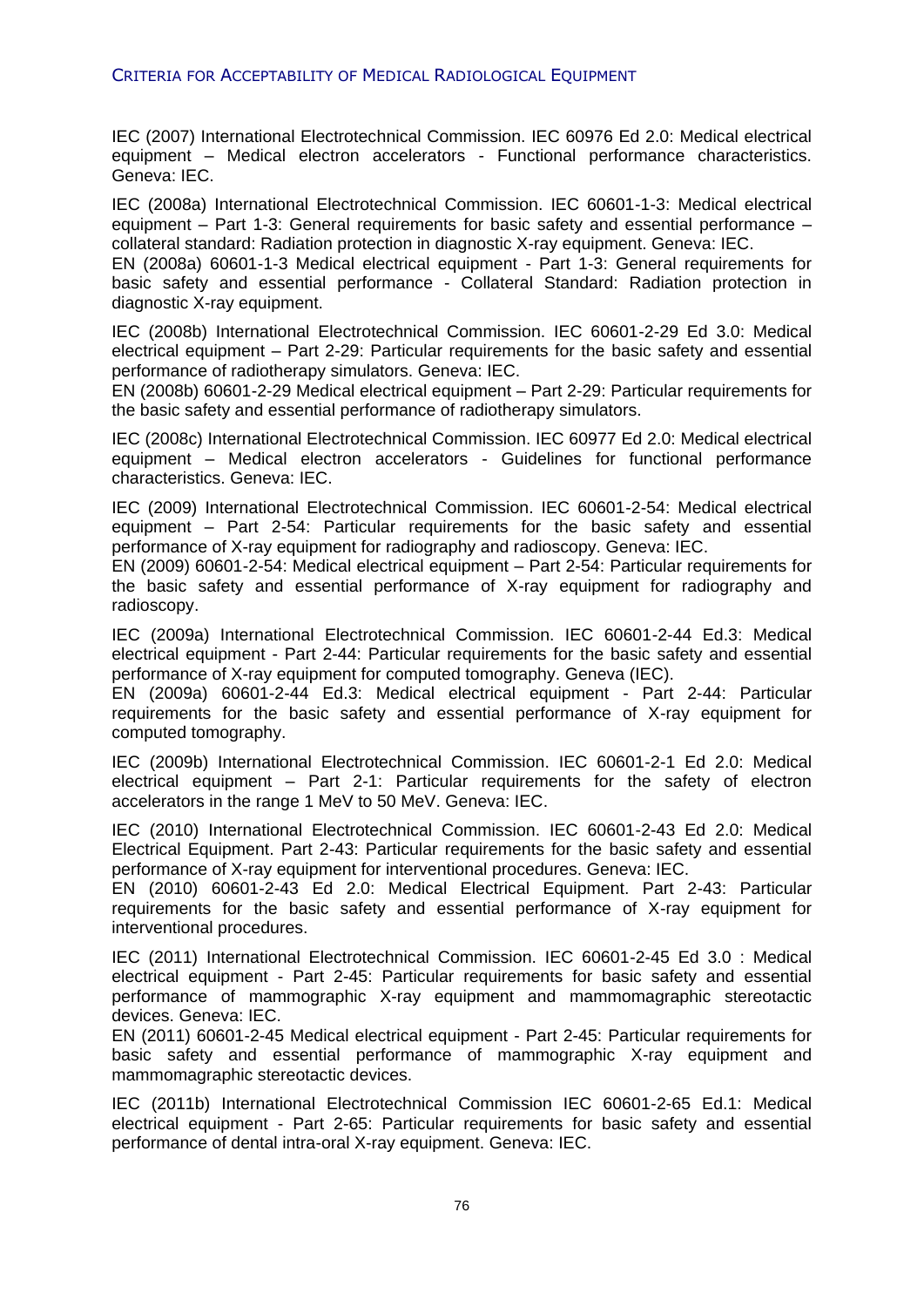IEC (2011c) International Electrotechnical Commission IEC 60601-2-63 Ed.1: Medical electrical equipment - Part 2-63: Particular requirements for basic safety and essential performance of dental extra-oral X-ray equipment Geneva: IEC.

IEC (2011d) International Electrotechnical Commission IEC 61223-3-5: Evaluation and routine testing in medical imaging departments – Part 3-5: Acceptance tests –Imaging performance of computed tomography X-ray equipment.

IPEM(1995)Institution of Physics and Engineering in Medicine. Measurementof the performance characteristics of diagnostic X-ray systems used in medicine, Report 32, 2ndedn, Part I: X-ray Tubes and Generators. York, UK:Institute of Physicists and Engineers in Medicine.

IPEM(1996)Institution of Physics and Engineering in Medicine. Measurementof the performance characteristics of diagnostic X-ray systems used in medicine, Report 32, 2ndedn, Part II: X-ray Image Intensifier Television Systems. York, UK:Institute of Physicists and Engineers in Medicine.

IPEM (1997a)Institute of Physicists and Engineers in Medicine. Measurement of the Performance Characteristics of Diagnostic X-raySystems, Report 32, 2ndedn, Part IV: X-ray Intensifying Screens, Films, Processors and AutomaticExposure Control Systems. York:Institute of Physicists and Engineers in Medicine.

IPEM (1997b) Institute of Physics and Engineering in Medicine. Measurement of the performance characteristics of Diagnostic X-Ray Systems, Report 32, 2nd edn, Part V: Conventional Tomography Equipment. York: Institute of Physics and Engineering in Medicine.

IPEM (1997c) Institute of Physics and Engineering in Medicine. Recommended Standards for the Routine Performance Testing of Diagnostic X-ray Imaging Systems, Report 77. York: Institute of Physicists and Engineers in Medicine.

IPEM (1999) Institute of Physics and Engineering in Medicine. Physical Aspects of Quality Control in Radiotherapy, Report 81. York: Institute of Physics and Engineering in Medicine.

IPEM (2003) Institute of Physics and Engineering in Medicine Quality Assurance in Gamma Camera Systems, Report 86. York: Institute of Physicists and Engineers in Medicine.

IPEM (2005a) Institute of Physicists and Engineers in Medicine. Recommended Standards for the Routine Performance Testing of Diagnostic X-Ray Imaging Systems, Report 91. York: Institute of Physicists and Engineers in Medicine.

IPEM (2005b) Institute of Physicists and Engineers in Medicine. Commissioning and Routing Testing Of Mammographic X-Ray Systems, Report 89. York: Institute of Physicists and Engineers in Medicine.

IPEM (2008) Institute of Physicists and Engineers in Medicine. Quality Assurance in Dental Radiology, Report 67. York: Institute of Physics and Engineering in Medicine.

IPEM (2010) Institute of Physics and Engineering in Medicine. Measurement of the Performance Characteristics of Diagnostic X-ray Systems: Digital Imaging Systems, Report 32 (VII). York: Institute of Physics and Engineering in Medicine.

IPEM (2011) Institute of Physicists and Engineers in Medicine. Dosimetry for radionuclide therapy, Report 104, IPEM, 2011, York, UK.

JORF (2007) Journal Officiel de la République Française: Décision du 24 septembre 2007 fixant les modalités du contrôle de qualité de certaines installations de radiodiagnostic Texte 33 sur 123. October 25.

Kalender, W.A. (2011) Computed Tomography: Fundamentals, System Technology, Image Quality, Application,3rd ed Munich: Publicis MCD Verlag.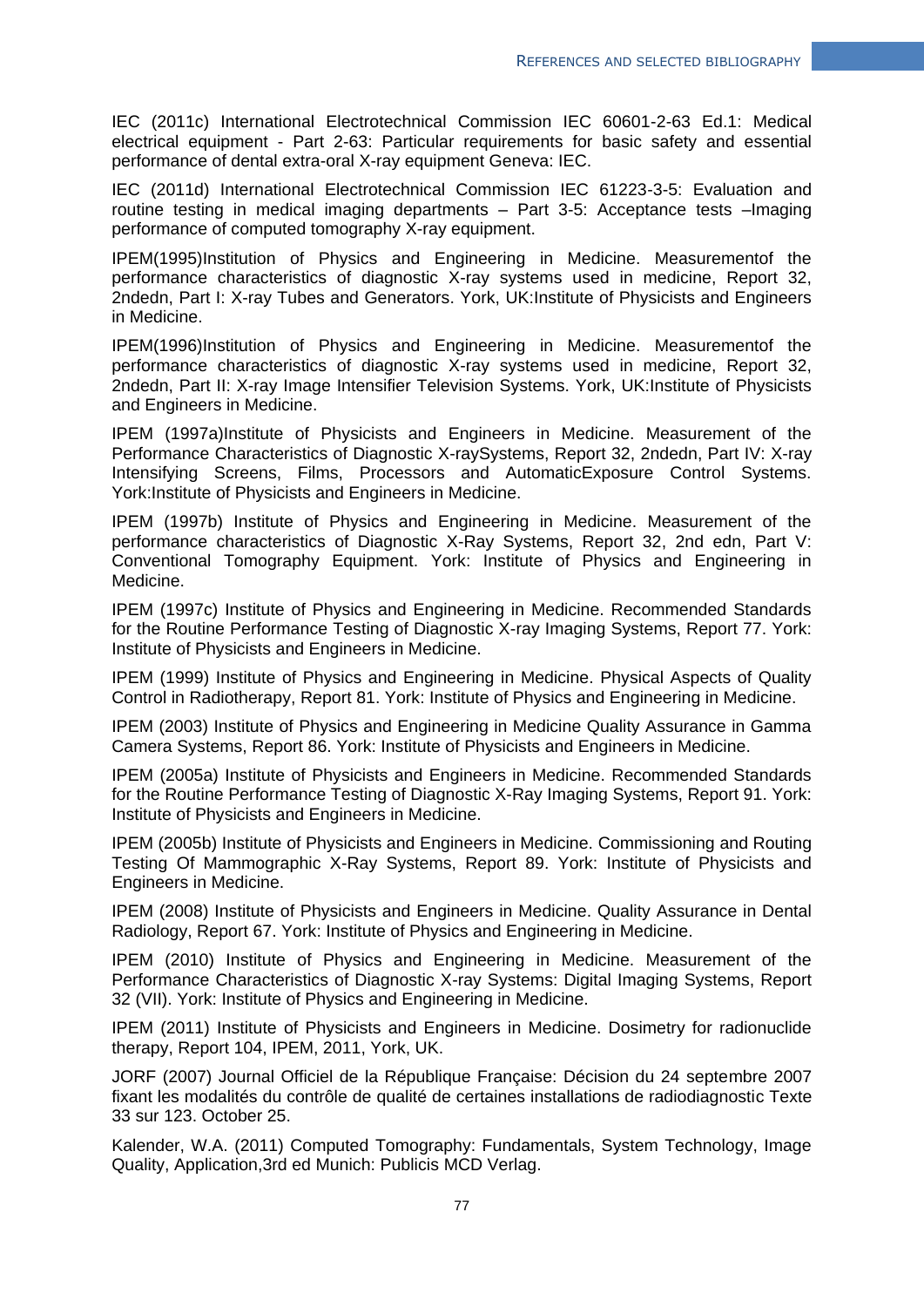Kalender, W. A., Felsenberg, D., Genant, H. K., Fischer, M., Dequeker, J. and Reeve, J. (1995) 'The European Spine Phantom--a tool for standardization and quality control in spinal bone mineral measurements by DXA and QCT'. Eur J Radiol: 20 (2) p. 83-92.

Kelly, T.L., Slovik, D.M., and Neer, R.M., (1989) 'Calibration and standardization of bone mineral densitometers'. J Bone Miner Res: 4 (5) p. 663-9.

Larkin, A., Sheahan, N., O'Connor, U., Gray, L., Dowling, A., Vano, E., Torbica, P., Salat, D., Schreiner, A., Neofotistou, V., and Malone, J.F. (2008) 'QA/Acceptance Testing of DEXA X-Ray Systems Used in Bone Mineral Densitometry'. Radiat Prot Dosimetry: 129 (1-3) p. 279 – 283.

Martin, C.J., Sutton, D.G., Workman, A., Shaw, A.J. and Temperton, D. (1998) 'Protocol for measurement of surface dose rates for fluoroscopic X-ray equipment'. Brit J Radiol: 71 (852) p. 1283-1287.

Mutic, S., Palta, J. R., Butker, E.K., Das Indra, J., Huq,M.S., Dick Loo L., Salter B.J., McCollough C.H., and Van Dyk J. (2003) 'Quality assurance for computed-tomography simulators and the computed-tomography-simulation process: report of the AAPM Radiation Therapy Committee, Report 83'. Medical Physics 30 (10) p. 2762-92.

Nagel, H.D, Galanski M, Hidajat N, Maier W, Schmidt T (2002) Radiation Exposure in Computed Tomography: Fundamentals, Influencing Parameters, Dose Assessment, Optimisation, Scanner Data, Terminology. 4th edn. Hamburg: CTB Publications.

Napier, I. 1999. Reference doses for dental radiography. British Dental Journal 186:392-6.

NCRP (2009) Report No. 160 on Increased Average Radiation Exposure of the U.S. Population Requires Perspective and Caution. College Park, Md: American Association of Physicists in Medicine.

NEMA (2004) National Electrical Manufacturers Association. NU3-2004: Performance Measurements and Quality Control Guidelines for Non-Imaging Intra-operative Gamma Probes. Washington: National Electrical Manufacturers Association.

NEMA (2007a) National Electrical Manufacturers Association. NU 1-2007: Performance Measurements of Gamma Cameras. Washington: National Electrical Manufacturers Association.

NEMA (2007b) National Electrical Manufacturers Association. NU 2-2007: Performance Measurements of Positron Emission Tomographs. Washington: National Electrical Manufacturers Association.

NHS (2007) Commissioning and routine testing of small field digital mammography systems. NHSBSP report number 0705, May 2007.

Njeh, C.F., Fuerst, T., Hans, D., Blake, G.M., and Genant, H.K. (1999) 'Radiation exposure in bone mineral density assessment'. Appl Radiat Isot: 50 (1) p. 215-36.

NPL (2006) National Physical Laboratory Good Practice Guide No. 93 "Protocol for establishing and maintaining the calibration of medicine radionuclide calibrators and their quality control", 2006, NPL.

NRPB (2005) - W67 Doses from Computed Tomography (CT) Examinations in the UK - 2003 Review.

Ozdemir A, Ucar M. (2007) Standardization of spine and hip BMD measurements in different DXA devices, Eur. J. Radiol 62:423-6.

Papp, J. (1998) Quality Management in the Imaging Sciences. St Louis: Mosby Inc.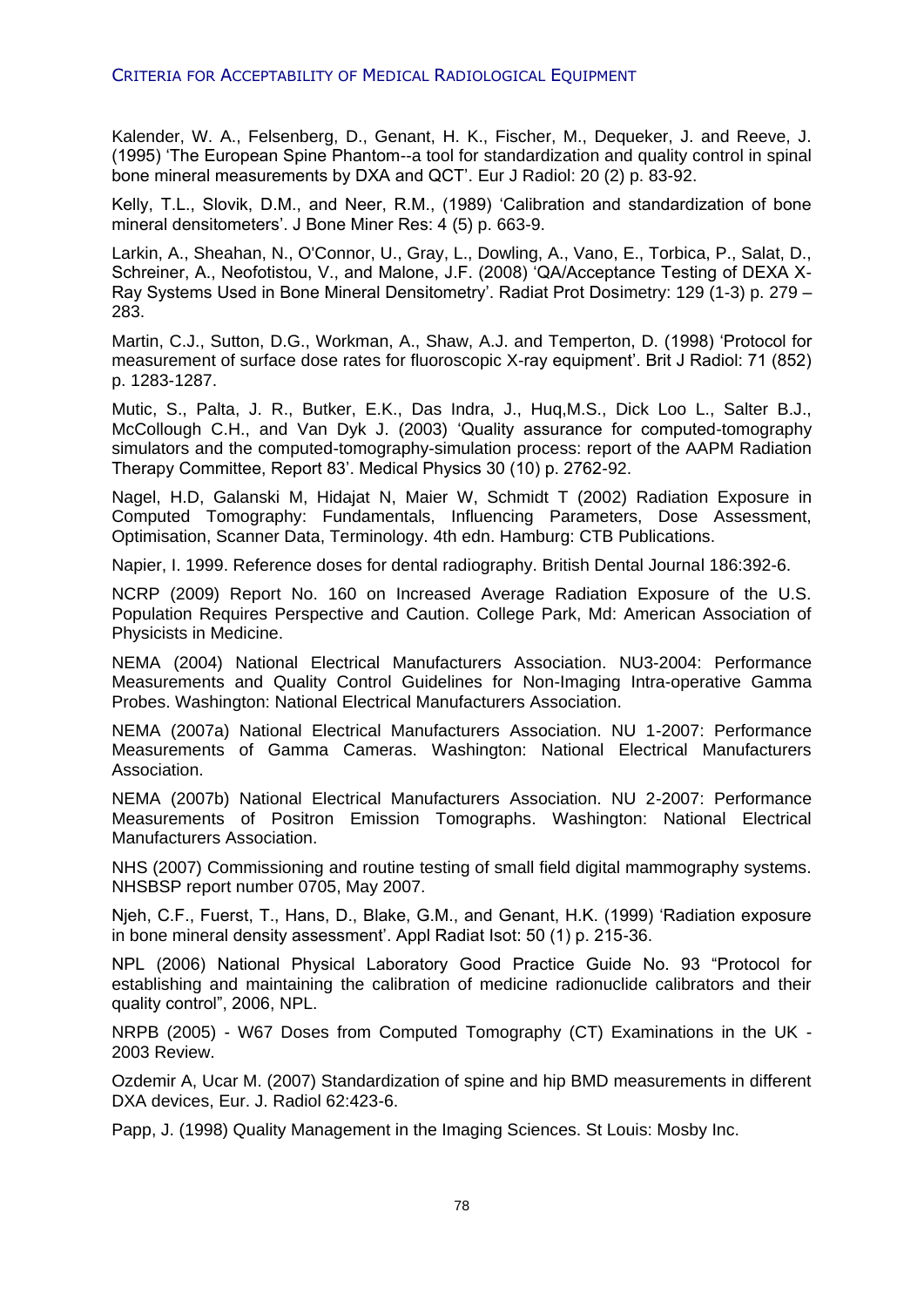SEDENTEXCT Guideline Development Panel. Radiation Protection: Cone Beam CT for Dental and Maxillofacial Radiology. Evidence based guidelines. A report prepared by the SEDENTEXCT project, (2011). Available on www.sedentexct.eu.

SEFM-SEPR (2002) Sociedad Española de Física Médica and Sociedad Española de Protección Radiológica. Protocolo Español De Control De Calidad En Radiodiagnóstico (Aspectos técnicos) Revision 1. Madrid: EdiComplet.

Seibert, J. A. (1999) Film Digitizers and Laser Printers. in Practical Digital Imaging and PACS. AAPM Medical Physics Monograph No. 25. Medical Physics Publishing; Madison, WI; p.107-133.

Sheahan, N.F., Dowling, A., O'Reilly, G. and Malone, J.F. (2005) Commissioning And Quality Assurance Protocols For Dual Energy X-Ray Absorptiometry (DEXA) Systems. Radiat Prot Dosimetry, 117 (1-3) p. 288-290.

Siegel, J. A., Zimmerman, B.E., Kodimer, K., Dell, M.A., and Simon, W.E. (2004) 'Accurate Dose Calibrator Activity Measurement of 90Y- Ibritumomab Tiuxetan'. The Journal of Nuclear Medicine 45 (3) March, p. 450-454.

Toroi, P., Komppa, T. and Kosunen, A. (2009) 'A tandem calibration method for kerma–area product meters'. Phys. Med. Biol., 53, p. 4941-4958. DOI: 10.1088/0031-9155/53/18/006 (Accessed 30 September 2009).

Walsh, C., Gorman, D., Byrne, P., Larkin, A, Dowling, A. and Malone, J.F. (2008) 'Quality Assurance of computed and digital radiography systems'. Radiat Prot Dosimetry: 129 (1-3) p.271-275.

Young, K. C., et al (2008) Evaluation of software for reading images of the CDMAM test object to assess digital mammography systems, Medical Imaging 2008: Physics of Medical Imaging, edited by Jiang Hsieh, Ehsan Samei,Proc. of SPIE Vol. 6913, 69131C, (2008).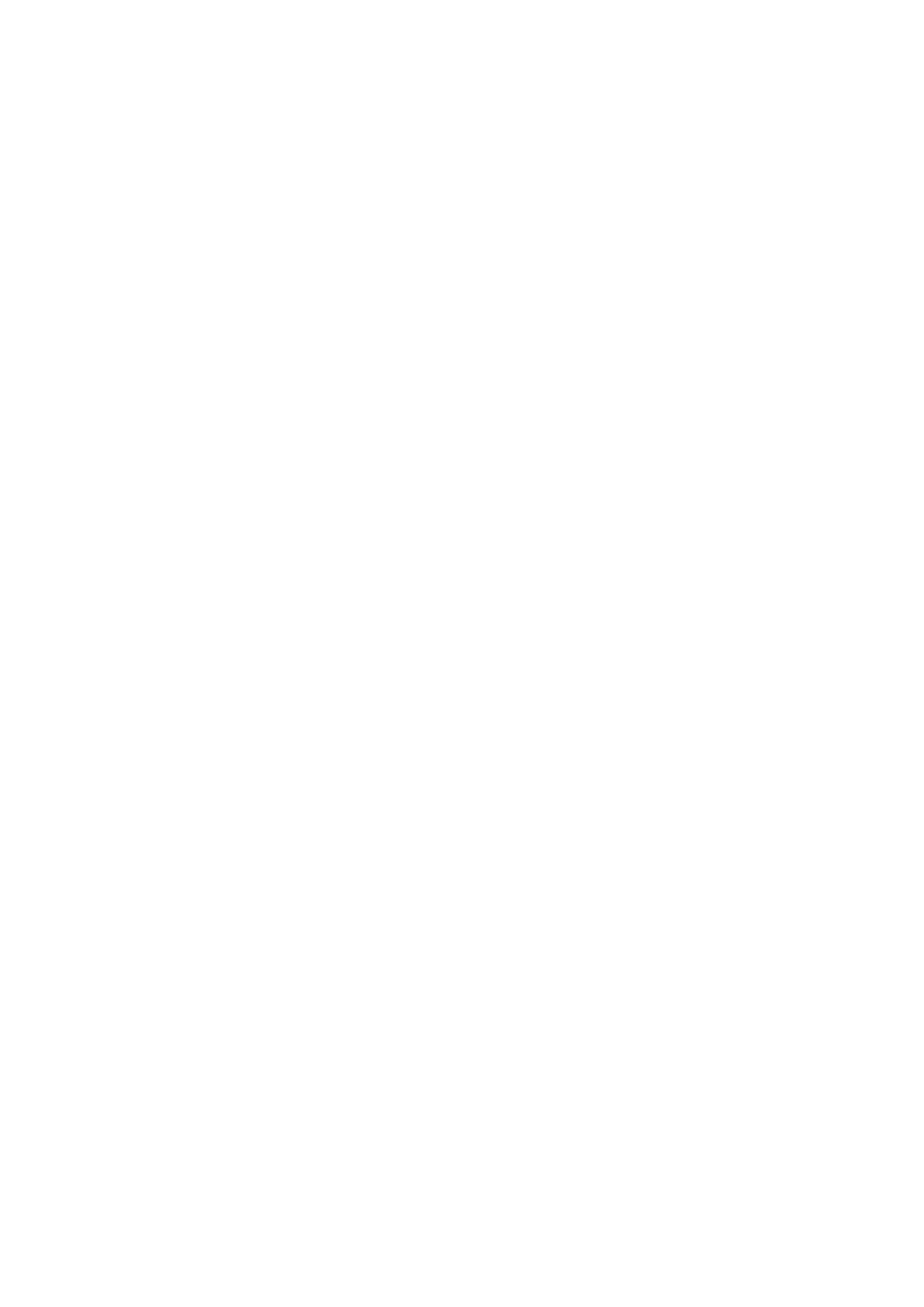# **ACKNOWLEDGEMENTS**

**Coordinator:** Dr Keith Faulkner **Diagnostic Radiology Lead:** Professor Jim Malone **Nuclear Medicine Lead:** Dr Stelios Christofides **Radiotherapy Lead:** Professor Stephen Lillicrap **Project Management:** Dr. Paola Baldelli, Mrs Ruth Guest, Ms Una O'Connor

### **Contributors**

Diagnostic Radiology Dr. Paola Baldelli Dr Steve Balter Dr Norbert Bischof Prof. Hilde Bosmans Anita Dowling Sue Edyvean Aoife Gallagher Remy Klausz Dr Lesley Malone Dr Ian (Donald) Mclean Una O'Connor Dr Alexandra Schreiner Prof. Jenia Vassileva Dr Eliseo Vano Colin Walsh Dr Hans Zoetelief

#### Nuclear Medicine

Dr. Paola Baldelli Prof. Patrick Horton Dr Markus Nowak Lonsdale Dr Lesley Malone Prof. Soren Mattsson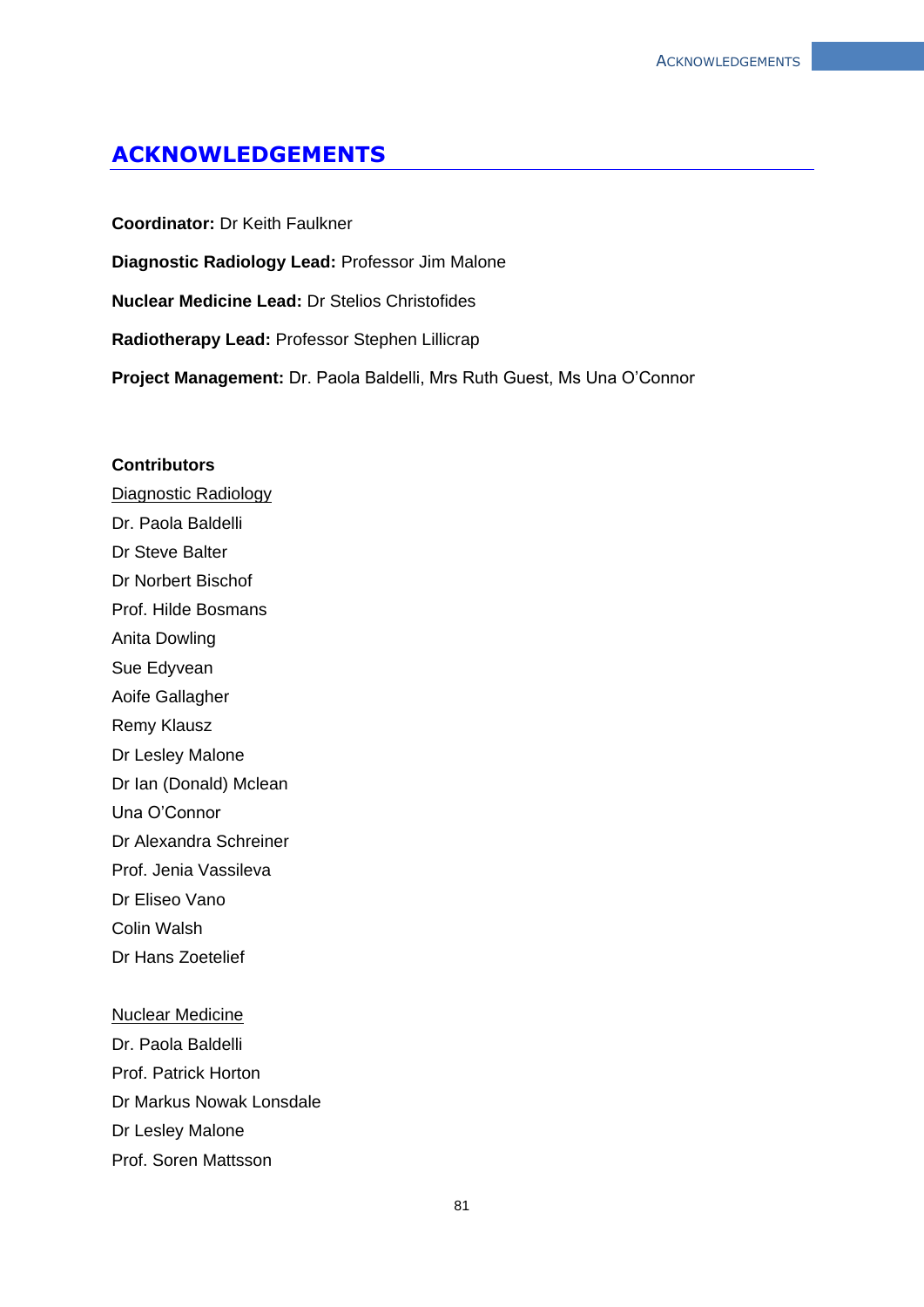Radiotherapy Prof. Patrick Horton Dr Inger-Lena Lamm Dr Wolfgang Lehmann

# **Reviewers**

Prof. Dr. G. Adam, DRG, Germany Agfa Healthcare NV, Belgium AIFM, Italian Association of Physicists in Medicine, Italy AITRO, Italian Association of Radiation Therapist Technologist, Italy Enza Barbieri, AIRO, Italy Manuel Bardies, EANM, Germany Bayerisches Staatsministerium für Umwelt und Gesundheit, Rosenkavalierplatz 2, D - 81925 München, Germany Anna B³aszczyk, Poland Ronald Boellaard, EANM,Denmark Dr. Cari Borros, EFOMP, Spain The British Chiropractic Association, UK Karine Chevrie, EOS Imaging, France COCIR, Belgium Jonathan Cole, KCARE, UK Dr John Colvin, Scotland Pascale Cousin, Germany Nicole Denjoy, COCIR, Belgium Dr. Roswitha Eisbach, Ministry of environment, Germany Donald Emerton, KCARE, UK Didier Saint Felix, EOS Imaging,France Lennart Flygare, Sweden Aoife Gallagher, St. James's Hosp. Ireland Dr Koos Geleijns Ms. Gisella Gennaro, Italy David Grainger, UK Peter Hiles, Wales, UK Prof. Soren Holm, DSMF, Denmark Prof. Keith Horner, School of Dentistry, University of Manchester, UK. IAPM, - Irish Association of Physicists in Medicine, Ireland

Tetsuya Iwata, Japan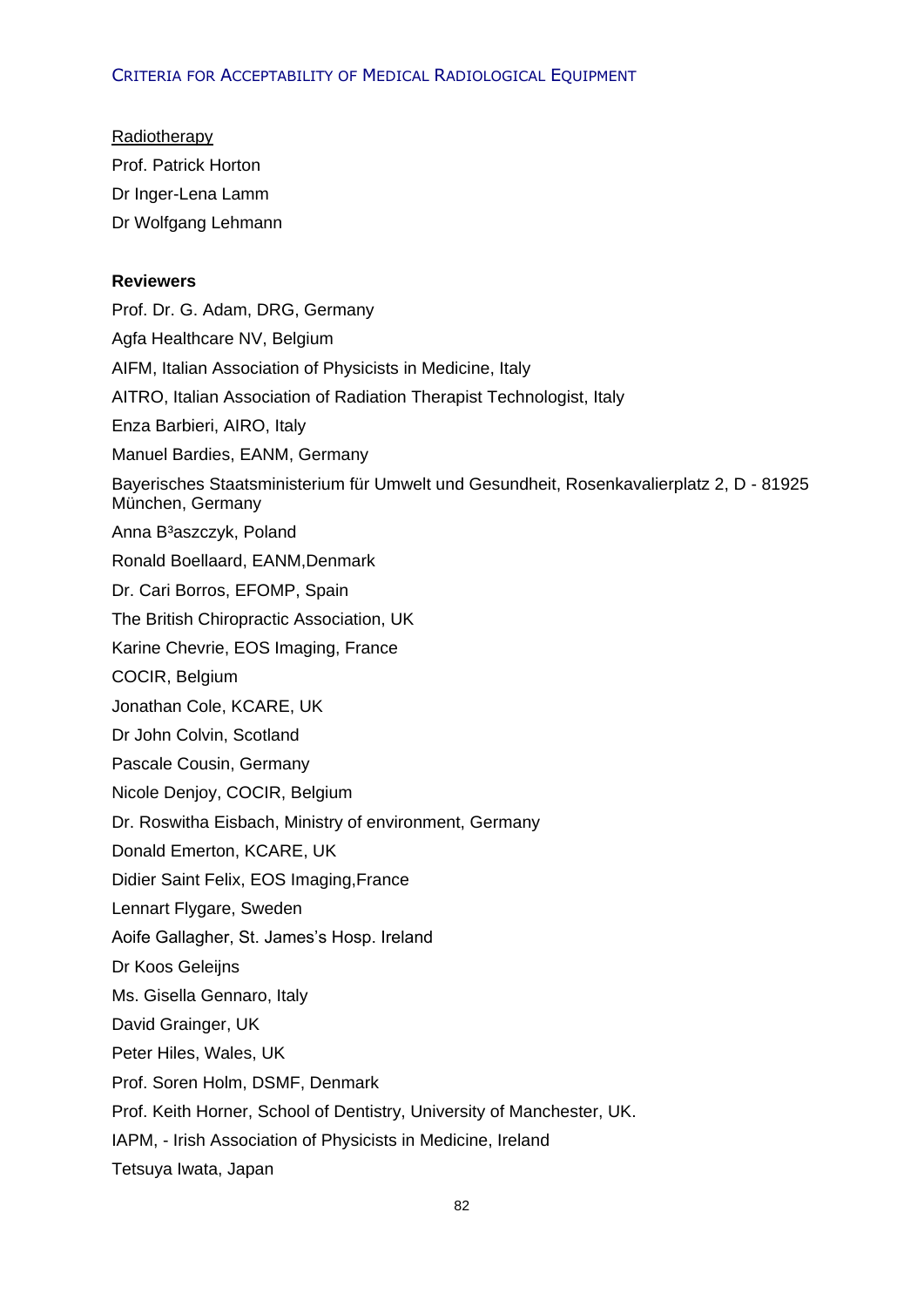- IEC SC 62B working group and maintenance team members
- Dr, Reinhilde Jacobs, EADMFR, Belgium
- Melanie Jones, UK
- Ben Johnson, IPEM Science Board, UK
- Dr. Patrick Kenny, Ireland
- Kalle Kepler, Estonia
- Timo Kleinwächter, Carl Zeiss Surgical GmbH,Germany
- Pasi Korkola, Finland
- Agnieszka Kuchcińska, Testing Laboratory Shedar, Poland
- Michael Lassmann, EANM, Germany
- Chris Lawinski, KCARE, UK
- Dr. Wolfram Leitz, BSF, Germany
- Dr Reinhard Loose, ESR,Austria
- Giovanni Lucignani, AIMN, Italy
- Prof. Stefano M Magrini, Italy
- MITA, Medical Imaging and Technology Alliance, US
- Ole Møller-Larsen, DSMF, Denmark
- Giles D Morrison, Sheffield Teaching Hospital NHS Foundation Trust, UK
- Dr. Klaus Neuder, DKE, Germany
- Dr Hartwig Newiger,Siemens
- Ciara Norton, HSE, Ireland
- Leos Novak, NRPI, Czech Republic
- Dr. Markus Nowak Lonsdale, EANM Physics Committee
- NRIRR-The 'Frederic Joliot-Curie' National Research Institute for Radiobiology and Radiohygiene, Hungary
- Dutch Society of Medical Physics (NVKF), Netherlands
- Ordine Degli Ingegneri della provincial di Salerno, Italy
- Dr Geraldine O'Reilly, WPMED,Ireland
- Graciano Paulo, ESRF, The Netherlands
- Prof. Guido Pedroli, AIFM, Italy
- Anna Plachcinska, EANM, Denmark
- Dr. Tamas Porubszky
- Prof. W.J. van der Putten, Ireland
- Dr. E Raaijmakers, Netherlands
- Radiation Protection Committee, British Institute Of Radiology & Royal College Of Radiologists, UK
- Prof. Antonio Rotondo, Italy
- Dr. Bejoy Saha, BMU, Germany